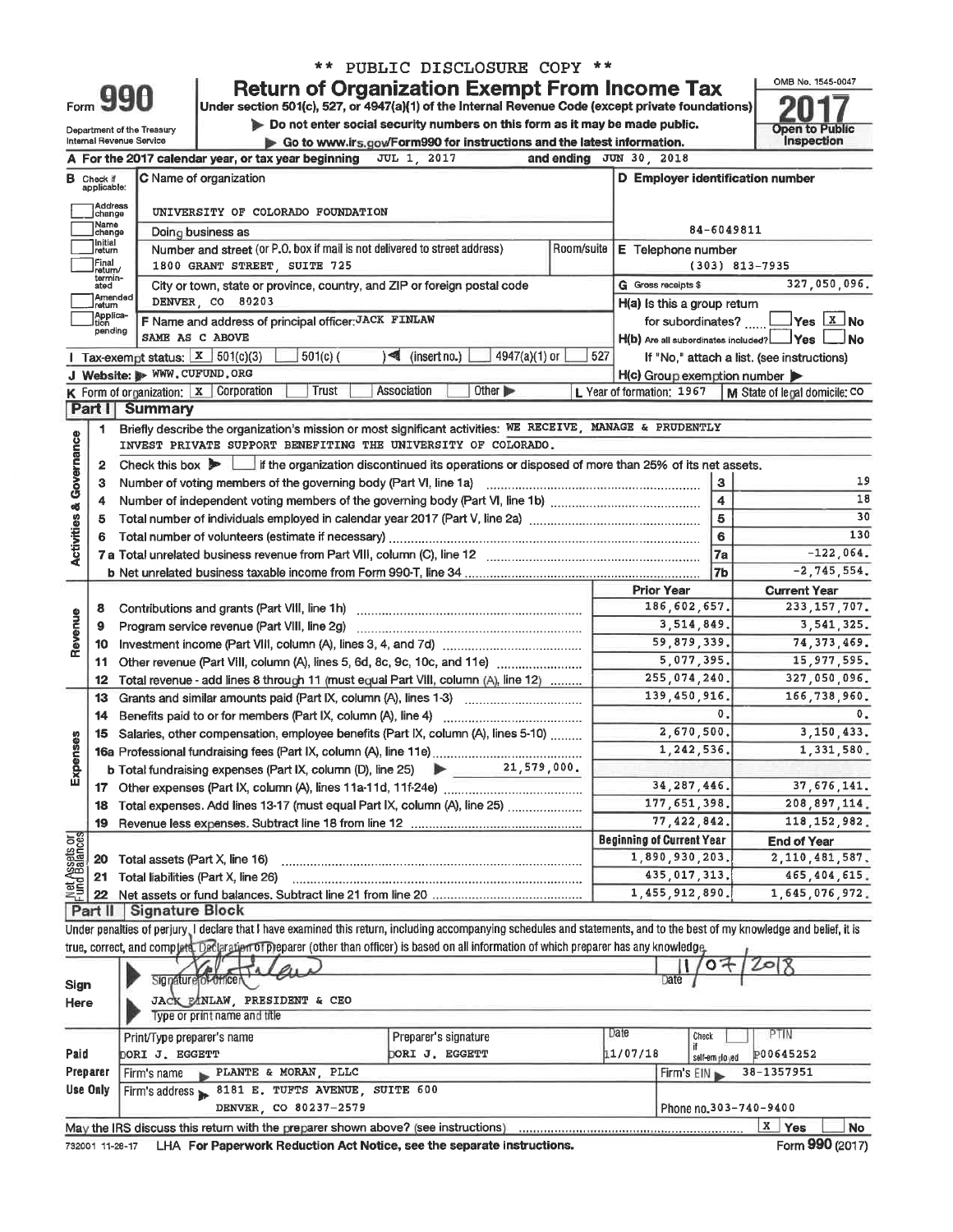|              | Form 990 (2017)                                                                                                                              | UNIVERSITY OF COLORADO FOUNDATION      |               | 84-6049811    | Page 2                                         |
|--------------|----------------------------------------------------------------------------------------------------------------------------------------------|----------------------------------------|---------------|---------------|------------------------------------------------|
|              | <b>Part III   Statement of Program Service Accomplishments</b>                                                                               |                                        |               |               | $\mathbf{x}$                                   |
| 1            | Briefly describe the organization's mission:                                                                                                 |                                        |               |               |                                                |
|              | WE RECEIVE, MANAGE AND PRUDENTLY INVEST PRIVATE SUPPORT FOR THE                                                                              |                                        |               |               |                                                |
|              | BENEFIT OF THE UNIVERSITY OF COLORADO AND SUPPORT THE UNIVERSITY'S                                                                           |                                        |               |               |                                                |
|              | PHILANTHROPIC ENDEAVORS THROUGH DONOR STEWARDSHIP.                                                                                           |                                        |               |               |                                                |
|              |                                                                                                                                              |                                        |               |               |                                                |
| $\mathbf{2}$ | Did the organization undertake any significant program services during the year which were not listed on the                                 |                                        |               |               | $\Box$ Yes $\boxed{\text{x}}$ No               |
|              | prior Form 990 or 990-EZ?<br>If "Yes," describe these new services on Schedule O.                                                            |                                        |               |               |                                                |
| 3            | Did the organization cease conducting, or make significant changes in how it conducts, any program services?                                 |                                        |               |               | $\overline{\ }$ Yes $\overline{\mathbb{X}}$ No |
|              | If "Yes," describe these changes on Schedule O.                                                                                              |                                        |               |               |                                                |
| 4            | Describe the organization's program service accomplishments for each of its three largest program services, as measured by expenses.         |                                        |               |               |                                                |
|              | Section 501(c)(3) and 501(c)(4) organizations are required to report the amount of grants and allocations to others, the total expenses, and |                                        |               |               |                                                |
|              | revenue, if any, for each program service reported.                                                                                          |                                        |               |               |                                                |
| 4a           | (Code: 166, 738, 960. including grants of \$166, 738, 960.) (Revenue \$166, 738, 960.)                                                       |                                        |               |               | 3, 541, 325.                                   |
|              | SEE SCHEDULE O.                                                                                                                              |                                        |               |               |                                                |
|              |                                                                                                                                              |                                        |               |               |                                                |
|              |                                                                                                                                              |                                        |               |               |                                                |
|              |                                                                                                                                              |                                        |               |               |                                                |
|              |                                                                                                                                              |                                        |               |               |                                                |
|              |                                                                                                                                              |                                        |               |               |                                                |
|              |                                                                                                                                              |                                        |               |               |                                                |
|              |                                                                                                                                              |                                        |               |               |                                                |
|              |                                                                                                                                              |                                        |               |               |                                                |
|              |                                                                                                                                              |                                        |               |               |                                                |
| 4b           | (Code: (Compared to the contract of the code: 1) (Expenses \$                                                                                |                                        |               |               |                                                |
|              |                                                                                                                                              |                                        |               |               |                                                |
|              |                                                                                                                                              |                                        |               |               |                                                |
|              |                                                                                                                                              |                                        |               |               |                                                |
|              |                                                                                                                                              |                                        |               |               |                                                |
|              |                                                                                                                                              |                                        |               |               |                                                |
|              |                                                                                                                                              |                                        |               |               |                                                |
|              |                                                                                                                                              |                                        |               |               |                                                |
|              |                                                                                                                                              |                                        |               |               |                                                |
|              |                                                                                                                                              |                                        |               |               |                                                |
|              |                                                                                                                                              |                                        |               |               |                                                |
|              |                                                                                                                                              |                                        |               |               |                                                |
| 4с           | $\left(\text{Code:}\right)$ $\left(\text{Expenses $}\right)$                                                                                 | including grants of \$                 |               | ) (Revenue \$ |                                                |
|              |                                                                                                                                              |                                        |               |               |                                                |
|              |                                                                                                                                              |                                        |               |               |                                                |
|              |                                                                                                                                              |                                        |               |               |                                                |
|              |                                                                                                                                              |                                        |               |               |                                                |
|              |                                                                                                                                              |                                        |               |               |                                                |
|              |                                                                                                                                              |                                        |               |               |                                                |
|              |                                                                                                                                              |                                        |               |               |                                                |
|              |                                                                                                                                              |                                        |               |               |                                                |
|              |                                                                                                                                              |                                        |               |               |                                                |
|              |                                                                                                                                              |                                        |               |               |                                                |
|              |                                                                                                                                              |                                        |               |               |                                                |
|              | 4d Other program services (Describe in Schedule O.)                                                                                          |                                        |               |               |                                                |
| 4е           | (Expenses \$                                                                                                                                 | including grants of \$<br>166,738,960. | ) (Revenue \$ |               |                                                |
|              | Total program service expenses                                                                                                               |                                        |               |               | Form 990 (2017)                                |
|              |                                                                                                                                              | SEE SCHEDULE O FOR CONTINUATION(S)     |               |               |                                                |
|              | 732002 11-28-17                                                                                                                              |                                        |               |               |                                                |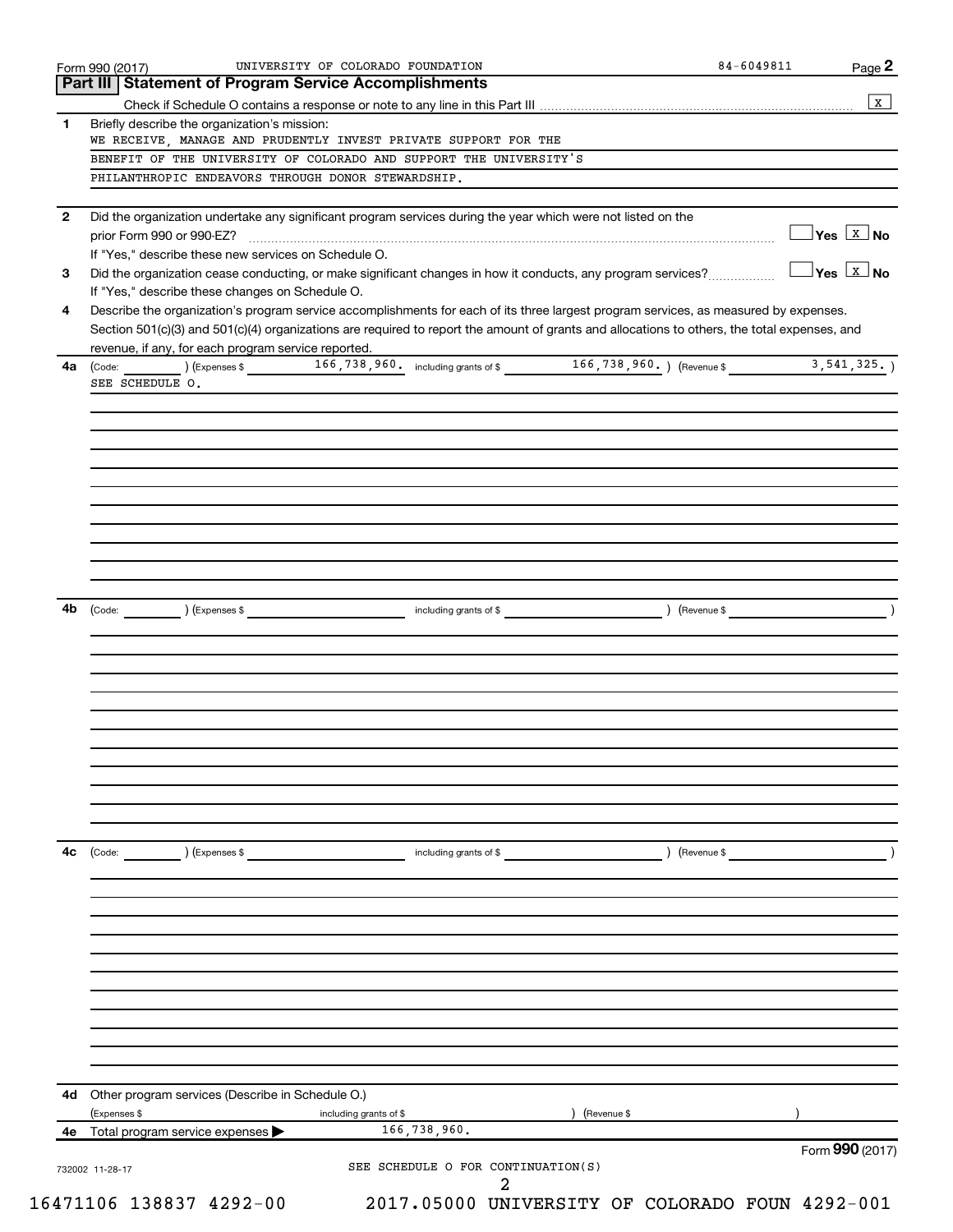|     | UNIVERSITY OF COLORADO FOUNDATION<br>84-6049811<br>Form 990 (2017)                                                                    |                        |     | Page $3$ |
|-----|---------------------------------------------------------------------------------------------------------------------------------------|------------------------|-----|----------|
|     | <b>Part IV   Checklist of Required Schedules</b>                                                                                      |                        |     |          |
|     |                                                                                                                                       |                        | Yes | No       |
| 1.  | Is the organization described in section $501(c)(3)$ or $4947(a)(1)$ (other than a private foundation)?                               |                        |     |          |
|     |                                                                                                                                       | 1                      | Х   |          |
| 2   |                                                                                                                                       | $\mathbf{2}$           | X   |          |
| 3   | Did the organization engage in direct or indirect political campaign activities on behalf of or in opposition to candidates for       |                        |     |          |
|     | public office? If "Yes," complete Schedule C, Part I                                                                                  | 3                      |     | х        |
| 4   | Section 501(c)(3) organizations. Did the organization engage in lobbying activities, or have a section 501(h) election in effect      | 4                      | х   |          |
| 5   | Is the organization a section 501(c)(4), 501(c)(5), or 501(c)(6) organization that receives membership dues, assessments, or          |                        |     |          |
|     |                                                                                                                                       | 5                      |     | x        |
| 6   | Did the organization maintain any donor advised funds or any similar funds or accounts for which donors have the right to             |                        |     |          |
|     | provide advice on the distribution or investment of amounts in such funds or accounts? If "Yes," complete Schedule D, Part I          | 6                      |     | х        |
| 7   | Did the organization receive or hold a conservation easement, including easements to preserve open space,                             |                        |     |          |
|     | the environment, historic land areas, or historic structures? If "Yes," complete Schedule D, Part II                                  | $\overline{7}$         |     | х        |
| 8   | Did the organization maintain collections of works of art, historical treasures, or other similar assets? If "Yes," complete          | 8                      |     | х        |
| 9   | Did the organization report an amount in Part X, line 21, for escrow or custodial account liability, serve as a custodian for         |                        |     |          |
|     | amounts not listed in Part X; or provide credit counseling, debt management, credit repair, or debt negotiation services?             |                        |     |          |
|     | If "Yes," complete Schedule D, Part IV                                                                                                | 9                      | х   |          |
| 10  | Did the organization, directly or through a related organization, hold assets in temporarily restricted endowments, permanent         |                        |     |          |
|     |                                                                                                                                       | 10                     | х   |          |
| 11  | If the organization's answer to any of the following questions is "Yes," then complete Schedule D, Parts VI, VII, VIII, IX, or X      |                        |     |          |
|     | as applicable.                                                                                                                        |                        |     |          |
| а   | Did the organization report an amount for land, buildings, and equipment in Part X, line 10? If "Yes," complete Schedule D,           |                        |     |          |
|     | Part VI                                                                                                                               | 11a                    | х   |          |
| b   | Did the organization report an amount for investments - other securities in Part X, line 12 that is 5% or more of its total           |                        |     |          |
|     |                                                                                                                                       | 11b                    | х   |          |
| с   | Did the organization report an amount for investments - program related in Part X, line 13 that is 5% or more of its total            |                        |     |          |
|     |                                                                                                                                       | 11c                    |     | х        |
|     | d Did the organization report an amount for other assets in Part X, line 15 that is 5% or more of its total assets reported in        |                        |     | х        |
|     |                                                                                                                                       | 11d<br>11 <sub>e</sub> | х   |          |
| f   | Did the organization's separate or consolidated financial statements for the tax year include a footnote that addresses               |                        |     |          |
|     | the organization's liability for uncertain tax positions under FIN 48 (ASC 740)? If "Yes," complete Schedule D, Part X                | 11f                    | х   |          |
|     | 12a Did the organization obtain separate, independent audited financial statements for the tax year? If "Yes," complete               |                        |     |          |
|     | Schedule D, Parts XI and XII <b>construent and Construent Construent Automobile Construent Automobile C</b>                           | 12a                    |     | х        |
|     | <b>b</b> Was the organization included in consolidated, independent audited financial statements for the tax year?                    |                        |     |          |
|     | If "Yes," and if the organization answered "No" to line 12a, then completing Schedule D, Parts XI and XII is optional <i>maniming</i> | 12b                    | х   |          |
| 13  | Is the organization a school described in section 170(b)(1)(A)(ii)? If "Yes," complete Schedule E [[[[[[[[[[[[                        | 13                     |     | x        |
| 14a |                                                                                                                                       | 14a                    |     | х        |
| b   | Did the organization have aggregate revenues or expenses of more than \$10,000 from grantmaking, fundraising, business,               |                        |     |          |
|     | investment, and program service activities outside the United States, or aggregate foreign investments valued at \$100,000            |                        |     |          |
|     |                                                                                                                                       | 14b                    | X   |          |
| 15  | Did the organization report on Part IX, column (A), line 3, more than \$5,000 of grants or other assistance to or for any             |                        |     |          |
|     |                                                                                                                                       | 15                     |     | х        |
| 16  | Did the organization report on Part IX, column (A), line 3, more than \$5,000 of aggregate grants or other assistance to              | 16                     |     | х        |
| 17  | Did the organization report a total of more than \$15,000 of expenses for professional fundraising services on Part IX,               |                        |     |          |
|     |                                                                                                                                       | 17                     | х   |          |
| 18  | Did the organization report more than \$15,000 total of fundraising event gross income and contributions on Part VIII, lines          |                        |     |          |
|     |                                                                                                                                       | 18                     |     | х        |
| 19  | Did the organization report more than \$15,000 of gross income from gaming activities on Part VIII, line 9a? If "Yes,"                |                        |     |          |
|     |                                                                                                                                       | 19                     |     | x        |
|     |                                                                                                                                       |                        |     |          |

Form **990** (2017)

732003 11-28-17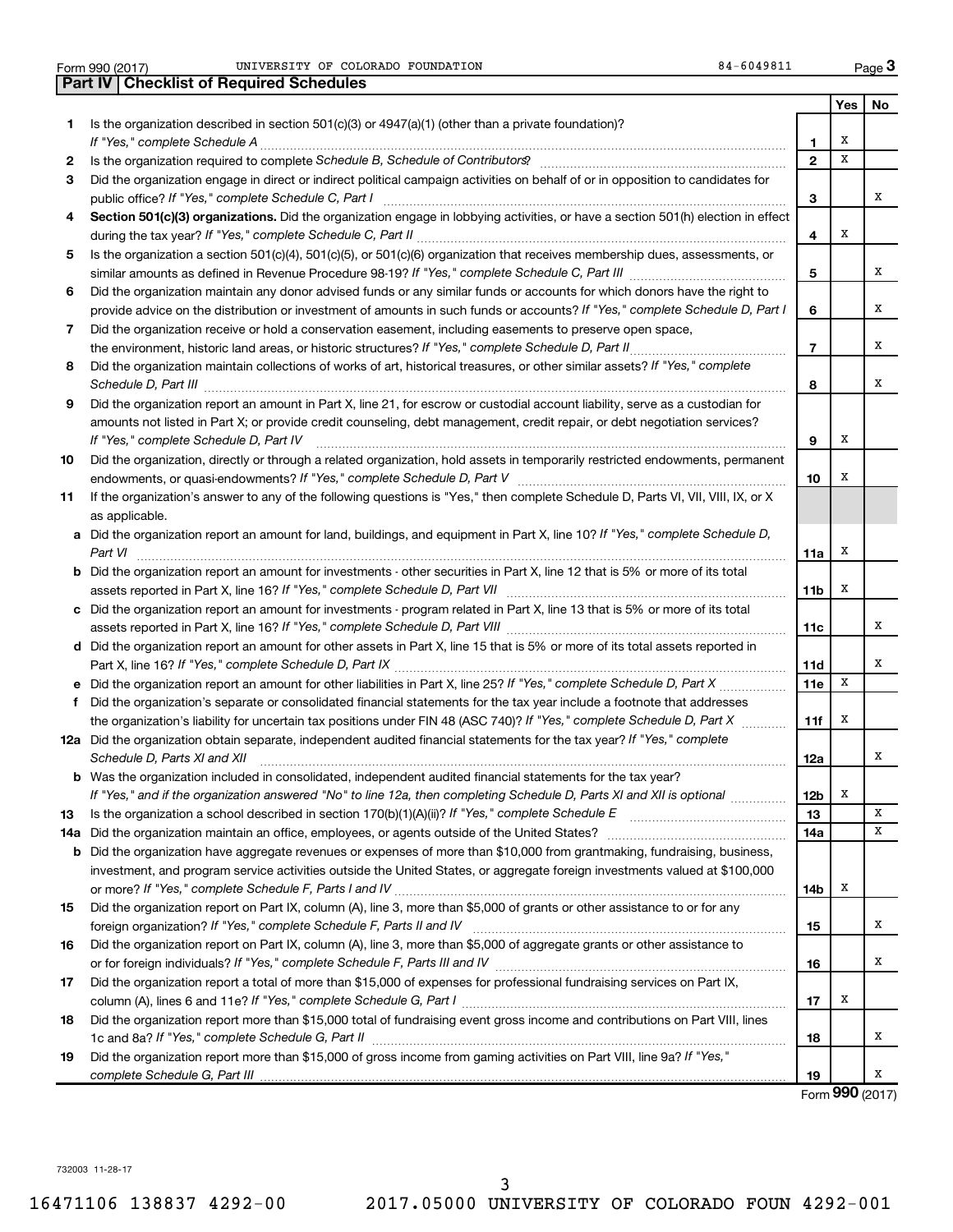| Form 990 (2017) |  |  |
|-----------------|--|--|

Form 990 (2017) CONTRESTRY OF COLORADO FOUNDATION RELATION RELATION RELATION RELATION RELATION

|    | <b>Part IV   Checklist of Required Schedules (continued)</b>                                                                        |                 |     |                 |
|----|-------------------------------------------------------------------------------------------------------------------------------------|-----------------|-----|-----------------|
|    |                                                                                                                                     |                 | Yes | No              |
|    | 20a Did the organization operate one or more hospital facilities? If "Yes," complete Schedule H                                     | 20a             |     | X               |
|    |                                                                                                                                     | 20 <sub>b</sub> |     |                 |
| 21 | Did the organization report more than \$5,000 of grants or other assistance to any domestic organization or                         |                 |     |                 |
|    |                                                                                                                                     | 21              | х   |                 |
| 22 | Did the organization report more than \$5,000 of grants or other assistance to or for domestic individuals on                       |                 |     |                 |
|    |                                                                                                                                     | 22              |     | х               |
| 23 | Did the organization answer "Yes" to Part VII, Section A, line 3, 4, or 5 about compensation of the organization's current          |                 |     |                 |
|    | and former officers, directors, trustees, key employees, and highest compensated employees? If "Yes," complete                      |                 |     |                 |
|    | Schedule J <b>Execute Schedule J Execute Schedule J</b>                                                                             | 23              | X   |                 |
|    | 24a Did the organization have a tax-exempt bond issue with an outstanding principal amount of more than \$100,000 as of the         |                 |     |                 |
|    | last day of the year, that was issued after December 31, 2002? If "Yes," answer lines 24b through 24d and complete                  |                 |     |                 |
|    | Schedule K. If "No", go to line 25a                                                                                                 | 24a             |     | х               |
| b  |                                                                                                                                     | 24 <sub>b</sub> |     |                 |
|    | Did the organization maintain an escrow account other than a refunding escrow at any time during the year to defease                |                 |     |                 |
|    |                                                                                                                                     | 24c             |     |                 |
|    |                                                                                                                                     | 24d             |     |                 |
|    | 25a Section 501(c)(3), 501(c)(4), and 501(c)(29) organizations. Did the organization engage in an excess benefit                    |                 |     |                 |
|    |                                                                                                                                     | 25a             |     | x               |
|    | <b>b</b> Is the organization aware that it engaged in an excess benefit transaction with a disqualified person in a prior year, and |                 |     |                 |
|    | that the transaction has not been reported on any of the organization's prior Forms 990 or 990-EZ? If "Yes," complete               |                 |     |                 |
|    | Schedule L, Part I                                                                                                                  | 25b             |     | x               |
| 26 | Did the organization report any amount on Part X, line 5, 6, or 22 for receivables from or payables to any current or               |                 |     |                 |
|    | former officers, directors, trustees, key employees, highest compensated employees, or disqualified persons? If "Yes,"              |                 |     |                 |
|    | complete Schedule L, Part II                                                                                                        | 26              |     | x               |
| 27 | Did the organization provide a grant or other assistance to an officer, director, trustee, key employee, substantial                |                 |     |                 |
|    | contributor or employee thereof, a grant selection committee member, or to a 35% controlled entity or family member                 |                 |     |                 |
|    |                                                                                                                                     | 27              |     | x               |
| 28 | Was the organization a party to a business transaction with one of the following parties (see Schedule L, Part IV                   |                 |     |                 |
|    | instructions for applicable filing thresholds, conditions, and exceptions):                                                         |                 |     |                 |
| а  | A current or former officer, director, trustee, or key employee? If "Yes," complete Schedule L, Part IV                             | 28a             |     | Χ               |
| b  | A family member of a current or former officer, director, trustee, or key employee? If "Yes," complete Schedule L, Part IV          | 28b             |     | x               |
|    | c An entity of which a current or former officer, director, trustee, or key employee (or a family member thereof) was an officer,   |                 |     |                 |
|    | director, trustee, or direct or indirect owner? If "Yes," complete Schedule L, Part IV                                              | 28c             |     | x               |
| 29 |                                                                                                                                     | 29              | x   |                 |
| 30 | Did the organization receive contributions of art, historical treasures, or other similar assets, or qualified conservation         |                 |     |                 |
|    |                                                                                                                                     | 30              |     | Χ               |
| 31 | Did the organization liquidate, terminate, or dissolve and cease operations?                                                        |                 |     |                 |
|    |                                                                                                                                     | 31              |     | x               |
| 32 | Did the organization sell, exchange, dispose of, or transfer more than 25% of its net assets? If "Yes," complete                    |                 |     |                 |
|    |                                                                                                                                     | 32              |     | x               |
| 33 | Did the organization own 100% of an entity disregarded as separate from the organization under Regulations                          |                 |     |                 |
|    |                                                                                                                                     | 33              |     | x               |
| 34 | Was the organization related to any tax-exempt or taxable entity? If "Yes," complete Schedule R, Part II, III, or IV, and           |                 |     |                 |
|    | Part V, line 1                                                                                                                      | 34              | х   |                 |
|    |                                                                                                                                     | 35a             | х   |                 |
|    | b If "Yes" to line 35a, did the organization receive any payment from or engage in any transaction with a controlled entity         |                 |     |                 |
|    |                                                                                                                                     | 35b             |     | x               |
| 36 | Section 501(c)(3) organizations. Did the organization make any transfers to an exempt non-charitable related organization?          |                 |     |                 |
|    |                                                                                                                                     | 36              |     | x               |
| 37 | Did the organization conduct more than 5% of its activities through an entity that is not a related organization                    |                 |     |                 |
|    |                                                                                                                                     | 37              |     | x               |
| 38 | Did the organization complete Schedule O and provide explanations in Schedule O for Part VI, lines 11b and 19?                      |                 |     |                 |
|    |                                                                                                                                     | 38              | X   |                 |
|    |                                                                                                                                     |                 |     | Form 990 (2017) |

732004 11-28-17

**4**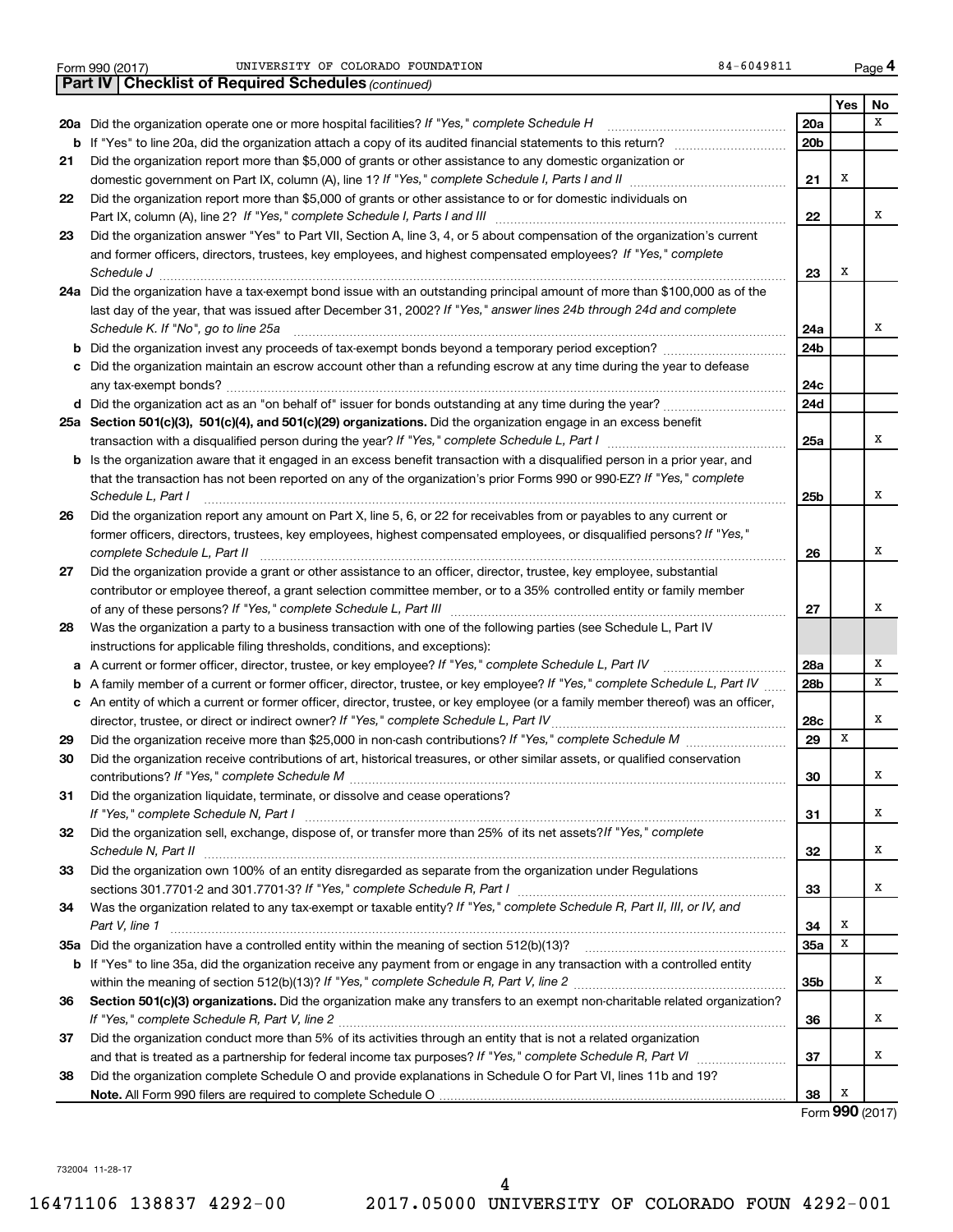|               | UNIVERSITY OF COLORADO FOUNDATION<br>Form 990 (2017)                                                                                                 | 84-6049811      |                 |                 | Page 5 |  |  |  |
|---------------|------------------------------------------------------------------------------------------------------------------------------------------------------|-----------------|-----------------|-----------------|--------|--|--|--|
| <b>Part V</b> | <b>Statements Regarding Other IRS Filings and Tax Compliance</b>                                                                                     |                 |                 |                 |        |  |  |  |
|               | Check if Schedule O contains a response or note to any line in this Part V                                                                           |                 |                 |                 |        |  |  |  |
|               |                                                                                                                                                      |                 |                 | Yes             | No     |  |  |  |
|               | 1a Enter the number reported in Box 3 of Form 1096. Enter -0- if not applicable                                                                      | 1a              | 36              |                 |        |  |  |  |
| b             | Enter the number of Forms W-2G included in line 1a. Enter -0- if not applicable                                                                      | 1 <sub>b</sub>  |                 |                 |        |  |  |  |
|               | c Did the organization comply with backup withholding rules for reportable payments to vendors and reportable gaming                                 |                 |                 |                 |        |  |  |  |
|               |                                                                                                                                                      |                 | 1c              | Х               |        |  |  |  |
|               | 2a Enter the number of employees reported on Form W-3, Transmittal of Wage and Tax Statements,                                                       |                 |                 |                 |        |  |  |  |
|               | filed for the calendar year ending with or within the year covered by this return                                                                    | 2a              | 30              |                 |        |  |  |  |
|               |                                                                                                                                                      |                 | 2 <sub>b</sub>  | Х               |        |  |  |  |
|               |                                                                                                                                                      |                 |                 |                 |        |  |  |  |
|               | 3a Did the organization have unrelated business gross income of \$1,000 or more during the year?                                                     |                 | 3a              | х               |        |  |  |  |
|               |                                                                                                                                                      |                 | 3 <sub>b</sub>  | х               |        |  |  |  |
|               | 4a At any time during the calendar year, did the organization have an interest in, or a signature or other authority over, a                         |                 |                 |                 |        |  |  |  |
|               | financial account in a foreign country (such as a bank account, securities account, or other financial account)?                                     |                 | 4a              | х               |        |  |  |  |
|               | <b>b</b> If "Yes," enter the name of the foreign country: UNITED KINGDOM                                                                             |                 |                 |                 |        |  |  |  |
|               | See instructions for filing requirements for FinCEN Form 114, Report of Foreign Bank and Financial Accounts (FBAR).                                  |                 |                 |                 |        |  |  |  |
|               |                                                                                                                                                      |                 | 5a              |                 | х      |  |  |  |
|               |                                                                                                                                                      |                 | 5 <sub>b</sub>  |                 | х      |  |  |  |
|               |                                                                                                                                                      |                 | 5 <sub>c</sub>  |                 |        |  |  |  |
|               | 6a Does the organization have annual gross receipts that are normally greater than \$100,000, and did the organization solicit                       |                 |                 |                 |        |  |  |  |
|               |                                                                                                                                                      |                 | 6a              |                 | х      |  |  |  |
|               | <b>b</b> If "Yes," did the organization include with every solicitation an express statement that such contributions or gifts                        |                 |                 |                 |        |  |  |  |
|               |                                                                                                                                                      |                 |                 |                 |        |  |  |  |
| 7             | Organizations that may receive deductible contributions under section 170(c).                                                                        |                 | 6b              |                 |        |  |  |  |
|               | Did the organization receive a payment in excess of \$75 made partly as a contribution and partly for goods and services provided to the payor?<br>a |                 |                 |                 |        |  |  |  |
|               |                                                                                                                                                      |                 |                 |                 |        |  |  |  |
|               | c Did the organization sell, exchange, or otherwise dispose of tangible personal property for which it was required                                  |                 |                 |                 |        |  |  |  |
|               |                                                                                                                                                      |                 |                 |                 | х      |  |  |  |
|               |                                                                                                                                                      | 0               | 7c              |                 |        |  |  |  |
|               |                                                                                                                                                      |                 |                 |                 | х      |  |  |  |
|               |                                                                                                                                                      |                 | 7е<br>7f        |                 | х      |  |  |  |
|               |                                                                                                                                                      |                 |                 |                 |        |  |  |  |
| g             | If the organization received a contribution of qualified intellectual property, did the organization file Form 8899 as required?                     |                 | 7g              |                 |        |  |  |  |
|               | h If the organization received a contribution of cars, boats, airplanes, or other vehicles, did the organization file a Form 1098-C?                 |                 | 7h              |                 |        |  |  |  |
| 8             | Sponsoring organizations maintaining donor advised funds. Did a donor advised fund maintained by the                                                 |                 |                 |                 | х      |  |  |  |
|               |                                                                                                                                                      |                 | 8               |                 |        |  |  |  |
|               | Sponsoring organizations maintaining donor advised funds.                                                                                            |                 |                 |                 | Х      |  |  |  |
| a             | Did the sponsoring organization make any taxable distributions under section 4966?                                                                   |                 | 9a              |                 | х      |  |  |  |
| b             |                                                                                                                                                      |                 | 9b              |                 |        |  |  |  |
| 10            | Section 501(c)(7) organizations. Enter:                                                                                                              |                 |                 |                 |        |  |  |  |
| а             |                                                                                                                                                      | 10a             |                 |                 |        |  |  |  |
| b             | Gross receipts, included on Form 990, Part VIII, line 12, for public use of club facilities                                                          | 10 <sub>b</sub> |                 |                 |        |  |  |  |
| 11            | Section 501(c)(12) organizations. Enter:                                                                                                             |                 |                 |                 |        |  |  |  |
|               |                                                                                                                                                      | 11a             |                 |                 |        |  |  |  |
|               | <b>b</b> Gross income from other sources (Do not net amounts due or paid to other sources against                                                    |                 |                 |                 |        |  |  |  |
|               | amounts due or received from them.)                                                                                                                  | 11b             |                 |                 |        |  |  |  |
|               | 12a Section 4947(a)(1) non-exempt charitable trusts. Is the organization filing Form 990 in lieu of Form 1041?                                       |                 | 12a             |                 |        |  |  |  |
|               | <b>b</b> If "Yes," enter the amount of tax-exempt interest received or accrued during the year                                                       | 12b             |                 |                 |        |  |  |  |
| 13            | Section 501(c)(29) qualified nonprofit health insurance issuers.                                                                                     |                 |                 |                 |        |  |  |  |
|               | a Is the organization licensed to issue qualified health plans in more than one state?                                                               |                 | 13a             |                 |        |  |  |  |
|               | Note. See the instructions for additional information the organization must report on Schedule O.                                                    |                 |                 |                 |        |  |  |  |
|               | <b>b</b> Enter the amount of reserves the organization is required to maintain by the states in which the                                            |                 |                 |                 |        |  |  |  |
|               |                                                                                                                                                      | 13 <sub>b</sub> |                 |                 |        |  |  |  |
|               |                                                                                                                                                      | 13 <sub>c</sub> |                 |                 |        |  |  |  |
|               | 14a Did the organization receive any payments for indoor tanning services during the tax year?                                                       |                 | 14a             |                 | х      |  |  |  |
|               |                                                                                                                                                      |                 | 14 <sub>b</sub> |                 |        |  |  |  |
|               |                                                                                                                                                      |                 |                 | Form 990 (2017) |        |  |  |  |

732005 11-28-17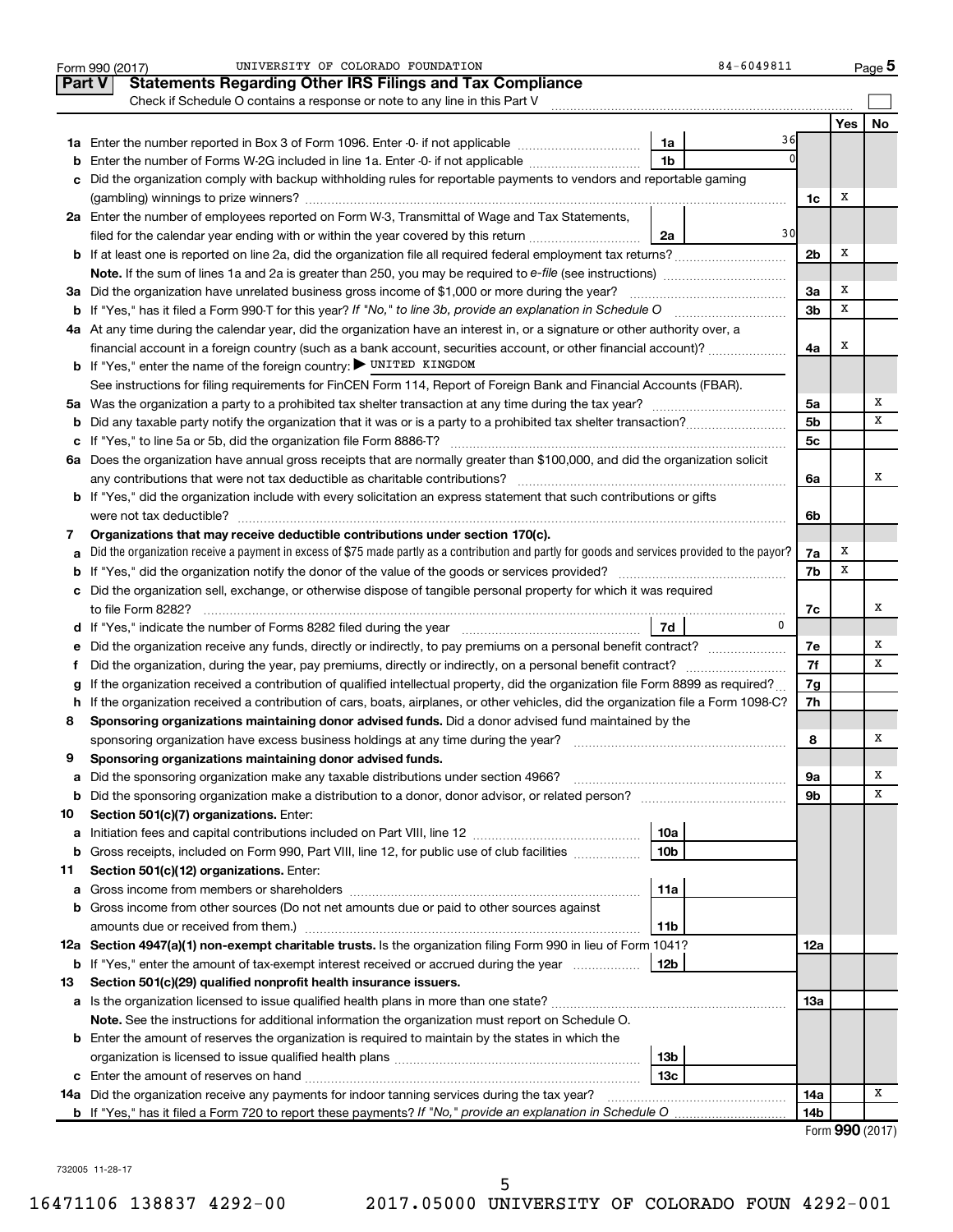|          | Governance, Management, and Disclosure For each "Yes" response to lines 2 through 7b below, and for a "No" response<br>Part VI I                                                                     |                 |     |    |
|----------|------------------------------------------------------------------------------------------------------------------------------------------------------------------------------------------------------|-----------------|-----|----|
|          | to line 8a, 8b, or 10b below, describe the circumstances, processes, or changes in Schedule O. See instructions.                                                                                     |                 |     |    |
|          | Check if Schedule O contains a response or note to any line in this Part VI [11] [12] Check if Schedule O contains a response or note to any line in this Part VI                                    |                 |     | X  |
|          | <b>Section A. Governing Body and Management</b>                                                                                                                                                      |                 |     |    |
|          | 19                                                                                                                                                                                                   |                 | Yes | No |
|          | 1a<br>1a Enter the number of voting members of the governing body at the end of the tax year                                                                                                         |                 |     |    |
|          | If there are material differences in voting rights among members of the governing body, or if the governing                                                                                          |                 |     |    |
|          | body delegated broad authority to an executive committee or similar committee, explain in Schedule O.<br>18                                                                                          |                 |     |    |
|          | <b>b</b> Enter the number of voting members included in line 1a, above, who are independent <i>manumum</i><br>1b                                                                                     |                 |     |    |
| 2        | Did any officer, director, trustee, or key employee have a family relationship or a business relationship with any other                                                                             |                 |     | х  |
| 3        | officer, director, trustee, or key employee?<br>Did the organization delegate control over management duties customarily performed by or under the direct supervision                                | $\mathbf{2}$    |     |    |
|          |                                                                                                                                                                                                      | 3               |     | х  |
| 4        |                                                                                                                                                                                                      | 4               |     | x  |
| 5        | Did the organization make any significant changes to its governing documents since the prior Form 990 was filed?                                                                                     | 5               |     | х  |
| 6        |                                                                                                                                                                                                      | 6               |     | х  |
|          | Did the organization have members, stockholders, or other persons who had the power to elect or appoint one or                                                                                       |                 |     |    |
| 7a       |                                                                                                                                                                                                      |                 |     | х  |
|          | <b>b</b> Are any governance decisions of the organization reserved to (or subject to approval by) members, stockholders, or                                                                          | 7a              |     |    |
|          |                                                                                                                                                                                                      |                 |     | x  |
| 8        | persons other than the governing body?<br>Did the organization contemporaneously document the meetings held or written actions undertaken during the year by the following:                          | 7b              |     |    |
|          |                                                                                                                                                                                                      | 8а              | х   |    |
|          |                                                                                                                                                                                                      | 8b              | x   |    |
| 9        | Is there any officer, director, trustee, or key employee listed in Part VII, Section A, who cannot be reached at the                                                                                 |                 |     |    |
|          |                                                                                                                                                                                                      | 9               |     | X  |
|          | Section B. Policies (This Section B requests information about policies not required by the Internal Revenue Code.)                                                                                  |                 |     |    |
|          |                                                                                                                                                                                                      |                 | Yes | No |
|          |                                                                                                                                                                                                      | 10a             |     | x  |
|          | <b>b</b> If "Yes," did the organization have written policies and procedures governing the activities of such chapters, affiliates,                                                                  |                 |     |    |
|          |                                                                                                                                                                                                      | 10 <sub>b</sub> |     |    |
|          | 11a Has the organization provided a complete copy of this Form 990 to all members of its governing body before filing the form?                                                                      | 11a             | x   |    |
|          | <b>b</b> Describe in Schedule O the process, if any, used by the organization to review this Form 990.                                                                                               |                 |     |    |
| 12a      | Did the organization have a written conflict of interest policy? If "No," go to line 13                                                                                                              | 12a             | x   |    |
| b        | Were officers, directors, or trustees, and key employees required to disclose annually interests that could give rise to conflicts? [                                                                | 12 <sub>b</sub> | x   |    |
|          | c Did the organization regularly and consistently monitor and enforce compliance with the policy? If "Yes," describe                                                                                 |                 |     |    |
|          |                                                                                                                                                                                                      | 12c             | х   |    |
| 13       |                                                                                                                                                                                                      | 13              | х   |    |
| 14       |                                                                                                                                                                                                      | 14              | Х   |    |
| 15       | Did the process for determining compensation of the following persons include a review and approval by independent                                                                                   |                 |     |    |
|          | persons, comparability data, and contemporaneous substantiation of the deliberation and decision?                                                                                                    |                 |     |    |
|          |                                                                                                                                                                                                      | 15a             | х   |    |
|          |                                                                                                                                                                                                      | 15 <sub>b</sub> | x   |    |
|          | If "Yes" to line 15a or 15b, describe the process in Schedule O (see instructions).                                                                                                                  |                 |     |    |
|          | 16a Did the organization invest in, contribute assets to, or participate in a joint venture or similar arrangement with a                                                                            |                 |     |    |
|          | taxable entity during the year?                                                                                                                                                                      | 16a             |     | х  |
|          | <b>b</b> If "Yes," did the organization follow a written policy or procedure requiring the organization to evaluate its participation                                                                |                 |     |    |
|          | in joint venture arrangements under applicable federal tax law, and take steps to safeguard the organization's                                                                                       |                 |     |    |
|          | exempt status with respect to such arrangements?                                                                                                                                                     | 16b             |     |    |
|          | <b>Section C. Disclosure</b>                                                                                                                                                                         |                 |     |    |
| 17       | List the states with which a copy of this Form 990 is required to be filed ▶AK, AR, CA, CO, CT, DC, GA, KY, LA, ME, MD, MA                                                                           |                 |     |    |
| 18       | Section 6104 requires an organization to make its Forms 1023 (or 1024 if applicable), 990, and 990-T (Section 501(c)(3)s only) available                                                             |                 |     |    |
|          | for public inspection. Indicate how you made these available. Check all that apply.                                                                                                                  |                 |     |    |
|          | X Own website<br>$\lfloor x \rfloor$ Upon request<br>Another's website<br>Other (explain in Schedule O)                                                                                              |                 |     |    |
|          |                                                                                                                                                                                                      |                 |     |    |
|          |                                                                                                                                                                                                      |                 |     |    |
|          | Describe in Schedule O whether (and if so, how) the organization made its governing documents, conflict of interest policy, and financial<br>statements available to the public during the tax year. |                 |     |    |
|          |                                                                                                                                                                                                      |                 |     |    |
| 19<br>20 | State the name, address, and telephone number of the person who possesses the organization's books and records:<br>MIKE PRITCHARD - 303-813-7905                                                     |                 |     |    |
|          | 1800 GRANT STREET, SUITE 725, DENVER, CO<br>80203                                                                                                                                                    |                 |     |    |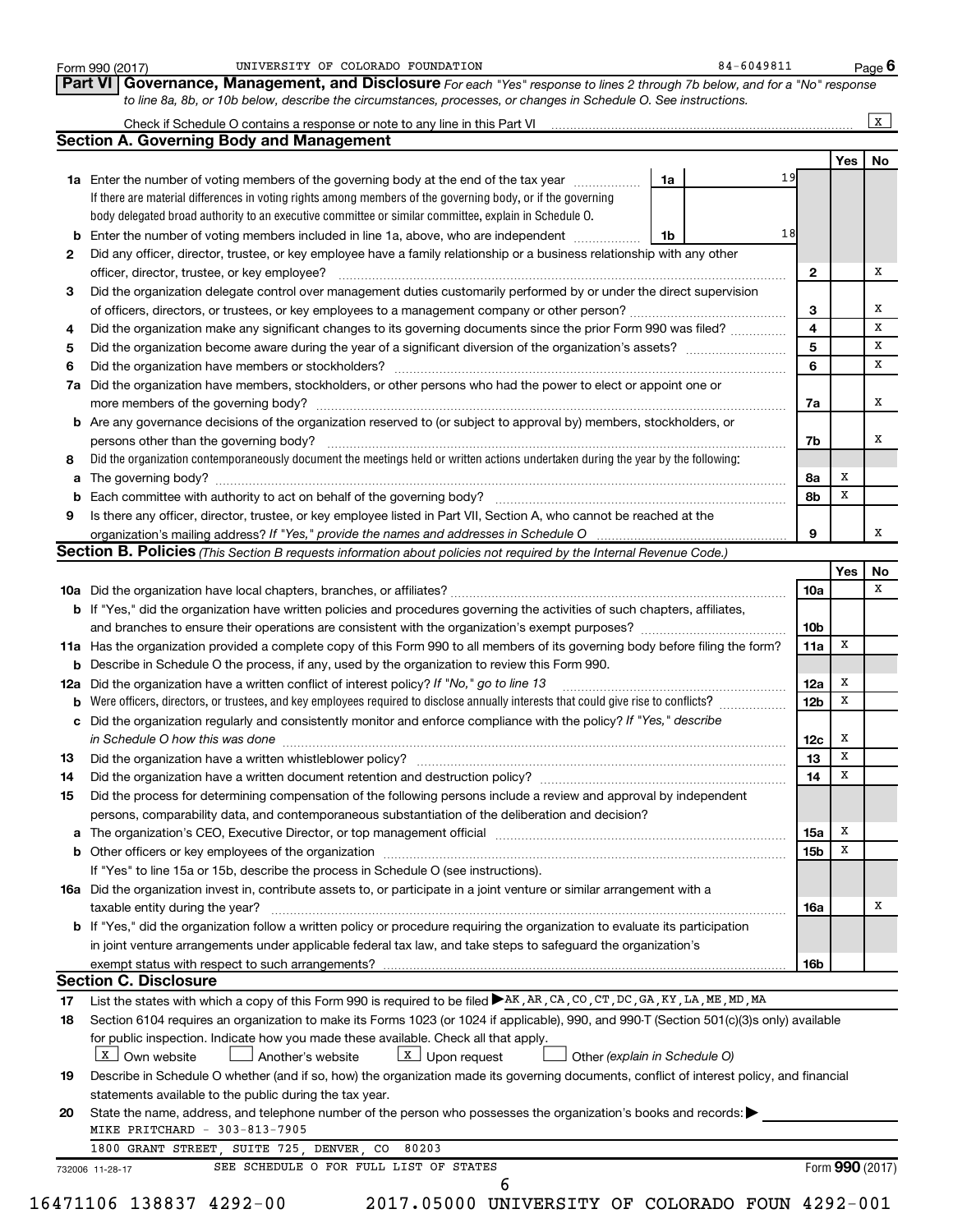| Form 990 (2017)                               | UNIVERSITY OF COLORADO FOUNDATION                                                                 | 84-6049811 | Page 7 |  |  |  |  |  |  |  |  |
|-----------------------------------------------|---------------------------------------------------------------------------------------------------|------------|--------|--|--|--|--|--|--|--|--|
|                                               | <b>Part VII</b> Compensation of Officers, Directors, Trustees, Key Employees, Highest Compensated |            |        |  |  |  |  |  |  |  |  |
| <b>Employees, and Independent Contractors</b> |                                                                                                   |            |        |  |  |  |  |  |  |  |  |
|                                               | Check if Schedule O contains a response or note to any line in this Part VII                      |            |        |  |  |  |  |  |  |  |  |
| <b>Section A.</b>                             | Officers, Directors, Trustees, Key Employees, and Highest Compensated Employees                   |            |        |  |  |  |  |  |  |  |  |

**1a**  Complete this table for all persons required to be listed. Report compensation for the calendar year ending with or within the organization's tax year.

**•** List all of the organization's current officers, directors, trustees (whether individuals or organizations), regardless of amount of compensation. Enter -0- in columns (D), (E), and (F) if no compensation was paid.

**•** List all of the organization's **current** key employees, if any. See instructions for definition of "key employee."

**•** List the organization's five current highest compensated employees (other than an officer, director, trustee, or key employee) who received reportable compensation (Box 5 of Form W-2 and/or Box 7 of Form 1099-MISC) of more than \$100,000 from the organization and any related organizations.

**•** List all of the organization's former officers, key employees, and highest compensated employees who received more than \$100,000 of reportable compensation from the organization and any related organizations.

**•** List all of the organization's former directors or trustees that received, in the capacity as a former director or trustee of the organization, more than \$10,000 of reportable compensation from the organization and any related organizations.

List persons in the following order: individual trustees or directors; institutional trustees; officers; key employees; highest compensated employees; and former such persons.

Check this box if neither the organization nor any related organization compensated any current officer, director, or trustee. †

| (A)                            | (B)                    |                                |                                                                  |          | (C)          |                                 |        | (D)             | (E)                              | (F)                      |
|--------------------------------|------------------------|--------------------------------|------------------------------------------------------------------|----------|--------------|---------------------------------|--------|-----------------|----------------------------------|--------------------------|
| Name and Title                 | Average                |                                | (do not check more than one                                      | Position |              |                                 |        | Reportable      | Reportable                       | Estimated                |
|                                | hours per              |                                | box, unless person is both an<br>officer and a director/trustee) |          |              |                                 |        | compensation    | compensation                     | amount of                |
|                                | week                   |                                |                                                                  |          |              |                                 |        | from<br>the     | from related                     | other                    |
|                                | (list any<br>hours for | Individual trustee or director |                                                                  |          |              |                                 |        | organization    | organizations<br>(W-2/1099-MISC) | compensation<br>from the |
|                                | related                |                                |                                                                  |          |              |                                 |        | (W-2/1099-MISC) |                                  | organization             |
|                                | organizations          |                                |                                                                  |          |              |                                 |        |                 |                                  | and related              |
|                                | below                  |                                | nstitutional trustee                                             |          | Key employee | Highest compensated<br>employee |        |                 |                                  | organizations            |
|                                | line)                  |                                |                                                                  | Officer  |              |                                 | Former |                 |                                  |                          |
| (1)<br><b>AGNETA ALBINSSON</b> | 1.00                   |                                |                                                                  |          |              |                                 |        |                 |                                  |                          |
| <b>DIRECTOR</b>                |                        | $\mathbf x$                    |                                                                  |          |              |                                 |        | 0.              | 0                                | 0.                       |
| BARRY D. AMMAN<br>(2)          | 1.00                   |                                |                                                                  |          |              |                                 |        |                 |                                  |                          |
| <b>DIRECTOR</b>                |                        | $\mathbf x$                    |                                                                  |          |              |                                 |        | $\mathbf{0}$ .  | 0                                | 0.                       |
| DAVID C. BAKER<br>(3)          | 1.00                   |                                |                                                                  |          |              |                                 |        |                 |                                  |                          |
| <b>DIRECTOR</b>                |                        | X                              |                                                                  |          |              |                                 |        | 0               | 0                                | 0.                       |
| MARGARET M. BATHGATE<br>(4)    | 1.00                   |                                |                                                                  |          |              |                                 |        |                 |                                  |                          |
| <b>DIRECTOR</b>                |                        | X                              |                                                                  |          |              |                                 |        | 0.              | 0                                | 0.                       |
| (5)<br><b>JACK FINLAW</b>      | 40.00                  |                                |                                                                  |          |              |                                 |        |                 |                                  |                          |
| PRESIDENT & CEO                |                        | X                              |                                                                  | X        |              |                                 |        | 338,710         | 0                                | 30,098.                  |
| MICHAEL D. FRYT<br>(6)         | 1,00                   |                                |                                                                  |          |              |                                 |        |                 |                                  |                          |
| <b>DIRECTOR</b>                |                        | X                              |                                                                  |          |              |                                 |        | 0.              | 0                                | $\mathbf 0$ .            |
| STEPHEN B. HANSEN<br>(7)       | 1.00                   |                                |                                                                  |          |              |                                 |        |                 |                                  |                          |
| <b>DIRECTOR</b>                |                        | X                              |                                                                  |          |              |                                 |        | $\mathbf{0}$ .  | 0                                | 0.                       |
| MICHAEL F. IMHOFF<br>(8)       | 1.00                   |                                |                                                                  |          |              |                                 |        |                 |                                  |                          |
| <b>DIRECTOR</b>                |                        | Х                              |                                                                  |          |              |                                 |        | 0.              | 0                                | 0.                       |
| (9)<br>NAN E. JOESTEN          | 1.00                   |                                |                                                                  |          |              |                                 |        |                 |                                  |                          |
| <b>DIRECTOR</b>                |                        | х                              |                                                                  |          |              |                                 |        | $\mathbf{0}$ .  | 0                                | 0.                       |
| (10) ERIC J. KRAMER            | 1.00                   |                                |                                                                  |          |              |                                 |        |                 |                                  |                          |
| <b>DIRECTOR</b>                |                        | х                              |                                                                  |          |              |                                 |        | $\mathbf{0}$    | 0                                | 0.                       |
| (11) JAMES C.T. LINFIELD       | 1.00                   |                                |                                                                  |          |              |                                 |        |                 |                                  |                          |
| <b>DIRECTOR</b>                |                        | х                              |                                                                  |          |              |                                 |        | 0.              | 0                                | 0.                       |
| (12) JEREMY O. MAY             | 1.00                   |                                |                                                                  |          |              |                                 |        |                 |                                  |                          |
| <b>DIRECTOR</b>                |                        | X                              |                                                                  |          |              |                                 |        | $\mathbf{0}$    | 0                                | 0.                       |
| (13) BECKY L. MEDVED           | 1.00                   |                                |                                                                  |          |              |                                 |        |                 |                                  |                          |
| <b>DIRECTOR</b>                |                        | х                              |                                                                  |          |              |                                 |        | 0.              | 0                                | 0.                       |
| (14) BRETT D. NICHOLAS         | 1.00                   |                                |                                                                  |          |              |                                 |        |                 |                                  |                          |
| <b>DIRECTOR</b>                |                        | X                              |                                                                  |          |              |                                 |        | $\mathbf{0}$ .  | 0                                | $\mathfrak o$ .          |
| (15) MARCIA P. PRYDE           | 1,00                   |                                |                                                                  |          |              |                                 |        |                 |                                  |                          |
| <b>DIRECTOR</b>                |                        | X                              |                                                                  |          |              |                                 |        | 0.              | 0                                | 0.                       |
| (16) KEVIN T. REIDY            | 1.00                   |                                |                                                                  |          |              |                                 |        |                 |                                  |                          |
| <b>DIRECTOR</b>                |                        | X                              |                                                                  |          |              |                                 |        | 0.              | 0                                | 0.                       |
| (17) MARY R. SISSEL            | 1.00                   |                                |                                                                  |          |              |                                 |        |                 |                                  |                          |
| <b>DIRECTOR</b>                |                        | X                              |                                                                  |          |              |                                 |        | 0.              | 0                                | 0.                       |
| 732007 11-28-17                |                        |                                |                                                                  |          |              |                                 |        |                 |                                  | Form 990 (2017)          |

7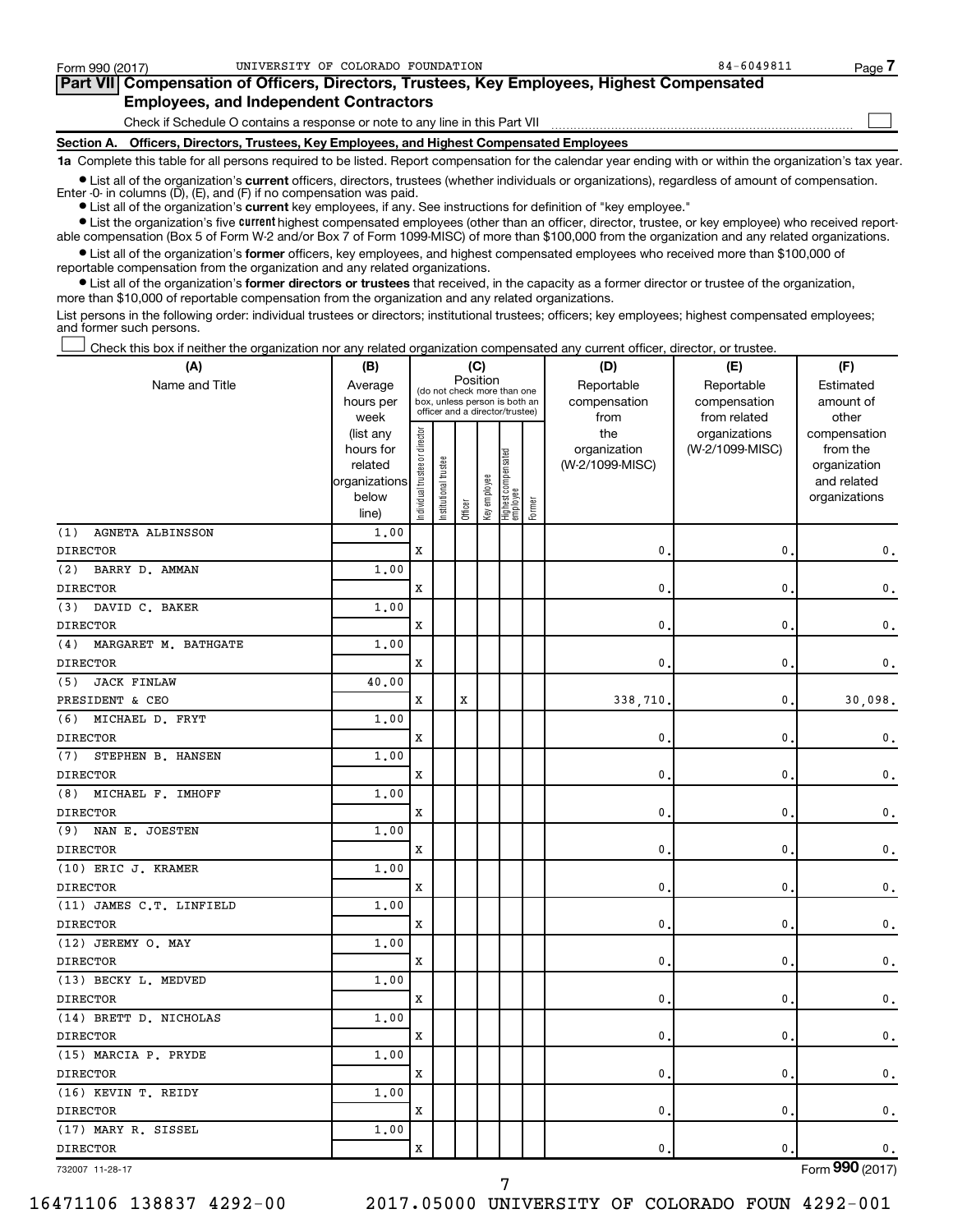| UNIVERSITY OF COLORADO FOUNDATION<br>Form 990 (2017)                                                                                         |                          |                                                              |                       |                                 |              |                                 |        |                           | 84-6049811      |                |            |                              | Page 8         |
|----------------------------------------------------------------------------------------------------------------------------------------------|--------------------------|--------------------------------------------------------------|-----------------------|---------------------------------|--------------|---------------------------------|--------|---------------------------|-----------------|----------------|------------|------------------------------|----------------|
| Part VII Section A. Officers, Directors, Trustees, Key Employees, and Highest Compensated Employees (continued)                              |                          |                                                              |                       |                                 |              |                                 |        |                           |                 |                |            |                              |                |
| (B)<br>(C)<br>(A)<br>(D)<br>(E)                                                                                                              |                          |                                                              |                       |                                 |              |                                 |        |                           |                 |                |            | (F)                          |                |
| Name and title                                                                                                                               | Average                  |                                                              |                       | Position                        |              |                                 |        | Reportable                | Reportable      |                | Estimated  |                              |                |
|                                                                                                                                              | hours per                | (do not check more than one<br>box, unless person is both an |                       |                                 |              |                                 |        | compensation              | compensation    |                |            | amount of                    |                |
|                                                                                                                                              | week                     |                                                              |                       | officer and a director/trustee) |              |                                 |        | from                      | from related    |                |            | other                        |                |
|                                                                                                                                              | (list any                |                                                              |                       |                                 |              |                                 |        | the                       | organizations   |                |            | compensation                 |                |
|                                                                                                                                              | hours for                |                                                              |                       |                                 |              |                                 |        | organization              | (W-2/1099-MISC) |                |            | from the                     |                |
|                                                                                                                                              | related<br>organizations |                                                              |                       |                                 |              |                                 |        | (W-2/1099-MISC)           |                 |                |            | organization                 |                |
|                                                                                                                                              | below                    |                                                              |                       |                                 |              |                                 |        |                           |                 |                |            | and related<br>organizations |                |
|                                                                                                                                              | line)                    | Individual trustee or director                               | Institutional trustee | Officer                         | Key employee | Highest compensated<br>employee | Former |                           |                 |                |            |                              |                |
| (18) DAWN F. WOOD                                                                                                                            | 1,00                     |                                                              |                       |                                 |              |                                 |        |                           |                 |                |            |                              |                |
| <b>DIRECTOR</b>                                                                                                                              |                          | X                                                            |                       |                                 |              |                                 |        | 0                         |                 | 0              |            |                              | 0.             |
| (19) MELINDA H. YEE                                                                                                                          | 1,00                     |                                                              |                       |                                 |              |                                 |        |                           |                 |                |            |                              |                |
| <b>DIRECTOR</b>                                                                                                                              |                          | X                                                            |                       |                                 |              |                                 |        | 0                         |                 | 0              |            |                              | $\mathbf 0$ .  |
| (20) SCOTT DUNN                                                                                                                              | 40.00                    |                                                              |                       |                                 |              |                                 |        |                           |                 |                |            |                              |                |
| AVP & CONTROLLER                                                                                                                             |                          |                                                              |                       | X                               |              |                                 |        | 118, 314.                 |                 | $\mathbf 0$    |            |                              | 31,158.        |
| (21) MIKE PRITCHARD                                                                                                                          | 40.00                    |                                                              |                       |                                 |              |                                 |        |                           |                 |                |            |                              |                |
| VP & CFO                                                                                                                                     |                          |                                                              |                       | X                               |              |                                 |        | 203,046.                  |                 | $\mathbf{0}$   |            |                              | 36,908.        |
| (22) A. KELLER YOUNG, ESQ.                                                                                                                   | 40.00                    |                                                              |                       |                                 |              |                                 |        |                           |                 |                |            |                              |                |
| VP & GENERAL COUNSEL                                                                                                                         |                          |                                                              |                       | X                               |              |                                 |        | 219,234.                  |                 | $\mathbf{0}$   |            |                              | 37,803.        |
| (23) SASKIA SAWYER                                                                                                                           | 40.00                    |                                                              |                       |                                 |              |                                 |        |                           |                 |                |            |                              |                |
| AVP GIFT SERVICES                                                                                                                            |                          |                                                              |                       |                                 |              | X                               |        | 109,298.                  |                 | $\mathbf{0}$   |            |                              | 30, 363.       |
| (24) KATIE DUGAN                                                                                                                             | 40.00                    |                                                              |                       |                                 |              |                                 |        |                           |                 |                |            |                              |                |
| INVESTMENT ACCOUNTING DIR.                                                                                                                   |                          |                                                              |                       |                                 |              | X                               |        | 101,037.                  |                 | $\mathbf 0$ .  |            |                              | 14,025.        |
| (25) JUSTIN SHAW                                                                                                                             | 40.00                    |                                                              |                       |                                 |              |                                 |        |                           |                 |                |            |                              |                |
| BUSINESS ANALYTICS SR. DIR.                                                                                                                  |                          |                                                              |                       |                                 |              | X                               |        | 100,263.                  |                 | $\mathbf{0}$   |            |                              | 14,290.        |
|                                                                                                                                              |                          |                                                              |                       |                                 |              |                                 |        |                           |                 |                |            |                              |                |
|                                                                                                                                              |                          |                                                              |                       |                                 |              |                                 |        |                           |                 |                |            |                              |                |
| 1b Sub-total                                                                                                                                 |                          |                                                              |                       |                                 |              |                                 |        | 1,189,902.                |                 | $\mathbf 0$    |            |                              | 194,645.       |
| c Total from continuation sheets to Part VII, Section A [111] [2000]                                                                         |                          |                                                              |                       |                                 |              |                                 |        | $\mathbf{0}$ .            |                 | $\mathbf{0}$   |            |                              | $\mathbf{0}$ . |
|                                                                                                                                              |                          |                                                              |                       |                                 |              |                                 |        | 1,189,902.                |                 | $\mathbf{0}$ . |            |                              | 194,645.       |
| Total number of individuals (including but not limited to those listed above) who received more than \$100,000 of reportable<br>$\mathbf{2}$ |                          |                                                              |                       |                                 |              |                                 |        |                           |                 |                |            |                              |                |
| compensation from the organization $\blacktriangleright$                                                                                     |                          |                                                              |                       |                                 |              |                                 |        |                           |                 |                |            |                              | 7              |
|                                                                                                                                              |                          |                                                              |                       |                                 |              |                                 |        |                           |                 |                |            | Yes                          | No             |
| 3<br>Did the organization list any former officer, director, or trustee, key employee, or highest compensated employee on                    |                          |                                                              |                       |                                 |              |                                 |        |                           |                 |                |            |                              |                |
| line 1a? If "Yes," complete Schedule J for such individual manufacture content to the state of the schedule J                                |                          |                                                              |                       |                                 |              |                                 |        |                           |                 |                | 3          |                              | х              |
| For any individual listed on line 1a, is the sum of reportable compensation and other compensation from the organization<br>4                |                          |                                                              |                       |                                 |              |                                 |        |                           |                 |                |            |                              |                |
| and related organizations greater than \$150,000? If "Yes," complete Schedule J for such individual                                          |                          |                                                              |                       |                                 |              |                                 |        |                           |                 |                | 4          | х                            |                |
| Did any person listed on line 1a receive or accrue compensation from any unrelated organization or individual for services<br>5              |                          |                                                              |                       |                                 |              |                                 |        |                           |                 |                |            |                              |                |
| rendered to the organization? If "Yes," complete Schedule J for such person                                                                  |                          |                                                              |                       |                                 |              |                                 |        |                           |                 |                | 5          |                              | х              |
| <b>Section B. Independent Contractors</b>                                                                                                    |                          |                                                              |                       |                                 |              |                                 |        |                           |                 |                |            |                              |                |
| Complete this table for your five highest compensated independent contractors that received more than \$100,000 of compensation from<br>1    |                          |                                                              |                       |                                 |              |                                 |        |                           |                 |                |            |                              |                |
| the organization. Report compensation for the calendar year ending with or within the organization's tax year.                               |                          |                                                              |                       |                                 |              |                                 |        |                           |                 |                |            |                              |                |
| (A)                                                                                                                                          |                          |                                                              |                       |                                 |              |                                 |        | (B)                       |                 |                | (C)        |                              |                |
| Name and business address                                                                                                                    |                          |                                                              |                       |                                 |              |                                 |        | Description of services   |                 |                |            | Compensation                 |                |
| PERELLA WEINBERG PARTNERS, 7979 E. TUFTS                                                                                                     |                          |                                                              |                       |                                 |              |                                 |        |                           |                 |                |            |                              |                |
| AVE., SUITE 700, DENVER, CO 80237                                                                                                            |                          |                                                              |                       |                                 |              |                                 |        | <b>INVESTMENT MANAGER</b> |                 |                |            |                              | 3,025,188.     |
| RUFFALO NOEL LEVITZ                                                                                                                          |                          |                                                              |                       |                                 |              |                                 |        |                           |                 |                |            |                              |                |
| 65 KIRKWOOD N RD SW, CEDAR RAPIDS, IA 52406                                                                                                  |                          |                                                              |                       |                                 |              |                                 |        | CALL CENTER SERVICES      |                 |                |            |                              | 1,331,580.     |
| CHARLESBANK CAPITAL PARTNERS, 200                                                                                                            |                          |                                                              |                       |                                 |              |                                 |        |                           |                 |                |            |                              |                |
| CLARENDON STREET, 54TH FLOOR, BOSTON, MA<br><b>INVESTMENT MANAGER</b>                                                                        |                          |                                                              |                       |                                 |              |                                 |        |                           |                 |                | 1,235,839. |                              |                |
| HELIOS INVESTMENT PARTNERS, 12 CHARLES II                                                                                                    |                          |                                                              |                       |                                 |              |                                 |        |                           |                 |                |            |                              |                |
| STREET, 12TH FLOOR, LONDON, UNITED KINGDOM                                                                                                   |                          |                                                              |                       |                                 |              |                                 |        | <b>INVESTMENT MANAGER</b> |                 |                |            |                              | 1,102,709.     |
| BLUESCAPE ENERGY PARTNERS, 200 CRESCENT                                                                                                      |                          |                                                              |                       |                                 |              |                                 |        |                           |                 |                |            |                              |                |
| COURT, SUITE 1900, DALLAS, TX 75201                                                                                                          |                          |                                                              |                       |                                 |              |                                 |        | <b>INVESTMENT MANAGER</b> |                 |                |            |                              | 806,292.       |
| 2 Total number of independent contractors (including but not limited to those listed above) who received more than                           |                          |                                                              |                       |                                 |              |                                 |        |                           |                 |                |            |                              |                |
| 32<br>\$100,000 of compensation from the organization                                                                                        |                          |                                                              |                       |                                 |              |                                 |        |                           |                 |                |            |                              |                |

732008 11-28-17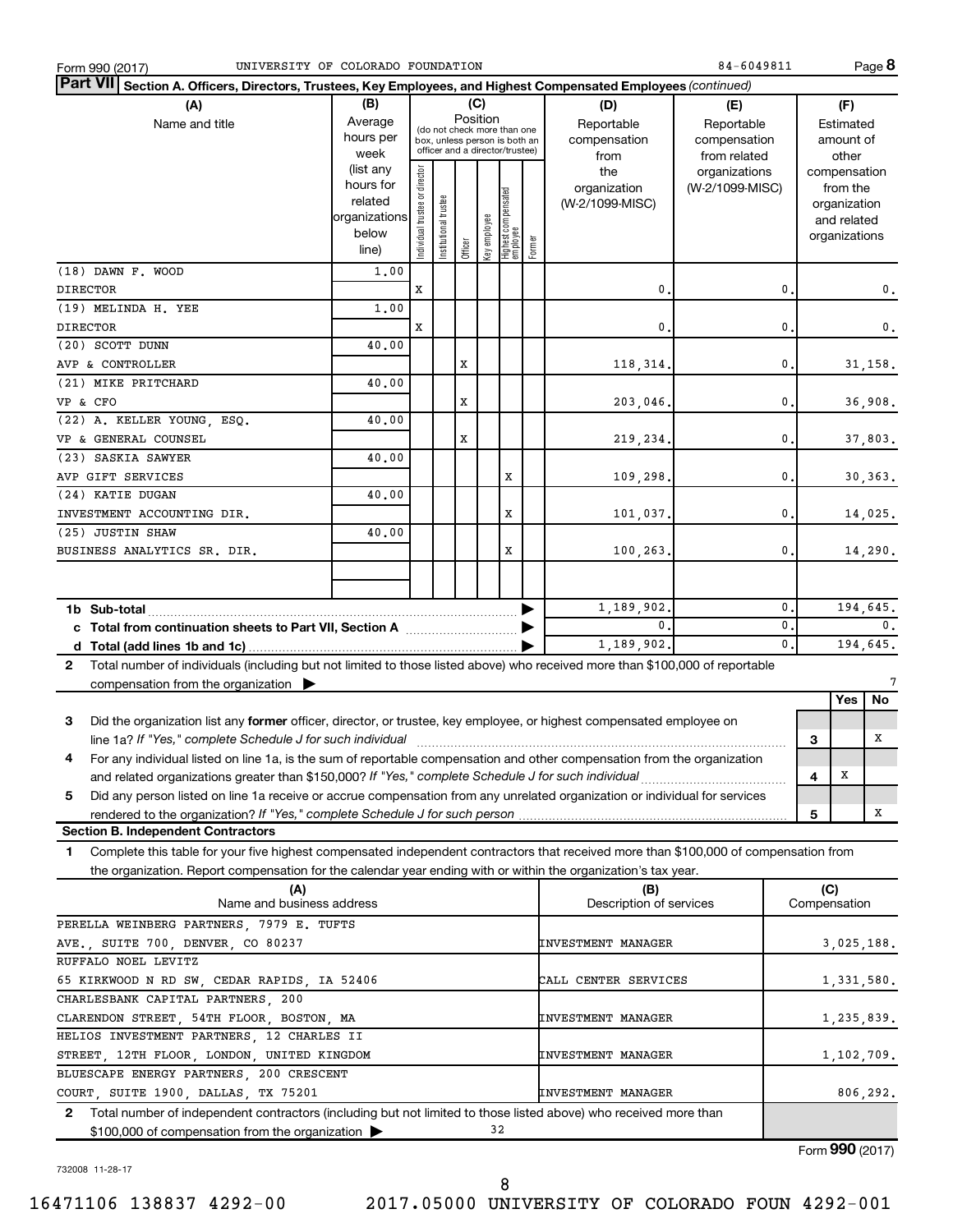|                                                           | <b>Part VIII</b> | Form 990 (2017)<br><b>Statement of Revenue</b>        |                     | UNIVERSITY OF COLORADO FOUNDATION |                |                                          | 84-6049811                       | Page 9                                                    |
|-----------------------------------------------------------|------------------|-------------------------------------------------------|---------------------|-----------------------------------|----------------|------------------------------------------|----------------------------------|-----------------------------------------------------------|
|                                                           |                  |                                                       |                     |                                   |                |                                          |                                  |                                                           |
|                                                           |                  |                                                       |                     |                                   | Total revenue  | Related or<br>exempt function<br>revenue | Unrelated<br>business<br>revenue | Revenue excluded<br>from tax under<br>sections<br>14- 512 |
| Contributions, Gifts, Grants<br>and Other Similar Amounts |                  | 1 a Federated campaigns                               | 1a                  |                                   |                |                                          |                                  |                                                           |
|                                                           |                  |                                                       | 1b                  |                                   |                |                                          |                                  |                                                           |
|                                                           |                  |                                                       | 1 <sub>c</sub>      |                                   |                |                                          |                                  |                                                           |
|                                                           |                  | d Related organizations <i>minimum</i>                | 1 <sub>d</sub>      |                                   |                |                                          |                                  |                                                           |
|                                                           |                  | e Government grants (contributions)                   | 1e                  |                                   |                |                                          |                                  |                                                           |
|                                                           |                  | f All other contributions, gifts, grants, and         |                     |                                   |                |                                          |                                  |                                                           |
|                                                           |                  | similar amounts not included above                    | 1f                  | 233, 157, 707.                    |                |                                          |                                  |                                                           |
|                                                           |                  | g Noncash contributions included in lines 1a-1f: \$   |                     | 21, 344, 848.                     |                |                                          |                                  |                                                           |
|                                                           |                  |                                                       |                     |                                   | 233, 157, 707. |                                          |                                  |                                                           |
|                                                           |                  |                                                       |                     | <b>Business Code</b>              |                |                                          |                                  |                                                           |
|                                                           |                  | 2 a ADVANCMENT SUPPORT                                |                     | 611710                            | 3, 541, 325.   | 3, 541, 325.                             |                                  |                                                           |
|                                                           | b                |                                                       |                     |                                   |                |                                          |                                  |                                                           |
|                                                           | c                |                                                       |                     |                                   |                |                                          |                                  |                                                           |
|                                                           | d                |                                                       |                     |                                   |                |                                          |                                  |                                                           |
| Program Service<br>Revenue                                | е                |                                                       |                     |                                   |                |                                          |                                  |                                                           |
|                                                           |                  |                                                       |                     |                                   |                |                                          |                                  |                                                           |
|                                                           |                  |                                                       |                     |                                   | 3, 541, 325.   |                                          |                                  |                                                           |
|                                                           | 3                | Investment income (including dividends, interest, and |                     |                                   |                |                                          |                                  |                                                           |
|                                                           |                  |                                                       |                     |                                   | 20, 124, 039.  |                                          |                                  | 20, 124, 039.                                             |
|                                                           | 4                | Income from investment of tax-exempt bond proceeds    |                     |                                   |                |                                          |                                  |                                                           |
|                                                           | 5                |                                                       |                     |                                   | 8.             |                                          |                                  | 8.                                                        |
|                                                           |                  |                                                       | (i) Real            | (ii) Personal                     |                |                                          |                                  |                                                           |
|                                                           |                  | 6 a Gross rents                                       |                     |                                   |                |                                          |                                  |                                                           |
|                                                           |                  | <b>b</b> Less: rental expenses <i>many</i>            |                     |                                   |                |                                          |                                  |                                                           |
|                                                           |                  | c Rental income or (loss)                             |                     |                                   |                |                                          |                                  |                                                           |
|                                                           |                  |                                                       |                     |                                   |                |                                          |                                  |                                                           |
|                                                           |                  | <b>7 a</b> Gross amount from sales of                 | (i) Securities      | (ii) Other                        |                |                                          |                                  |                                                           |
|                                                           |                  | assets other than inventory                           | 54, 249, 430.       |                                   |                |                                          |                                  |                                                           |
|                                                           |                  | <b>b</b> Less: cost or other basis                    |                     |                                   |                |                                          |                                  |                                                           |
|                                                           |                  | and sales expenses                                    | 0.<br>54, 249, 430. |                                   |                |                                          |                                  |                                                           |
|                                                           |                  | c Gain or (loss)                                      |                     |                                   | 54, 249, 430.  |                                          |                                  |                                                           |
|                                                           |                  | 8 a Gross income from fundraising events (not         |                     |                                   |                |                                          |                                  | 54, 249, 430.                                             |
| <b>Other Revenue</b>                                      |                  | including \$                                          |                     |                                   |                |                                          |                                  |                                                           |
|                                                           |                  | contributions reported on line 1c). See               |                     |                                   |                |                                          |                                  |                                                           |
|                                                           |                  |                                                       |                     |                                   |                |                                          |                                  |                                                           |
|                                                           |                  |                                                       |                     |                                   |                |                                          |                                  |                                                           |
|                                                           |                  | c Net income or (loss) from fundraising events        |                     |                                   |                |                                          |                                  |                                                           |
|                                                           |                  | 9 a Gross income from gaming activities. See          |                     |                                   |                |                                          |                                  |                                                           |
|                                                           |                  |                                                       |                     |                                   |                |                                          |                                  |                                                           |
|                                                           |                  |                                                       | b                   |                                   |                |                                          |                                  |                                                           |
|                                                           |                  | c Net income or (loss) from gaming activities         |                     |                                   |                |                                          |                                  |                                                           |
|                                                           |                  | 10 a Gross sales of inventory, less returns           |                     |                                   |                |                                          |                                  |                                                           |
|                                                           |                  |                                                       |                     |                                   |                |                                          |                                  |                                                           |
|                                                           |                  | <b>b</b> Less: cost of goods sold                     | b                   |                                   |                |                                          |                                  |                                                           |
|                                                           |                  | c Net income or (loss) from sales of inventory        |                     |                                   |                |                                          |                                  |                                                           |
|                                                           |                  | Miscellaneous Revenue                                 |                     | <b>Business Code</b>              |                |                                          |                                  |                                                           |
|                                                           | 11 a             | CUSTODIAL TRANSFERS                                   |                     | 900099                            | 15, 455, 029.  | 15, 455, 029.                            |                                  |                                                           |
|                                                           | b                | OTHER REVENUE                                         |                     | 611710                            | 508,110.       | 57, 129.                                 |                                  | 450,981.                                                  |
|                                                           | c                | <b>DUES REVENUE</b>                                   |                     | 611710                            | 136,512.       | 136,512.                                 |                                  |                                                           |
|                                                           | d                | All other revenue                                     |                     | 523000                            | $-122,064.$    |                                          | $-122,064.$                      |                                                           |
|                                                           |                  |                                                       |                     |                                   | 15, 977, 587.  |                                          |                                  |                                                           |
|                                                           |                  |                                                       |                     |                                   |                | 19,189,995.                              | $-122,064.$                      | 74,824,458.                                               |

732009 11-28-17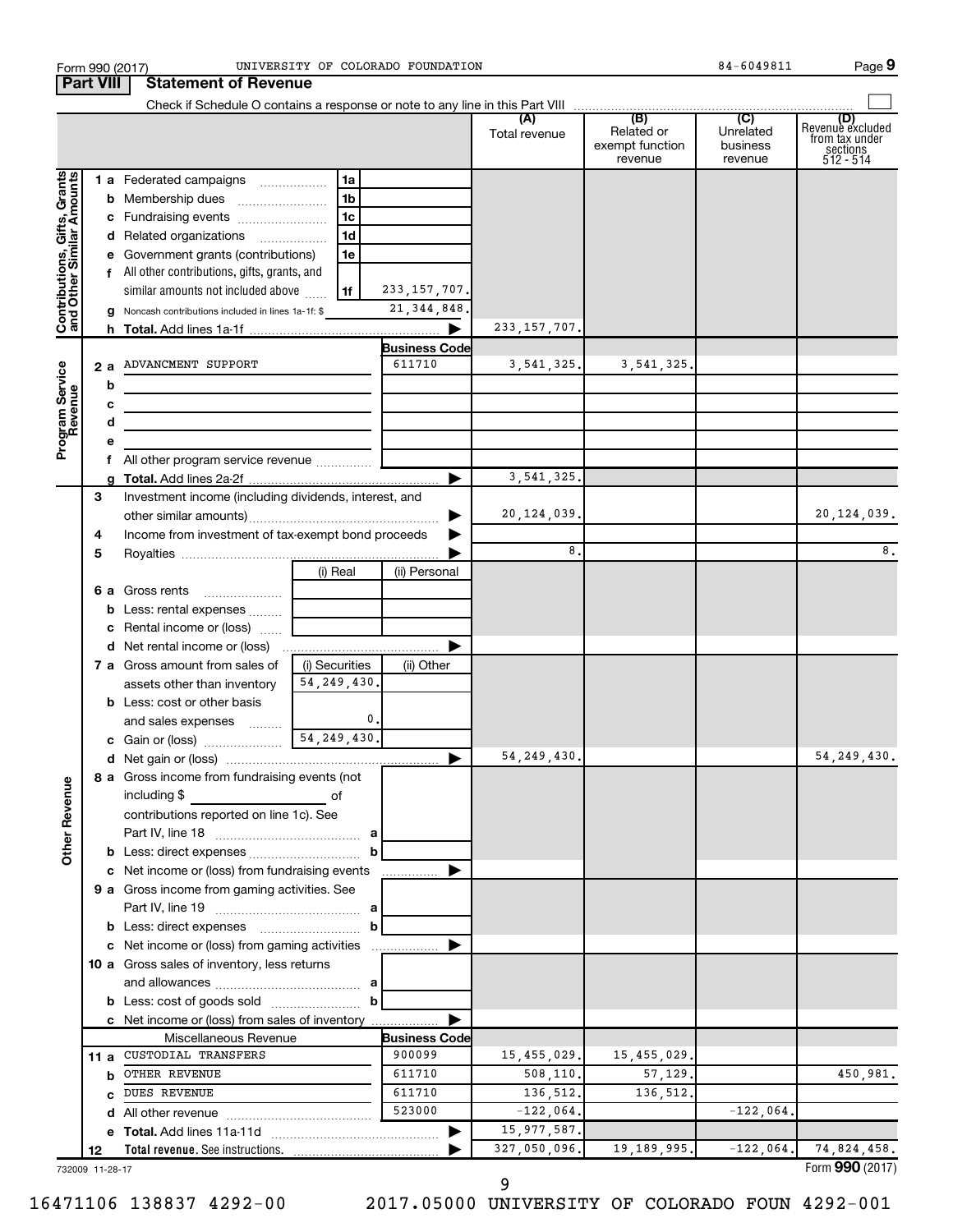**10**

|    | Part IX   Statement of Functional Expenses                                                                                                                                                                  |                       |                                    |                                           |                                |
|----|-------------------------------------------------------------------------------------------------------------------------------------------------------------------------------------------------------------|-----------------------|------------------------------------|-------------------------------------------|--------------------------------|
|    | Section 501(c)(3) and 501(c)(4) organizations must complete all columns. All other organizations must complete column (A).                                                                                  |                       |                                    |                                           |                                |
|    | Check if Schedule O contains a response or note to any line in this Part IX                                                                                                                                 |                       |                                    |                                           |                                |
|    | Do not include amounts reported on lines 6b,<br>7b, 8b, 9b, and 10b of Part VIII.                                                                                                                           | (A)<br>Total expenses | (B)<br>Program service<br>expenses | (C)<br>Management and<br>general expenses | (D)<br>Fundraising<br>expenses |
| 1  | Grants and other assistance to domestic organizations                                                                                                                                                       |                       |                                    |                                           |                                |
|    | and domestic governments. See Part IV, line 21                                                                                                                                                              | 166,738,960.          | 166,738,960.                       |                                           |                                |
| 2  | Grants and other assistance to domestic                                                                                                                                                                     |                       |                                    |                                           |                                |
|    | individuals. See Part IV, line 22                                                                                                                                                                           |                       |                                    |                                           |                                |
| 3  | Grants and other assistance to foreign                                                                                                                                                                      |                       |                                    |                                           |                                |
|    | organizations, foreign governments, and foreign                                                                                                                                                             |                       |                                    |                                           |                                |
|    | individuals. See Part IV, lines 15 and 16                                                                                                                                                                   |                       |                                    |                                           |                                |
| 4  | Benefits paid to or for members                                                                                                                                                                             |                       |                                    |                                           |                                |
| 5  | Compensation of current officers, directors,                                                                                                                                                                |                       |                                    |                                           |                                |
|    | trustees, and key employees                                                                                                                                                                                 | 1,384,628.            |                                    | 1,384,628.                                |                                |
| 6  | Compensation not included above, to disqualified                                                                                                                                                            |                       |                                    |                                           |                                |
|    | persons (as defined under section 4958(f)(1)) and                                                                                                                                                           |                       |                                    |                                           |                                |
|    | persons described in section 4958(c)(3)(B)                                                                                                                                                                  | 1,340,421.            |                                    |                                           |                                |
| 7  | Other salaries and wages<br>Pension plan accruals and contributions (include                                                                                                                                |                       |                                    | 1,340,421.                                |                                |
| 8  |                                                                                                                                                                                                             | 74,525.               |                                    | 74,525.                                   |                                |
| 9  | section 401(k) and 403(b) employer contributions)                                                                                                                                                           | 183,408.              |                                    | 183,408.                                  |                                |
| 10 |                                                                                                                                                                                                             | 167,451.              |                                    | 167,451.                                  |                                |
| 11 | Fees for services (non-employees):                                                                                                                                                                          |                       |                                    |                                           |                                |
|    |                                                                                                                                                                                                             |                       |                                    |                                           |                                |
|    |                                                                                                                                                                                                             | 167,306.              |                                    | 167,306.                                  |                                |
|    |                                                                                                                                                                                                             | 114,727.              |                                    | 114,727.                                  |                                |
|    |                                                                                                                                                                                                             |                       |                                    |                                           |                                |
|    | e Professional fundraising services. See Part IV, line 17                                                                                                                                                   | 1,331,580.            |                                    |                                           | 1,331,580.                     |
|    | f Investment management fees                                                                                                                                                                                | 15,674,256.           |                                    | 15,674,256.                               |                                |
|    | g Other. (If line 11g amount exceeds 10% of line 25,                                                                                                                                                        |                       |                                    |                                           |                                |
|    | column (A) amount, list line 11g expenses on Sch O.)                                                                                                                                                        | 20,388,188.           |                                    | 140,768.                                  | 20, 247, 420.                  |
| 12 |                                                                                                                                                                                                             |                       |                                    |                                           |                                |
| 13 |                                                                                                                                                                                                             | 363,965.              |                                    | 363,965.                                  |                                |
| 14 |                                                                                                                                                                                                             | 375,534.              |                                    | 375,534.                                  |                                |
| 15 |                                                                                                                                                                                                             |                       |                                    |                                           |                                |
| 16 |                                                                                                                                                                                                             | 144,877.              |                                    | 144,877.                                  |                                |
| 17 | Travel                                                                                                                                                                                                      | 16, 573.              |                                    | 16,573.                                   |                                |
| 18 | Payments of travel or entertainment expenses                                                                                                                                                                |                       |                                    |                                           |                                |
|    | for any federal, state, or local public officials                                                                                                                                                           |                       |                                    |                                           |                                |
| 19 | Conferences, conventions, and meetings                                                                                                                                                                      | 184,300.              |                                    | 184,300.                                  |                                |
| 20 | Interest                                                                                                                                                                                                    |                       |                                    |                                           |                                |
| 21 |                                                                                                                                                                                                             |                       |                                    |                                           |                                |
| 22 | Depreciation, depletion, and amortization                                                                                                                                                                   | 99,708.               |                                    | 99,708.                                   |                                |
| 23 | Insurance                                                                                                                                                                                                   | 78,382.               |                                    | 78.382.                                   |                                |
| 24 | Other expenses. Itemize expenses not covered<br>above. (List miscellaneous expenses in line 24e. If line<br>24e amount exceeds 10% of line 25, column (A)<br>amount, list line 24e expenses on Schedule O.) |                       |                                    |                                           |                                |
| a  | PROFESSIONAL DEVELOPMEN                                                                                                                                                                                     | 27,556.               |                                    | 27,556.                                   |                                |
| b  | DUES/MEMBERSHIPS/SUBSCR                                                                                                                                                                                     | 21,242.               |                                    | 21,242.                                   |                                |
|    | MISCELLANEOUS OPERATING                                                                                                                                                                                     | 19,527.               |                                    | 19,527.                                   |                                |
| d  |                                                                                                                                                                                                             |                       |                                    |                                           |                                |
| e  | All other expenses                                                                                                                                                                                          |                       |                                    |                                           |                                |
| 25 | Total functional expenses. Add lines 1 through 24e                                                                                                                                                          | 208,897,114.          | 166,738,960.                       | 20, 579, 154.                             | 21,579,000.                    |
| 26 | <b>Joint costs.</b> Complete this line only if the organization                                                                                                                                             |                       |                                    |                                           |                                |
|    | reported in column (B) joint costs from a combined                                                                                                                                                          |                       |                                    |                                           |                                |
|    | educational campaign and fundraising solicitation.                                                                                                                                                          |                       |                                    |                                           |                                |
|    | Check here $\blacktriangleright$<br>if following SOP 98-2 (ASC 958-720)                                                                                                                                     |                       |                                    |                                           |                                |

732010 11-28-17

Form (2017) **990**

10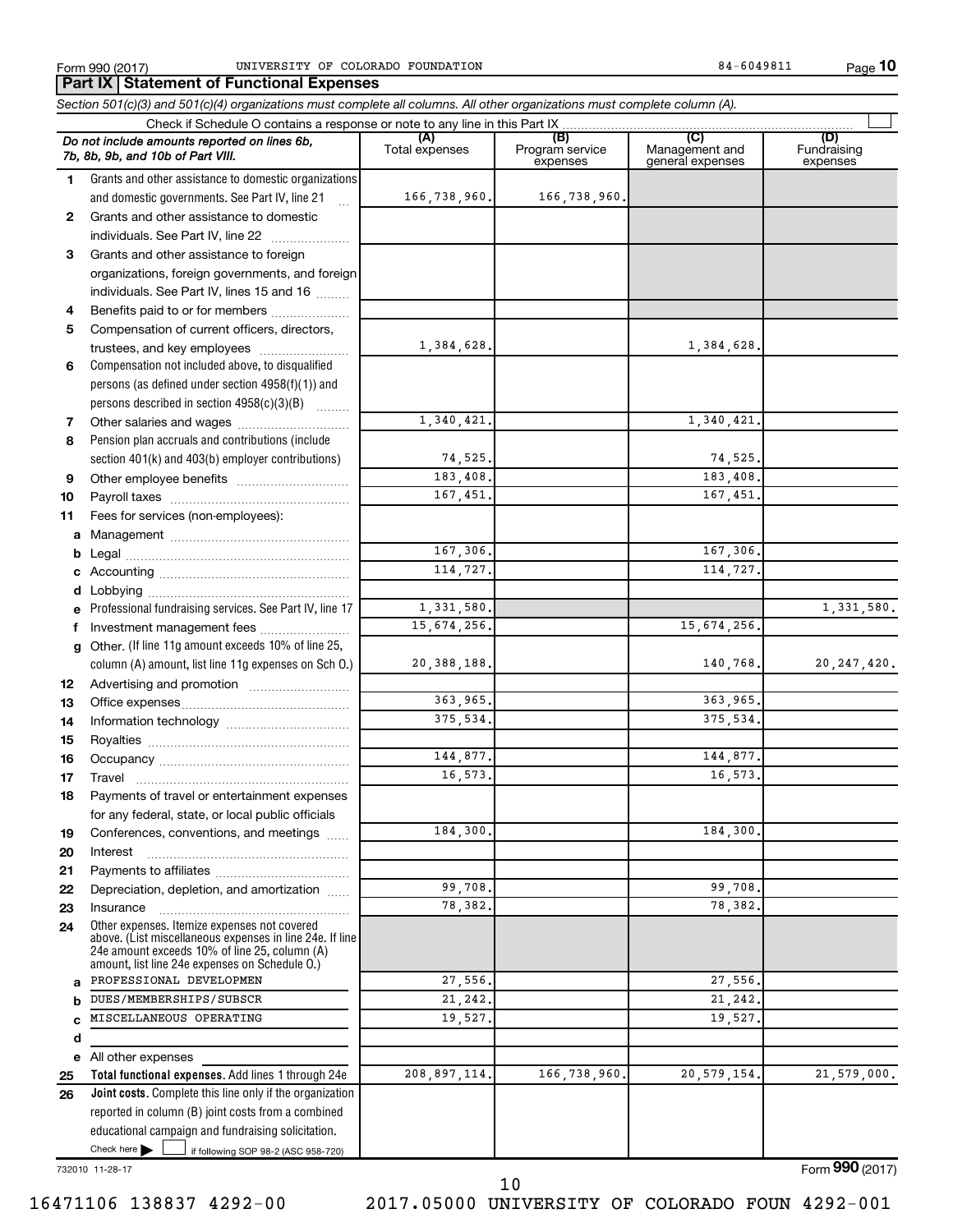|    | Loans and other receivables from other disqualmed persons (as defined under                                                                                                                                                    |                 |    |            |                |                 |  |
|----|--------------------------------------------------------------------------------------------------------------------------------------------------------------------------------------------------------------------------------|-----------------|----|------------|----------------|-----------------|--|
|    | section $4958(f)(1)$ , persons described in section $4958(c)(3)(B)$ , and contributing                                                                                                                                         |                 |    |            |                |                 |  |
|    | employers and sponsoring organizations of section 501(c)(9) voluntary                                                                                                                                                          |                 |    |            |                |                 |  |
|    | employees' beneficiary organizations (see instr). Complete Part II of Sch L                                                                                                                                                    |                 |    |            |                | 6               |  |
| 7  |                                                                                                                                                                                                                                |                 |    |            |                | 7               |  |
| 8  |                                                                                                                                                                                                                                |                 |    | 8          |                |                 |  |
| 9  |                                                                                                                                                                                                                                |                 | 9  |            |                |                 |  |
|    | <b>10a</b> Land, buildings, and equipment: cost or other                                                                                                                                                                       |                 |    |            |                |                 |  |
|    | basis. Complete Part VI of Schedule D                                                                                                                                                                                          | 10a l           |    | 5,424,157. |                |                 |  |
|    | <b>b</b> Less: accumulated depreciation                                                                                                                                                                                        | 10 <sub>b</sub> |    | 3,989,304. | 1,582,627.     | 10 <sub>c</sub> |  |
| 11 |                                                                                                                                                                                                                                |                 |    |            | 1,034,567,766. | 11              |  |
| 12 |                                                                                                                                                                                                                                |                 |    |            | 654, 532, 584. | 12              |  |
| 13 |                                                                                                                                                                                                                                |                 |    |            |                | 13              |  |
| 14 |                                                                                                                                                                                                                                |                 |    |            |                | 14              |  |
| 15 |                                                                                                                                                                                                                                |                 |    |            | 51, 292, 355.  | 15              |  |
| 16 |                                                                                                                                                                                                                                | 1,890,930,203.  | 16 |            |                |                 |  |
| 17 |                                                                                                                                                                                                                                |                 |    |            | 13, 775, 489.  | 17              |  |
| 18 |                                                                                                                                                                                                                                |                 |    |            |                | 18              |  |
| 19 |                                                                                                                                                                                                                                | 1,146,605.      | 19 |            |                |                 |  |
| 20 | Tax-exempt bond liabilities [111] [12] Tax-exempt bond liabilities [11] [12] Masseum (12] Masseum (12] Masseum (12] Masseum (12] Masseum (12] Masseum (12] Masseum (12] Masseum (12] Masseum (12] Masseum (12] Masseum (12] Ma |                 |    |            |                | 20              |  |
| 21 | Escrow or custodial account liability. Complete Part IV of Schedule D                                                                                                                                                          |                 |    |            | 395, 462, 888. | 21              |  |
| 22 | Loans and other payables to current and former officers, directors, trustees,                                                                                                                                                  |                 |    |            |                |                 |  |
|    | key employees, highest compensated employees, and disqualified persons.                                                                                                                                                        |                 |    |            |                |                 |  |
|    |                                                                                                                                                                                                                                |                 |    |            |                | 22              |  |
| 23 | Secured mortgages and notes payable to unrelated third parties <i>manumum</i>                                                                                                                                                  |                 |    |            |                | 23              |  |
| 24 | Unsecured notes and loans payable to unrelated third parties                                                                                                                                                                   |                 |    |            |                | 24              |  |
| 25 | Other liabilities (including federal income tax, payables to related third                                                                                                                                                     |                 |    |            |                |                 |  |
|    | parties, and other liabilities not included on lines 17-24). Complete Part X of                                                                                                                                                |                 |    |            |                |                 |  |
|    | Schedule D                                                                                                                                                                                                                     |                 |    |            | 24,632,331.    | 25              |  |
| 26 |                                                                                                                                                                                                                                |                 |    |            | 435,017,313.   | 26              |  |
|    | Organizations that follow SFAS 117 (ASC 958), check here $\blacktriangleright \begin{array}{c} \boxed{X} \\ \end{array}$ and                                                                                                   |                 |    |            |                |                 |  |
|    | complete lines 27 through 29, and lines 33 and 34.                                                                                                                                                                             |                 |    |            |                |                 |  |
| 27 |                                                                                                                                                                                                                                |                 |    |            | 61, 480, 250.  | 27              |  |
| 28 |                                                                                                                                                                                                                                |                 |    |            | 847, 611, 075. | 28              |  |
| 29 | Permanently restricted net assets                                                                                                                                                                                              |                 |    |            | 546,821,565.   | 29              |  |
|    | Organizations that do not follow SFAS 117 (ASC 958), check here ▶ □                                                                                                                                                            |                 |    |            |                |                 |  |

#### Form 990 (2017) CONTRESTTY OF COLORADO FOUNDATION RELATION RELATION RELATION RELATION RELATION RELATION

**3** Pledges and grants receivable, net ~~~~~~~~~~~~~~~~~~~~~ **4** Accounts receivable, net ~~~~~~~~~~~~~~~~~~~~~~~~~~ **5** Loans and other receivables from current and former officers, directors,

trustees, key employees, and highest compensated employees. Complete Part II of Schedule L ~~~~~~~~~~~~~~~~~~~~~~~~~~~~ Loans and other receivables from other disqualified persons (as defined under

Cash - non-interest-bearing ~~~~~~~~~~~~~~~~~~~~~~~~~ Savings and temporary cash investments ~~~~~~~~~~~~~~~~~~

Check if Schedule O contains a response or note to any line in this Part X **Part X** | **Balance Sheet** 

**1 2**

**6**

**Assets**

**23 24 25**

**Liabilities**

**26**

**27 28 29**

**Net Assets or Fund Balances**

Net Assets or Fund Balances

**and complete lines 30 through 34.**

Total net assets or fund balances Total liabilities and net assets/fund balances

Capital stock or trust principal, or current funds ~~~~~~~~~~~~~~~ Paid-in or capital surplus, or land, building, or equipment fund ....................... Retained earnings, endowment, accumulated income, or other funds ............ **(A) (B)**

Beginning of year | | End of year

26,012,951. 2 29,860,831. 122,928,061. 3 179,933,575. 13,859. 29,694.

**5**

1,455,912,890. 33 1,645,076,972. 1,890,930,203. 34 2.110,481,587.

Form (2017) **990**

**11**

 $\perp$ 

1,434,853. 1,034,567,766. 779,479,869. 1,068,069,404.

51,292,355. 51,673,361. 2,110,481,587. 13,775,489. 5,222,239.

1,067,026.

434,951,705.

24,163,645. 435,017,313. 465,404,615.

68,358,218. 970,306,257. 546,821,565. 606,412,497.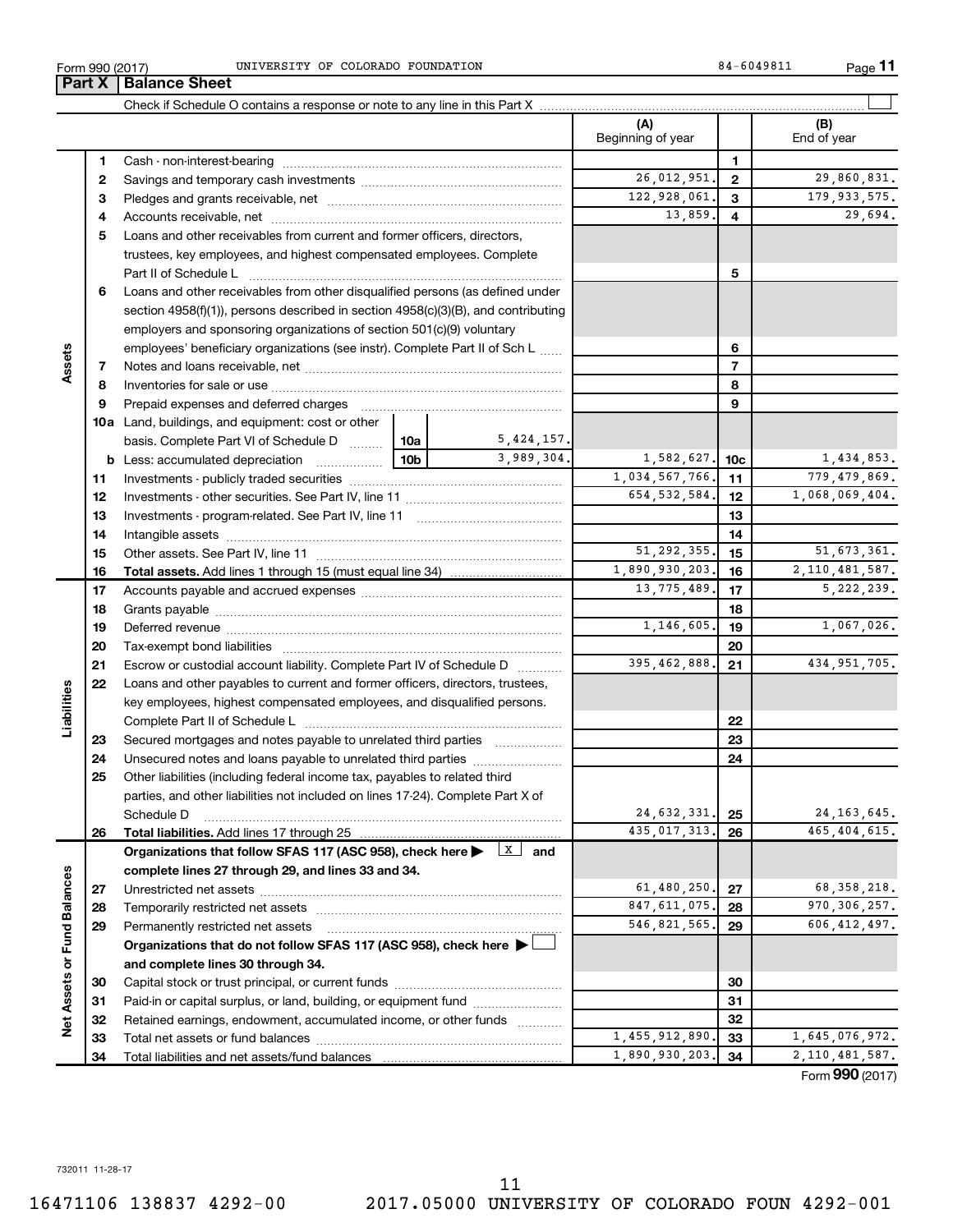| Part XI<br><b>Reconciliation of Net Assets</b><br>l x<br>Check if Schedule O contains a response or note to any line in this Part XI<br>327,050,096.<br>1<br>1<br>208,897,114.<br>$\mathbf{2}$<br>2<br>118, 152, 982.<br>3<br>З<br>Revenue less expenses. Subtract line 2 from line 1<br>$\overline{\mathbf{4}}$<br>1,455,912,890.<br>4<br>5<br>69,798,279.<br>5                                                                                                               | Page 12 |
|--------------------------------------------------------------------------------------------------------------------------------------------------------------------------------------------------------------------------------------------------------------------------------------------------------------------------------------------------------------------------------------------------------------------------------------------------------------------------------|---------|
|                                                                                                                                                                                                                                                                                                                                                                                                                                                                                |         |
|                                                                                                                                                                                                                                                                                                                                                                                                                                                                                |         |
|                                                                                                                                                                                                                                                                                                                                                                                                                                                                                |         |
|                                                                                                                                                                                                                                                                                                                                                                                                                                                                                |         |
|                                                                                                                                                                                                                                                                                                                                                                                                                                                                                |         |
|                                                                                                                                                                                                                                                                                                                                                                                                                                                                                |         |
|                                                                                                                                                                                                                                                                                                                                                                                                                                                                                |         |
|                                                                                                                                                                                                                                                                                                                                                                                                                                                                                |         |
| 6<br>Donated services and use of facilities<br>6                                                                                                                                                                                                                                                                                                                                                                                                                               |         |
| $\overline{7}$<br>Investment expenses<br>7                                                                                                                                                                                                                                                                                                                                                                                                                                     |         |
| 8<br>8                                                                                                                                                                                                                                                                                                                                                                                                                                                                         |         |
| 9<br>1,212,821.<br>9                                                                                                                                                                                                                                                                                                                                                                                                                                                           |         |
| Net assets or fund balances at end of year. Combine lines 3 through 9 (must equal Part X, line 33,<br>10                                                                                                                                                                                                                                                                                                                                                                       |         |
| 10<br>1,645,076,972.<br>column (B))                                                                                                                                                                                                                                                                                                                                                                                                                                            |         |
| Part XII Financial Statements and Reporting                                                                                                                                                                                                                                                                                                                                                                                                                                    |         |
|                                                                                                                                                                                                                                                                                                                                                                                                                                                                                |         |
| <b>No</b><br><b>Yes</b>                                                                                                                                                                                                                                                                                                                                                                                                                                                        |         |
| $\lfloor x \rfloor$ Accrual<br>Accounting method used to prepare the Form 990: $\Box$ Cash<br>Other<br>1                                                                                                                                                                                                                                                                                                                                                                       |         |
| If the organization changed its method of accounting from a prior year or checked "Other," explain in Schedule O.                                                                                                                                                                                                                                                                                                                                                              |         |
| x<br>2a Were the organization's financial statements compiled or reviewed by an independent accountant?<br>2a<br>$\mathcal{L} = \{1, 2, \ldots, 2, \ldots, 2, \ldots, 2, \ldots, 2, \ldots, 2, \ldots, 2, \ldots, 2, \ldots, 2, \ldots, 2, \ldots, 2, \ldots, 2, \ldots, 2, \ldots, 2, \ldots, 2, \ldots, 2, \ldots, 2, \ldots, 2, \ldots, 2, \ldots, 2, \ldots, 2, \ldots, 2, \ldots, 2, \ldots, 2, \ldots, 2, \ldots, 2, \ldots, 2, \ldots, 2, \ldots, 2, \ldots, 2, \ldots$ |         |
| If "Yes," check a box below to indicate whether the financial statements for the year were compiled or reviewed on a                                                                                                                                                                                                                                                                                                                                                           |         |
| separate basis, consolidated basis, or both:                                                                                                                                                                                                                                                                                                                                                                                                                                   |         |
| Consolidated basis<br>Both consolidated and separate basis<br>Separate basis                                                                                                                                                                                                                                                                                                                                                                                                   |         |
| х<br>2 <sub>b</sub>                                                                                                                                                                                                                                                                                                                                                                                                                                                            |         |
| If "Yes," check a box below to indicate whether the financial statements for the year were audited on a separate basis,                                                                                                                                                                                                                                                                                                                                                        |         |
| consolidated basis, or both:                                                                                                                                                                                                                                                                                                                                                                                                                                                   |         |
| $\boxed{\text{x}}$ Consolidated basis<br>Separate basis<br>Both consolidated and separate basis                                                                                                                                                                                                                                                                                                                                                                                |         |
| c If "Yes" to line 2a or 2b, does the organization have a committee that assumes responsibility for oversight of the audit,                                                                                                                                                                                                                                                                                                                                                    |         |
| review, or compilation of its financial statements and selection of an independent accountant?<br>2c<br>х                                                                                                                                                                                                                                                                                                                                                                      |         |
| If the organization changed either its oversight process or selection process during the tax year, explain in Schedule O.                                                                                                                                                                                                                                                                                                                                                      |         |
| 3a As a result of a federal award, was the organization required to undergo an audit or audits as set forth in the Single Audit                                                                                                                                                                                                                                                                                                                                                |         |
| х<br>3a                                                                                                                                                                                                                                                                                                                                                                                                                                                                        |         |
| <b>b</b> If "Yes," did the organization undergo the required audit or audits? If the organization did not undergo the required audit                                                                                                                                                                                                                                                                                                                                           |         |
| Зb<br>$000 \, \text{GeV}$                                                                                                                                                                                                                                                                                                                                                                                                                                                      |         |

Form (2017) **990**

732012 11-28-17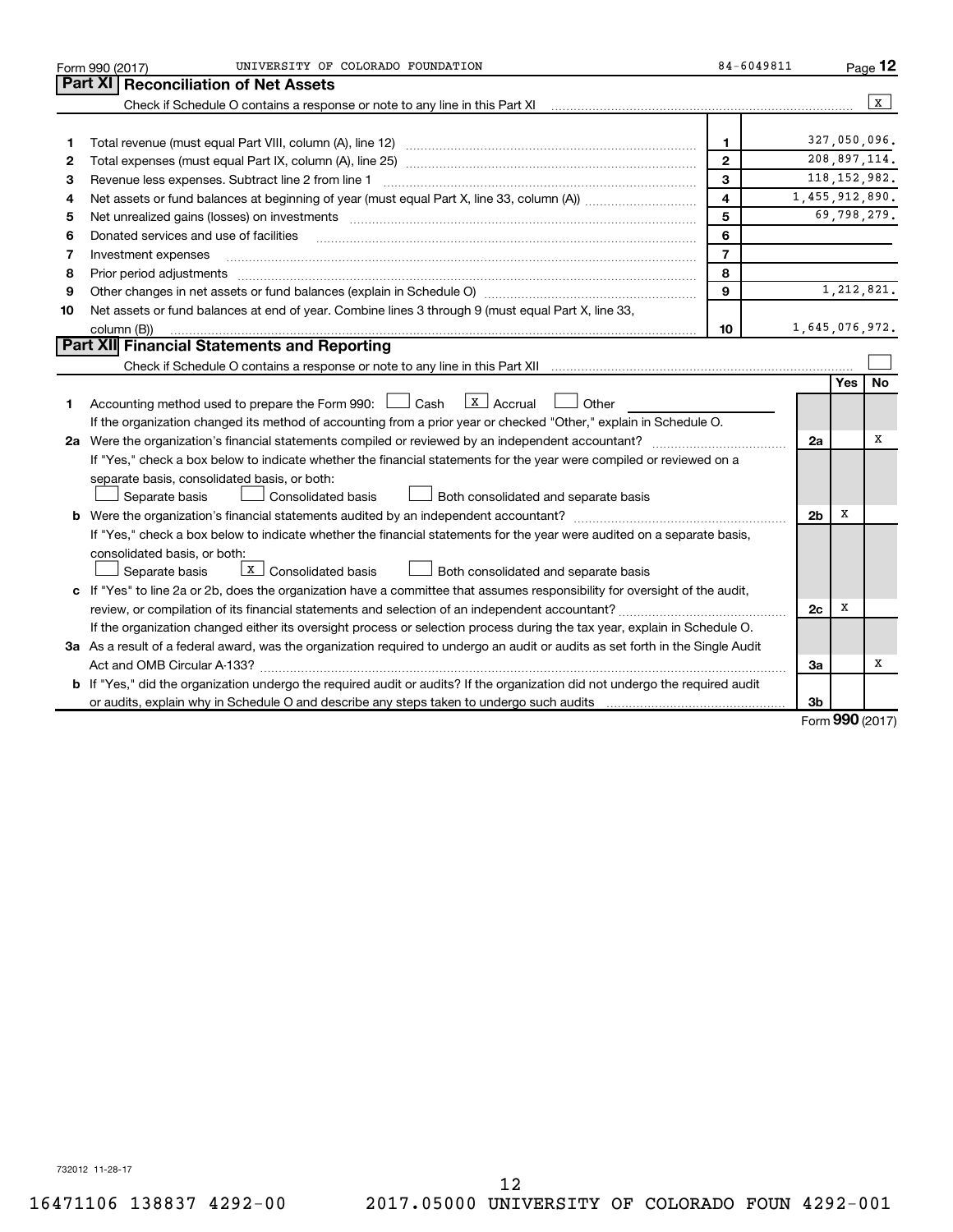#### **SCHEDULE A**

Department of the Treasury Internal Revenue Service

# Form 990 or 990-EZ)<br>
Complete if the organization is a section 501(c)(3) organization or a section<br> **Public Charity Status and Public Support**

**4947(a)(1) nonexempt charitable trust.**

**| Attach to Form 990 or Form 990-EZ.** 

**| Go to www.irs.gov/Form990 for instructions and the latest information. Inspection Name of the organization** 

OMB No. 1545-0047

**Open to Public**

| <b>THE PROPERTY OF SHIPLE STATE</b> |                                   |                                                                                                        | I mikia katika mwaka |
|-------------------------------------|-----------------------------------|--------------------------------------------------------------------------------------------------------|----------------------|
|                                     | UNIVERSITY OF COLORADO FOUNDATION |                                                                                                        | 84-6049811           |
| <b>Part I</b>                       |                                   | <b>Reason for Public Charity Status (All organizations must complete this part.) See instructions.</b> |                      |

|       |            | <b>Theasen Terms above Strainty States</b> (All organizations must complete this part, Joce instructions.                                     |            |                            |                                    |                                 |                            |                            |  |  |  |
|-------|------------|-----------------------------------------------------------------------------------------------------------------------------------------------|------------|----------------------------|------------------------------------|---------------------------------|----------------------------|----------------------------|--|--|--|
|       |            | The organization is not a private foundation because it is: (For lines 1 through 12, check only one box.)                                     |            |                            |                                    |                                 |                            |                            |  |  |  |
| 1     |            | A church, convention of churches, or association of churches described in section 170(b)(1)(A)(i).                                            |            |                            |                                    |                                 |                            |                            |  |  |  |
| 2     |            | A school described in section 170(b)(1)(A)(ii). (Attach Schedule E (Form 990 or 990-EZ).)                                                     |            |                            |                                    |                                 |                            |                            |  |  |  |
| 3     |            | A hospital or a cooperative hospital service organization described in section 170(b)(1)(A)(iii).                                             |            |                            |                                    |                                 |                            |                            |  |  |  |
| 4     |            | A medical research organization operated in conjunction with a hospital described in section 170(b)(1)(A)(iii). Enter the hospital's name,    |            |                            |                                    |                                 |                            |                            |  |  |  |
|       |            | city, and state:                                                                                                                              |            |                            |                                    |                                 |                            |                            |  |  |  |
|       | $5 \mid X$ | An organization operated for the benefit of a college or university owned or operated by a governmental unit described in                     |            |                            |                                    |                                 |                            |                            |  |  |  |
|       |            |                                                                                                                                               |            |                            |                                    |                                 |                            |                            |  |  |  |
|       |            | section 170(b)(1)(A)(iv). (Complete Part II.)                                                                                                 |            |                            |                                    |                                 |                            |                            |  |  |  |
| 6     |            | A federal, state, or local government or governmental unit described in section 170(b)(1)(A)(v).                                              |            |                            |                                    |                                 |                            |                            |  |  |  |
| 7     |            | An organization that normally receives a substantial part of its support from a governmental unit or from the general public described in     |            |                            |                                    |                                 |                            |                            |  |  |  |
|       |            | section 170(b)(1)(A)(vi). (Complete Part II.)                                                                                                 |            |                            |                                    |                                 |                            |                            |  |  |  |
| 8     |            | A community trust described in section 170(b)(1)(A)(vi). (Complete Part II.)                                                                  |            |                            |                                    |                                 |                            |                            |  |  |  |
| 9     |            | An agricultural research organization described in section 170(b)(1)(A)(ix) operated in conjunction with a land-grant college                 |            |                            |                                    |                                 |                            |                            |  |  |  |
|       |            | or university or a non-land-grant college of agriculture (see instructions). Enter the name, city, and state of the college or                |            |                            |                                    |                                 |                            |                            |  |  |  |
|       |            | university:                                                                                                                                   |            |                            |                                    |                                 |                            |                            |  |  |  |
| 10    |            | An organization that normally receives: (1) more than 33 1/3% of its support from contributions, membership fees, and gross receipts from     |            |                            |                                    |                                 |                            |                            |  |  |  |
|       |            | activities related to its exempt functions - subject to certain exceptions, and (2) no more than 33 1/3% of its support from gross investment |            |                            |                                    |                                 |                            |                            |  |  |  |
|       |            | income and unrelated business taxable income (less section 511 tax) from businesses acquired by the organization after June 30, 1975.         |            |                            |                                    |                                 |                            |                            |  |  |  |
|       |            | See section 509(a)(2). (Complete Part III.)                                                                                                   |            |                            |                                    |                                 |                            |                            |  |  |  |
| 11    |            | An organization organized and operated exclusively to test for public safety. See section 509(a)(4).                                          |            |                            |                                    |                                 |                            |                            |  |  |  |
| 12    |            | An organization organized and operated exclusively for the benefit of, to perform the functions of, or to carry out the purposes of one or    |            |                            |                                    |                                 |                            |                            |  |  |  |
|       |            |                                                                                                                                               |            |                            |                                    |                                 |                            |                            |  |  |  |
|       |            | more publicly supported organizations described in section 509(a)(1) or section 509(a)(2). See section 509(a)(3). Check the box in            |            |                            |                                    |                                 |                            |                            |  |  |  |
|       |            | lines 12a through 12d that describes the type of supporting organization and complete lines 12e, 12f, and 12g.                                |            |                            |                                    |                                 |                            |                            |  |  |  |
| а     |            | Type I. A supporting organization operated, supervised, or controlled by its supported organization(s), typically by giving                   |            |                            |                                    |                                 |                            |                            |  |  |  |
|       |            | the supported organization(s) the power to regularly appoint or elect a majority of the directors or trustees of the supporting               |            |                            |                                    |                                 |                            |                            |  |  |  |
|       |            | organization. You must complete Part IV, Sections A and B.                                                                                    |            |                            |                                    |                                 |                            |                            |  |  |  |
| b     |            | Type II. A supporting organization supervised or controlled in connection with its supported organization(s), by having                       |            |                            |                                    |                                 |                            |                            |  |  |  |
|       |            | control or management of the supporting organization vested in the same persons that control or manage the supported                          |            |                            |                                    |                                 |                            |                            |  |  |  |
|       |            | organization(s). You must complete Part IV, Sections A and C.                                                                                 |            |                            |                                    |                                 |                            |                            |  |  |  |
| с     |            | Type III functionally integrated. A supporting organization operated in connection with, and functionally integrated with,                    |            |                            |                                    |                                 |                            |                            |  |  |  |
|       |            | its supported organization(s) (see instructions). You must complete Part IV, Sections A, D, and E.                                            |            |                            |                                    |                                 |                            |                            |  |  |  |
| d     |            | Type III non-functionally integrated. A supporting organization operated in connection with its supported organization(s)                     |            |                            |                                    |                                 |                            |                            |  |  |  |
|       |            | that is not functionally integrated. The organization generally must satisfy a distribution requirement and an attentiveness                  |            |                            |                                    |                                 |                            |                            |  |  |  |
|       |            | requirement (see instructions). You must complete Part IV, Sections A and D, and Part V.                                                      |            |                            |                                    |                                 |                            |                            |  |  |  |
| е     |            | Check this box if the organization received a written determination from the IRS that it is a Type I, Type II, Type III                       |            |                            |                                    |                                 |                            |                            |  |  |  |
|       |            | functionally integrated, or Type III non-functionally integrated supporting organization.                                                     |            |                            |                                    |                                 |                            |                            |  |  |  |
|       |            | f Enter the number of supported organizations                                                                                                 |            |                            |                                    |                                 |                            |                            |  |  |  |
|       |            |                                                                                                                                               |            |                            |                                    |                                 |                            |                            |  |  |  |
|       |            | g Provide the following information about the supported organization(s).<br>(i) Name of supported                                             | $(ii)$ EIN | (iii) Type of organization |                                    | (iv) Is the organization listed | (v) Amount of monetary     | (vi) Amount of other       |  |  |  |
|       |            | organization                                                                                                                                  |            | (described on lines 1-10   | in your governing document?<br>Yes | No                              | support (see instructions) | support (see instructions) |  |  |  |
|       |            |                                                                                                                                               |            | above (see instructions))  |                                    |                                 |                            |                            |  |  |  |
|       |            |                                                                                                                                               |            |                            |                                    |                                 |                            |                            |  |  |  |
|       |            |                                                                                                                                               |            |                            |                                    |                                 |                            |                            |  |  |  |
|       |            |                                                                                                                                               |            |                            |                                    |                                 |                            |                            |  |  |  |
|       |            |                                                                                                                                               |            |                            |                                    |                                 |                            |                            |  |  |  |
|       |            |                                                                                                                                               |            |                            |                                    |                                 |                            |                            |  |  |  |
|       |            |                                                                                                                                               |            |                            |                                    |                                 |                            |                            |  |  |  |
|       |            |                                                                                                                                               |            |                            |                                    |                                 |                            |                            |  |  |  |
|       |            |                                                                                                                                               |            |                            |                                    |                                 |                            |                            |  |  |  |
|       |            |                                                                                                                                               |            |                            |                                    |                                 |                            |                            |  |  |  |
|       |            |                                                                                                                                               |            |                            |                                    |                                 |                            |                            |  |  |  |
| Total |            |                                                                                                                                               |            |                            |                                    |                                 |                            |                            |  |  |  |
|       |            |                                                                                                                                               |            |                            |                                    |                                 |                            |                            |  |  |  |

LHA For Paperwork Reduction Act Notice, see the Instructions for Form 990 or 990-EZ. 732021 10-06-17 Schedule A (Form 990 or 990-EZ) 2017 13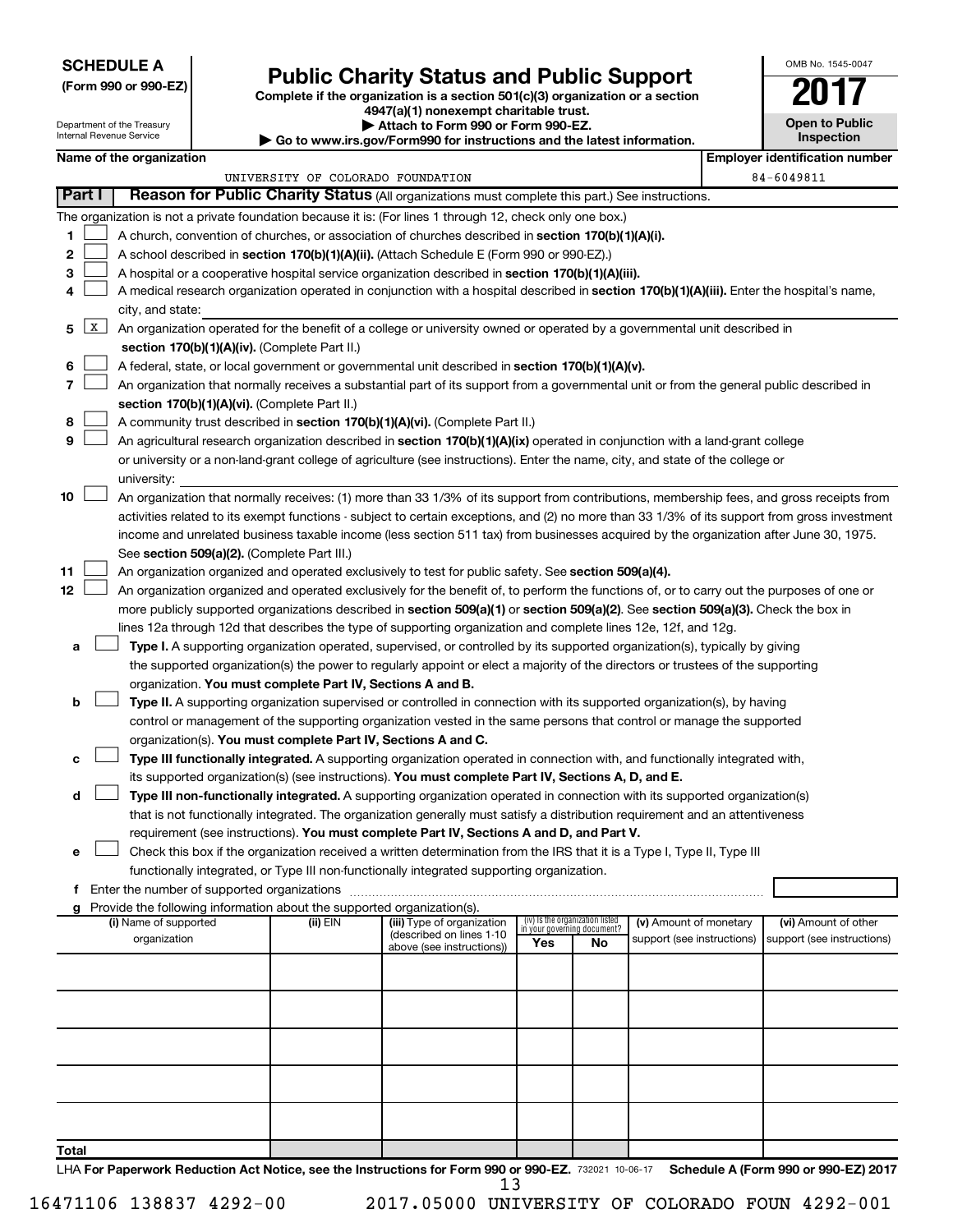#### Schedule A (Form 990 or 990-EZ) 2017 UNIVERSITY OF COLORADO FOUNDATION 84 - 6049811 Page

(Complete only if you checked the box on line 5, 7, or 8 of Part I or if the organization failed to qualify under Part III. If the organization **Part II Support Schedule for Organizations Described in Sections 170(b)(1)(A)(iv) and 170(b)(1)(A)(vi)**

fails to qualify under the tests listed below, please complete Part III.)

|    | <b>Section A. Public Support</b>                                                                                                                                                                                               |               |                                        |               |              |                                      |                                    |
|----|--------------------------------------------------------------------------------------------------------------------------------------------------------------------------------------------------------------------------------|---------------|----------------------------------------|---------------|--------------|--------------------------------------|------------------------------------|
|    | Calendar year (or fiscal year beginning in)                                                                                                                                                                                    | (a) 2013      | (b) 2014                               | $(c)$ 2015    | $(d)$ 2016   | (e) 2017                             | (f) Total                          |
|    | 1 Gifts, grants, contributions, and                                                                                                                                                                                            |               |                                        |               |              |                                      |                                    |
|    | membership fees received. (Do not                                                                                                                                                                                              |               |                                        |               |              |                                      |                                    |
|    | include any "unusual grants.")                                                                                                                                                                                                 |               | 148,897,892. 131,859,347. 177,687,517. |               | 186,602,657. | 233, 157, 707.                       | 878, 205, 120.                     |
|    | 2 Tax revenues levied for the organ-                                                                                                                                                                                           |               |                                        |               |              |                                      |                                    |
|    | ization's benefit and either paid to                                                                                                                                                                                           |               |                                        |               |              |                                      |                                    |
|    | or expended on its behalf                                                                                                                                                                                                      |               |                                        |               |              |                                      |                                    |
|    | 3 The value of services or facilities                                                                                                                                                                                          |               |                                        |               |              |                                      |                                    |
|    | furnished by a governmental unit to                                                                                                                                                                                            |               |                                        |               |              |                                      |                                    |
|    | the organization without charge                                                                                                                                                                                                |               |                                        |               |              |                                      |                                    |
|    | 4 Total. Add lines 1 through 3                                                                                                                                                                                                 | 148,897,892.  | 131,859,347.                           | 177,687,517.  | 186,602,657. | 233, 157, 707.                       | 878, 205, 120.                     |
| 5. | The portion of total contributions                                                                                                                                                                                             |               |                                        |               |              |                                      |                                    |
|    | by each person (other than a                                                                                                                                                                                                   |               |                                        |               |              |                                      |                                    |
|    | governmental unit or publicly                                                                                                                                                                                                  |               |                                        |               |              |                                      |                                    |
|    | supported organization) included                                                                                                                                                                                               |               |                                        |               |              |                                      |                                    |
|    | on line 1 that exceeds 2% of the                                                                                                                                                                                               |               |                                        |               |              |                                      |                                    |
|    | amount shown on line 11,                                                                                                                                                                                                       |               |                                        |               |              |                                      |                                    |
|    | column (f)                                                                                                                                                                                                                     |               |                                        |               |              |                                      | 142,828,171.                       |
|    | 6 Public support. Subtract line 5 from line 4.                                                                                                                                                                                 |               |                                        |               |              |                                      | 735, 376, 949.                     |
|    | <b>Section B. Total Support</b>                                                                                                                                                                                                |               |                                        |               |              |                                      |                                    |
|    | Calendar year (or fiscal year beginning in)                                                                                                                                                                                    | (a) 2013      | (b) 2014                               | $(c)$ 2015    | $(d)$ 2016   | (e) 2017                             | (f) Total                          |
|    | <b>7</b> Amounts from line 4                                                                                                                                                                                                   | 148,897,892.  | 131,859,347.                           | 177,687,517   | 186,602,657  | 233, 157, 707                        | 878, 205, 120.                     |
| 8  | Gross income from interest,                                                                                                                                                                                                    |               |                                        |               |              |                                      |                                    |
|    | dividends, payments received on                                                                                                                                                                                                |               |                                        |               |              |                                      |                                    |
|    | securities loans, rents, royalties,                                                                                                                                                                                            |               |                                        |               |              |                                      |                                    |
|    | and income from similar sources                                                                                                                                                                                                | 15, 127, 073. | 18, 202, 539.                          | 18, 255, 408. | 18,633,871.  | 20, 124, 047.                        | 90, 342, 938.                      |
| 9  | Net income from unrelated business                                                                                                                                                                                             |               |                                        |               |              |                                      |                                    |
|    | activities, whether or not the                                                                                                                                                                                                 |               |                                        |               |              |                                      |                                    |
|    | business is regularly carried on                                                                                                                                                                                               |               |                                        |               |              |                                      |                                    |
|    | 10 Other income. Do not include gain                                                                                                                                                                                           |               |                                        |               |              |                                      |                                    |
|    | or loss from the sale of capital                                                                                                                                                                                               |               |                                        |               |              |                                      |                                    |
|    | assets (Explain in Part VI.)                                                                                                                                                                                                   | 529,005.      | 60,641.                                | 127, 121.     | 1,881,490.   | 16,099,651.                          | 18,697,908.                        |
|    | <b>11 Total support.</b> Add lines 7 through 10                                                                                                                                                                                |               |                                        |               |              |                                      | 987, 245, 966.                     |
|    | <b>12</b> Gross receipts from related activities, etc. (see instructions)                                                                                                                                                      |               |                                        |               |              | 12                                   | 16,546,645.                        |
|    | 13 First five years. If the Form 990 is for the organization's first, second, third, fourth, or fifth tax year as a section 501(c)(3)                                                                                          |               |                                        |               |              |                                      |                                    |
|    | organization, check this box and stop here                                                                                                                                                                                     |               |                                        |               |              |                                      |                                    |
|    | Section C. Computation of Public Support Percentage                                                                                                                                                                            |               |                                        |               |              |                                      |                                    |
|    |                                                                                                                                                                                                                                |               |                                        |               |              | 14                                   | 74.49<br>%                         |
|    |                                                                                                                                                                                                                                |               |                                        |               |              | 15                                   | 81.25<br>%                         |
|    | 16a 33 1/3% support test - 2017. If the organization did not check the box on line 13, and line 14 is 33 1/3% or more, check this box and                                                                                      |               |                                        |               |              |                                      |                                    |
|    | stop here. The organization qualifies as a publicly supported organization manufaction manufacture or manufacture or the organization manufacture or the state of the state of the state of the state of the state of the stat |               |                                        |               |              |                                      | $\blacktriangleright$ $\mathbf{X}$ |
|    | b 33 1/3% support test - 2016. If the organization did not check a box on line 13 or 16a, and line 15 is 33 1/3% or more, check this box                                                                                       |               |                                        |               |              |                                      |                                    |
|    |                                                                                                                                                                                                                                |               |                                        |               |              |                                      |                                    |
|    | 17a 10% -facts-and-circumstances test - 2017. If the organization did not check a box on line 13, 16a, or 16b, and line 14 is 10% or more,                                                                                     |               |                                        |               |              |                                      |                                    |
|    | and if the organization meets the "facts-and-circumstances" test, check this box and stop here. Explain in Part VI how the organization                                                                                        |               |                                        |               |              |                                      |                                    |
|    |                                                                                                                                                                                                                                |               |                                        |               |              |                                      |                                    |
|    | b 10% -facts-and-circumstances test - 2016. If the organization did not check a box on line 13, 16a, 16b, or 17a, and line 15 is 10% or                                                                                        |               |                                        |               |              |                                      |                                    |
|    | more, and if the organization meets the "facts-and-circumstances" test, check this box and stop here. Explain in Part VI how the                                                                                               |               |                                        |               |              |                                      |                                    |
|    | organization meets the "facts-and-circumstances" test. The organization qualifies as a publicly supported organization                                                                                                         |               |                                        |               |              |                                      |                                    |
|    | 18 Private foundation. If the organization did not check a box on line 13, 16a, 16b, 17a, or 17b, check this box and see instructions.                                                                                         |               |                                        |               |              | Schedule A (Form 990 or 990-EZ) 2017 |                                    |
|    |                                                                                                                                                                                                                                |               |                                        |               |              |                                      |                                    |

732022 10-06-17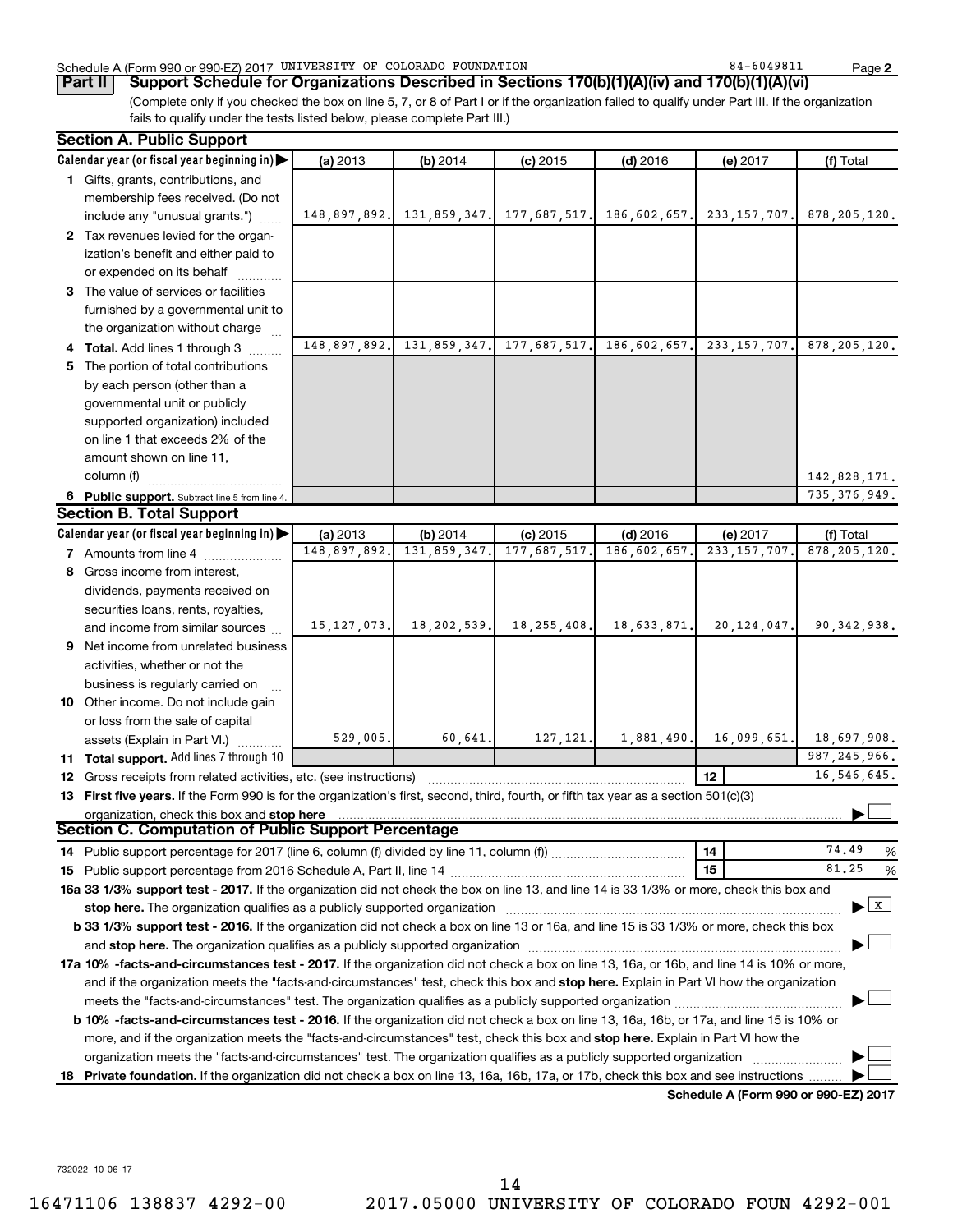#### Schedule A (Form 990 or 990-EZ) 2017 UNIVERSITY OF COLORADO FOUNDATION 84 - 6049811 Page

**Part III Support Schedule for Organizations Described in Section 509(a)(2)** 

(Complete only if you checked the box on line 10 of Part I or if the organization failed to qualify under Part II. If the organization fails to qualify under the tests listed below, please complete Part II.)

| <b>Section A. Public Support</b>                                                                                                                                                                                                    |          |          |            |            |          |                                      |
|-------------------------------------------------------------------------------------------------------------------------------------------------------------------------------------------------------------------------------------|----------|----------|------------|------------|----------|--------------------------------------|
| Calendar year (or fiscal year beginning in)                                                                                                                                                                                         | (a) 2013 | (b) 2014 | $(c)$ 2015 | $(d)$ 2016 | (e) 2017 | (f) Total                            |
| 1 Gifts, grants, contributions, and                                                                                                                                                                                                 |          |          |            |            |          |                                      |
| membership fees received. (Do not                                                                                                                                                                                                   |          |          |            |            |          |                                      |
| include any "unusual grants.")                                                                                                                                                                                                      |          |          |            |            |          |                                      |
| 2 Gross receipts from admissions,<br>merchandise sold or services per-<br>formed, or facilities furnished in<br>any activity that is related to the                                                                                 |          |          |            |            |          |                                      |
| organization's tax-exempt purpose                                                                                                                                                                                                   |          |          |            |            |          |                                      |
| <b>3</b> Gross receipts from activities that                                                                                                                                                                                        |          |          |            |            |          |                                      |
| are not an unrelated trade or bus-                                                                                                                                                                                                  |          |          |            |            |          |                                      |
| iness under section 513                                                                                                                                                                                                             |          |          |            |            |          |                                      |
| 4 Tax revenues levied for the organ-                                                                                                                                                                                                |          |          |            |            |          |                                      |
| ization's benefit and either paid to                                                                                                                                                                                                |          |          |            |            |          |                                      |
| or expended on its behalf                                                                                                                                                                                                           |          |          |            |            |          |                                      |
| 5 The value of services or facilities                                                                                                                                                                                               |          |          |            |            |          |                                      |
| furnished by a governmental unit to                                                                                                                                                                                                 |          |          |            |            |          |                                      |
| the organization without charge                                                                                                                                                                                                     |          |          |            |            |          |                                      |
| <b>6 Total.</b> Add lines 1 through 5                                                                                                                                                                                               |          |          |            |            |          |                                      |
| 7a Amounts included on lines 1, 2, and                                                                                                                                                                                              |          |          |            |            |          |                                      |
| 3 received from disqualified persons<br><b>b</b> Amounts included on lines 2 and 3 received<br>from other than disqualified persons that<br>exceed the greater of \$5,000 or 1% of the<br>amount on line 13 for the year            |          |          |            |            |          |                                      |
| c Add lines 7a and 7b                                                                                                                                                                                                               |          |          |            |            |          |                                      |
| 8 Public support. (Subtract line 7c from line 6.)                                                                                                                                                                                   |          |          |            |            |          |                                      |
| <b>Section B. Total Support</b>                                                                                                                                                                                                     |          |          |            |            |          |                                      |
| Calendar year (or fiscal year beginning in) $\blacktriangleright$                                                                                                                                                                   | (a) 2013 | (b) 2014 | $(c)$ 2015 | $(d)$ 2016 | (e) 2017 | (f) Total                            |
| 9 Amounts from line 6                                                                                                                                                                                                               |          |          |            |            |          |                                      |
| <b>10a</b> Gross income from interest,<br>dividends, payments received on<br>securities loans, rents, royalties,<br>and income from similar sources                                                                                 |          |          |            |            |          |                                      |
| <b>b</b> Unrelated business taxable income                                                                                                                                                                                          |          |          |            |            |          |                                      |
| (less section 511 taxes) from businesses<br>acquired after June 30, 1975<br>$\overline{\phantom{a}}$                                                                                                                                |          |          |            |            |          |                                      |
| c Add lines 10a and 10b                                                                                                                                                                                                             |          |          |            |            |          |                                      |
| <b>11</b> Net income from unrelated business<br>activities not included in line 10b.<br>whether or not the business is<br>regularly carried on                                                                                      |          |          |            |            |          |                                      |
| <b>12</b> Other income. Do not include gain<br>or loss from the sale of capital<br>assets (Explain in Part VI.)                                                                                                                     |          |          |            |            |          |                                      |
| <b>13</b> Total support. (Add lines 9, 10c, 11, and 12.)                                                                                                                                                                            |          |          |            |            |          |                                      |
| 14 First five years. If the Form 990 is for the organization's first, second, third, fourth, or fifth tax year as a section 501(c)(3) organization,                                                                                 |          |          |            |            |          |                                      |
| check this box and stop here <i>macuum content and a content and a content and stop here</i> and stop here and stop here and stop here and stop the state of the state of the state of the state of the state of the state of the s |          |          |            |            |          |                                      |
| Section C. Computation of Public Support Percentage                                                                                                                                                                                 |          |          |            |            |          |                                      |
|                                                                                                                                                                                                                                     |          |          |            |            | 15       | %                                    |
| 16 Public support percentage from 2016 Schedule A, Part III, line 15                                                                                                                                                                |          |          |            |            | 16       | %                                    |
| Section D. Computation of Investment Income Percentage                                                                                                                                                                              |          |          |            |            |          |                                      |
|                                                                                                                                                                                                                                     |          |          |            |            | 17       | %                                    |
| 18 Investment income percentage from 2016 Schedule A, Part III, line 17                                                                                                                                                             |          |          |            |            | 18       | %                                    |
| 19a 33 1/3% support tests - 2017. If the organization did not check the box on line 14, and line 15 is more than 33 1/3%, and line 17 is not                                                                                        |          |          |            |            |          |                                      |
| more than 33 1/3%, check this box and stop here. The organization qualifies as a publicly supported organization                                                                                                                    |          |          |            |            |          |                                      |
| b 33 1/3% support tests - 2016. If the organization did not check a box on line 14 or line 19a, and line 16 is more than 33 1/3%, and                                                                                               |          |          |            |            |          |                                      |
| line 18 is not more than 33 1/3%, check this box and stop here. The organization qualifies as a publicly supported organization                                                                                                     |          |          |            |            |          |                                      |
|                                                                                                                                                                                                                                     |          |          |            |            |          |                                      |
| 732023 10-06-17                                                                                                                                                                                                                     |          |          | 15         |            |          | Schedule A (Form 990 or 990-EZ) 2017 |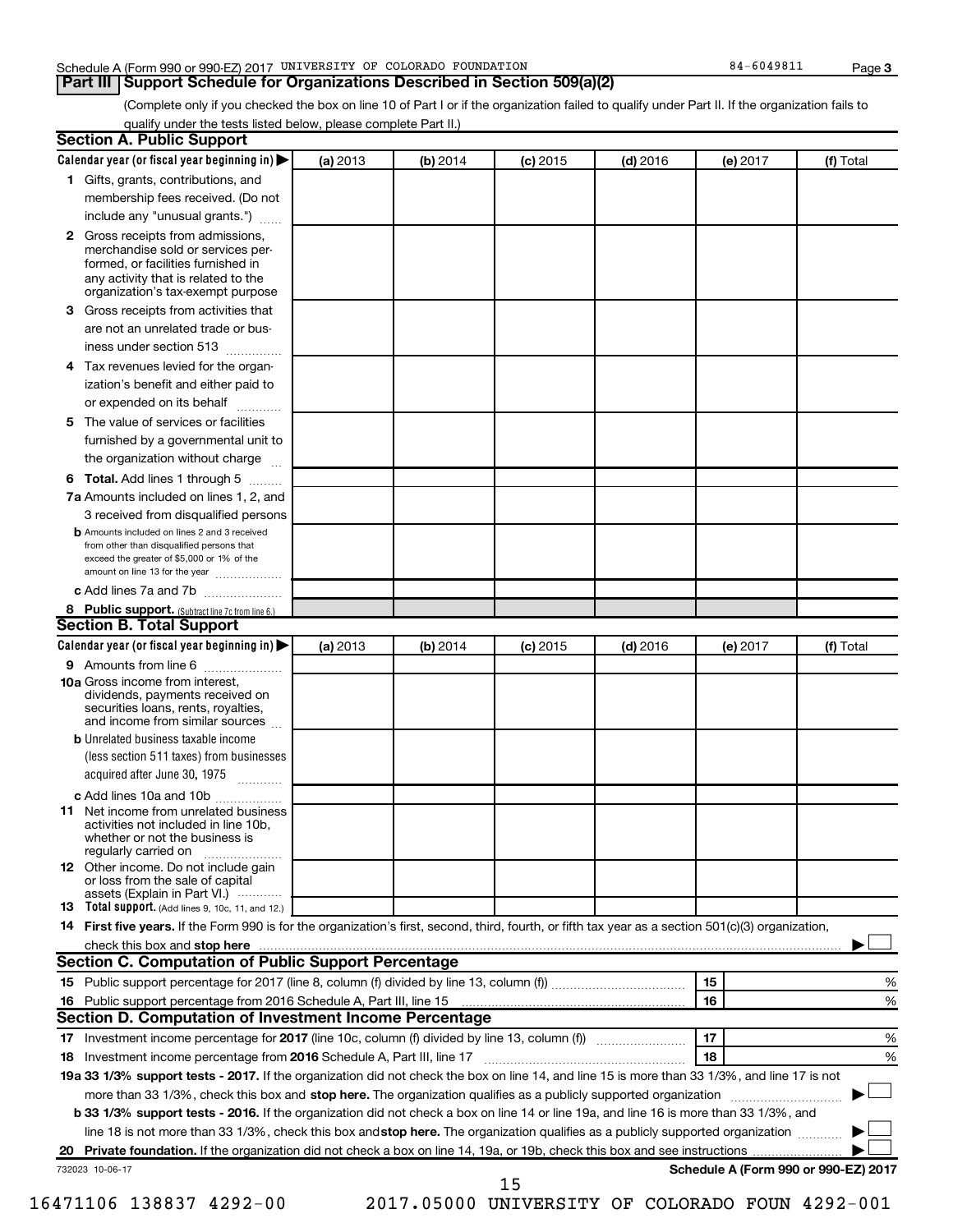#### **Part IV Supporting Organizations**

(Complete only if you checked a box in line 12 on Part I. If you checked 12a of Part I, complete Sections A and B. If you checked 12b of Part I, complete Sections A and C. If you checked 12c of Part I, complete Sections A, D, and E. If you checked 12d of Part I, complete Sections A and D, and complete Part V.)

#### **Section A. All Supporting Organizations**

- **1** Are all of the organization's supported organizations listed by name in the organization's governing documents? If "No," describe in Part VI how the supported organizations are designated. If designated by *class or purpose, describe the designation. If historic and continuing relationship, explain.*
- **2** Did the organization have any supported organization that does not have an IRS determination of status under section 509(a)(1) or (2)? If "Yes," explain in Part **VI** how the organization determined that the supported *organization was described in section 509(a)(1) or (2).*
- **3a** Did the organization have a supported organization described in section 501(c)(4), (5), or (6)? If "Yes," answer *(b) and (c) below.*
- **b** Did the organization confirm that each supported organization qualified under section 501(c)(4), (5), or (6) and satisfied the public support tests under section 509(a)(2)? If "Yes," describe in Part VI when and how the *organization made the determination.*
- **c** Did the organization ensure that all support to such organizations was used exclusively for section 170(c)(2)(B) purposes? If "Yes," explain in Part VI what controls the organization put in place to ensure such use.
- **4 a** *If* Was any supported organization not organized in the United States ("foreign supported organization")? *"Yes," and if you checked 12a or 12b in Part I, answer (b) and (c) below.*
- **b** Did the organization have ultimate control and discretion in deciding whether to make grants to the foreign supported organization? If "Yes," describe in Part VI how the organization had such control and discretion *despite being controlled or supervised by or in connection with its supported organizations.*
- **c** Did the organization support any foreign supported organization that does not have an IRS determination under sections 501(c)(3) and 509(a)(1) or (2)? If "Yes," explain in Part VI what controls the organization used *to ensure that all support to the foreign supported organization was used exclusively for section 170(c)(2)(B) purposes.*
- **5a** Did the organization add, substitute, or remove any supported organizations during the tax year? If "Yes," answer (b) and (c) below (if applicable). Also, provide detail in **Part VI,** including (i) the names and EIN *numbers of the supported organizations added, substituted, or removed; (ii) the reasons for each such action; (iii) the authority under the organization's organizing document authorizing such action; and (iv) how the action was accomplished (such as by amendment to the organizing document).*
- **b** Type I or Type II only. Was any added or substituted supported organization part of a class already designated in the organization's organizing document?
- **c Substitutions only.**  Was the substitution the result of an event beyond the organization's control?
- **6** Did the organization provide support (whether in the form of grants or the provision of services or facilities) to **Part VI.** support or benefit one or more of the filing organization's supported organizations? If "Yes," provide detail in anyone other than (i) its supported organizations, (ii) individuals that are part of the charitable class benefited by one or more of its supported organizations, or (iii) other supporting organizations that also
- **7** Did the organization provide a grant, loan, compensation, or other similar payment to a substantial contributor regard to a substantial contributor? If "Yes," complete Part I of Schedule L (Form 990 or 990-EZ). (defined in section 4958(c)(3)(C)), a family member of a substantial contributor, or a 35% controlled entity with
- **8** Did the organization make a loan to a disqualified person (as defined in section 4958) not described in line 7? *If "Yes," complete Part I of Schedule L (Form 990 or 990-EZ).*
- **9 a** Was the organization controlled directly or indirectly at any time during the tax year by one or more in section 509(a)(1) or (2))? If "Yes," provide detail in **Part VI.** disqualified persons as defined in section 4946 (other than foundation managers and organizations described
- **b** Did one or more disqualified persons (as defined in line 9a) hold a controlling interest in any entity in which the supporting organization had an interest? If "Yes," provide detail in Part VI.
- **c** Did a disqualified person (as defined in line 9a) have an ownership interest in, or derive any personal benefit from, assets in which the supporting organization also had an interest? If "Yes," provide detail in Part VI.
- **10 a** Was the organization subject to the excess business holdings rules of section 4943 because of section supporting organizations)? If "Yes," answer 10b below. 4943(f) (regarding certain Type II supporting organizations, and all Type III non-functionally integrated
	- **b** Did the organization have any excess business holdings in the tax year? (Use Schedule C, Form 4720, to *determine whether the organization had excess business holdings.)*

732024 10-06-17

**10b Schedule A (Form 990 or 990-EZ) 2017**

16471106 138837 4292-00 2017.05000 UNIVERSITY OF COLORADO FOUN 4292-001 16

**4**

**Yes No**

**1**

**2**

**3a**

**3b**

**3c**

**4a**

**4b**

**4c**

**5a**

**5b 5c**

**6**

**7**

**8**

**9a**

**9b**

**9c**

**10a**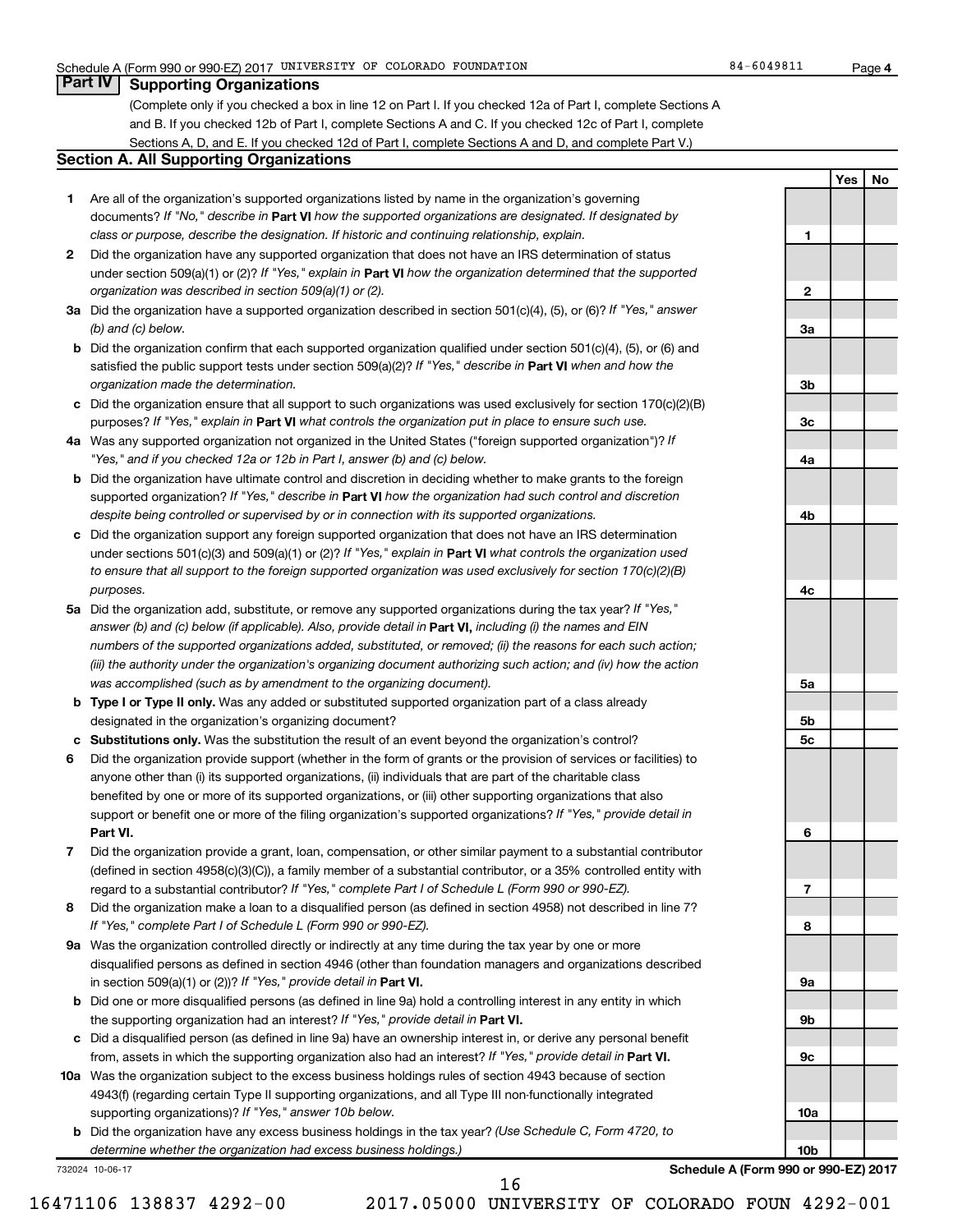**5**

|    | Part IV         | <b>Supporting Organizations (continued)</b>                                                                                                                                  |                 |            |    |
|----|-----------------|------------------------------------------------------------------------------------------------------------------------------------------------------------------------------|-----------------|------------|----|
|    |                 |                                                                                                                                                                              |                 | Yes        | No |
| 11 |                 | Has the organization accepted a gift or contribution from any of the following persons?                                                                                      |                 |            |    |
| а  |                 | A person who directly or indirectly controls, either alone or together with persons described in (b) and (c)                                                                 |                 |            |    |
|    |                 | below, the governing body of a supported organization?                                                                                                                       | 11a             |            |    |
|    |                 | <b>b</b> A family member of a person described in (a) above?                                                                                                                 | 11 <sub>b</sub> |            |    |
|    |                 |                                                                                                                                                                              | 11c             |            |    |
|    |                 | c A 35% controlled entity of a person described in (a) or (b) above? If "Yes" to a, b, or c, provide detail in Part VI.<br><b>Section B. Type I Supporting Organizations</b> |                 |            |    |
|    |                 |                                                                                                                                                                              |                 |            |    |
|    |                 |                                                                                                                                                                              |                 | Yes        | No |
| 1. |                 | Did the directors, trustees, or membership of one or more supported organizations have the power to                                                                          |                 |            |    |
|    |                 | regularly appoint or elect at least a majority of the organization's directors or trustees at all times during the                                                           |                 |            |    |
|    |                 | tax year? If "No," describe in Part VI how the supported organization(s) effectively operated, supervised, or                                                                |                 |            |    |
|    |                 | controlled the organization's activities. If the organization had more than one supported organization,                                                                      |                 |            |    |
|    |                 | describe how the powers to appoint and/or remove directors or trustees were allocated among the supported                                                                    |                 |            |    |
|    |                 | organizations and what conditions or restrictions, if any, applied to such powers during the tax year.                                                                       | 1               |            |    |
| 2  |                 | Did the organization operate for the benefit of any supported organization other than the supported                                                                          |                 |            |    |
|    |                 | organization(s) that operated, supervised, or controlled the supporting organization? If "Yes," explain in                                                                   |                 |            |    |
|    |                 | Part VI how providing such benefit carried out the purposes of the supported organization(s) that operated,                                                                  |                 |            |    |
|    |                 | supervised, or controlled the supporting organization.                                                                                                                       | 2               |            |    |
|    |                 | <b>Section C. Type II Supporting Organizations</b>                                                                                                                           |                 |            |    |
|    |                 |                                                                                                                                                                              |                 | <b>Yes</b> | No |
| 1. |                 | Were a majority of the organization's directors or trustees during the tax year also a majority of the directors                                                             |                 |            |    |
|    |                 | or trustees of each of the organization's supported organization(s)? If "No," describe in Part VI how control                                                                |                 |            |    |
|    |                 |                                                                                                                                                                              |                 |            |    |
|    |                 | or management of the supporting organization was vested in the same persons that controlled or managed                                                                       |                 |            |    |
|    |                 | the supported organization(s).                                                                                                                                               | 1               |            |    |
|    |                 | <b>Section D. All Type III Supporting Organizations</b>                                                                                                                      |                 |            |    |
|    |                 |                                                                                                                                                                              |                 | <b>Yes</b> | No |
| 1  |                 | Did the organization provide to each of its supported organizations, by the last day of the fifth month of the                                                               |                 |            |    |
|    |                 | organization's tax year, (i) a written notice describing the type and amount of support provided during the prior tax                                                        |                 |            |    |
|    |                 | year, (ii) a copy of the Form 990 that was most recently filed as of the date of notification, and (iii) copies of the                                                       |                 |            |    |
|    |                 | organization's governing documents in effect on the date of notification, to the extent not previously provided?                                                             | 1               |            |    |
| 2  |                 | Were any of the organization's officers, directors, or trustees either (i) appointed or elected by the supported                                                             |                 |            |    |
|    |                 | organization(s) or (ii) serving on the governing body of a supported organization? If "No," explain in Part VI how                                                           |                 |            |    |
|    |                 | the organization maintained a close and continuous working relationship with the supported organization(s).                                                                  | 2               |            |    |
| 3  |                 | By reason of the relationship described in (2), did the organization's supported organizations have a                                                                        |                 |            |    |
|    |                 | significant voice in the organization's investment policies and in directing the use of the organization's                                                                   |                 |            |    |
|    |                 | income or assets at all times during the tax year? If "Yes," describe in Part VI the role the organization's                                                                 |                 |            |    |
|    |                 | supported organizations played in this regard.                                                                                                                               | з               |            |    |
|    |                 | Section E. Type III Functionally Integrated Supporting Organizations                                                                                                         |                 |            |    |
| 1. |                 | Check the box next to the method that the organization used to satisfy the Integral Part Test during the yealsee instructions).                                              |                 |            |    |
| a  |                 | The organization satisfied the Activities Test. Complete line 2 below.                                                                                                       |                 |            |    |
|    |                 | The organization is the parent of each of its supported organizations. Complete line 3 below.                                                                                |                 |            |    |
| b  |                 |                                                                                                                                                                              |                 |            |    |
| с  |                 | The organization supported a governmental entity. Describe in Part VI how you supported a government entity (see instructions).                                              |                 |            |    |
| 2  |                 | Activities Test. Answer (a) and (b) below.                                                                                                                                   |                 | Yes        | No |
| а  |                 | Did substantially all of the organization's activities during the tax year directly further the exempt purposes of                                                           |                 |            |    |
|    |                 | the supported organization(s) to which the organization was responsive? If "Yes," then in Part VI identify                                                                   |                 |            |    |
|    |                 | those supported organizations and explain how these activities directly furthered their exempt purposes,                                                                     |                 |            |    |
|    |                 | how the organization was responsive to those supported organizations, and how the organization determined                                                                    |                 |            |    |
|    |                 | that these activities constituted substantially all of its activities.                                                                                                       | 2a              |            |    |
| b  |                 | Did the activities described in (a) constitute activities that, but for the organization's involvement, one or more                                                          |                 |            |    |
|    |                 | of the organization's supported organization(s) would have been engaged in? If "Yes," explain in Part VI the                                                                 |                 |            |    |
|    |                 | reasons for the organization's position that its supported organization(s) would have engaged in these                                                                       |                 |            |    |
|    |                 | activities but for the organization's involvement.                                                                                                                           | 2b              |            |    |
| 3  |                 | Parent of Supported Organizations. Answer (a) and (b) below.                                                                                                                 |                 |            |    |
| а  |                 | Did the organization have the power to regularly appoint or elect a majority of the officers, directors, or                                                                  |                 |            |    |
|    |                 | trustees of each of the supported organizations? Provide details in Part VI.                                                                                                 | За              |            |    |
|    |                 | <b>b</b> Did the organization exercise a substantial degree of direction over the policies, programs, and activities of each                                                 |                 |            |    |
|    |                 | of its supported organizations? If "Yes," describe in Part VI the role played by the organization in this regard.                                                            | Зb              |            |    |
|    | 732025 10-06-17 | Schedule A (Form 990 or 990-EZ) 2017                                                                                                                                         |                 |            |    |
|    |                 | 17                                                                                                                                                                           |                 |            |    |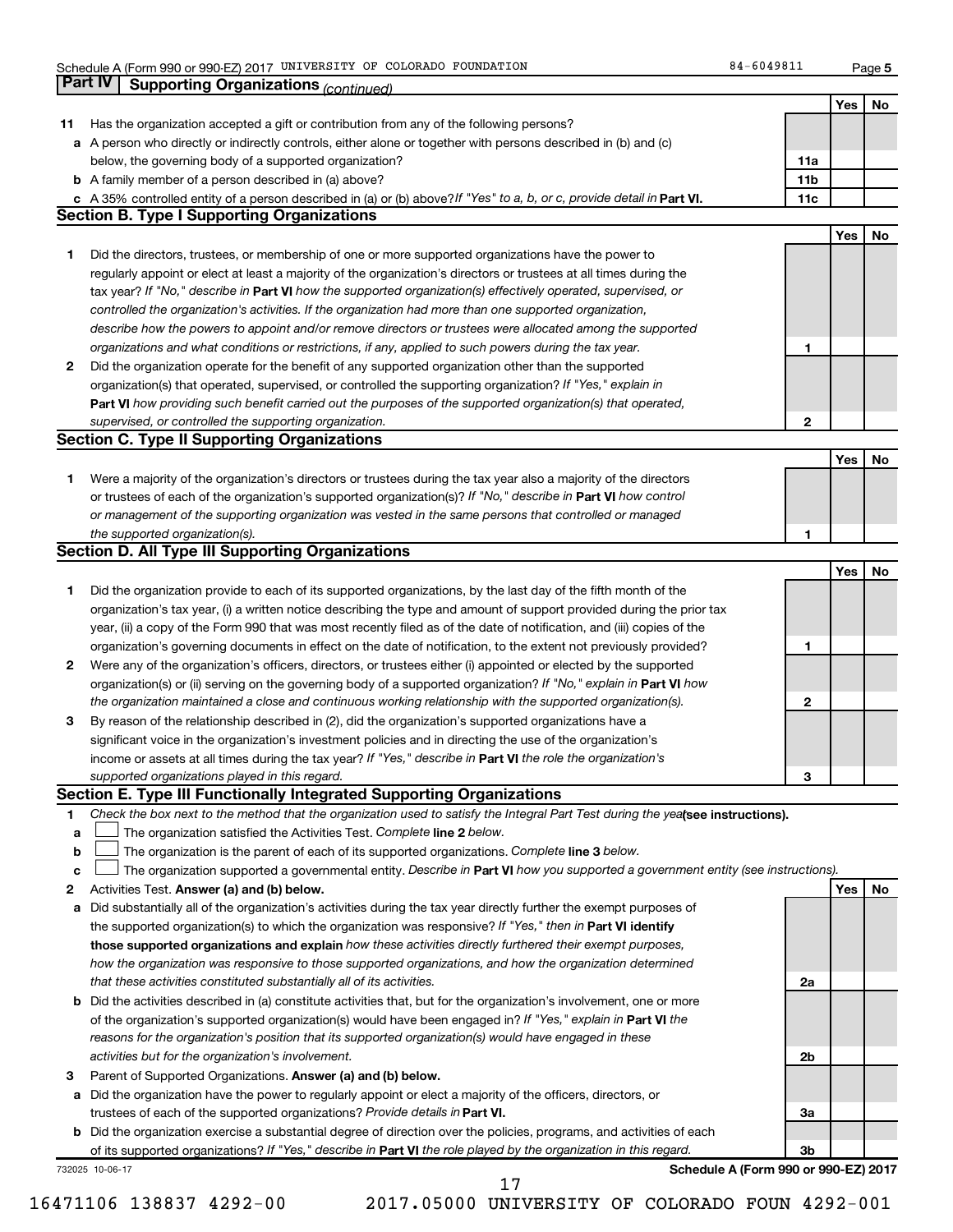| 0.1004<br>COLORADO FOUNDATION<br>OF<br>UNIVERSITY<br>Schedule A (Form 990 or 990-EZ) 2017<br>84<br>14981.<br>$-0.04$ . | Page |  |
|------------------------------------------------------------------------------------------------------------------------|------|--|
|------------------------------------------------------------------------------------------------------------------------|------|--|

**6**

|                | <b>Part V</b><br>Type III Non-Functionally Integrated 509(a)(3) Supporting Organizations                                                           |                |                |                                |
|----------------|----------------------------------------------------------------------------------------------------------------------------------------------------|----------------|----------------|--------------------------------|
| 1              | Check here if the organization satisfied the Integral Part Test as a qualifying trust on Nov. 20, 1970 (explain in Part VI.) See instructions. All |                |                |                                |
|                | other Type III non-functionally integrated supporting organizations must complete Sections A through E.                                            |                |                |                                |
|                | Section A - Adjusted Net Income                                                                                                                    |                | (A) Prior Year | (B) Current Year<br>(optional) |
| 1              | Net short-term capital gain                                                                                                                        | 1              |                |                                |
| 2              | Recoveries of prior-year distributions                                                                                                             | $\mathbf{2}$   |                |                                |
| 3              | Other gross income (see instructions)                                                                                                              | 3              |                |                                |
| 4              | Add lines 1 through 3                                                                                                                              | 4              |                |                                |
| 5              | Depreciation and depletion                                                                                                                         | 5              |                |                                |
| 6              | Portion of operating expenses paid or incurred for production or                                                                                   |                |                |                                |
|                | collection of gross income or for management, conservation, or                                                                                     |                |                |                                |
|                | maintenance of property held for production of income (see instructions)                                                                           | 6              |                |                                |
| 7              | Other expenses (see instructions)                                                                                                                  | $\overline{7}$ |                |                                |
| 8              | Adjusted Net Income (subtract lines 5, 6, and 7 from line 4)                                                                                       | 8              |                |                                |
|                | Section B - Minimum Asset Amount                                                                                                                   |                | (A) Prior Year | (B) Current Year<br>(optional) |
| 1              | Aggregate fair market value of all non-exempt-use assets (see                                                                                      |                |                |                                |
|                | instructions for short tax year or assets held for part of year):                                                                                  |                |                |                                |
|                | <b>a</b> Average monthly value of securities                                                                                                       | 1a             |                |                                |
|                | <b>b</b> Average monthly cash balances                                                                                                             | 1 <sub>b</sub> |                |                                |
|                | c Fair market value of other non-exempt-use assets                                                                                                 | 1c             |                |                                |
|                | d Total (add lines 1a, 1b, and 1c)                                                                                                                 | 1 <sub>d</sub> |                |                                |
|                | <b>e</b> Discount claimed for blockage or other                                                                                                    |                |                |                                |
|                | factors (explain in detail in <b>Part VI</b> ):                                                                                                    |                |                |                                |
| 2              | Acquisition indebtedness applicable to non-exempt-use assets                                                                                       | 2              |                |                                |
| 3              | Subtract line 2 from line 1d                                                                                                                       | 3              |                |                                |
| 4              | Cash deemed held for exempt use. Enter 1-1/2% of line 3 (for greater amount,                                                                       |                |                |                                |
|                | see instructions)                                                                                                                                  | 4              |                |                                |
| 5              | Net value of non-exempt-use assets (subtract line 4 from line 3)                                                                                   | 5              |                |                                |
| 6              | Multiply line 5 by .035                                                                                                                            | 6              |                |                                |
| 7              | Recoveries of prior-year distributions                                                                                                             | $\overline{7}$ |                |                                |
| 8              | Minimum Asset Amount (add line 7 to line 6)                                                                                                        | 8              |                |                                |
|                | <b>Section C - Distributable Amount</b>                                                                                                            |                |                | <b>Current Year</b>            |
| 1              | Adjusted net income for prior year (from Section A, line 8, Column A)                                                                              | 1              |                |                                |
| $\mathbf{2}$   | Enter 85% of line 1                                                                                                                                | $\mathbf{2}$   |                |                                |
| 3              | Minimum asset amount for prior year (from Section B, line 8, Column A)                                                                             | 3              |                |                                |
| 4              | Enter greater of line 2 or line 3                                                                                                                  | 4              |                |                                |
| 5              | Income tax imposed in prior year                                                                                                                   | 5              |                |                                |
| 6              | Distributable Amount. Subtract line 5 from line 4, unless subject to                                                                               |                |                |                                |
|                | emergency temporary reduction (see instructions)                                                                                                   | 6              |                |                                |
| $\overline{7}$ | Check here if the current year is the organization's first as a non-functionally integrated Type III supporting organization (see                  |                |                |                                |

instructions).

**Schedule A (Form 990 or 990-EZ) 2017**

732026 10-06-17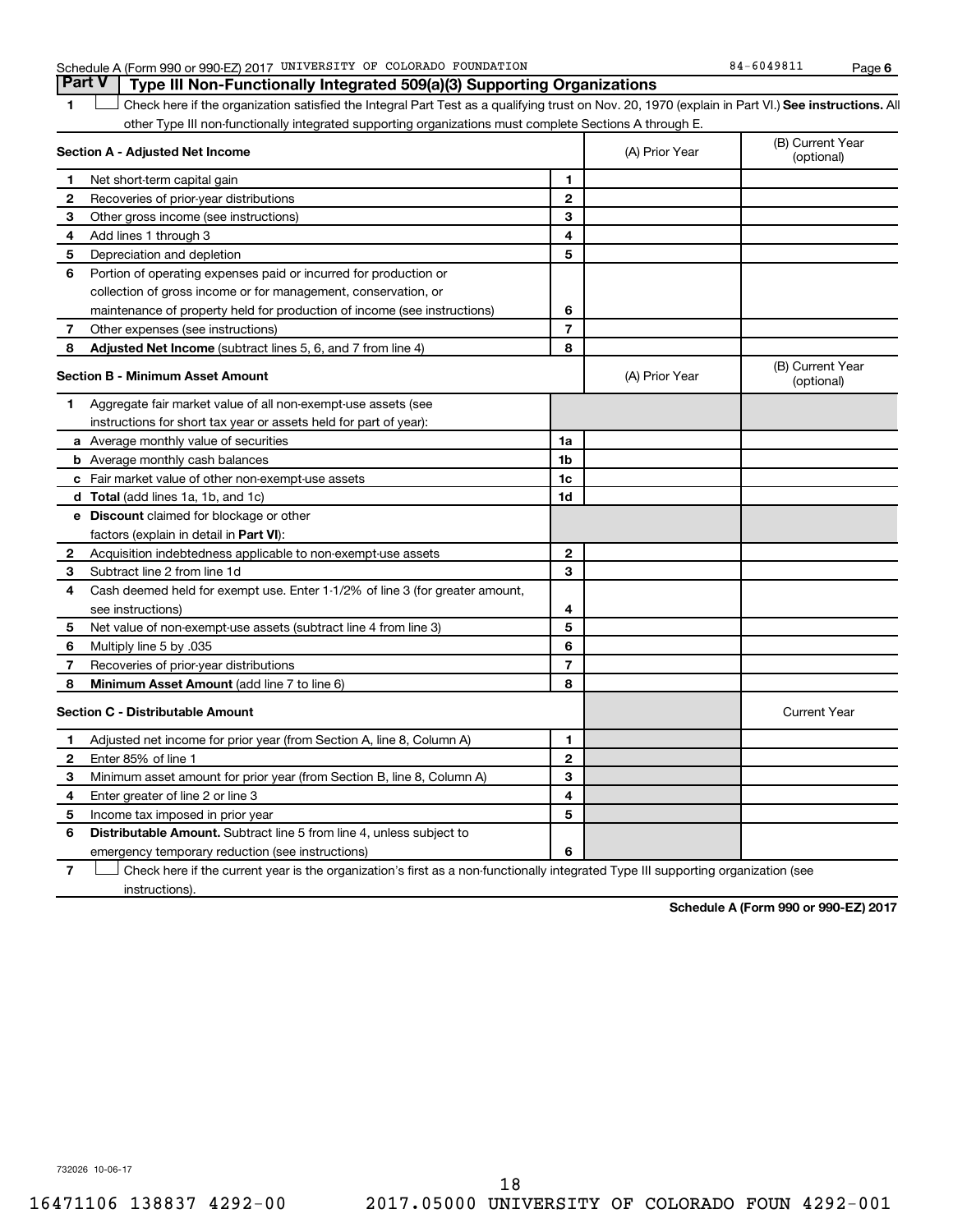| <b>Part V</b> | Type III Non-Functionally Integrated 509(a)(3) Supporting Organizations (continued)                     |                                    |                                               |                                                         |
|---------------|---------------------------------------------------------------------------------------------------------|------------------------------------|-----------------------------------------------|---------------------------------------------------------|
|               | <b>Section D - Distributions</b>                                                                        |                                    |                                               | <b>Current Year</b>                                     |
| 1             | Amounts paid to supported organizations to accomplish exempt purposes                                   |                                    |                                               |                                                         |
| 2             | Amounts paid to perform activity that directly furthers exempt purposes of supported                    |                                    |                                               |                                                         |
|               | organizations, in excess of income from activity                                                        |                                    |                                               |                                                         |
| 3             | Administrative expenses paid to accomplish exempt purposes of supported organizations                   |                                    |                                               |                                                         |
| 4             | Amounts paid to acquire exempt-use assets                                                               |                                    |                                               |                                                         |
| 5             | Qualified set-aside amounts (prior IRS approval required)                                               |                                    |                                               |                                                         |
| 6             | Other distributions (describe in Part VI). See instructions.                                            |                                    |                                               |                                                         |
| 7             | <b>Total annual distributions.</b> Add lines 1 through 6.                                               |                                    |                                               |                                                         |
| 8             | Distributions to attentive supported organizations to which the organization is responsive              |                                    |                                               |                                                         |
|               | (provide details in Part VI). See instructions.                                                         |                                    |                                               |                                                         |
| 9             | Distributable amount for 2017 from Section C, line 6                                                    |                                    |                                               |                                                         |
| 10            | Line 8 amount divided by line 9 amount                                                                  |                                    |                                               |                                                         |
|               | Section E - Distribution Allocations (see instructions)                                                 | (i)<br><b>Excess Distributions</b> | (ii)<br><b>Underdistributions</b><br>Pre-2017 | (iii)<br><b>Distributable</b><br><b>Amount for 2017</b> |
| 1             | Distributable amount for 2017 from Section C, line 6                                                    |                                    |                                               |                                                         |
| $\mathbf{2}$  | Underdistributions, if any, for years prior to 2017 (reason-                                            |                                    |                                               |                                                         |
|               | able cause required- explain in Part VI). See instructions.                                             |                                    |                                               |                                                         |
| 3             | Excess distributions carryover, if any, to 2017                                                         |                                    |                                               |                                                         |
| а             |                                                                                                         |                                    |                                               |                                                         |
|               | <b>b</b> From 2013                                                                                      |                                    |                                               |                                                         |
|               | c From 2014                                                                                             |                                    |                                               |                                                         |
|               | d From 2015                                                                                             |                                    |                                               |                                                         |
|               | e From 2016                                                                                             |                                    |                                               |                                                         |
|               | f Total of lines 3a through e                                                                           |                                    |                                               |                                                         |
|               | <b>g</b> Applied to underdistributions of prior years                                                   |                                    |                                               |                                                         |
|               | h Applied to 2017 distributable amount                                                                  |                                    |                                               |                                                         |
|               | Carryover from 2012 not applied (see instructions)                                                      |                                    |                                               |                                                         |
|               | Remainder. Subtract lines 3g, 3h, and 3i from 3f.                                                       |                                    |                                               |                                                         |
| 4             | Distributions for 2017 from Section D,                                                                  |                                    |                                               |                                                         |
|               | line $7:$                                                                                               |                                    |                                               |                                                         |
|               | <b>a</b> Applied to underdistributions of prior years                                                   |                                    |                                               |                                                         |
|               | <b>b</b> Applied to 2017 distributable amount                                                           |                                    |                                               |                                                         |
| c<br>5        | Remainder. Subtract lines 4a and 4b from 4.<br>Remaining underdistributions for years prior to 2017, if |                                    |                                               |                                                         |
|               | any. Subtract lines 3g and 4a from line 2. For result greater                                           |                                    |                                               |                                                         |
|               | than zero, explain in Part VI. See instructions.                                                        |                                    |                                               |                                                         |
| 6             | Remaining underdistributions for 2017. Subtract lines 3h                                                |                                    |                                               |                                                         |
|               | and 4b from line 1. For result greater than zero, explain in                                            |                                    |                                               |                                                         |
|               | <b>Part VI.</b> See instructions.                                                                       |                                    |                                               |                                                         |
| $\mathbf{7}$  | Excess distributions carryover to 2018. Add lines 3j                                                    |                                    |                                               |                                                         |
|               | and 4c.                                                                                                 |                                    |                                               |                                                         |
| 8             | Breakdown of line 7:                                                                                    |                                    |                                               |                                                         |
|               | a Excess from 2013                                                                                      |                                    |                                               |                                                         |
|               | <b>b</b> Excess from 2014                                                                               |                                    |                                               |                                                         |
|               | c Excess from 2015                                                                                      |                                    |                                               |                                                         |
|               | d Excess from 2016                                                                                      |                                    |                                               |                                                         |
|               | e Excess from 2017                                                                                      |                                    |                                               |                                                         |
|               |                                                                                                         |                                    |                                               |                                                         |

**Schedule A (Form 990 or 990-EZ) 2017**

732027 10-06-17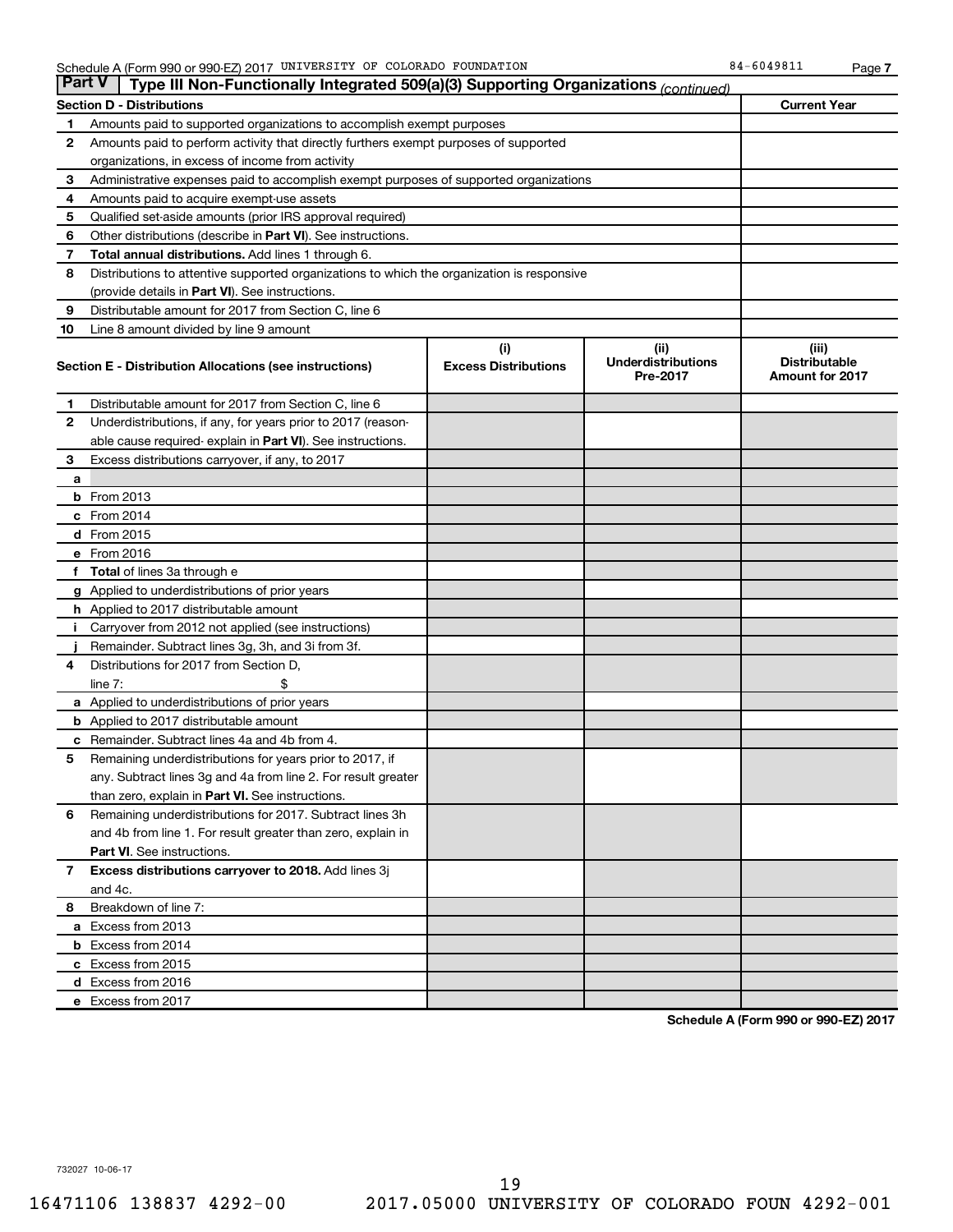Provide the explanations required by Part II, line 10; Part II, line 17a or 17b; Part III, line 12; Part IV, Section A, lines 1, 2, 3b, 3c, 4b, 4c, 5a, 6, 9a, 9b, 9c, 11a, 11b, and 11c; Part IV, Section B, lines 1 and 2; Part IV, Section C, line 1; Part IV, Section D, lines 2 and 3; Part IV, Section E, lines 1c, 2a, 2b, 3a, and 3b; Part V, line 1; Part V, Section B, line 1e; Part V, Section D, lines 5, 6, and 8; and Part V, Section E, lines 2, 5, and 6. Also complete this part for any additional information. (See instructions.) **Part VI Supplemental Information.** 

SCHEDULE A, PART II, LINE 10, EXPLANATION FOR OTHER INCOME:

| OTHER INCOME                |                                                                                  |
|-----------------------------|----------------------------------------------------------------------------------|
| 2013 AMOUNT: \$             | 529,005.                                                                         |
| 2014 AMOUNT: \$             | 60,641.                                                                          |
| 2015 AMOUNT: \$             | 127, 121.                                                                        |
| 2016 AMOUNT: \$             | 1,881,490.                                                                       |
| 2017 AMOUNT: \$ 16,099,651. |                                                                                  |
|                             |                                                                                  |
|                             |                                                                                  |
|                             |                                                                                  |
|                             |                                                                                  |
|                             |                                                                                  |
|                             |                                                                                  |
|                             |                                                                                  |
|                             |                                                                                  |
|                             |                                                                                  |
|                             |                                                                                  |
|                             |                                                                                  |
|                             |                                                                                  |
|                             |                                                                                  |
|                             |                                                                                  |
|                             |                                                                                  |
|                             |                                                                                  |
|                             |                                                                                  |
|                             |                                                                                  |
|                             |                                                                                  |
|                             |                                                                                  |
|                             |                                                                                  |
| 732028 10-06-17             | Schedule A (Form 990 or 990-EZ) 2017                                             |
|                             | 20<br>16471106 138837 4292-00<br>2017.05000 UNIVERSITY OF COLORADO FOUN 4292-001 |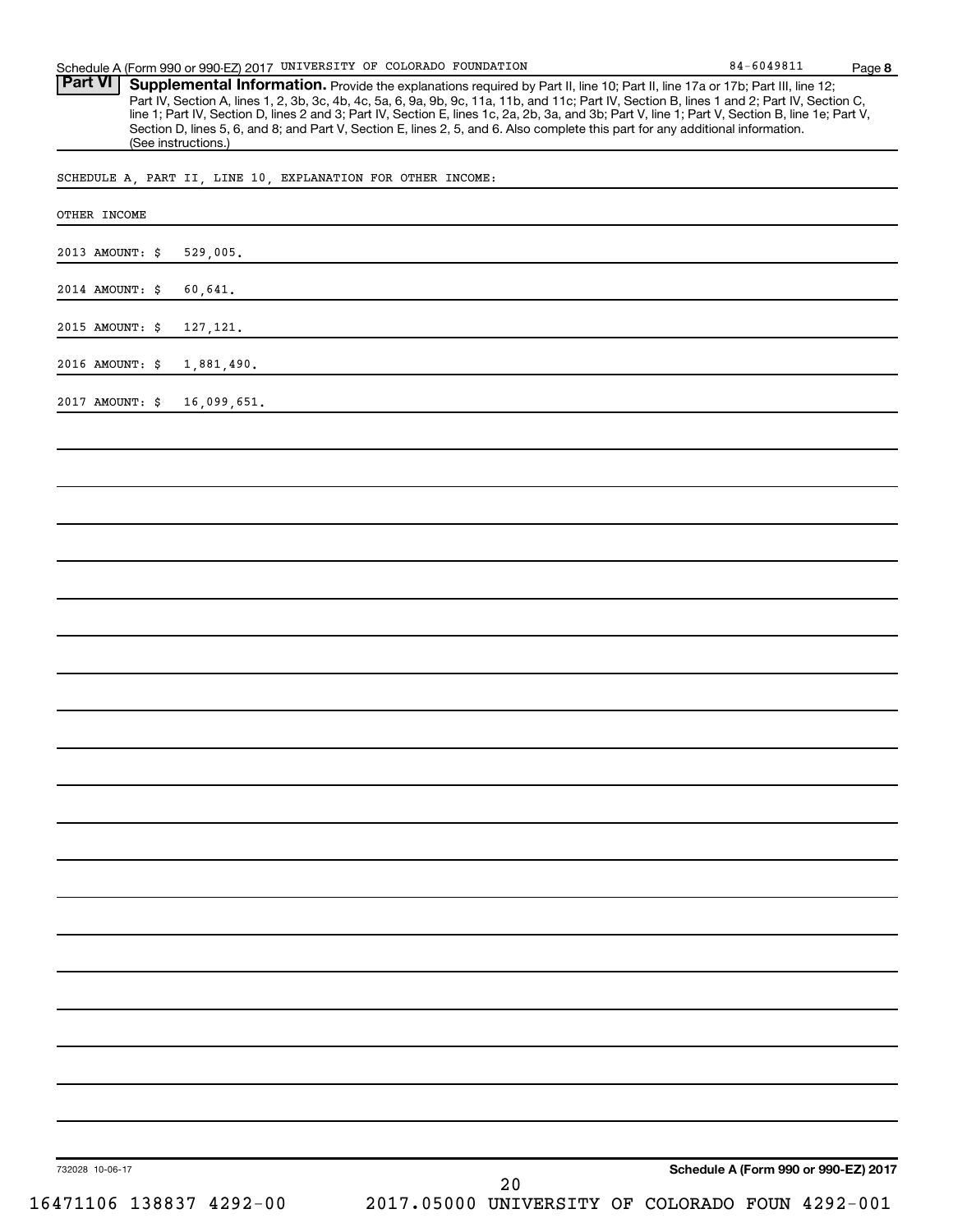\*\* PUBLIC DISCLOSURE COPY \*\*

## **Schedule B Schedule of Contributors**

**or 990-PF) | Attach to Form 990, Form 990-EZ, or Form 990-PF. | Go to www.irs.gov/Form990 for the latest information.** OMB No. 1545-0047

**2017**

**Name of the organization Employer identification number**

| (Form 990, 990-EZ,<br>or 990-PF)                       |  |
|--------------------------------------------------------|--|
| Department of the Treasury<br>Internal Revenue Service |  |

|                    | UNIVERSITY OF COLORADO FOUNDATION                                                  | 84-6049811 |  |  |  |  |
|--------------------|------------------------------------------------------------------------------------|------------|--|--|--|--|
|                    | <b>Organization type (check one):</b>                                              |            |  |  |  |  |
| Filers of:         | Section:                                                                           |            |  |  |  |  |
| Form 990 or 990-EZ | x  <br>$501(c)$ ( $3$ ) (enter number) organization                                |            |  |  |  |  |
|                    | $4947(a)(1)$ nonexempt charitable trust <b>not</b> treated as a private foundation |            |  |  |  |  |
|                    | 527 political organization                                                         |            |  |  |  |  |
| Form 990-PF        | 501(c)(3) exempt private foundation                                                |            |  |  |  |  |
|                    | 4947(a)(1) nonexempt charitable trust treated as a private foundation              |            |  |  |  |  |

501(c)(3) taxable private foundation  $\Box$ 

Check if your organization is covered by the General Rule or a Special Rule.

**Note:**  Only a section 501(c)(7), (8), or (10) organization can check boxes for both the General Rule and a Special Rule. See instructions.

#### **General Rule**

 $\Box$ 

For an organization filing Form 990, 990-EZ, or 990-PF that received, during the year, contributions totaling \$5,000 or more (in money or property) from any one contributor. Complete Parts I and II. See instructions for determining a contributor's total contributions.

#### **Special Rules**

any one contributor, during the year, total contributions of the greater of (1) \$5,000; or (2) 2% of the amount on (i) Form 990, Part VIII, line 1h; **K** For an organization described in section 501(c)(3) filing Form 990 or 990-EZ that met the 33 1/3% support test of the regulations under sections 509(a)(1) and 170(b)(1)(A)(vi), that checked Schedule A (Form 990 or 990-EZ), Part II, line 13, 16a, or 16b, and that received from or (ii) Form 990-EZ, line 1. Complete Parts I and II.

year, total contributions of more than \$1,000 *exclusively* for religious, charitable, scientific, literary, or educational purposes, or for For an organization described in section 501(c)(7), (8), or (10) filing Form 990 or 990-EZ that received from any one contributor, during the the prevention of cruelty to children or animals. Complete Parts I, II, and III.  $\Box$ 

purpose. Don't complete any of the parts unless the General Rule applies to this organization because it received nonexclusively year, contributions exclusively for religious, charitable, etc., purposes, but no such contributions totaled more than \$1,000. If this box is checked, enter here the total contributions that were received during the year for an exclusively religious, charitable, etc., For an organization described in section 501(c)(7), (8), or (10) filing Form 990 or 990-EZ that received from any one contributor, during the religious, charitable, etc., contributions totaling \$5,000 or more during the year  $\ldots$  $\ldots$  $\ldots$  $\ldots$  $\ldots$  $\ldots$  $\Box$ 

**Caution:**  An organization that isn't covered by the General Rule and/or the Special Rules doesn't file Schedule B (Form 990, 990-EZ, or 990-PF),  **must** but it answer "No" on Part IV, line 2, of its Form 990; or check the box on line H of its Form 990-EZ or on its Form 990-PF, Part I, line 2, to certify that it doesn't meet the filing requirements of Schedule B (Form 990, 990-EZ, or 990-PF).

LHA For Paperwork Reduction Act Notice, see the instructions for Form 990, 990-EZ, or 990-PF. Schedule B (Form 990, 990-EZ, or 990-PF) (2017)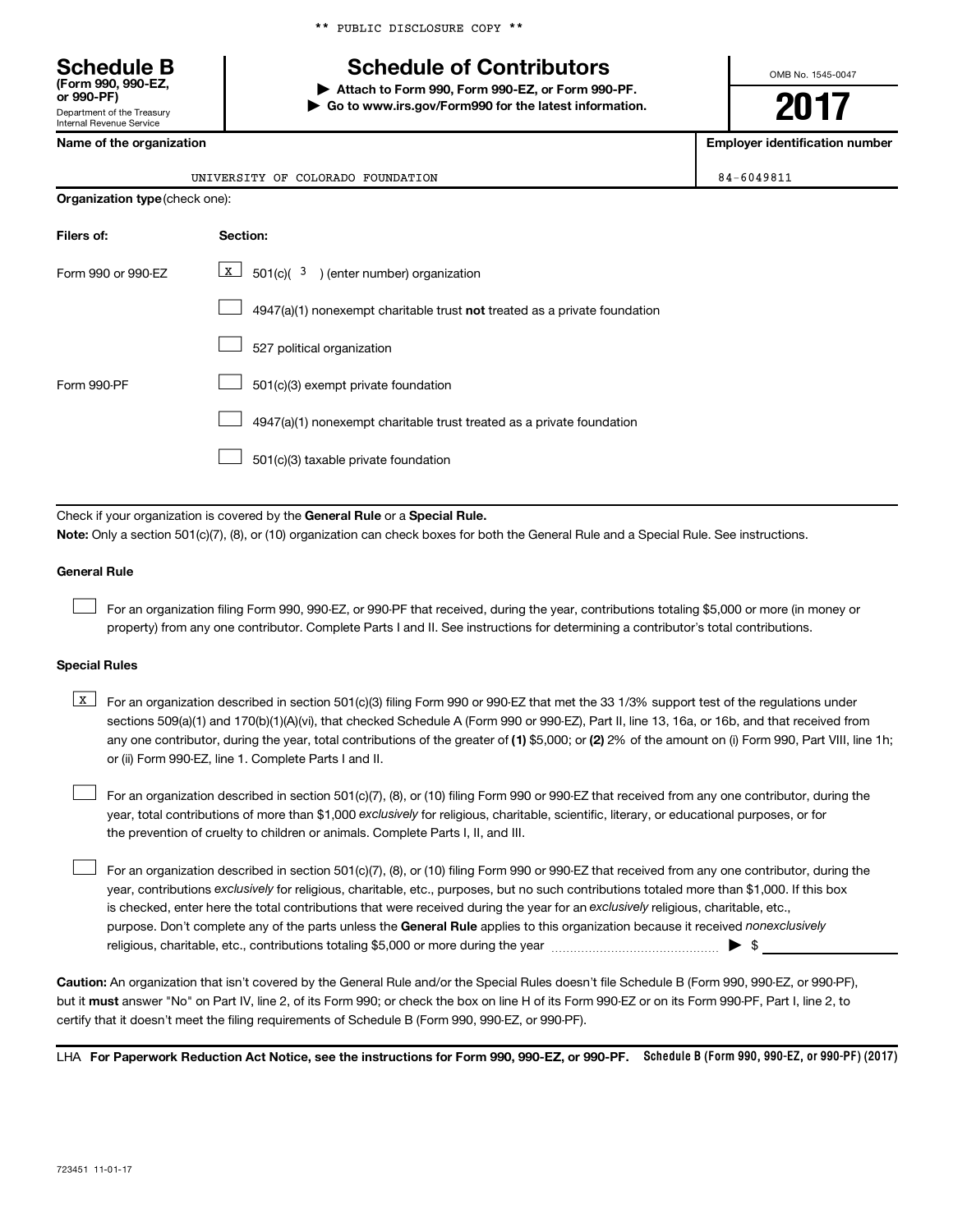#### Schedule B (Form 990, 990-EZ, or 990-PF) (2017)

| Name of organization |  |  |  |
|----------------------|--|--|--|
|                      |  |  |  |

**Name of organization Employer identification number** 

UNIVERSITY OF COLORADO FOUNDATION 84-6049811

| Part I               | Contributors (see instructions). Use duplicate copies of Part I if additional space is needed. |                                   |                                                                                                                                                            |
|----------------------|------------------------------------------------------------------------------------------------|-----------------------------------|------------------------------------------------------------------------------------------------------------------------------------------------------------|
| (a)<br>No.           | (b)<br>Name, address, and ZIP + 4                                                              | (c)<br><b>Total contributions</b> | (d)<br>Type of contribution                                                                                                                                |
| $\mathbf{1}$         |                                                                                                | 50,081,590.<br>\$                 | $\mathbf{x}$<br>Person<br>Payroll<br><b>Noncash</b><br>(Complete Part II for<br>noncash contributions.)                                                    |
| (a)<br>No.           | (b)<br>Name, address, and ZIP + 4                                                              | (c)<br><b>Total contributions</b> | (d)<br>Type of contribution                                                                                                                                |
| 2                    |                                                                                                | 22,010,000.<br>\$                 | $\mathbf{X}$<br>Person<br>Payroll<br><b>Noncash</b><br>(Complete Part II for<br>noncash contributions.)                                                    |
| (a)<br>No.           | (b)<br>Name, address, and ZIP + 4                                                              | (c)<br><b>Total contributions</b> | (d)<br>Type of contribution                                                                                                                                |
| 3                    |                                                                                                | 12,503,673.<br>\$                 | $\mathbf{X}$<br>Person<br>Payroll<br><b>Noncash</b><br>(Complete Part II for<br>noncash contributions.)                                                    |
| (a)<br>No.           | (b)<br>Name, address, and ZIP + 4                                                              | (c)<br><b>Total contributions</b> | (d)<br>Type of contribution                                                                                                                                |
| 4                    |                                                                                                | 10,000,001.<br>\$                 | $\mathbf{X}$<br>Person<br>Payroll<br><b>Noncash</b><br>(Complete Part II for<br>noncash contributions.)                                                    |
| (a)<br>No.           | (b)<br>Name, address, and ZIP + 4                                                              | (c)<br><b>Total contributions</b> | (d)<br>Type of contribution                                                                                                                                |
| 5                    |                                                                                                | 10,000,000.<br>\$                 | $\mathbf{X}$<br>Person<br>Payroll<br><b>Noncash</b><br>(Complete Part II for<br>noncash contributions.)                                                    |
| (a)<br>No.           | (b)<br>Name, address, and ZIP + 4                                                              | (c)<br><b>Total contributions</b> | (d)<br>Type of contribution                                                                                                                                |
| 6<br>723452 11-01-17 |                                                                                                | 8,558,168.<br>\$                  | $\mathbf{X}$<br>Person<br>Payroll<br><b>Noncash</b><br>(Complete Part II for<br>noncash contributions.)<br>Schedule B (Form 990, 990-EZ, or 990-PF) (2017) |
|                      | 22                                                                                             |                                   |                                                                                                                                                            |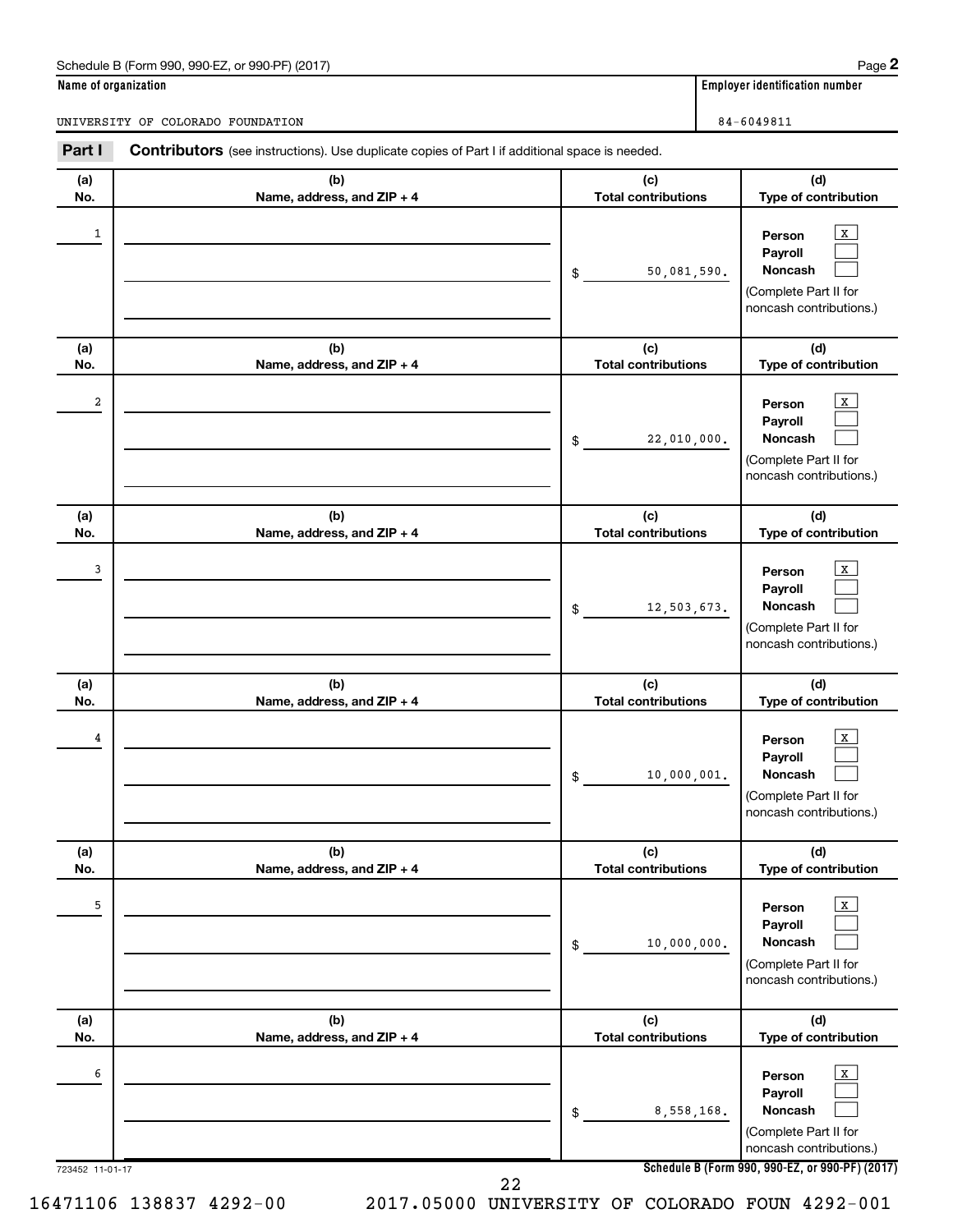#### Schedule B (Form 990, 990-EZ, or 990-PF) (2017)

| Name of organization |  |  |  |
|----------------------|--|--|--|
|                      |  |  |  |

**Name of organization Employer identification number** 

UNIVERSITY OF COLORADO FOUNDATION 84-6049811

| Part I          | Contributors (see instructions). Use duplicate copies of Part I if additional space is needed. |                                   |                                                                                                                                     |
|-----------------|------------------------------------------------------------------------------------------------|-----------------------------------|-------------------------------------------------------------------------------------------------------------------------------------|
| (a)<br>No.      | (b)<br>Name, address, and ZIP + 4                                                              | (c)<br><b>Total contributions</b> | (d)<br>Type of contribution                                                                                                         |
| 7               |                                                                                                | 6,500,000.<br>\$                  | $\mathbf{x}$<br>Person<br>Payroll<br><b>Noncash</b><br>(Complete Part II for<br>noncash contributions.)                             |
| (a)<br>No.      | (b)<br>Name, address, and ZIP + 4                                                              | (c)<br><b>Total contributions</b> | (d)<br>Type of contribution                                                                                                         |
|                 |                                                                                                | \$                                | Person<br>Payroll<br><b>Noncash</b><br>(Complete Part II for<br>noncash contributions.)                                             |
| (a)<br>No.      | (b)<br>Name, address, and ZIP + 4                                                              | (c)<br><b>Total contributions</b> | (d)<br>Type of contribution                                                                                                         |
|                 |                                                                                                | \$                                | Person<br>Payroll<br><b>Noncash</b><br>(Complete Part II for<br>noncash contributions.)                                             |
| (a)<br>No.      | (b)<br>Name, address, and ZIP + 4                                                              | (c)<br><b>Total contributions</b> | (d)<br>Type of contribution                                                                                                         |
|                 |                                                                                                | \$                                | Person<br>Payroll<br><b>Noncash</b><br>(Complete Part II for<br>noncash contributions.)                                             |
| (a)<br>No.      | (b)<br>Name, address, and ZIP + 4                                                              | (c)<br><b>Total contributions</b> | (d)<br>Type of contribution                                                                                                         |
|                 |                                                                                                | \$                                | Person<br>Payroll<br><b>Noncash</b><br>(Complete Part II for<br>noncash contributions.)                                             |
| (a)<br>No.      | (b)<br>Name, address, and ZIP + 4                                                              | (c)<br><b>Total contributions</b> | (d)<br>Type of contribution                                                                                                         |
| 723452 11-01-17 |                                                                                                | \$                                | Person<br>Payroll<br>Noncash<br>(Complete Part II for<br>noncash contributions.)<br>Schedule B (Form 990, 990-EZ, or 990-PF) (2017) |
|                 | 23                                                                                             |                                   |                                                                                                                                     |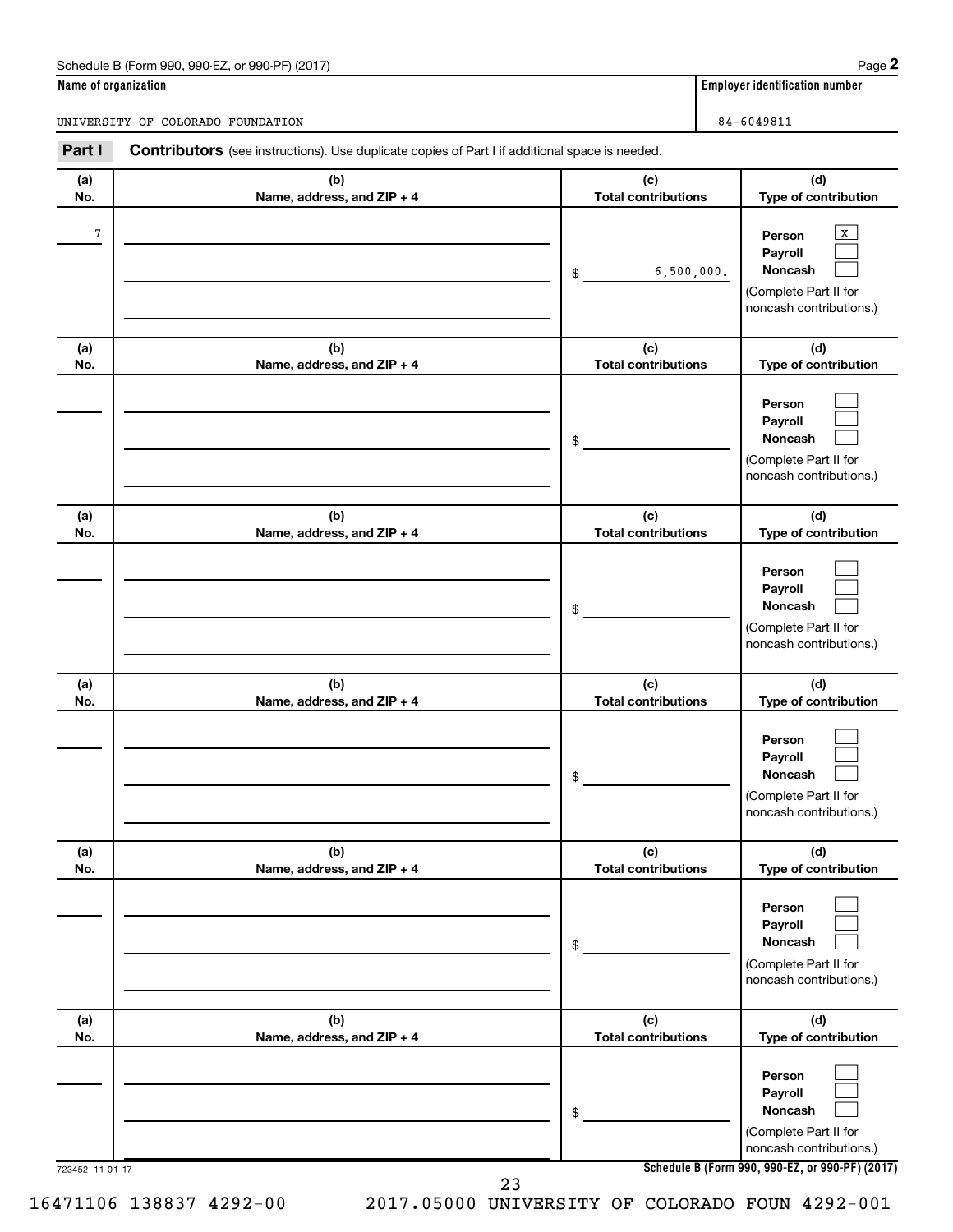#### **Name of organization Employer identification number** Schedule B (Form 990, 990-EZ, or 990-PF) (2017)

UNIVERSITY OF COLORADO FOUNDATION 84-6049811

Part II Noncash Property (see instructions). Use duplicate copies of Part II if additional space is needed.

| (a)<br>No.<br>from<br>Part I | (b)<br>Description of noncash property given | (c)<br>FMV (or estimate)<br>(See instructions.) | (d)<br>Date received                            |
|------------------------------|----------------------------------------------|-------------------------------------------------|-------------------------------------------------|
|                              |                                              | \$                                              |                                                 |
|                              |                                              |                                                 |                                                 |
| (a)<br>No.<br>from<br>Part I | (b)<br>Description of noncash property given | (c)<br>FMV (or estimate)<br>(See instructions.) | (d)<br>Date received                            |
|                              |                                              |                                                 |                                                 |
|                              |                                              |                                                 |                                                 |
|                              |                                              | \$                                              |                                                 |
|                              |                                              |                                                 |                                                 |
| (a)<br>No.<br>from<br>Part I | (b)<br>Description of noncash property given | (c)<br>FMV (or estimate)<br>(See instructions.) | (d)<br>Date received                            |
|                              |                                              |                                                 |                                                 |
|                              |                                              |                                                 |                                                 |
|                              |                                              | \$                                              |                                                 |
|                              |                                              |                                                 |                                                 |
| (a)<br>No.<br>from<br>Part I | (b)<br>Description of noncash property given | (c)<br>FMV (or estimate)<br>(See instructions.) | (d)<br>Date received                            |
|                              |                                              |                                                 |                                                 |
|                              |                                              |                                                 |                                                 |
|                              |                                              |                                                 |                                                 |
|                              |                                              | \$                                              |                                                 |
| (a)<br>No.<br>from<br>Part I | (b)<br>Description of noncash property given | (c)<br>FMV (or estimate)<br>(See instructions.) | (d)<br>Date received                            |
|                              |                                              |                                                 |                                                 |
|                              |                                              |                                                 |                                                 |
|                              |                                              | \$                                              |                                                 |
|                              |                                              |                                                 |                                                 |
| (a)                          |                                              | (c)                                             |                                                 |
| No.<br>from                  | (b)<br>Description of noncash property given | FMV (or estimate)                               | (d)<br>Date received                            |
| Part I                       |                                              | (See instructions.)                             |                                                 |
|                              |                                              |                                                 |                                                 |
|                              |                                              |                                                 |                                                 |
|                              |                                              | \$                                              |                                                 |
| 723453 11-01-17              |                                              |                                                 | Schedule B (Form 990, 990-EZ, or 990-PF) (2017) |

16471106 138837 4292-00 2017.05000 UNIVERSITY OF COLORADO FOUN 4292-001

**3**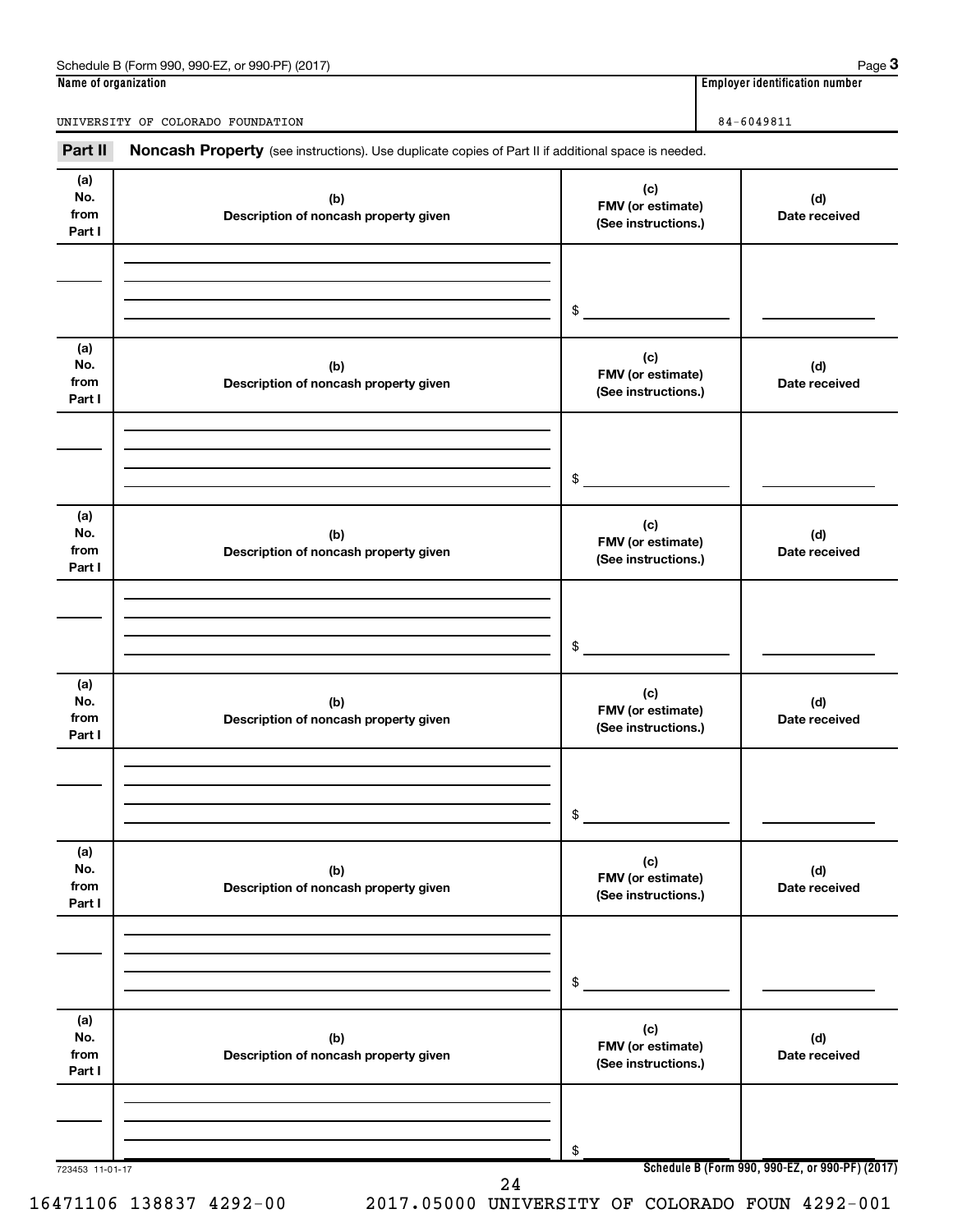| Part III                  | the year from any one contributor. Complete columns (a) through (e) and the following line entry. For organizations                                      |                      | Exclusively religious, charitable, etc., contributions to organizations described in section 501(c)(7), (8), or (10) that total more than \$1,000 for |
|---------------------------|----------------------------------------------------------------------------------------------------------------------------------------------------------|----------------------|-------------------------------------------------------------------------------------------------------------------------------------------------------|
|                           | completing Part III, enter the total of exclusively religious, charitable, etc., contributions of \$1,000 or less for the year. (Enter this info. once.) |                      | $\blacktriangleright$ \$                                                                                                                              |
| (a) No.                   | Use duplicate copies of Part III if additional space is needed.                                                                                          |                      |                                                                                                                                                       |
| from<br>Part I            | (b) Purpose of gift                                                                                                                                      | (c) Use of gift      | (d) Description of how gift is held                                                                                                                   |
|                           |                                                                                                                                                          |                      |                                                                                                                                                       |
|                           |                                                                                                                                                          |                      |                                                                                                                                                       |
|                           |                                                                                                                                                          | (e) Transfer of gift |                                                                                                                                                       |
|                           |                                                                                                                                                          |                      |                                                                                                                                                       |
|                           | Transferee's name, address, and ZIP + 4                                                                                                                  |                      | Relationship of transferor to transferee                                                                                                              |
|                           |                                                                                                                                                          |                      |                                                                                                                                                       |
|                           |                                                                                                                                                          |                      |                                                                                                                                                       |
| (a) No.<br>from           | (b) Purpose of gift                                                                                                                                      | (c) Use of gift      | (d) Description of how gift is held                                                                                                                   |
| Part I                    |                                                                                                                                                          |                      |                                                                                                                                                       |
|                           |                                                                                                                                                          |                      |                                                                                                                                                       |
|                           |                                                                                                                                                          |                      |                                                                                                                                                       |
|                           |                                                                                                                                                          | (e) Transfer of gift |                                                                                                                                                       |
|                           | Transferee's name, address, and ZIP + 4                                                                                                                  |                      | Relationship of transferor to transferee                                                                                                              |
|                           |                                                                                                                                                          |                      |                                                                                                                                                       |
|                           |                                                                                                                                                          |                      |                                                                                                                                                       |
| (a) No.                   |                                                                                                                                                          |                      |                                                                                                                                                       |
| from                      | (b) Purpose of gift                                                                                                                                      | (c) Use of gift      | (d) Description of how gift is held                                                                                                                   |
|                           |                                                                                                                                                          |                      |                                                                                                                                                       |
|                           |                                                                                                                                                          |                      |                                                                                                                                                       |
|                           |                                                                                                                                                          |                      |                                                                                                                                                       |
|                           |                                                                                                                                                          |                      |                                                                                                                                                       |
| Part I                    |                                                                                                                                                          | (e) Transfer of gift |                                                                                                                                                       |
|                           | Transferee's name, address, and ZIP + 4                                                                                                                  |                      | Relationship of transferor to transferee                                                                                                              |
|                           |                                                                                                                                                          |                      |                                                                                                                                                       |
|                           |                                                                                                                                                          |                      |                                                                                                                                                       |
|                           |                                                                                                                                                          |                      |                                                                                                                                                       |
|                           | (b) Purpose of gift                                                                                                                                      | (c) Use of gift      | (d) Description of how gift is held                                                                                                                   |
| (a) No.<br>from<br>Part I |                                                                                                                                                          |                      |                                                                                                                                                       |
|                           |                                                                                                                                                          |                      |                                                                                                                                                       |
|                           |                                                                                                                                                          | (e) Transfer of gift |                                                                                                                                                       |
|                           |                                                                                                                                                          |                      |                                                                                                                                                       |
|                           | Transferee's name, address, and ZIP + 4                                                                                                                  |                      | Relationship of transferor to transferee                                                                                                              |
|                           |                                                                                                                                                          |                      |                                                                                                                                                       |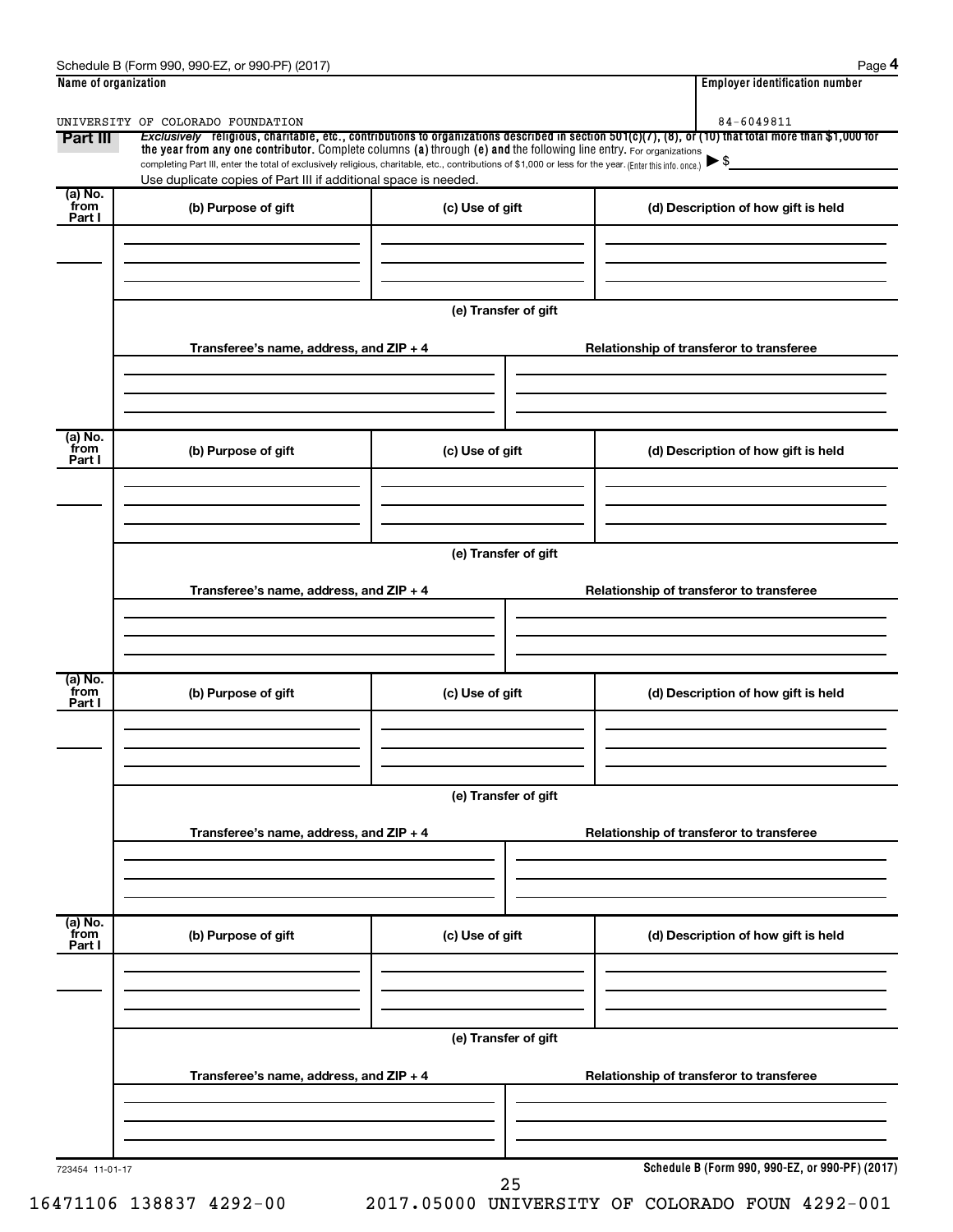| <b>Political Campaign and Lobbying Activities</b><br><b>SCHEDULE C</b>                                                                                                           |                                                                                                                                                                      |                                                                                                                                                                                                                                                                                               |         |                            | OMB No. 1545-0047                                  |  |  |
|----------------------------------------------------------------------------------------------------------------------------------------------------------------------------------|----------------------------------------------------------------------------------------------------------------------------------------------------------------------|-----------------------------------------------------------------------------------------------------------------------------------------------------------------------------------------------------------------------------------------------------------------------------------------------|---------|----------------------------|----------------------------------------------------|--|--|
| (Form 990 or 990-EZ)                                                                                                                                                             |                                                                                                                                                                      |                                                                                                                                                                                                                                                                                               |         |                            |                                                    |  |  |
|                                                                                                                                                                                  | For Organizations Exempt From Income Tax Under section 501(c) and section 527<br>Complete if the organization is described below. Attach to Form 990 or Form 990-EZ. |                                                                                                                                                                                                                                                                                               |         |                            |                                                    |  |  |
| Department of the Treasury                                                                                                                                                       |                                                                                                                                                                      |                                                                                                                                                                                                                                                                                               |         |                            | <b>Open to Public</b>                              |  |  |
| Internal Revenue Service                                                                                                                                                         |                                                                                                                                                                      | Go to www.irs.gov/Form990 for instructions and the latest information.                                                                                                                                                                                                                        |         |                            | Inspection                                         |  |  |
|                                                                                                                                                                                  |                                                                                                                                                                      | If the organization answered "Yes," on Form 990, Part IV, line 3, or Form 990-EZ, Part V, line 46 (Political Campaign Activities), then                                                                                                                                                       |         |                            |                                                    |  |  |
|                                                                                                                                                                                  |                                                                                                                                                                      | • Section 501(c)(3) organizations: Complete Parts I-A and B. Do not complete Part I-C.                                                                                                                                                                                                        |         |                            |                                                    |  |  |
| • Section 501(c) (other than section 501(c)(3)) organizations: Complete Parts I-A and C below. Do not complete Part I-B.<br>• Section 527 organizations: Complete Part I-A only. |                                                                                                                                                                      |                                                                                                                                                                                                                                                                                               |         |                            |                                                    |  |  |
|                                                                                                                                                                                  | If the organization answered "Yes," on Form 990, Part IV, line 4, or Form 990-EZ, Part VI, line 47 (Lobbying Activities), then                                       |                                                                                                                                                                                                                                                                                               |         |                            |                                                    |  |  |
|                                                                                                                                                                                  |                                                                                                                                                                      | • Section 501(c)(3) organizations that have filed Form 5768 (election under section 501(h)): Complete Part II-A. Do not complete Part II-B.                                                                                                                                                   |         |                            |                                                    |  |  |
|                                                                                                                                                                                  |                                                                                                                                                                      | • Section 501(c)(3) organizations that have NOT filed Form 5768 (election under section 501(h)): Complete Part II-B. Do not complete Part II-A.                                                                                                                                               |         |                            |                                                    |  |  |
|                                                                                                                                                                                  |                                                                                                                                                                      | If the organization answered "Yes," on Form 990, Part IV, line 5 (Proxy Tax) (see separate instructions) or Form 990-EZ, Part V, line 35c (Proxy                                                                                                                                              |         |                            |                                                    |  |  |
| Tax) (see separate instructions), then                                                                                                                                           |                                                                                                                                                                      |                                                                                                                                                                                                                                                                                               |         |                            |                                                    |  |  |
|                                                                                                                                                                                  |                                                                                                                                                                      | • Section 501(c)(4), (5), or (6) organizations: Complete Part III.                                                                                                                                                                                                                            |         |                            |                                                    |  |  |
| Name of organization                                                                                                                                                             |                                                                                                                                                                      |                                                                                                                                                                                                                                                                                               |         |                            | <b>Employer identification number</b>              |  |  |
|                                                                                                                                                                                  |                                                                                                                                                                      | UNIVERSITY OF COLORADO FOUNDATION                                                                                                                                                                                                                                                             |         |                            | 84-6049811                                         |  |  |
| Part I-A                                                                                                                                                                         |                                                                                                                                                                      | Complete if the organization is exempt under section 501(c) or is a section 527 organization.                                                                                                                                                                                                 |         |                            |                                                    |  |  |
|                                                                                                                                                                                  |                                                                                                                                                                      |                                                                                                                                                                                                                                                                                               |         |                            |                                                    |  |  |
|                                                                                                                                                                                  |                                                                                                                                                                      | 1 Provide a description of the organization's direct and indirect political campaign activities in Part IV.                                                                                                                                                                                   |         |                            |                                                    |  |  |
| 2                                                                                                                                                                                |                                                                                                                                                                      |                                                                                                                                                                                                                                                                                               |         | $\triangleright$ \$        |                                                    |  |  |
| З                                                                                                                                                                                |                                                                                                                                                                      |                                                                                                                                                                                                                                                                                               |         |                            |                                                    |  |  |
| Part I-B                                                                                                                                                                         |                                                                                                                                                                      | Complete if the organization is exempt under section 501(c)(3).                                                                                                                                                                                                                               |         |                            |                                                    |  |  |
| 1.                                                                                                                                                                               |                                                                                                                                                                      |                                                                                                                                                                                                                                                                                               |         | $\blacktriangleright$ \$   |                                                    |  |  |
| 2                                                                                                                                                                                |                                                                                                                                                                      |                                                                                                                                                                                                                                                                                               |         |                            |                                                    |  |  |
| З                                                                                                                                                                                |                                                                                                                                                                      |                                                                                                                                                                                                                                                                                               |         |                            | Yes<br>No                                          |  |  |
|                                                                                                                                                                                  |                                                                                                                                                                      |                                                                                                                                                                                                                                                                                               |         |                            | Yes<br><b>No</b>                                   |  |  |
| <b>b</b> If "Yes," describe in Part IV.                                                                                                                                          |                                                                                                                                                                      |                                                                                                                                                                                                                                                                                               |         |                            |                                                    |  |  |
|                                                                                                                                                                                  |                                                                                                                                                                      | Part I-C Complete if the organization is exempt under section 501(c), except section 501(c)(3).                                                                                                                                                                                               |         |                            |                                                    |  |  |
|                                                                                                                                                                                  |                                                                                                                                                                      | 1 Enter the amount directly expended by the filing organization for section 527 exempt function activities                                                                                                                                                                                    |         | $\blacktriangleright$ \$   |                                                    |  |  |
| 2                                                                                                                                                                                |                                                                                                                                                                      | Enter the amount of the filing organization's funds contributed to other organizations for section 527                                                                                                                                                                                        |         |                            |                                                    |  |  |
| exempt function activities                                                                                                                                                       |                                                                                                                                                                      |                                                                                                                                                                                                                                                                                               |         | $\blacktriangleright$ \$   |                                                    |  |  |
| З                                                                                                                                                                                |                                                                                                                                                                      | Total exempt function expenditures. Add lines 1 and 2. Enter here and on Form 1120-POL,                                                                                                                                                                                                       |         |                            |                                                    |  |  |
|                                                                                                                                                                                  |                                                                                                                                                                      |                                                                                                                                                                                                                                                                                               |         | $\blacktriangleright$ \$   |                                                    |  |  |
|                                                                                                                                                                                  |                                                                                                                                                                      |                                                                                                                                                                                                                                                                                               |         |                            | Yes<br><b>No</b>                                   |  |  |
|                                                                                                                                                                                  |                                                                                                                                                                      | Enter the names, addresses and employer identification number (EIN) of all section 527 political organizations to which the filing organization                                                                                                                                               |         |                            |                                                    |  |  |
|                                                                                                                                                                                  |                                                                                                                                                                      | made payments. For each organization listed, enter the amount paid from the filing organization's funds. Also enter the amount of political<br>contributions received that were promptly and directly delivered to a separate political organization, such as a separate segregated fund or a |         |                            |                                                    |  |  |
|                                                                                                                                                                                  |                                                                                                                                                                      | political action committee (PAC). If additional space is needed, provide information in Part IV.                                                                                                                                                                                              |         |                            |                                                    |  |  |
| (a) Name                                                                                                                                                                         |                                                                                                                                                                      | (b) Address                                                                                                                                                                                                                                                                                   | (c) EIN | (d) Amount paid from       | (e) Amount of political                            |  |  |
|                                                                                                                                                                                  |                                                                                                                                                                      |                                                                                                                                                                                                                                                                                               |         | filing organization's      | contributions received and                         |  |  |
|                                                                                                                                                                                  |                                                                                                                                                                      |                                                                                                                                                                                                                                                                                               |         | funds. If none, enter -0-. | promptly and directly                              |  |  |
|                                                                                                                                                                                  |                                                                                                                                                                      |                                                                                                                                                                                                                                                                                               |         |                            | delivered to a separate<br>political organization. |  |  |
|                                                                                                                                                                                  |                                                                                                                                                                      |                                                                                                                                                                                                                                                                                               |         |                            | If none, enter -0-.                                |  |  |
|                                                                                                                                                                                  |                                                                                                                                                                      |                                                                                                                                                                                                                                                                                               |         |                            |                                                    |  |  |
|                                                                                                                                                                                  |                                                                                                                                                                      |                                                                                                                                                                                                                                                                                               |         |                            |                                                    |  |  |
|                                                                                                                                                                                  |                                                                                                                                                                      |                                                                                                                                                                                                                                                                                               |         |                            |                                                    |  |  |
|                                                                                                                                                                                  |                                                                                                                                                                      |                                                                                                                                                                                                                                                                                               |         |                            |                                                    |  |  |
|                                                                                                                                                                                  |                                                                                                                                                                      |                                                                                                                                                                                                                                                                                               |         |                            |                                                    |  |  |
|                                                                                                                                                                                  |                                                                                                                                                                      |                                                                                                                                                                                                                                                                                               |         |                            |                                                    |  |  |
|                                                                                                                                                                                  |                                                                                                                                                                      |                                                                                                                                                                                                                                                                                               |         |                            |                                                    |  |  |
|                                                                                                                                                                                  |                                                                                                                                                                      |                                                                                                                                                                                                                                                                                               |         |                            |                                                    |  |  |
|                                                                                                                                                                                  |                                                                                                                                                                      |                                                                                                                                                                                                                                                                                               |         |                            |                                                    |  |  |
|                                                                                                                                                                                  |                                                                                                                                                                      |                                                                                                                                                                                                                                                                                               |         |                            |                                                    |  |  |

OMB No. 1545-0047

**For Paperwork Reduction Act Notice, see the Instructions for Form 990 or 990-EZ. Schedule C (Form 990 or 990-EZ) 2017** LHA

732041 11-09-17

**SCHEDULE C**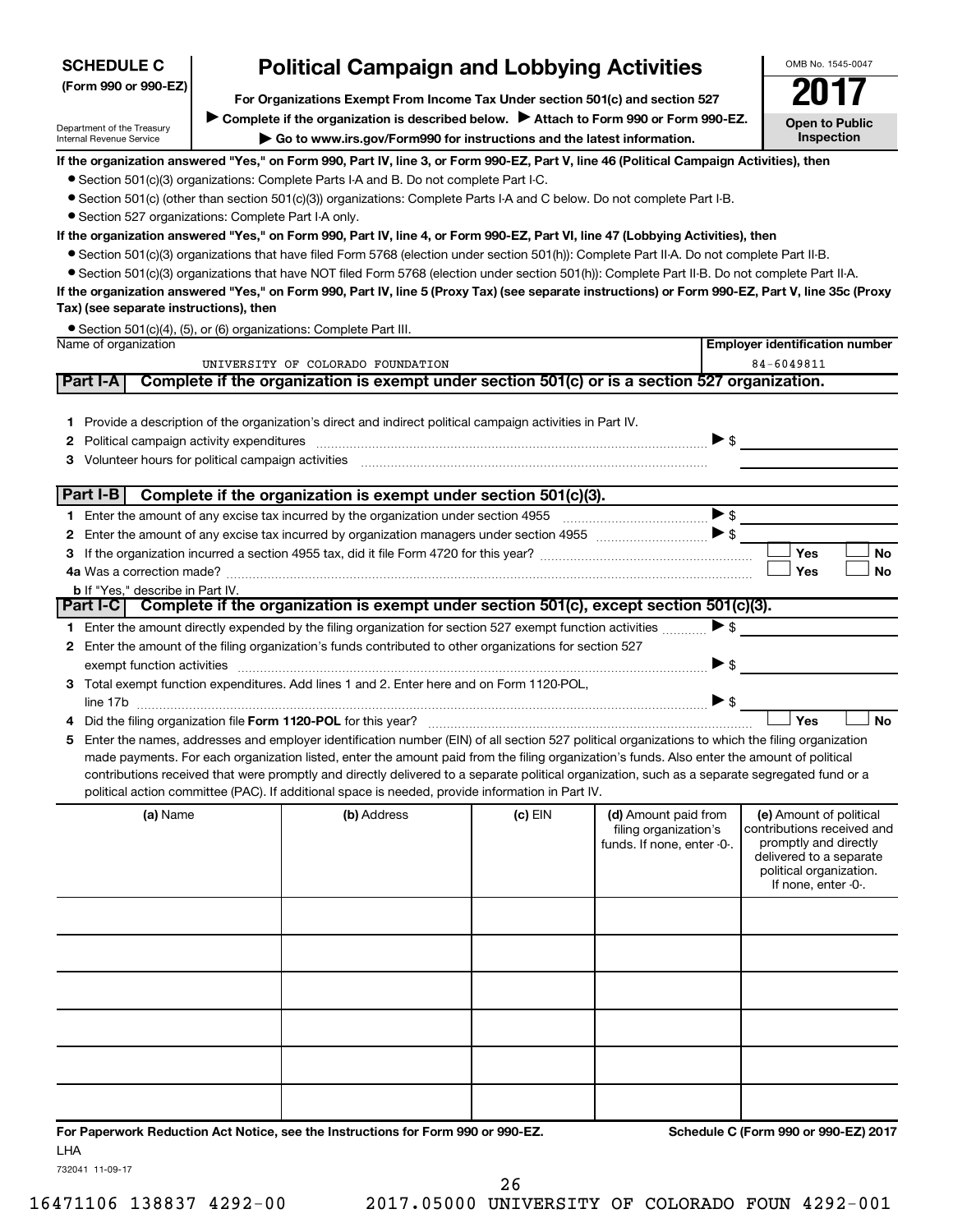|   | Schedule C (Form 990 or 990-EZ) 2017 UNIVERSITY OF COLORADO FOUNDATION                 |                                                                                                                                                                                                                                |                                        | Page 2<br>84-6049811           |
|---|----------------------------------------------------------------------------------------|--------------------------------------------------------------------------------------------------------------------------------------------------------------------------------------------------------------------------------|----------------------------------------|--------------------------------|
|   | Part II-A                                                                              | Complete if the organization is exempt under section 501(c)(3) and filed Form 5768 (election under                                                                                                                             |                                        |                                |
|   | section 501(h)).                                                                       |                                                                                                                                                                                                                                |                                        |                                |
|   | A Check $\blacktriangleright$                                                          | if the filing organization belongs to an affiliated group (and list in Part IV each affiliated group member's name, address, EIN,                                                                                              |                                        |                                |
|   | expenses, and share of excess lobbying expenditures).                                  |                                                                                                                                                                                                                                |                                        |                                |
|   | <b>B</b> Check $\blacktriangleright$                                                   | if the filing organization checked box A and "limited control" provisions apply.                                                                                                                                               |                                        |                                |
|   |                                                                                        | <b>Limits on Lobbying Expenditures</b><br>(The term "expenditures" means amounts paid or incurred.)                                                                                                                            | (a) Filing<br>organization's<br>totals | (b) Affiliated group<br>totals |
|   |                                                                                        |                                                                                                                                                                                                                                |                                        |                                |
|   |                                                                                        | Total lobbying expenditures to influence a legislative body (direct lobbying) [11] [12] Total lobbying contains the state of the state of the state of the state of the state of the state of the state of the state of the st | $\mathbf{0}$ .                         |                                |
|   |                                                                                        |                                                                                                                                                                                                                                | $\Omega$                               |                                |
| d |                                                                                        |                                                                                                                                                                                                                                | 171, 643, 858.                         |                                |
|   |                                                                                        |                                                                                                                                                                                                                                | 171, 643, 858.                         |                                |
|   | Lobbying nontaxable amount. Enter the amount from the following table in both columns. |                                                                                                                                                                                                                                | 1,000,000.                             |                                |
|   | If the amount on line $1e$ , column $(a)$ or $(b)$ is:                                 | The lobbying nontaxable amount is:                                                                                                                                                                                             |                                        |                                |
|   | Not over \$500,000                                                                     | 20% of the amount on line 1e.                                                                                                                                                                                                  |                                        |                                |
|   | Over \$500,000 but not over \$1,000,000                                                | \$100,000 plus 15% of the excess over \$500,000.                                                                                                                                                                               |                                        |                                |
|   | Over \$1,000,000 but not over \$1,500,000                                              | \$175,000 plus 10% of the excess over \$1,000,000                                                                                                                                                                              |                                        |                                |
|   | Over \$1,500,000 but not over \$17,000,000                                             | \$225,000 plus 5% of the excess over \$1,500,000.                                                                                                                                                                              |                                        |                                |
|   | Over \$17,000,000                                                                      | \$1,000,000.                                                                                                                                                                                                                   |                                        |                                |
| a | Grassroots nontaxable amount (enter 25% of line 1f)                                    |                                                                                                                                                                                                                                | 250,000.                               |                                |
|   | h Subtract line 1g from line 1a. If zero or less, enter -0-                            |                                                                                                                                                                                                                                | $\mathbf{0}$                           |                                |
|   |                                                                                        |                                                                                                                                                                                                                                | $\mathbf{0}$ .                         |                                |
|   |                                                                                        |                                                                                                                                                                                                                                |                                        |                                |

**j** If there is an amount other than zero on either line 1h or line 1i, did the organization file Form 4720 reporting section 4911 tax for this year?

**4-Year Averaging Period Under section 501(h)**

**(Some organizations that made a section 501(h) election do not have to complete all of the five columns below.**

**See the separate instructions for lines 2a through 2f.)**

| Lobbying Expenditures During 4-Year Averaging Period                                |            |            |            |            |            |  |
|-------------------------------------------------------------------------------------|------------|------------|------------|------------|------------|--|
| Calendar year<br>(or fiscal year beginning in)                                      | (a) 2014   | $(b)$ 2015 | $(c)$ 2016 | $(d)$ 2017 | (e) Total  |  |
| 2a Lobbying nontaxable amount                                                       | 1,000,000. | 1,000,000. | 1,000,000. | 1,000,000. | 4,000,000. |  |
| <b>b</b> Lobbying ceiling amount<br>$(150\% \text{ of line } 2a, \text{column}(e))$ |            |            |            |            | 6,000,000. |  |
| c Total lobbying expenditures                                                       |            |            |            |            |            |  |
| Grassroots nontaxable amount<br>d                                                   | 250,000.   | 250,000.   | 250,000.   | 250,000.   | 1,000,000. |  |
| e Grassroots ceiling amount<br>(150% of line 2d, column (e))                        |            |            |            |            | 1,500,000. |  |
| Grassroots lobbying expenditures                                                    |            |            |            |            |            |  |

**Schedule C (Form 990 or 990-EZ) 2017**

 $\Box$  **No** 

 $\Box$  Yes

732042 11-09-17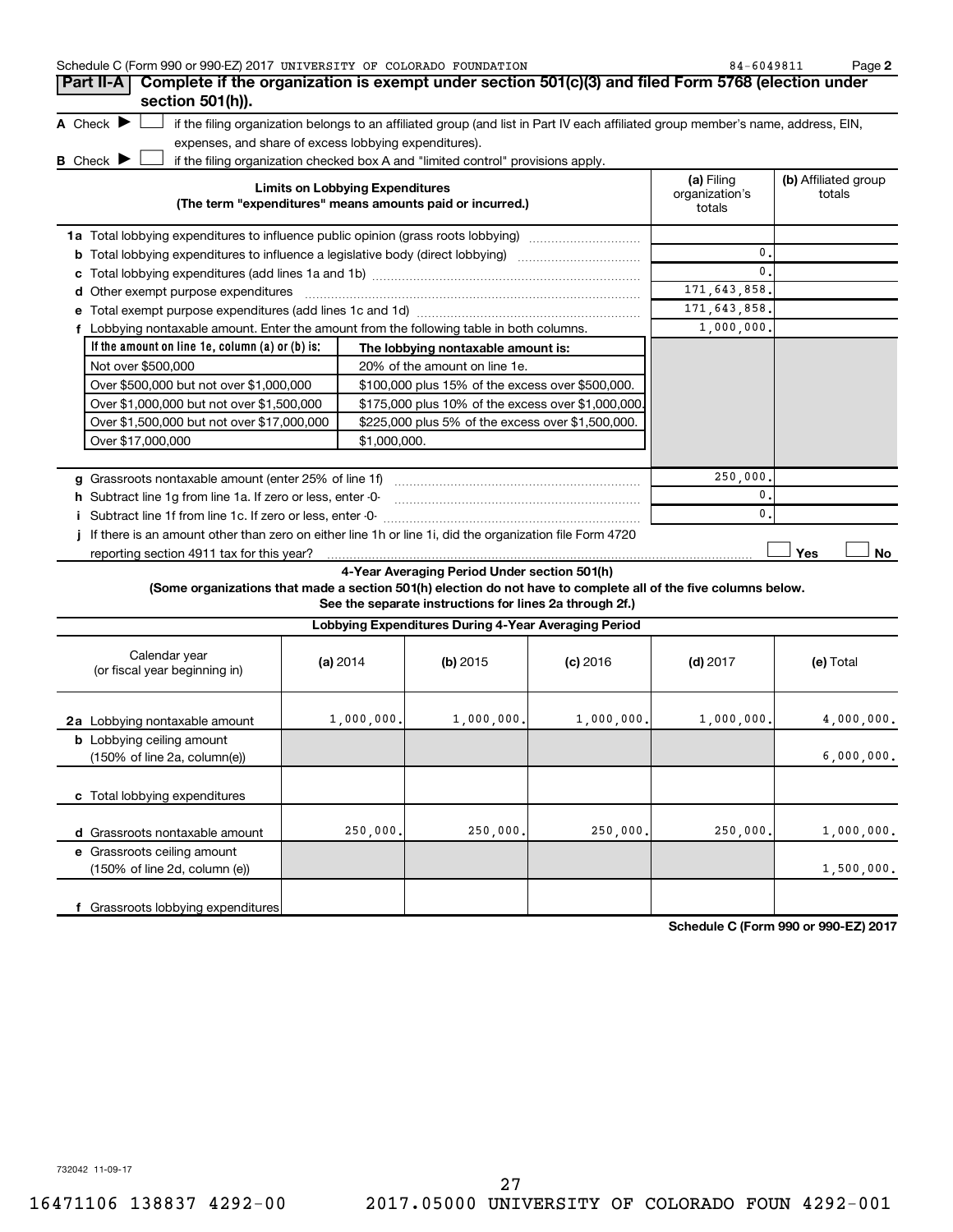#### Schedule C (Form 990 or 990-EZ) 2017 Page UNIVERSITY OF COLORADO FOUNDATION 84-6049811

### **Part II-B Complete if the organization is exempt under section 501(c)(3) and has NOT filed Form 5768 (election under section 501(h)).**

|              | For each "Yes," response on lines 1a through 1i below, provide in Part IV a detailed description                                                                                                                                            | (a) |              | (b) |        |
|--------------|---------------------------------------------------------------------------------------------------------------------------------------------------------------------------------------------------------------------------------------------|-----|--------------|-----|--------|
|              | of the lobbying activity.                                                                                                                                                                                                                   | Yes | No           |     | Amount |
| 1            | During the year, did the filing organization attempt to influence foreign, national, state or<br>local legislation, including any attempt to influence public opinion on a legislative matter<br>or referendum, through the use of:         |     |              |     |        |
|              | <b>b</b> Paid staff or management (include compensation in expenses reported on lines 1c through 1i)?                                                                                                                                       |     |              |     |        |
|              |                                                                                                                                                                                                                                             |     |              |     |        |
|              |                                                                                                                                                                                                                                             |     |              |     |        |
|              |                                                                                                                                                                                                                                             |     |              |     |        |
|              | g Direct contact with legislators, their staffs, government officials, or a legislative body?                                                                                                                                               |     |              |     |        |
|              | h Rallies, demonstrations, seminars, conventions, speeches, lectures, or any similar means?                                                                                                                                                 |     |              |     |        |
|              | <i>i</i> Other activities?                                                                                                                                                                                                                  |     |              |     |        |
|              |                                                                                                                                                                                                                                             |     |              |     |        |
|              | 2a Did the activities in line 1 cause the organization to be not described in section 501(c)(3)?                                                                                                                                            |     |              |     |        |
|              |                                                                                                                                                                                                                                             |     |              |     |        |
|              | c If "Yes," enter the amount of any tax incurred by organization managers under section 4912                                                                                                                                                |     |              |     |        |
|              | d If the filing organization incurred a section 4912 tax, did it file Form 4720 for this year?                                                                                                                                              |     |              |     |        |
|              | Part III-A Complete if the organization is exempt under section 501(c)(4), section 501(c)(5), or section                                                                                                                                    |     |              |     |        |
|              | $501(c)(6)$ .                                                                                                                                                                                                                               |     |              |     |        |
|              |                                                                                                                                                                                                                                             |     |              | Yes | No     |
| 1            |                                                                                                                                                                                                                                             |     | $\mathbf{1}$ |     |        |
| $\mathbf{2}$ |                                                                                                                                                                                                                                             |     | $\mathbf{2}$ |     |        |
| 3            | Did the organization agree to carry over lobbying and political campaign activity expenditures from the prior year?                                                                                                                         |     | 3            |     |        |
|              | Part III-B Complete if the organization is exempt under section 501(c)(4), section 501(c)(5), or section<br>501(c)(6) and if either (a) BOTH Part III-A, lines 1 and 2, are answered "No," OR (b) Part III-A, line 3, is<br>answered "Yes." |     |              |     |        |
| 1            |                                                                                                                                                                                                                                             |     | 1            |     |        |
| 2            | Section 162(e) nondeductible lobbying and political expenditures (do not include amounts of political                                                                                                                                       |     |              |     |        |
|              | expenses for which the section 527(f) tax was paid).                                                                                                                                                                                        |     |              |     |        |
|              |                                                                                                                                                                                                                                             |     | 2a           |     |        |
|              | b Carryover from last year manufactured and content to content the content of the content of the content of the content of the content of the content of the content of the content of the content of the content of the conte              |     | 2b           |     |        |
|              |                                                                                                                                                                                                                                             |     | 2c           |     |        |
| З            |                                                                                                                                                                                                                                             |     | 3            |     |        |
| 4            | If notices were sent and the amount on line 2c exceeds the amount on line 3, what portion of the excess                                                                                                                                     |     |              |     |        |
|              | does the organization agree to carryover to the reasonable estimate of nondeductible lobbying and political                                                                                                                                 |     |              |     |        |
|              |                                                                                                                                                                                                                                             |     | 4            |     |        |
|              |                                                                                                                                                                                                                                             |     | 5            |     |        |
|              | IPart IV I<br><b>Supplemental Information</b>                                                                                                                                                                                               |     |              |     |        |
|              | Provide the descriptions required for Part I-A, line 1; Part I-B, line 4; Part I-C, line 5; Part II-A (affiliated group list); Part II-A, lines 1 and 2 (see                                                                                |     |              |     |        |

instructions); and Part II-B, line 1. Also, complete this part for any additional information.

**Schedule C (Form 990 or 990-EZ) 2017**

**3**

732043 11-09-17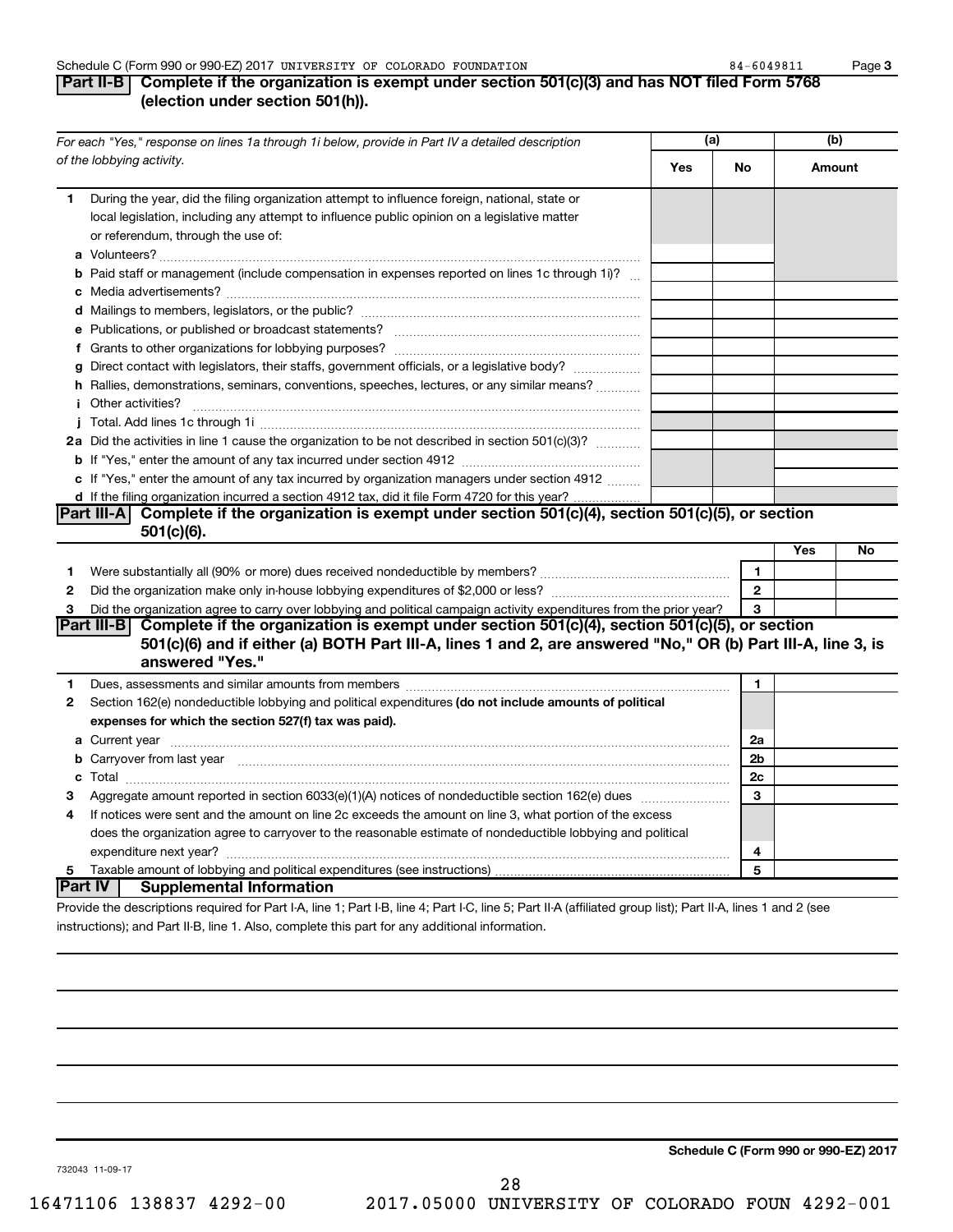Department of the Treasury Internal Revenue Service

| (Form 990) |  |
|------------|--|
|------------|--|

# **SCHEDULE D Supplemental Financial Statements**<br> **Form 990 2017**<br> **Part IV** line 6.7.8.9.10, 11a, 11b, 11d, 11d, 11d, 11d, 11d, 12a, 0r, 12b

**(Form 990) | Complete if the organization answered "Yes" on Form 990, Part IV, line 6, 7, 8, 9, 10, 11a, 11b, 11c, 11d, 11e, 11f, 12a, or 12b.**

**| Attach to Form 990. |Go to www.irs.gov/Form990 for instructions and the latest information.**



**Name of the organization Employer identification number** UNIVERSITY OF COLORADO FOUNDATION 84-6049811

| Part I  | Organizations Maintaining Donor Advised Funds or Other Similar Funds or Accounts. Complete if the                                                         |                                                |                                                    |
|---------|-----------------------------------------------------------------------------------------------------------------------------------------------------------|------------------------------------------------|----------------------------------------------------|
|         | organization answered "Yes" on Form 990, Part IV, line 6.                                                                                                 |                                                |                                                    |
|         |                                                                                                                                                           | (a) Donor advised funds                        | (b) Funds and other accounts                       |
| 1.      |                                                                                                                                                           |                                                |                                                    |
| 2       | Aggregate value of contributions to (during year)                                                                                                         |                                                |                                                    |
| З       | Aggregate value of grants from (during year)                                                                                                              |                                                |                                                    |
| 4       |                                                                                                                                                           |                                                |                                                    |
| 5       | Did the organization inform all donors and donor advisors in writing that the assets held in donor advised funds                                          |                                                |                                                    |
|         |                                                                                                                                                           |                                                | Yes<br>No                                          |
| 6       | Did the organization inform all grantees, donors, and donor advisors in writing that grant funds can be used only                                         |                                                |                                                    |
|         | for charitable purposes and not for the benefit of the donor or donor advisor, or for any other purpose conferring                                        |                                                |                                                    |
|         | impermissible private benefit?                                                                                                                            |                                                | Yes<br>No                                          |
| Part II | Conservation Easements. Complete if the organization answered "Yes" on Form 990, Part IV, line 7.                                                         |                                                |                                                    |
| 1.      | Purpose(s) of conservation easements held by the organization (check all that apply).                                                                     |                                                |                                                    |
|         | Preservation of land for public use (e.g., recreation or education)                                                                                       |                                                | Preservation of a historically important land area |
|         | Protection of natural habitat                                                                                                                             | Preservation of a certified historic structure |                                                    |
|         | Preservation of open space                                                                                                                                |                                                |                                                    |
| 2       | Complete lines 2a through 2d if the organization held a qualified conservation contribution in the form of a conservation easement on the last            |                                                |                                                    |
|         | day of the tax year.                                                                                                                                      |                                                | Held at the End of the Tax Year                    |
| а       |                                                                                                                                                           |                                                | 2a                                                 |
|         |                                                                                                                                                           |                                                | 2b                                                 |
|         |                                                                                                                                                           |                                                | 2c                                                 |
| d       | Number of conservation easements included in (c) acquired after 7/25/06, and not on a historic structure                                                  |                                                |                                                    |
|         | listed in the National Register [111] Martin Marcondon Marco Contract in the National Register [11] Marco Marco                                           |                                                | 2d                                                 |
| 3       | Number of conservation easements modified, transferred, released, extinguished, or terminated by the organization during the tax                          |                                                |                                                    |
|         | year                                                                                                                                                      |                                                |                                                    |
| 4       | Number of states where property subject to conservation easement is located >                                                                             |                                                |                                                    |
| 5       | Does the organization have a written policy regarding the periodic monitoring, inspection, handling of                                                    |                                                |                                                    |
|         | violations, and enforcement of the conservation easements it holds?                                                                                       |                                                | Yes<br><b>No</b>                                   |
| 6       | Staff and volunteer hours devoted to monitoring, inspecting, handling of violations, and enforcing conservation easements during the year                 |                                                |                                                    |
|         |                                                                                                                                                           |                                                |                                                    |
| 7       | Amount of expenses incurred in monitoring, inspecting, handling of violations, and enforcing conservation easements during the year                       |                                                |                                                    |
|         | $\blacktriangleright$ \$                                                                                                                                  |                                                |                                                    |
| 8       | Does each conservation easement reported on line 2(d) above satisfy the requirements of section 170(h)(4)(B)(i)                                           |                                                | <b>No</b><br>Yes                                   |
| 9       | In Part XIII, describe how the organization reports conservation easements in its revenue and expense statement, and balance sheet, and                   |                                                |                                                    |
|         | include, if applicable, the text of the footnote to the organization's financial statements that describes the organization's accounting for              |                                                |                                                    |
|         | conservation easements.                                                                                                                                   |                                                |                                                    |
|         | Organizations Maintaining Collections of Art, Historical Treasures, or Other Similar Assets.<br>Part III                                                  |                                                |                                                    |
|         | Complete if the organization answered "Yes" on Form 990, Part IV, line 8.                                                                                 |                                                |                                                    |
|         | 1a If the organization elected, as permitted under SFAS 116 (ASC 958), not to report in its revenue statement and balance sheet works of art,             |                                                |                                                    |
|         | historical treasures, or other similar assets held for public exhibition, education, or research in furtherance of public service, provide, in Part XIII, |                                                |                                                    |
|         | the text of the footnote to its financial statements that describes these items.                                                                          |                                                |                                                    |
| b       | If the organization elected, as permitted under SFAS 116 (ASC 958), to report in its revenue statement and balance sheet works of art, historical         |                                                |                                                    |
|         | treasures, or other similar assets held for public exhibition, education, or research in furtherance of public service, provide the following amounts     |                                                |                                                    |
|         | relating to these items:                                                                                                                                  |                                                |                                                    |
|         |                                                                                                                                                           |                                                |                                                    |
|         | (ii) Assets included in Form 990, Part X                                                                                                                  |                                                | $\blacktriangleright$ \$                           |
| 2       | If the organization received or held works of art, historical treasures, or other similar assets for financial gain, provide                              |                                                |                                                    |
|         | the following amounts required to be reported under SFAS 116 (ASC 958) relating to these items:                                                           |                                                |                                                    |
| а       |                                                                                                                                                           |                                                | \$                                                 |
|         |                                                                                                                                                           |                                                | $\blacktriangleright$ s                            |
|         | LHA For Paperwork Reduction Act Notice, see the Instructions for Form 990.                                                                                |                                                | Schedule D (Form 990) 2017                         |
|         | 732051 10-09-17                                                                                                                                           |                                                |                                                    |

29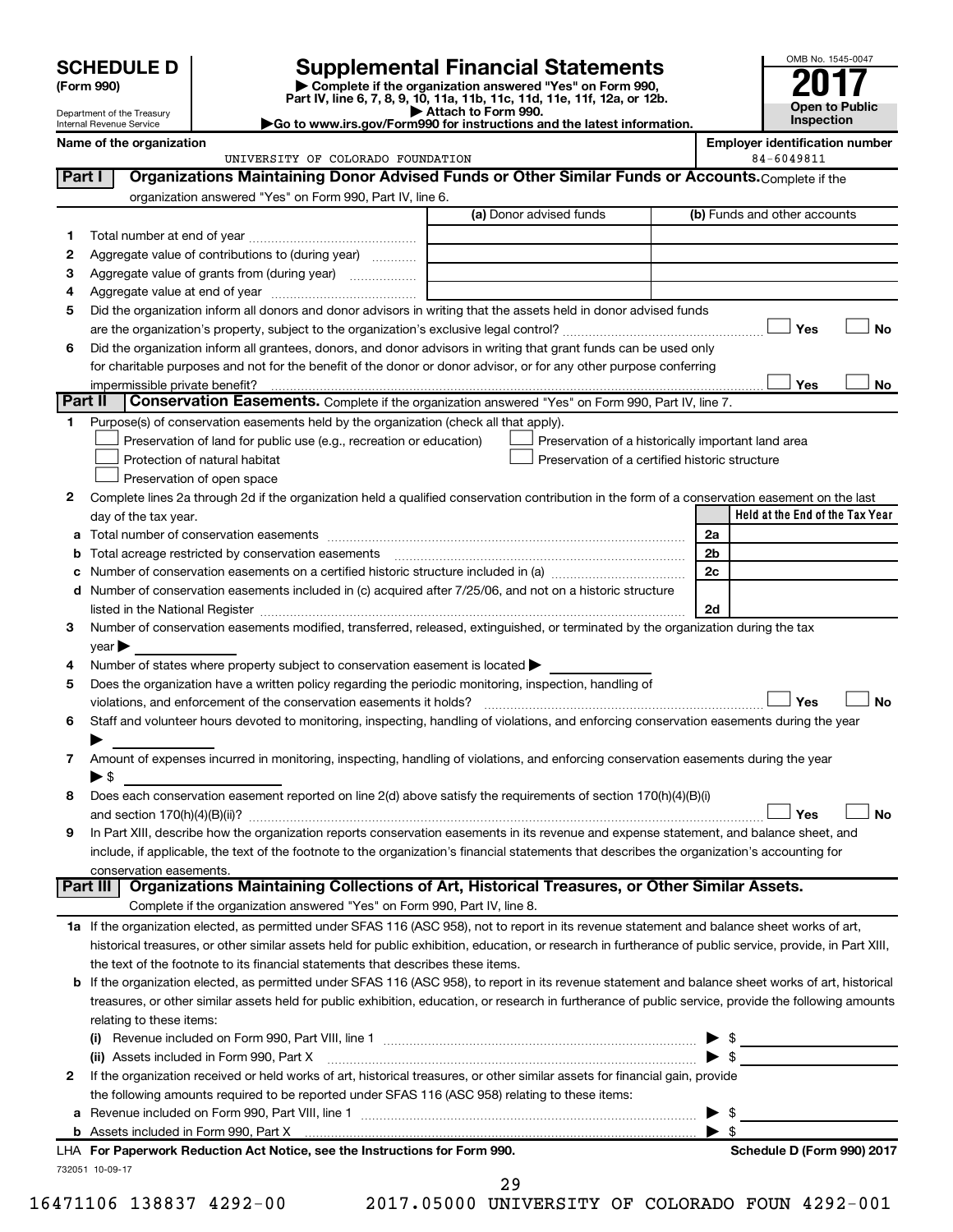|               | Schedule D (Form 990) 2017                                                                                                                                                                                                     | UNIVERSITY OF COLORADO FOUNDATION   |                |                    |  |                 | 84-6049811                           |                          |                | Page 2            |
|---------------|--------------------------------------------------------------------------------------------------------------------------------------------------------------------------------------------------------------------------------|-------------------------------------|----------------|--------------------|--|-----------------|--------------------------------------|--------------------------|----------------|-------------------|
|               | Part III<br>Organizations Maintaining Collections of Art, Historical Treasures, or Other Similar Assets (continued)                                                                                                            |                                     |                |                    |  |                 |                                      |                          |                |                   |
| 3             | Using the organization's acquisition, accession, and other records, check any of the following that are a significant use of its collection items                                                                              |                                     |                |                    |  |                 |                                      |                          |                |                   |
|               | (check all that apply):                                                                                                                                                                                                        |                                     |                |                    |  |                 |                                      |                          |                |                   |
| a             | Public exhibition<br>Loan or exchange programs                                                                                                                                                                                 |                                     |                |                    |  |                 |                                      |                          |                |                   |
| b             | Scholarly research<br>Other                                                                                                                                                                                                    |                                     |                |                    |  |                 |                                      |                          |                |                   |
| c             | Preservation for future generations                                                                                                                                                                                            |                                     |                |                    |  |                 |                                      |                          |                |                   |
| 4             | Provide a description of the organization's collections and explain how they further the organization's exempt purpose in Part XIII.                                                                                           |                                     |                |                    |  |                 |                                      |                          |                |                   |
| 5             | During the year, did the organization solicit or receive donations of art, historical treasures, or other similar assets                                                                                                       |                                     |                |                    |  |                 |                                      |                          |                |                   |
|               |                                                                                                                                                                                                                                |                                     |                |                    |  |                 |                                      | Yes                      |                | No                |
|               | <b>Part IV</b><br><b>Escrow and Custodial Arrangements.</b> Complete if the organization answered "Yes" on Form 990, Part IV, line 9, or<br>reported an amount on Form 990, Part X, line 21.                                   |                                     |                |                    |  |                 |                                      |                          |                |                   |
|               | 1a Is the organization an agent, trustee, custodian or other intermediary for contributions or other assets not included                                                                                                       |                                     |                |                    |  |                 |                                      |                          |                |                   |
|               |                                                                                                                                                                                                                                |                                     |                |                    |  |                 |                                      | Yes                      |                | $\overline{x}$ No |
|               | b If "Yes," explain the arrangement in Part XIII and complete the following table:                                                                                                                                             |                                     |                |                    |  |                 |                                      |                          |                |                   |
|               |                                                                                                                                                                                                                                |                                     |                |                    |  |                 |                                      | Amount                   |                |                   |
|               |                                                                                                                                                                                                                                |                                     |                |                    |  | 1c              |                                      |                          |                |                   |
|               |                                                                                                                                                                                                                                |                                     |                |                    |  | 1d              |                                      |                          |                |                   |
|               | e Distributions during the year manufactured and continuum and contained and contained and contained and contained and contained and contained and contained and contained and contained and contained and contained and conta |                                     |                |                    |  | 1e              |                                      |                          |                |                   |
|               |                                                                                                                                                                                                                                |                                     |                |                    |  | 1f              |                                      |                          |                |                   |
|               | 2a Did the organization include an amount on Form 990, Part X, line 21, for escrow or custodial account liability?                                                                                                             |                                     |                |                    |  | .               |                                      | $\boxed{\mathbf{X}}$ Yes |                | No                |
|               | <b>b</b> If "Yes," explain the arrangement in Part XIII. Check here if the explanation has been provided on Part XIII                                                                                                          |                                     |                |                    |  |                 |                                      |                          | $\mathbf x$    |                   |
| <b>Part V</b> | <b>Endowment Funds.</b> Complete if the organization answered "Yes" on Form 990, Part IV, line 10.                                                                                                                             |                                     |                |                    |  |                 |                                      |                          |                |                   |
|               |                                                                                                                                                                                                                                | (a) Current year                    | (b) Prior year | (c) Two years back |  |                 | $\vert$ (d) Three years back $\vert$ | (e) Four years back      |                |                   |
|               | 1a Beginning of year balance                                                                                                                                                                                                   | 1,020,135,394.                      | 887,168,625.   | 905,881,734.       |  |                 | 893, 963, 354.                       |                          | 747, 137, 724. |                   |
|               |                                                                                                                                                                                                                                | 54, 568, 247.                       | 47,675,646.    | 48, 957, 151.      |  |                 | 40,489,450.                          |                          | 40,546,478.    |                   |
|               | Net investment earnings, gains, and losses                                                                                                                                                                                     | 109, 432, 427.                      | 133, 524, 568. | $-23,675,978.$     |  |                 | 32, 222, 904.                        |                          | 141, 477, 696. |                   |
|               |                                                                                                                                                                                                                                |                                     |                |                    |  |                 |                                      |                          |                |                   |
|               | e Other expenditures for facilities                                                                                                                                                                                            |                                     |                |                    |  |                 |                                      |                          |                |                   |
|               | and programs                                                                                                                                                                                                                   | 33,817,529.                         | 48,233,445.    | 43,994,282.        |  |                 | 60, 793, 974.                        | 35,198,544.              |                |                   |
|               | f Administrative expenses                                                                                                                                                                                                      |                                     |                |                    |  |                 |                                      |                          |                |                   |
| g             |                                                                                                                                                                                                                                | 1, 150, 318, 539. 1, 020, 135, 394. |                | 887, 168, 625.     |  |                 | 905, 881, 734.                       |                          | 893,963,354.   |                   |
| 2             | Provide the estimated percentage of the current year end balance (line 1g, column (a)) held as:                                                                                                                                |                                     |                |                    |  |                 |                                      |                          |                |                   |
| а             | Board designated or quasi-endowment                                                                                                                                                                                            | 1.60                                | %              |                    |  |                 |                                      |                          |                |                   |
|               | <b>b</b> Permanent endowment $\blacktriangleright$<br>48.06                                                                                                                                                                    | %                                   |                |                    |  |                 |                                      |                          |                |                   |
|               | c Temporarily restricted endowment                                                                                                                                                                                             | 50.34<br>%                          |                |                    |  |                 |                                      |                          |                |                   |
|               | The percentages on lines 2a, 2b, and 2c should equal 100%.                                                                                                                                                                     |                                     |                |                    |  |                 |                                      |                          |                |                   |
|               | 3a Are there endowment funds not in the possession of the organization that are held and administered for the organization                                                                                                     |                                     |                |                    |  |                 |                                      |                          |                |                   |
|               | by:<br>(i)                                                                                                                                                                                                                     |                                     |                |                    |  |                 |                                      |                          | Yes<br>X       | No                |
|               |                                                                                                                                                                                                                                |                                     |                |                    |  |                 |                                      | 3a(i)<br>3a(ii)          |                | х                 |
|               |                                                                                                                                                                                                                                |                                     |                |                    |  |                 |                                      | 3b                       |                |                   |
|               | Describe in Part XIII the intended uses of the organization's endowment funds.                                                                                                                                                 |                                     |                |                    |  |                 |                                      |                          |                |                   |
|               | <b>Part VI</b><br>Land, Buildings, and Equipment.                                                                                                                                                                              |                                     |                |                    |  |                 |                                      |                          |                |                   |
|               | Complete if the organization answered "Yes" on Form 990, Part IV, line 11a. See Form 990, Part X, line 10.                                                                                                                     |                                     |                |                    |  |                 |                                      |                          |                |                   |
|               | Description of property                                                                                                                                                                                                        | (a) Cost or other                   |                | (b) Cost or other  |  | (c) Accumulated |                                      | (d) Book value           |                |                   |
|               |                                                                                                                                                                                                                                | basis (investment)                  |                | basis (other)      |  | depreciation    |                                      |                          |                |                   |
|               |                                                                                                                                                                                                                                |                                     |                | 32,078.            |  |                 |                                      |                          |                | 32,078.           |
| b             |                                                                                                                                                                                                                                |                                     |                | 1,878,300.         |  | 596,568.        |                                      |                          | 1,281,732.     |                   |
|               |                                                                                                                                                                                                                                |                                     |                | 379,063.           |  | 313,443.        |                                      |                          |                | 65,620.           |
|               |                                                                                                                                                                                                                                |                                     |                | 543,995.           |  | 510,546.        |                                      |                          |                | 33,449.           |
|               | 2,590,721.<br>2,568,747.                                                                                                                                                                                                       |                                     |                |                    |  |                 |                                      |                          | 21,974.        |                   |
|               | Total. Add lines 1a through 1e. (Column (d) must equal Form 990, Part X, column (B), line 10c.)                                                                                                                                |                                     |                |                    |  |                 |                                      |                          | 1,434,853.     |                   |
|               |                                                                                                                                                                                                                                |                                     |                |                    |  |                 | Schedule D (Form 990) 2017           |                          |                |                   |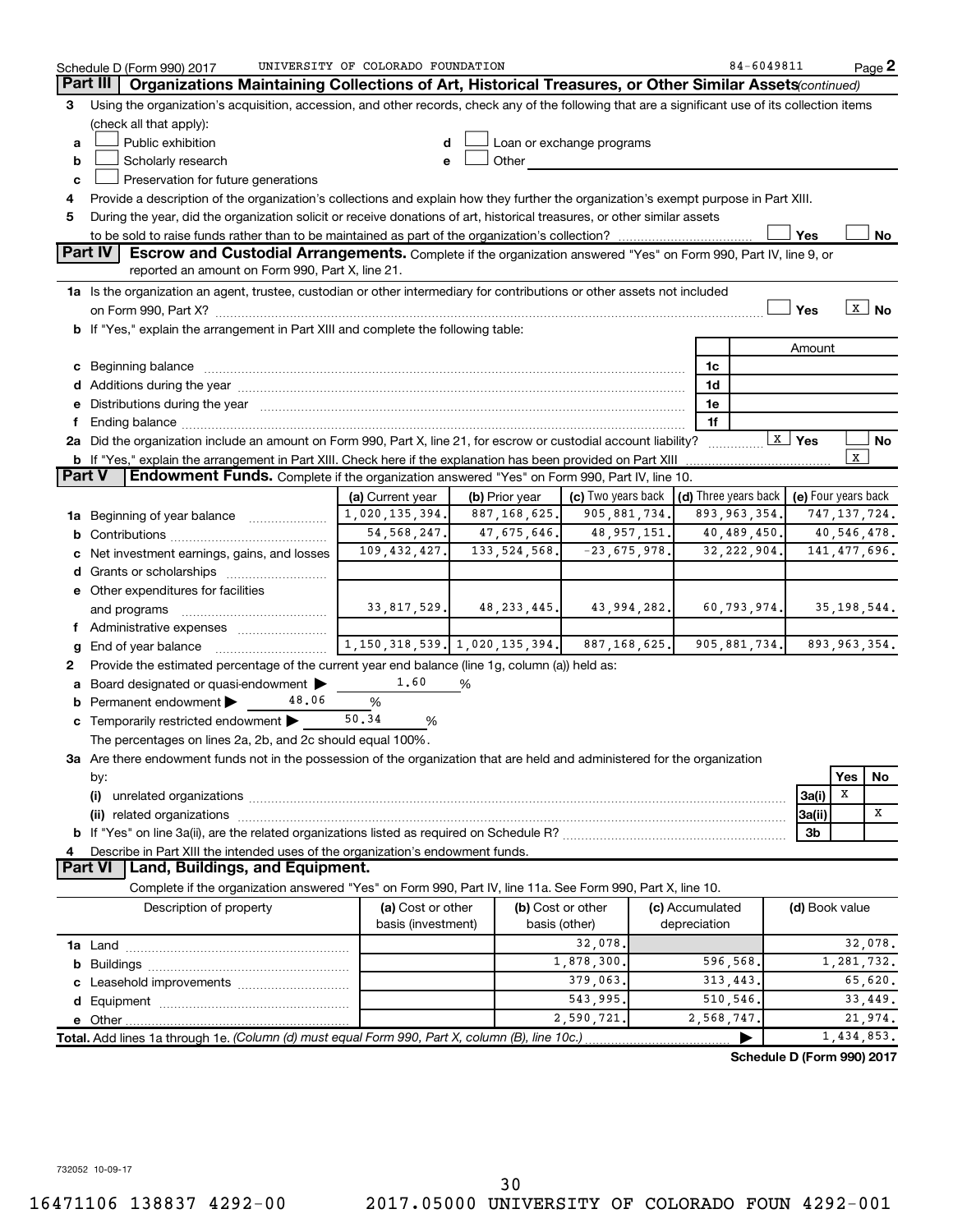**3**

#### **Part VII Investments - Other Securities.**

Complete if the organization answered "Yes" on Form 990, Part IV, line 11b. See Form 990, Part X, line 12.

| (a) Description of security or category (including name of security)       | (b) Book value | (c) Method of valuation: Cost or end-of-year market value |
|----------------------------------------------------------------------------|----------------|-----------------------------------------------------------|
| (1) Financial derivatives                                                  |                |                                                           |
| (2) Closely-held equity interests                                          |                |                                                           |
| (3) Other                                                                  |                |                                                           |
| DOMESTIC EQUITIES<br>(A)                                                   | 120, 244, 000. | END-OF-YEAR MARKET VALUE                                  |
| INTERNATIONAL EOUITIES<br>(B)                                              | 150, 292, 282. | END-OF-YEAR MARKET VALUE                                  |
| FIXED INCOME<br>(C)                                                        | 57,029,861.    | END-OF-YEAR MARKET VALUE                                  |
| REAL ESTATE<br>(D)                                                         | 75,668,076.    | END-OF-YEAR MARKET VALUE                                  |
| PRIVATE EQUITY<br>(E)                                                      | 297,737,009.   | END-OF-YEAR MARKET VALUE                                  |
| ABSOLUTE RETURNS FUNDS<br>(F)                                              | 257, 316, 421. | END-OF-YEAR MARKET VALUE                                  |
| VENTURE CAPITAL<br>(G)                                                     | 96, 752, 739.  | END-OF-YEAR MARKET VALUE                                  |
| COMMODITIES<br>(H)                                                         | 12, 237, 714.  | END-OF-YEAR MARKET VALUE                                  |
| <b>Total.</b> (Col. (b) must equal Form 990, Part X, col. (B) line $12$ .) | 1,068,069,404. |                                                           |

#### **Part VIII Investments - Program Related.**

Complete if the organization answered "Yes" on Form 990, Part IV, line 11c. See Form 990, Part X, line 13.

| (a) Description of investment                                                             | (b) Book value | (c) Method of valuation: Cost or end-of-year market value |
|-------------------------------------------------------------------------------------------|----------------|-----------------------------------------------------------|
| (1)                                                                                       |                |                                                           |
| (2)                                                                                       |                |                                                           |
| (3)                                                                                       |                |                                                           |
| (4)                                                                                       |                |                                                           |
| (5)                                                                                       |                |                                                           |
| (6)                                                                                       |                |                                                           |
| (7)                                                                                       |                |                                                           |
| (8)                                                                                       |                |                                                           |
| (9)                                                                                       |                |                                                           |
| Total. (Col. (b) must equal Form 990, Part X, col. (B) line $13$ .) $\blacktriangleright$ |                |                                                           |

#### **Part IX Other Assets.**

Complete if the organization answered "Yes" on Form 990, Part IV, line 11d. See Form 990, Part X, line 15.

| (a) Description | (b) Book value |
|-----------------|----------------|
| (1)             |                |
| (2)             |                |
| (3)             |                |
| (4)             |                |
| (5)             |                |
| (6)             |                |
| (7)             |                |
| (8)             |                |
| (9)             |                |
|                 |                |

#### **Part X Other Liabilities.**

Complete if the organization answered "Yes" on Form 990, Part IV, line 11e or 11f. See Form 990, Part X, line 25.

| -1. | (a) Description of liability                                       | (b) Book value |
|-----|--------------------------------------------------------------------|----------------|
|     | Federal income taxes                                               |                |
| (2) | FUNDS HELD IN TRUST FOR OTHERS                                     | 2,292,780.     |
| (3) | LIABILITIES UNDER SPLIT INTEREST                                   | 21,870,865.    |
| (4) |                                                                    |                |
| (5) |                                                                    |                |
| (6) |                                                                    |                |
|     |                                                                    |                |
| (8) |                                                                    |                |
| (9) |                                                                    |                |
|     | Total. (Column (b) must equal Form 990, Part X, col. (B) line 25.) | 24, 163, 645.  |

**2.** Liability for uncertain tax positions. In Part XIII, provide the text of the footnote to the organization's financial statements that reports the organization's liability for uncertain tax positions under FIN 48 (ASC 740). Check here if the text of the footnote has been provided in Part XIII  $\boxed{\mathrm{x}}$ 

#### **Schedule D (Form 990) 2017**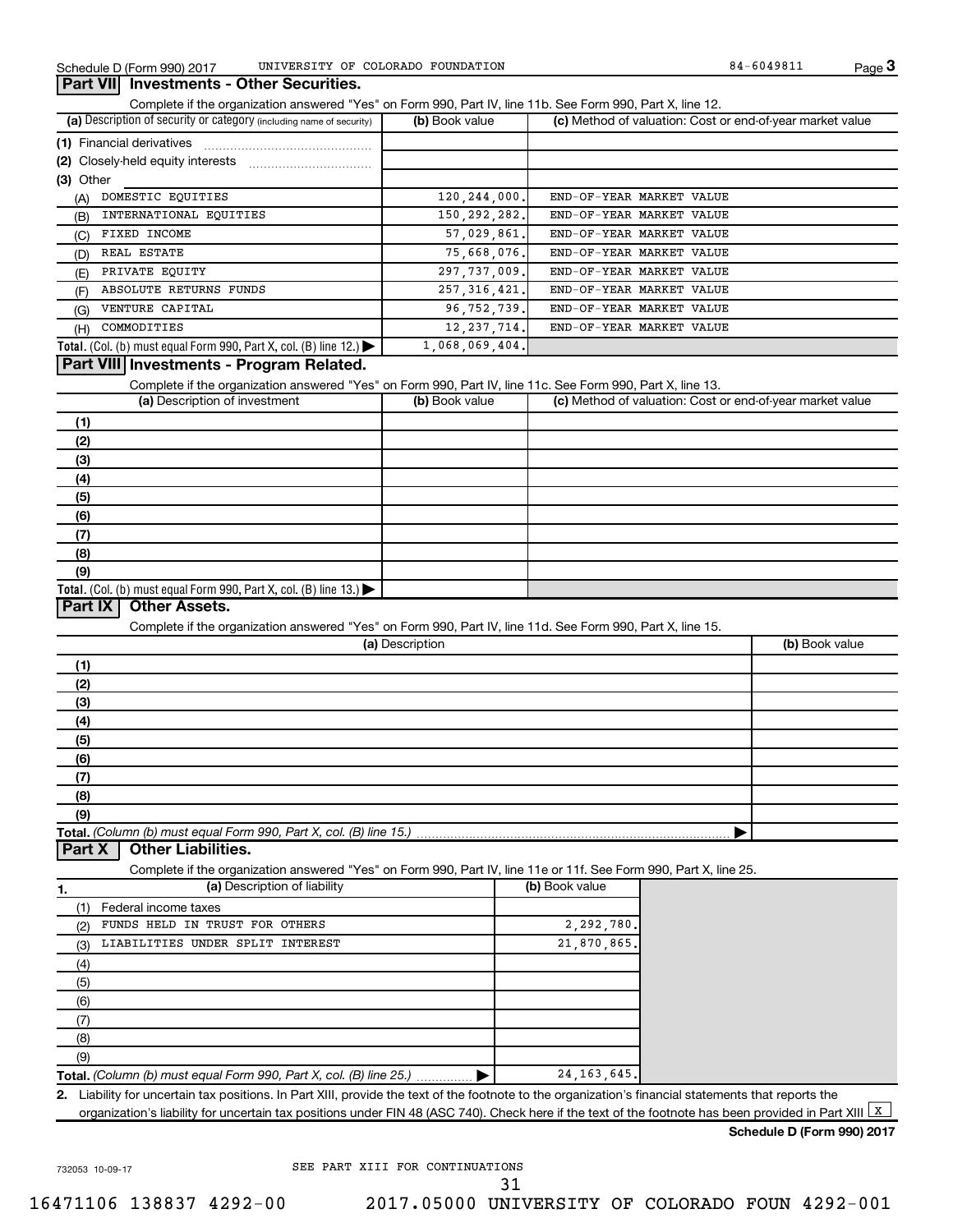|   | UNIVERSITY OF COLORADO FOUNDATION<br>Schedule D (Form 990) 2017                                                                                                                                                                                                              |                |             | 84-6049811 | Page 4         |
|---|------------------------------------------------------------------------------------------------------------------------------------------------------------------------------------------------------------------------------------------------------------------------------|----------------|-------------|------------|----------------|
|   | Reconciliation of Revenue per Audited Financial Statements With Revenue per Return.<br>Part XI                                                                                                                                                                               |                |             |            |                |
|   | Complete if the organization answered "Yes" on Form 990, Part IV, line 12a.                                                                                                                                                                                                  |                |             |            |                |
| 1 |                                                                                                                                                                                                                                                                              |                |             | 1          | 382,386,940.   |
| 2 | Amounts included on line 1 but not on Form 990, Part VIII, line 12:                                                                                                                                                                                                          |                |             |            |                |
| a |                                                                                                                                                                                                                                                                              | 2a             | 69,798,279. |            |                |
| b |                                                                                                                                                                                                                                                                              | 2 <sub>b</sub> |             |            |                |
| с |                                                                                                                                                                                                                                                                              | 2 <sub>c</sub> |             |            |                |
| d |                                                                                                                                                                                                                                                                              | 2d             | 1,212,821.  |            |                |
| е | Add lines 2a through 2d                                                                                                                                                                                                                                                      |                |             | 2e         | 71,011,100.    |
| З |                                                                                                                                                                                                                                                                              |                |             | 3          | 311, 375, 840. |
| 4 | Amounts included on Form 990, Part VIII, line 12, but not on line 1:                                                                                                                                                                                                         |                |             |            |                |
|   |                                                                                                                                                                                                                                                                              |                | 15,674,256. |            |                |
|   |                                                                                                                                                                                                                                                                              | 4h             |             |            |                |
|   | c Add lines 4a and 4b                                                                                                                                                                                                                                                        |                |             | 4с         | 15,674,256.    |
| 5 |                                                                                                                                                                                                                                                                              |                |             | 5          | 327,050,096.   |
|   | Part XII   Reconciliation of Expenses per Audited Financial Statements With Expenses per Return.                                                                                                                                                                             |                |             |            |                |
|   | Complete if the organization answered "Yes" on Form 990, Part IV, line 12a.                                                                                                                                                                                                  |                |             |            |                |
| 1 |                                                                                                                                                                                                                                                                              |                |             | 1          | 193, 222, 858. |
| 2 | Amounts included on line 1 but not on Form 990, Part IX, line 25:                                                                                                                                                                                                            |                |             |            |                |
| a |                                                                                                                                                                                                                                                                              | 2a             |             |            |                |
| b |                                                                                                                                                                                                                                                                              | 2 <sub>b</sub> |             |            |                |
|   |                                                                                                                                                                                                                                                                              | 2c             |             |            |                |
|   |                                                                                                                                                                                                                                                                              | 2d             |             |            |                |
|   | e Add lines 2a through 2d <b>[10]</b> [10] <b>All and Provide 20</b> [10] <b>All and Provide 20</b> [10] <b>All and Provide 20</b> [10] <b>All and Provide 20</b> [10] <b>All and Provide 20</b> [10] <b>All and Provide 20</b> [10] <b>All and Provide 20</b> [10] <b>A</b> |                |             | <b>2e</b>  | 0.             |
| 3 |                                                                                                                                                                                                                                                                              |                |             | 3          | 193, 222, 858. |
| 4 | Amounts included on Form 990, Part IX, line 25, but not on line 1:                                                                                                                                                                                                           |                |             |            |                |
| a |                                                                                                                                                                                                                                                                              | -4a l          | 15,674,256. |            |                |
| b |                                                                                                                                                                                                                                                                              | 4 <sub>b</sub> |             |            |                |
| c | Add lines 4a and 4b                                                                                                                                                                                                                                                          |                |             | 4c         | 15,674,256.    |
| 5 | Total expenses. Add lines 3 and 4c. (This must equal Form 990, Part I, line 18.) <i>manumeroness.</i> Add lines 3 and 4c. (This must equal Form 990, Part I, line 18.)                                                                                                       |                |             | 5          | 208,897,114.   |
|   | Part XIII Supplemental Information.                                                                                                                                                                                                                                          |                |             |            |                |
|   | Provide the descriptions required for Part II, lines 3, 5, and 9; Part III, lines 1a and 4; Part IV, lines 1b and 2b; Part V, line 4; Part X, line 2; Part XI,                                                                                                               |                |             |            |                |
|   | lines 2d and 4b; and Part XII, lines 2d and 4b. Also complete this part to provide any additional information.                                                                                                                                                               |                |             |            |                |

PART IV, LINE 2B:

THE FOUNDATION HOLDS AND INVESTS CERTAIN ENDOWMENT AND OTHER FUNDS IN A

LONG TERM INVESTMENT POOL ON BEHALF OF THE UNIVERSITY OF COLORADO.

PART V, LINE 4:

THE ENDOWMENTS INCLUDE DONOR-RESTRICTED ENDOWMENT FUNDS, QUASI-ENDOWMENTS,

AND BOARD-DESIGNATED ENDOWMENT FUNDS. DONOR-RESTRICTED ENDOWMENT FUNDS ARE

PERMANENT CHARITABLE FUNDS WHOSE PRINCIPAL IS TREATED IN ACCORDANCE WITH A

DEFINED SPENDING POLICY OR THAT MUST BE PRESERVED IN PERPETUITY AS A

CONDITION IMPOSED BY THE DONOR. QUASI-ENDOWMENTS ARE THOSE

PURPOSE-RESTRICTED GIFTS THAT ARE GENERALLY INTENDED TO BE MAINTAINED IN

PERPETUITY; HOWEVER, UNDER SPECIFIC CIRCUMSTANCES DEFINED BY THE DONOR,

732054 10-09-17

32

**Schedule D (Form 990) 2017**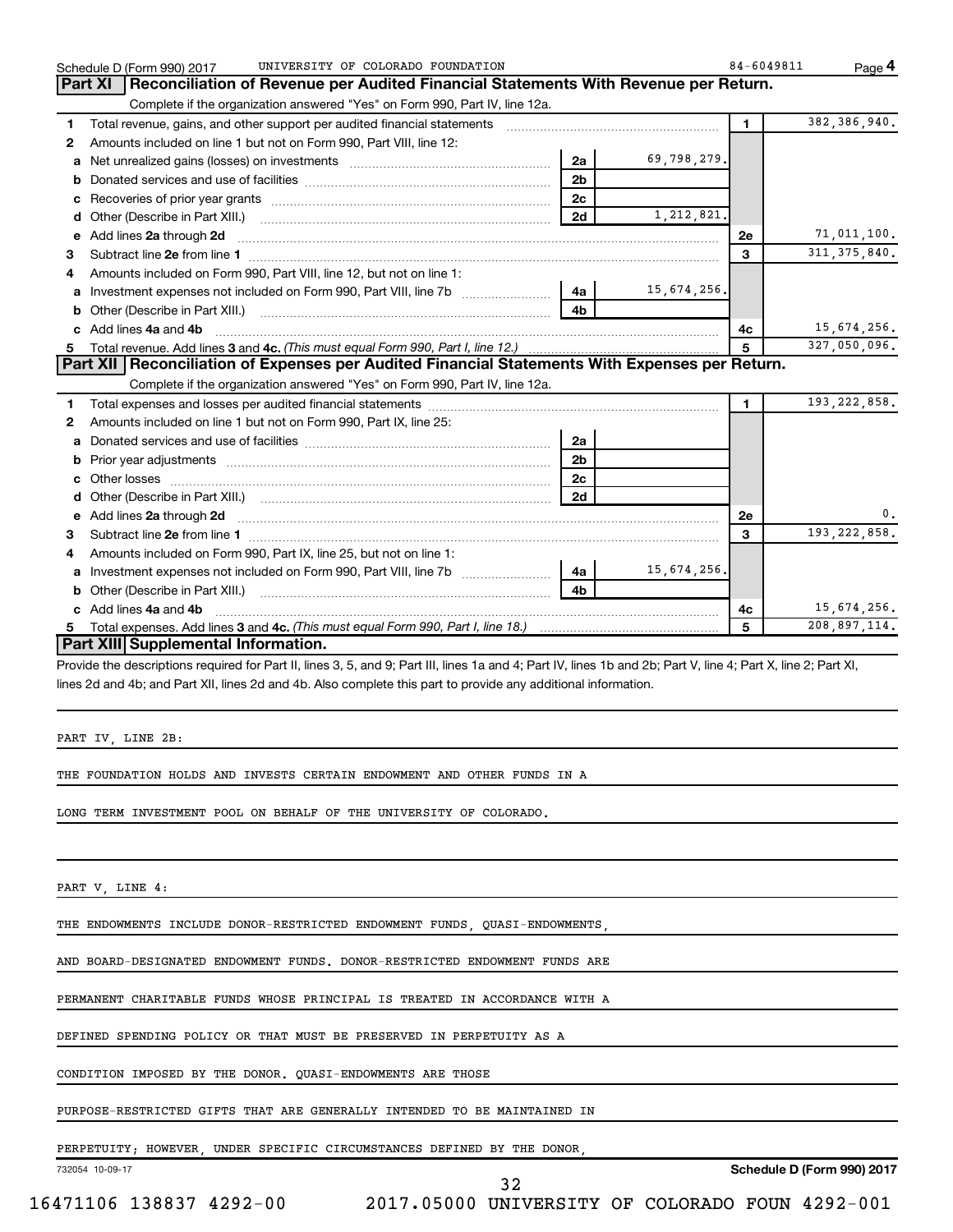*(continued)* **Part XIII Supplemental Information** 

THE PRINCIPAL MAY BE INVADED FULLY TO MEET THE DEFINED PURPOSE.

BOARD-DESIGNATED ENDOWMENTS ARE UNRESTRICTED FUNDS DESIGNATED BY THE BOARD

OF DIRECTORS TO FUNCTION AS ENDOWMENTS. AS REQUIRED BY GAAP, NET ASSETS

ASSOCIATED WITH ENDOWMENT FUNDS, INCLUDING FUNDS DESIGNATED BY THE BOARD

OF DIRECTORS TO FUNCTION AS ENDOWMENTS, ARE CLASSIFIED AND REPORTED BASED

ON THE EXISTENCE OR ABSENCE OF DONOR-IMPOSED RESTRICTIONS.

PART X, LINE 2:

THE FOUNDATION APPLIES A MORE-LIKELY-THAN-NOT MEASUREMENT METHODOLOGY TO

REFLECT THE CONSOLIDATED FINANCIAL STATEMENT IMPACT OF UNCERTAIN TAX

PROVISIONS TAKEN OR EXPECTED TO BE TAKEN IN A TAX RETURN. AFTER EVALUATING

THE TAX POSITIONS TAKEN, NONE ARE CONSIDERED TO BE UNCERTAIN; THEREFORE,

NO AMOUNTS HAVE BEEN RECOGNIZED AS OF JUNE 30, 2018 OR 2017. IF INCURRED,

INTEREST AND PENALTIES ASSOCIATED WITH TAX POSITIONS ARE RECORDED IN THE

PERIOD ASSESSED AS GENERAL AND ADMINISTRATIVE EXPENSE. NO INTEREST OR

PENALTIES HAVE BEEN ASSESSED AS OF JUNE 30, 2018 OR 2017.

PART XI, LINE 2D - OTHER ADJUSTMENTS:

CHANGE IN VALUE OF SPLIT INTEREST AGREEMENTS 1,090,757.

UNRELATED BUSINESS INCOME 122,064.

TOTAL TO SCHEDULE D, PART XI, LINE 2D 1,212,821.

**Schedule D (Form 990) 2017**

732055 10-09-17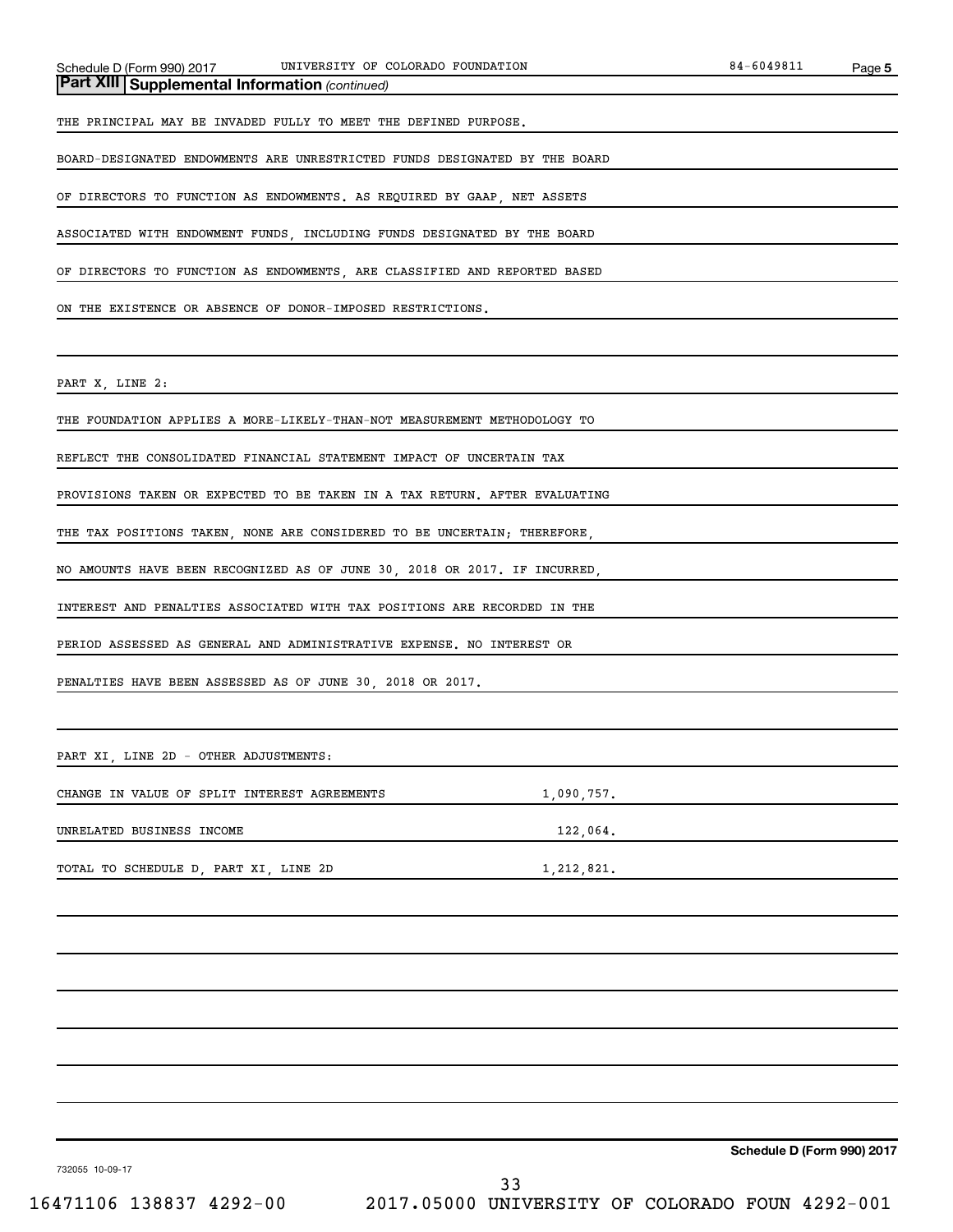| Part XIII<br><b>Supplemental Information (continued)</b>                                 |                |                                                              |
|------------------------------------------------------------------------------------------|----------------|--------------------------------------------------------------|
| <b>Part VII</b><br><b>Investments - Other Securities.</b> See Form 990, Part X, line 12. |                |                                                              |
| (a) Description of security or category<br>(including name of security)                  | (b) Book value | (c) Method of valuation:<br>Cost or end-of-year market value |
| ${\tt OTHER}$                                                                            | 791,302.       | FMV                                                          |
|                                                                                          |                |                                                              |
|                                                                                          |                |                                                              |
|                                                                                          |                |                                                              |
|                                                                                          |                |                                                              |
|                                                                                          |                |                                                              |
|                                                                                          |                |                                                              |
|                                                                                          |                |                                                              |
|                                                                                          |                |                                                              |
|                                                                                          |                |                                                              |
|                                                                                          |                |                                                              |
|                                                                                          |                |                                                              |
|                                                                                          |                |                                                              |
|                                                                                          |                |                                                              |
|                                                                                          |                |                                                              |
|                                                                                          |                |                                                              |
|                                                                                          |                |                                                              |
|                                                                                          |                |                                                              |
|                                                                                          |                |                                                              |
|                                                                                          |                |                                                              |
|                                                                                          |                |                                                              |
|                                                                                          |                |                                                              |
|                                                                                          |                |                                                              |
|                                                                                          |                |                                                              |
|                                                                                          |                |                                                              |
|                                                                                          |                |                                                              |
|                                                                                          |                |                                                              |
|                                                                                          |                |                                                              |
|                                                                                          |                |                                                              |
|                                                                                          |                |                                                              |
|                                                                                          |                |                                                              |
|                                                                                          |                |                                                              |
|                                                                                          |                |                                                              |
| 732421 04-01-17<br>34                                                                    |                | Schedule D (Form 990)                                        |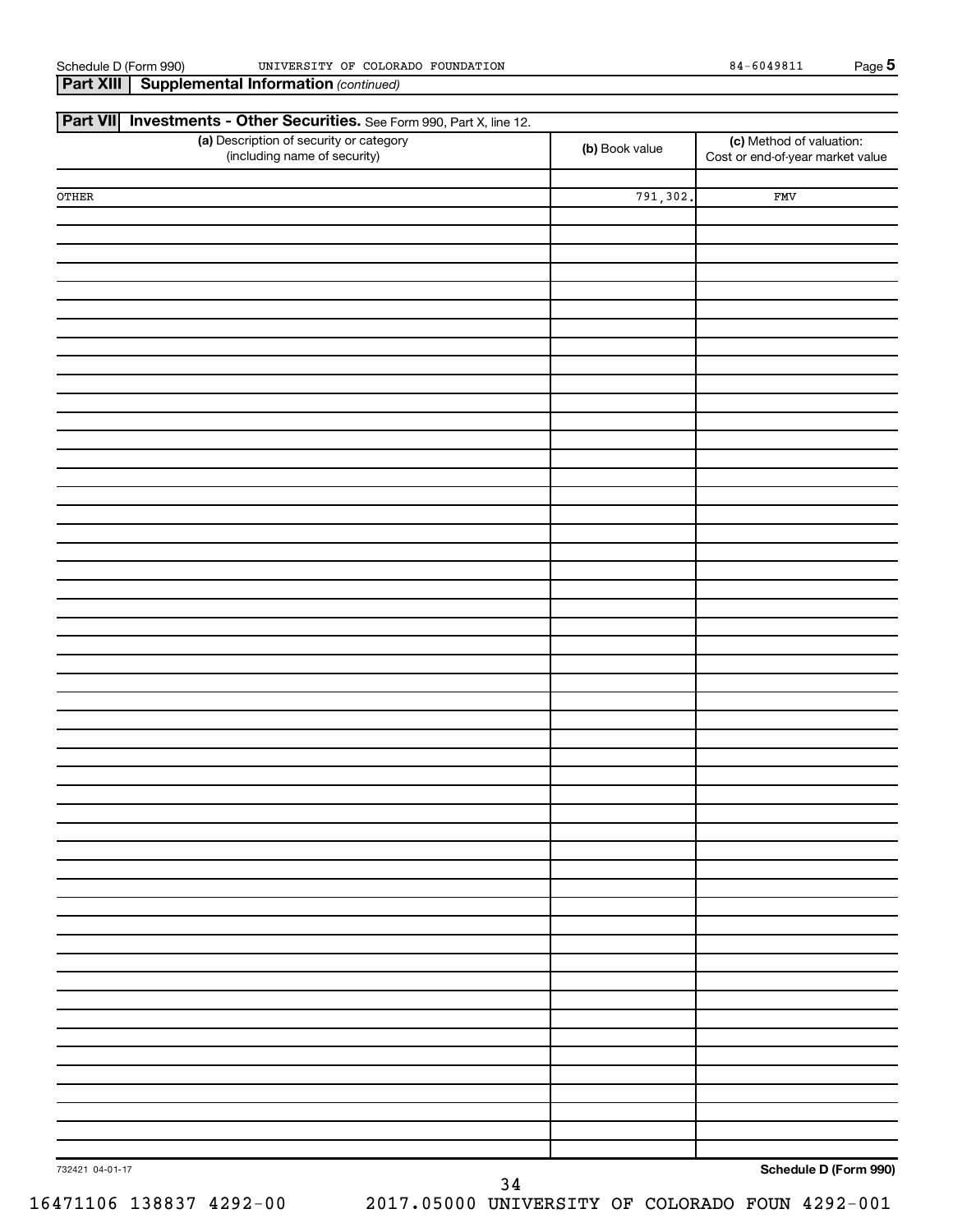**For Paperwork Reduction Act Notice, see the Instructions for Form 990. Schedule F (Form 990) 2017** LHA

732071 10-06-17

UNIVERSITY OF COLORADO FOUNDATION 84-6049811

### Part I | General Information on Activities Outside the United States. Complete if the organization answered "Yes" on Form 990, Part IV, line 14b.

- **1 For grantmakers.**  Does the organization maintain records to substantiate the amount of its grants and other assistance, the grantees' eligibility for the grants or assistance, and the selection criteria used to award the grants or assistance? we **x** and **Yes** and **No**
- **2 For grantmakers.**  Describe in Part V the organization's procedures for monitoring the use of its grants and other assistance outside the United States.

| 3                                                                            |                                           |                                                                                | Activities per Region. (The following Part I, line 3 table can be duplicated if additional space is needed.)                                                                |                                                                                                                 |                                                                      |
|------------------------------------------------------------------------------|-------------------------------------------|--------------------------------------------------------------------------------|-----------------------------------------------------------------------------------------------------------------------------------------------------------------------------|-----------------------------------------------------------------------------------------------------------------|----------------------------------------------------------------------|
| (a) Region                                                                   | (b) Number of<br>offices<br>in the region | en<br>employees,<br>agents, and<br>independent<br>contractors<br>in the region | (c) Number of (d) Activities conducted in the region<br>(by type) (such as, fundraising, pro-<br>gram services, investments, grants to<br>recipients located in the region) | (e) If activity listed in (d)<br>is a program service,<br>describe specific type<br>of service(s) in the region | (f) Total<br>expenditures<br>for and<br>investments<br>in the region |
| CENTRAL AMERICA AND<br>THE CARIBBEAN -                                       | 0                                         | 0                                                                              | INVESTMENTS                                                                                                                                                                 |                                                                                                                 | 362,097,312.                                                         |
| WESTERN EUROPE -                                                             | 0                                         | 0                                                                              | <b>INVESTMENTS</b>                                                                                                                                                          |                                                                                                                 | 22,804,222.                                                          |
| NORTH AMERICA -<br>CANADA AND MEXICO,<br>BUT NOT THE UNITED<br><b>STATES</b> | $\overline{0}$                            | $\mathbf 0$                                                                    | <b>INVESTMENTS</b>                                                                                                                                                          |                                                                                                                 | 3,577,714.                                                           |
|                                                                              |                                           |                                                                                |                                                                                                                                                                             |                                                                                                                 |                                                                      |
|                                                                              |                                           |                                                                                |                                                                                                                                                                             |                                                                                                                 |                                                                      |
|                                                                              |                                           |                                                                                |                                                                                                                                                                             |                                                                                                                 |                                                                      |
|                                                                              |                                           |                                                                                |                                                                                                                                                                             |                                                                                                                 |                                                                      |
|                                                                              |                                           |                                                                                |                                                                                                                                                                             |                                                                                                                 |                                                                      |
| 3 a Sub-total<br><b>b</b> Total from continuation                            | $\mathbf{0}$                              | $\mathbf 0$                                                                    |                                                                                                                                                                             |                                                                                                                 | 388,479,248.                                                         |
| sheets to Part I<br>c Totals (add lines 3a<br>and 3b)<br>.                   | $\overline{0}$<br>$\overline{0}$          | 0<br>0                                                                         |                                                                                                                                                                             |                                                                                                                 | 0.<br>388, 479, 248.                                                 |

| <b>SCHEDULE F</b> |  |
|-------------------|--|
| (Form 990)        |  |

Department of the Treasury Internal Revenue Service

Name of the organization

## **SCHEDULE F** Statement of Activities Outside the United States

**| Complete if the organization answered "Yes" on Form 990, Part IV, line 14b, 15, or 16. | Attach to Form 990.**

**Exercise Form 990.**<br>■ Go to www.irs.gov/Form990 for instructions and the latest information. <br>■ Inspection

OMB No. 1545-0047 **Inspection**

**Employer identification number**

| Schedule F (Form 990) 2017 |  |  |  |
|----------------------------|--|--|--|
|----------------------------|--|--|--|

35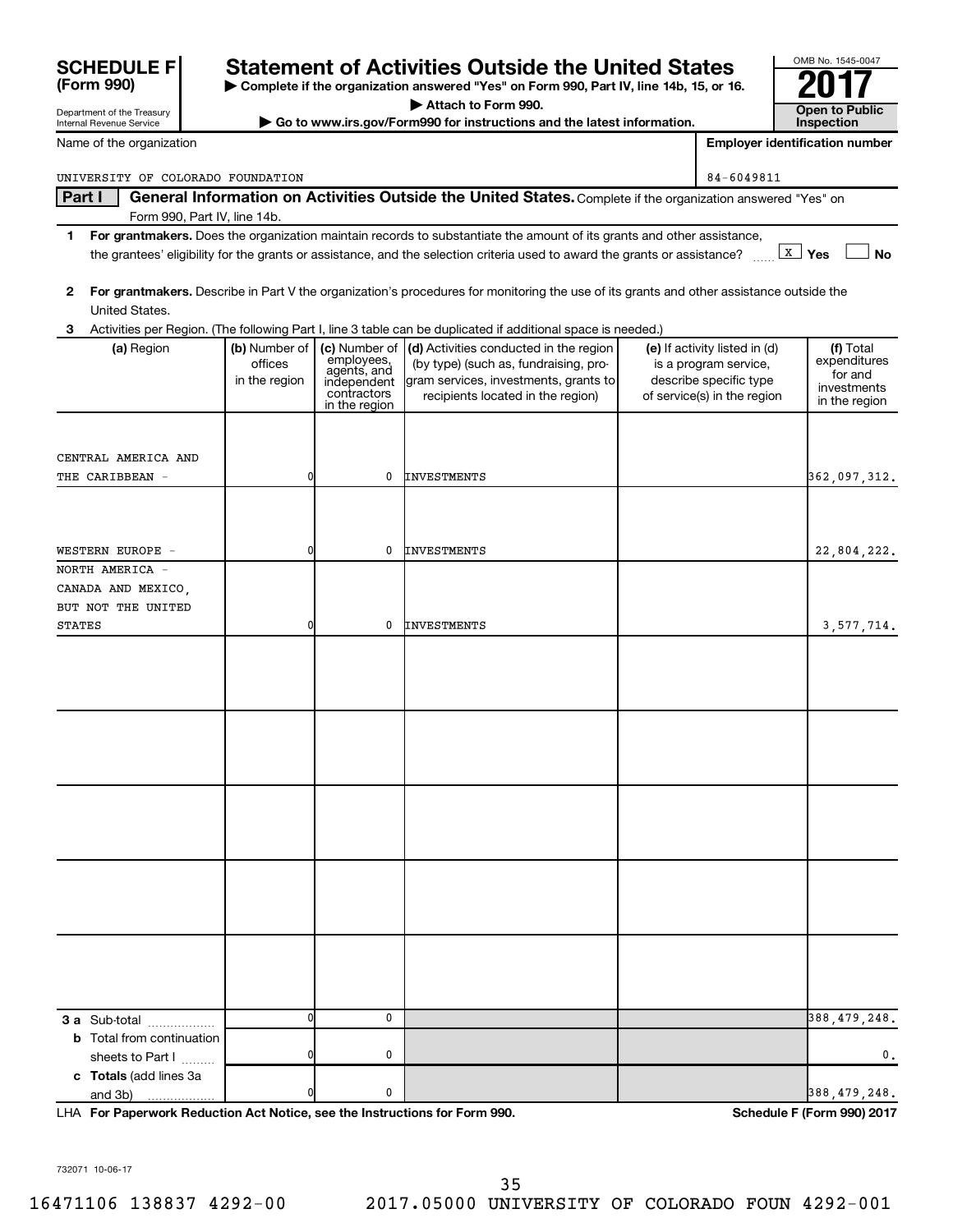Schedule F (Form 990) 2017 UNIVERSITY OF COLORADO FOUNDATION 84-6049811 84-6049811

Part II | Grants and Other Assistance to Organizations or Entities Outside the United States. Complete if the organization answered "Yes" on Form 990, Part IV, line 15, for any recipient who received more than \$5,000. Part II can be duplicated if additional space is needed.

| $\mathbf{1}$<br>(a) Name of organization                                | (b) IRS code section<br>and EIN (if applicable) | (c) Region | (d) Purpose of<br>grant                                                                                                                      | (e) Amount | (f) Manner of<br>of cash grant cash disbursement | (g) Amount of<br>noncash<br>assistance | (h) Description<br>of noncash<br>assistance | (i) Method of<br>valuation (book, FMV,<br>appraisal, other) |
|-------------------------------------------------------------------------|-------------------------------------------------|------------|----------------------------------------------------------------------------------------------------------------------------------------------|------------|--------------------------------------------------|----------------------------------------|---------------------------------------------|-------------------------------------------------------------|
|                                                                         |                                                 |            |                                                                                                                                              |            |                                                  |                                        |                                             |                                                             |
|                                                                         |                                                 |            |                                                                                                                                              |            |                                                  |                                        |                                             |                                                             |
|                                                                         |                                                 |            |                                                                                                                                              |            |                                                  |                                        |                                             |                                                             |
|                                                                         |                                                 |            |                                                                                                                                              |            |                                                  |                                        |                                             |                                                             |
|                                                                         |                                                 |            |                                                                                                                                              |            |                                                  |                                        |                                             |                                                             |
|                                                                         |                                                 |            |                                                                                                                                              |            |                                                  |                                        |                                             |                                                             |
|                                                                         |                                                 |            |                                                                                                                                              |            |                                                  |                                        |                                             |                                                             |
|                                                                         |                                                 |            |                                                                                                                                              |            |                                                  |                                        |                                             |                                                             |
|                                                                         |                                                 |            |                                                                                                                                              |            |                                                  |                                        |                                             |                                                             |
|                                                                         |                                                 |            |                                                                                                                                              |            |                                                  |                                        |                                             |                                                             |
|                                                                         |                                                 |            |                                                                                                                                              |            |                                                  |                                        |                                             |                                                             |
|                                                                         |                                                 |            |                                                                                                                                              |            |                                                  |                                        |                                             |                                                             |
|                                                                         |                                                 |            |                                                                                                                                              |            |                                                  |                                        |                                             |                                                             |
|                                                                         |                                                 |            |                                                                                                                                              |            |                                                  |                                        |                                             |                                                             |
|                                                                         |                                                 |            |                                                                                                                                              |            |                                                  |                                        |                                             |                                                             |
|                                                                         |                                                 |            |                                                                                                                                              |            |                                                  |                                        |                                             |                                                             |
| $\mathbf{2}$                                                            |                                                 |            | Enter total number of recipient organizations listed above that are recognized as charities by the foreign country, recognized as tax-exempt |            |                                                  |                                        |                                             |                                                             |
| Enter total number of other organizations or entities<br>3 <sup>1</sup> |                                                 |            |                                                                                                                                              |            |                                                  |                                        |                                             |                                                             |

732072 10-06-17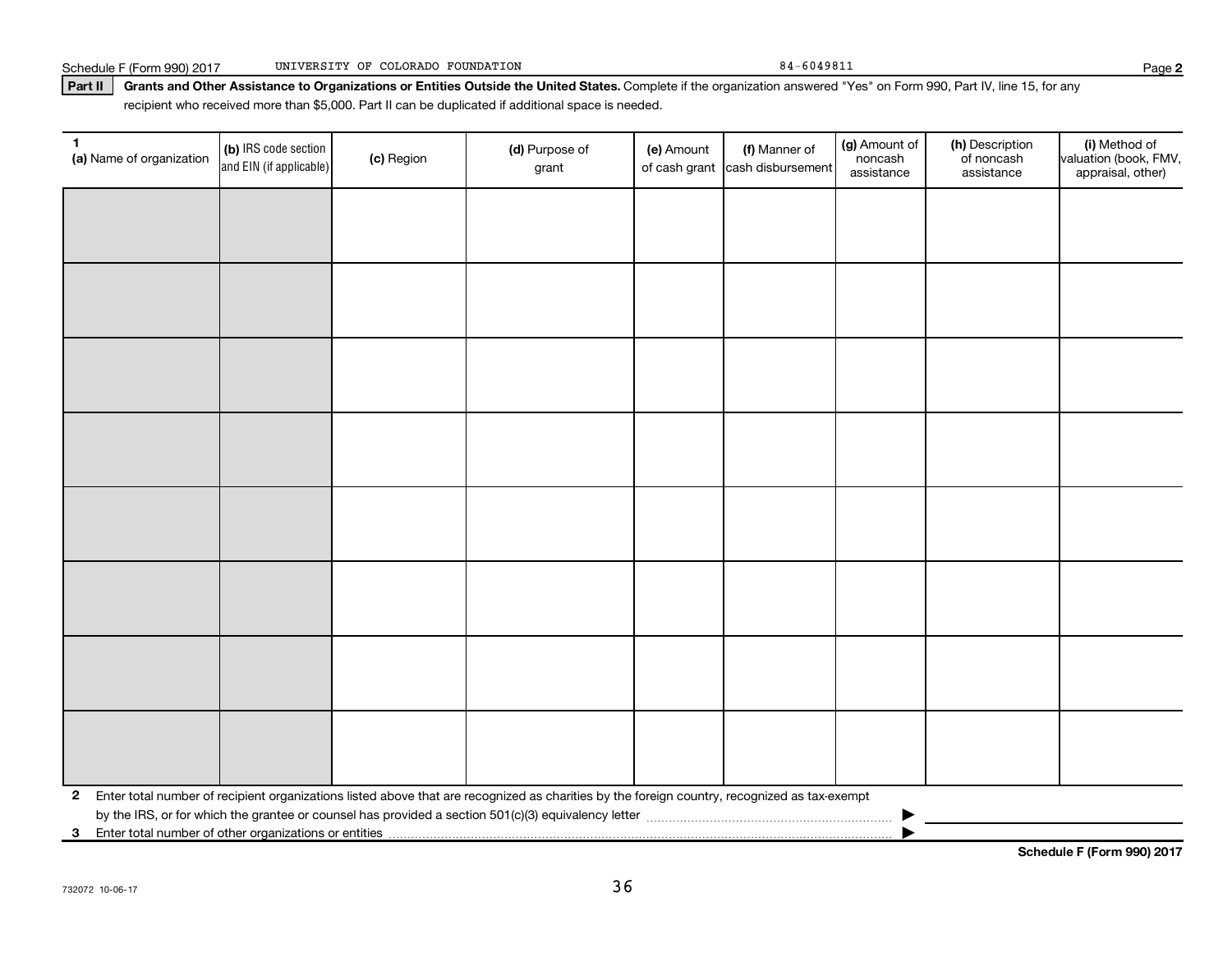Schedule F (Form 990) 2017 UNIVERSITY OF COLORADO FOUNDATION 84-6049811 84-6049811

**3**

| <b>Part III</b> | Grants and Other Assistance to Individuals Outside the United States. Complete if the organization answered "Yes" on Form 990, Part IV, line 16. |            |            |                                                                   |                                    |                          |                                          |     |  |
|-----------------|--------------------------------------------------------------------------------------------------------------------------------------------------|------------|------------|-------------------------------------------------------------------|------------------------------------|--------------------------|------------------------------------------|-----|--|
|                 | Part III can be duplicated if additional space is needed.                                                                                        |            |            |                                                                   |                                    |                          |                                          |     |  |
|                 | (a) Type of grant or assistance                                                                                                                  | (b) Region | recipients | $\vert$ (c) Number of $\vert$ (d) Amount of $\vert$<br>cash grant | (e) Manner of<br>cash disbursement | (f) Amount of<br>noncash | (g) Description of<br>noncash assistance | (h) |  |

| (a) Type of grant or assistance | (b) Region | (c) Number of (d) Amount of recipients cash grant | (e) Manner of<br>cash disbursement | (f) Amount of<br>noncash<br>assistance | (g) Description of<br>noncash assistance | (h) Method of<br>valuation<br>(book, FMV,<br>appraisal, other) |
|---------------------------------|------------|---------------------------------------------------|------------------------------------|----------------------------------------|------------------------------------------|----------------------------------------------------------------|
|                                 |            |                                                   |                                    |                                        |                                          |                                                                |
|                                 |            |                                                   |                                    |                                        |                                          |                                                                |
|                                 |            |                                                   |                                    |                                        |                                          |                                                                |
|                                 |            |                                                   |                                    |                                        |                                          |                                                                |
|                                 |            |                                                   |                                    |                                        |                                          |                                                                |
|                                 |            |                                                   |                                    |                                        |                                          |                                                                |
|                                 |            |                                                   |                                    |                                        |                                          |                                                                |
|                                 |            |                                                   |                                    |                                        |                                          |                                                                |
|                                 |            |                                                   |                                    |                                        |                                          |                                                                |
|                                 |            |                                                   |                                    |                                        |                                          |                                                                |

**Schedule F (Form 990) 2017**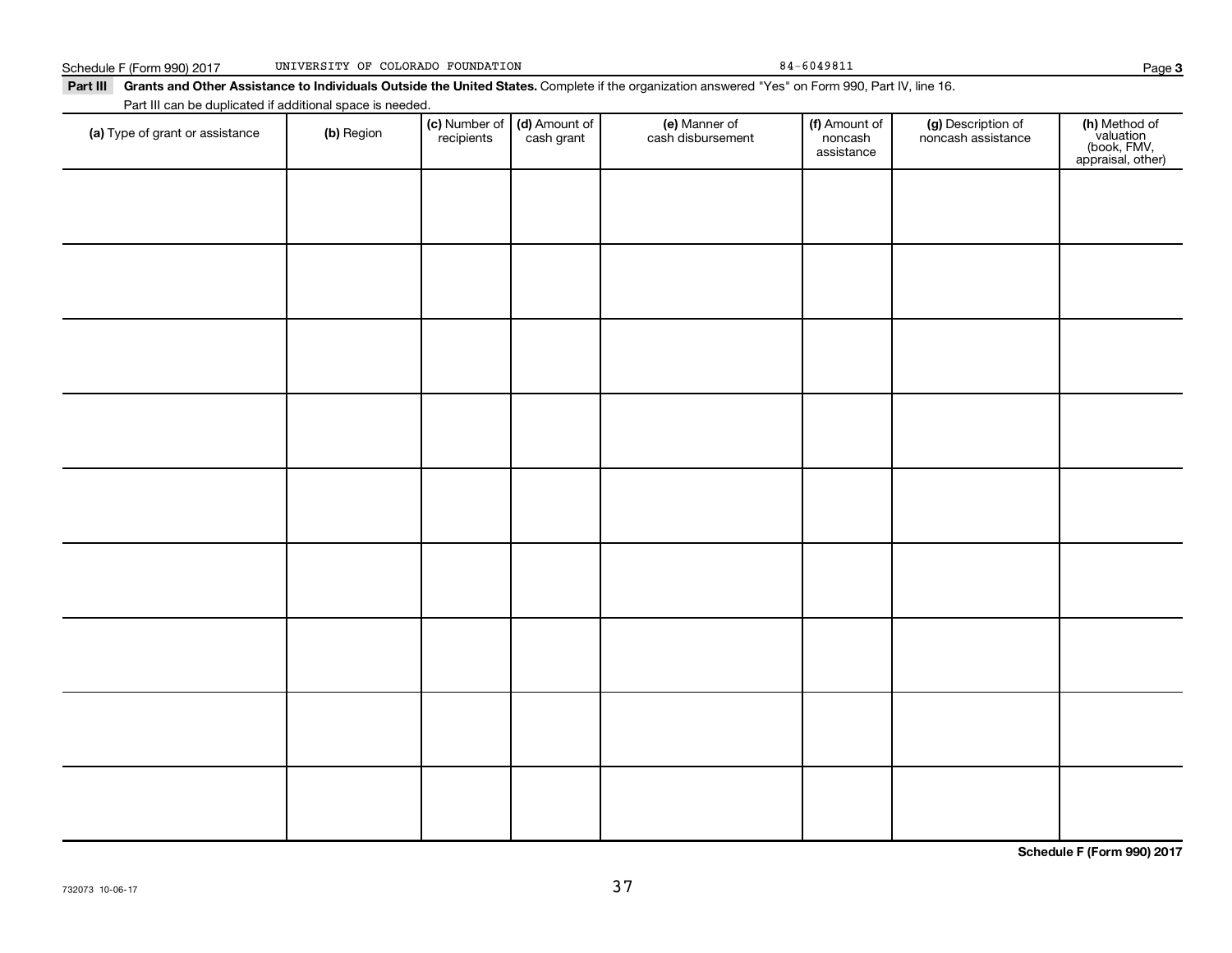**4**

| 1              | Was the organization a U.S. transferor of property to a foreign corporation during the tax year? If "Yes," the<br>organization may be required to file Form 926, Return by a U.S. Transferor of Property to a Foreign<br>Corporation (see Instructions for Form 926)                                                                                                                                                   | x  <br>Yes | Nο                    |
|----------------|------------------------------------------------------------------------------------------------------------------------------------------------------------------------------------------------------------------------------------------------------------------------------------------------------------------------------------------------------------------------------------------------------------------------|------------|-----------------------|
| $\overline{2}$ | Did the organization have an interest in a foreign trust during the tax year? If "Yes," the organization<br>may be required to separately file Form 3520, Annual Return To Report Transactions With Foreign<br>Trusts and Receipt of Certain Foreign Gifts, and/or Form 3520-A, Annual Information Return of Foreign<br>Trust With a U.S. Owner (see Instructions for Forms 3520 and 3520-A; don't file with Form 990) | Yes        | x  <br>N <sub>0</sub> |
| 3              | Did the organization have an ownership interest in a foreign corporation during the tax year? If "Yes,"<br>the organization may be required to file Form 5471, Information Return of U.S. Persons With Respect To                                                                                                                                                                                                      | x  <br>Yes |                       |
| 4              | Was the organization a direct or indirect shareholder of a passive foreign investment company or a<br>qualified electing fund during the tax year? If "Yes," the organization may be required to file Form 8621,<br>Information Return by a Shareholder of a Passive Foreign Investment Company or Qualified Electing Fund<br>(see Instructions for Form 8621)                                                         | Yes        | x  <br>N <sub>0</sub> |
| 5              | Did the organization have an ownership interest in a foreign partnership during the tax year? If "Yes,"<br>the organization may be required to file Form 8865, Return of U.S. Persons With Respect to Certain                                                                                                                                                                                                          | x  <br>Yes |                       |
| 6              | Did the organization have any operations in or related to any boycotting countries during the tax year? If<br>"Yes," the organization may be required to separately file Form 5713, International Boycott Report (see                                                                                                                                                                                                  |            | X                     |

**Schedule F (Form 990) 2017**

732074 10-06-17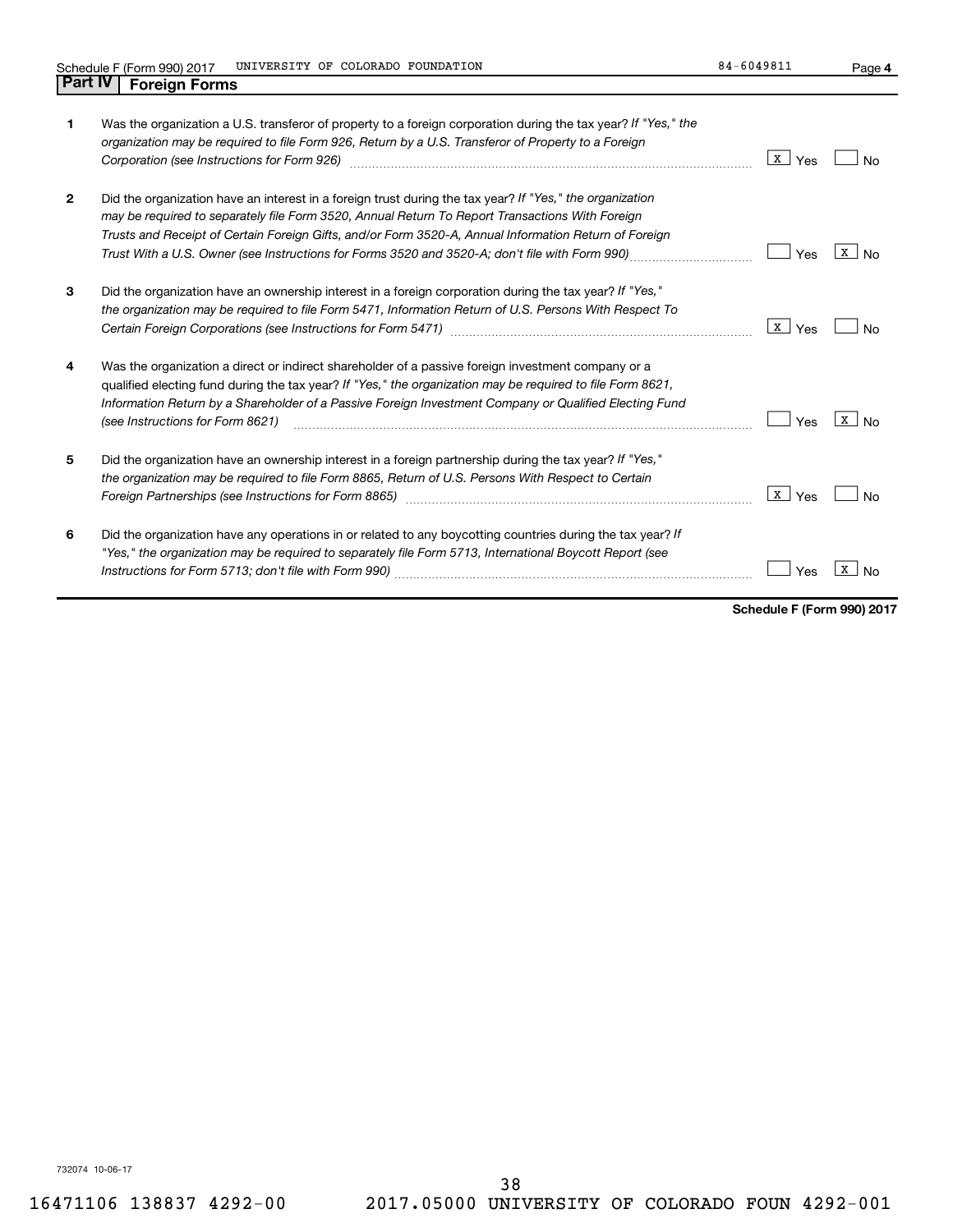|                         | Provide the information required by Part I, line 2 (monitoring of funds); Part I, line 3, column (f) (accounting method; amounts of<br>investments vs. expenditures per region); Part II, line 1 (accounting method); Part III (accounting method); and Part III, column (c) |
|-------------------------|------------------------------------------------------------------------------------------------------------------------------------------------------------------------------------------------------------------------------------------------------------------------------|
|                         | (estimated number of recipients), as applicable. Also complete this part to provide any additional information. See instructions.                                                                                                                                            |
|                         |                                                                                                                                                                                                                                                                              |
|                         |                                                                                                                                                                                                                                                                              |
|                         |                                                                                                                                                                                                                                                                              |
|                         |                                                                                                                                                                                                                                                                              |
|                         |                                                                                                                                                                                                                                                                              |
|                         |                                                                                                                                                                                                                                                                              |
|                         |                                                                                                                                                                                                                                                                              |
|                         |                                                                                                                                                                                                                                                                              |
|                         |                                                                                                                                                                                                                                                                              |
|                         |                                                                                                                                                                                                                                                                              |
|                         |                                                                                                                                                                                                                                                                              |
|                         |                                                                                                                                                                                                                                                                              |
|                         |                                                                                                                                                                                                                                                                              |
|                         |                                                                                                                                                                                                                                                                              |
|                         |                                                                                                                                                                                                                                                                              |
|                         |                                                                                                                                                                                                                                                                              |
|                         |                                                                                                                                                                                                                                                                              |
|                         |                                                                                                                                                                                                                                                                              |
|                         |                                                                                                                                                                                                                                                                              |
|                         |                                                                                                                                                                                                                                                                              |
|                         |                                                                                                                                                                                                                                                                              |
|                         |                                                                                                                                                                                                                                                                              |
|                         |                                                                                                                                                                                                                                                                              |
|                         |                                                                                                                                                                                                                                                                              |
|                         |                                                                                                                                                                                                                                                                              |
|                         |                                                                                                                                                                                                                                                                              |
|                         |                                                                                                                                                                                                                                                                              |
|                         |                                                                                                                                                                                                                                                                              |
|                         |                                                                                                                                                                                                                                                                              |
|                         |                                                                                                                                                                                                                                                                              |
|                         |                                                                                                                                                                                                                                                                              |
|                         |                                                                                                                                                                                                                                                                              |
|                         |                                                                                                                                                                                                                                                                              |
|                         |                                                                                                                                                                                                                                                                              |
|                         |                                                                                                                                                                                                                                                                              |
| 732075 10-06-17         | Schedule F (Form 990) 2017<br>39                                                                                                                                                                                                                                             |
| 16471106 138837 4292-00 | 2017.05000 UNIVERSITY OF COLORADO FOUN 4292-001                                                                                                                                                                                                                              |

**5**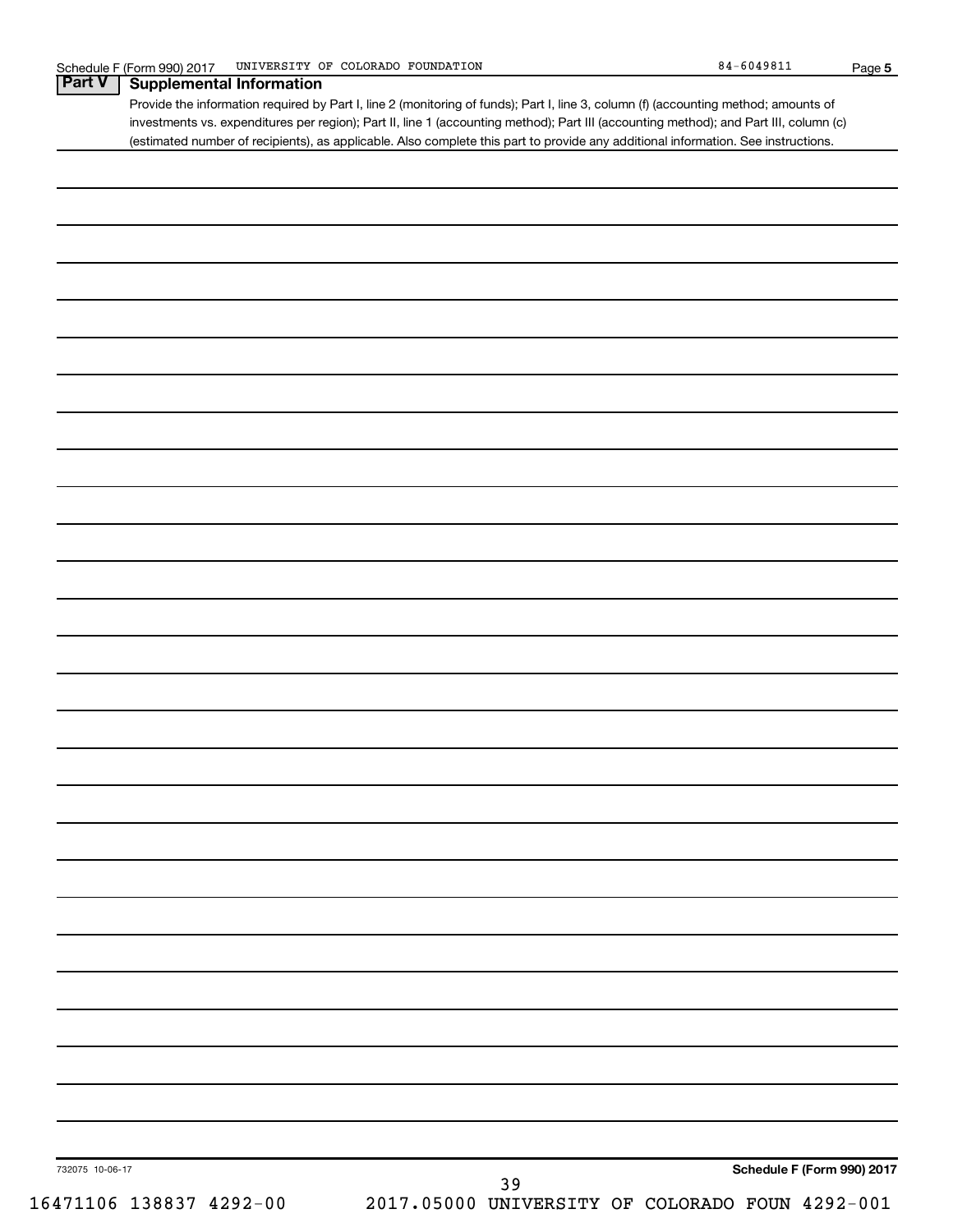| <b>SCHEDULE G</b>                                                                 |                                                       |                                                                                                                                                                                                                                                   |     |                                                                            |                                                                                  |  |                                                                            | OMB No. 1545-0047                                       |
|-----------------------------------------------------------------------------------|-------------------------------------------------------|---------------------------------------------------------------------------------------------------------------------------------------------------------------------------------------------------------------------------------------------------|-----|----------------------------------------------------------------------------|----------------------------------------------------------------------------------|--|----------------------------------------------------------------------------|---------------------------------------------------------|
| (Form 990 or 990-EZ)                                                              |                                                       | <b>Supplemental Information Regarding Fundraising or Gaming Activities</b><br>Complete if the organization answered "Yes" on Form 990, Part IV, line 17, 18, or 19, or if the<br>organization entered more than \$15,000 on Form 990-EZ, line 6a. |     |                                                                            |                                                                                  |  |                                                                            |                                                         |
| Department of the Treasury<br>Internal Revenue Service                            |                                                       | Attach to Form 990 or Form 990-EZ.<br>Go to www.irs.gov/Form990 for the latest instructions.                                                                                                                                                      |     |                                                                            |                                                                                  |  |                                                                            | <b>Open to Public</b><br>Inspection                     |
| Name of the organization                                                          |                                                       |                                                                                                                                                                                                                                                   |     |                                                                            |                                                                                  |  |                                                                            | <b>Employer identification number</b>                   |
|                                                                                   |                                                       | UNIVERSITY OF COLORADO FOUNDATION                                                                                                                                                                                                                 |     |                                                                            |                                                                                  |  | 84-6049811                                                                 |                                                         |
| Part I                                                                            | required to complete this part.                       | Fundraising Activities. Complete if the organization answered "Yes" on Form 990, Part IV, line 17. Form 990-EZ filers are not                                                                                                                     |     |                                                                            |                                                                                  |  |                                                                            |                                                         |
|                                                                                   |                                                       | 1 Indicate whether the organization raised funds through any of the following activities. Check all that apply.                                                                                                                                   |     |                                                                            |                                                                                  |  |                                                                            |                                                         |
| X  <br>Mail solicitations<br>a<br>b                                               | $\boxed{\mathbf{x}}$ Internet and email solicitations | f                                                                                                                                                                                                                                                 |     |                                                                            | $e X$ Solicitation of non-government grants<br>Solicitation of government grants |  |                                                                            |                                                         |
| X   Phone solicitations<br>c<br>$\boxed{\mathbf{X}}$ In-person solicitations<br>d |                                                       | Special fundraising events<br>g                                                                                                                                                                                                                   |     |                                                                            |                                                                                  |  |                                                                            |                                                         |
|                                                                                   |                                                       | 2 a Did the organization have a written or oral agreement with any individual (including officers, directors, trustees, or                                                                                                                        |     |                                                                            |                                                                                  |  |                                                                            |                                                         |
|                                                                                   |                                                       | key employees listed in Form 990, Part VII) or entity in connection with professional fundraising services?                                                                                                                                       |     |                                                                            |                                                                                  |  | X Yes                                                                      | No                                                      |
|                                                                                   |                                                       | <b>b</b> If "Yes," list the 10 highest paid individuals or entities (fundraisers) pursuant to agreements under which the fundraiser is to be                                                                                                      |     |                                                                            |                                                                                  |  |                                                                            |                                                         |
| compensated at least \$5,000 by the organization.                                 |                                                       |                                                                                                                                                                                                                                                   |     |                                                                            |                                                                                  |  |                                                                            |                                                         |
| (i) Name and address of individual<br>or entity (fundraiser)                      |                                                       | (ii) Activity                                                                                                                                                                                                                                     |     | (iii) Did<br>fundraiser<br>have custody<br>or control of<br>contributions? | (iv) Gross receipts<br>from activity                                             |  | (v) Amount paid<br>to (or retained by)<br>fundraiser<br>listed in col. (i) | (vi) Amount paid<br>to (or retained by)<br>organization |
| RUFFALO NOEL LEVITZ - 65                                                          |                                                       |                                                                                                                                                                                                                                                   | Yes | No                                                                         |                                                                                  |  |                                                                            |                                                         |
| KIRKWOOD NORTH ROAD SW. CEDAR                                                     |                                                       | OPER/MANAGE CALL CENTER                                                                                                                                                                                                                           |     | X                                                                          | 929,989.                                                                         |  | 1,331,580                                                                  | $-401,591.$                                             |
|                                                                                   |                                                       |                                                                                                                                                                                                                                                   |     |                                                                            |                                                                                  |  |                                                                            |                                                         |
|                                                                                   |                                                       |                                                                                                                                                                                                                                                   |     |                                                                            |                                                                                  |  |                                                                            |                                                         |
|                                                                                   |                                                       |                                                                                                                                                                                                                                                   |     |                                                                            |                                                                                  |  |                                                                            |                                                         |
|                                                                                   |                                                       |                                                                                                                                                                                                                                                   |     |                                                                            |                                                                                  |  |                                                                            |                                                         |
|                                                                                   |                                                       |                                                                                                                                                                                                                                                   |     |                                                                            |                                                                                  |  |                                                                            |                                                         |
|                                                                                   |                                                       |                                                                                                                                                                                                                                                   |     |                                                                            |                                                                                  |  |                                                                            |                                                         |
|                                                                                   |                                                       |                                                                                                                                                                                                                                                   |     |                                                                            |                                                                                  |  |                                                                            |                                                         |
|                                                                                   |                                                       |                                                                                                                                                                                                                                                   |     |                                                                            |                                                                                  |  |                                                                            |                                                         |
|                                                                                   |                                                       |                                                                                                                                                                                                                                                   |     |                                                                            |                                                                                  |  |                                                                            |                                                         |
|                                                                                   |                                                       |                                                                                                                                                                                                                                                   |     |                                                                            |                                                                                  |  |                                                                            |                                                         |
|                                                                                   |                                                       |                                                                                                                                                                                                                                                   |     |                                                                            |                                                                                  |  |                                                                            |                                                         |
|                                                                                   |                                                       |                                                                                                                                                                                                                                                   |     |                                                                            |                                                                                  |  |                                                                            |                                                         |
|                                                                                   |                                                       |                                                                                                                                                                                                                                                   |     |                                                                            |                                                                                  |  |                                                                            |                                                         |
|                                                                                   |                                                       |                                                                                                                                                                                                                                                   |     |                                                                            |                                                                                  |  |                                                                            |                                                         |
| Total                                                                             |                                                       |                                                                                                                                                                                                                                                   |     |                                                                            | 929,989.                                                                         |  | 1,331,580                                                                  | $-401,591.$                                             |
| or licensing.                                                                     |                                                       | 3 List all states in which the organization is registered or licensed to solicit contributions or has been notified it is exempt from registration                                                                                                |     |                                                                            |                                                                                  |  |                                                                            |                                                         |
|                                                                                   |                                                       | AK, AR, CA, CO, CT, DC, GA, HI, IL, KY, LA, ME, MD, MA, MI, MN, MS, MO, NH, NJ, NY, OH, OK, OR, SC                                                                                                                                                |     |                                                                            |                                                                                  |  |                                                                            |                                                         |
| TN, UT, VA, WA, WI, WV, NC, AL, FL, KS, NV, PA, RI                                |                                                       |                                                                                                                                                                                                                                                   |     |                                                                            |                                                                                  |  |                                                                            |                                                         |

**For Paperwork Reduction Act Notice, see the Instructions for Form 990 or 990-EZ. Schedule G (Form 990 or 990-EZ) 2017** LHA SEE PART IV FOR CONTINUATIONS

732081 09-13-17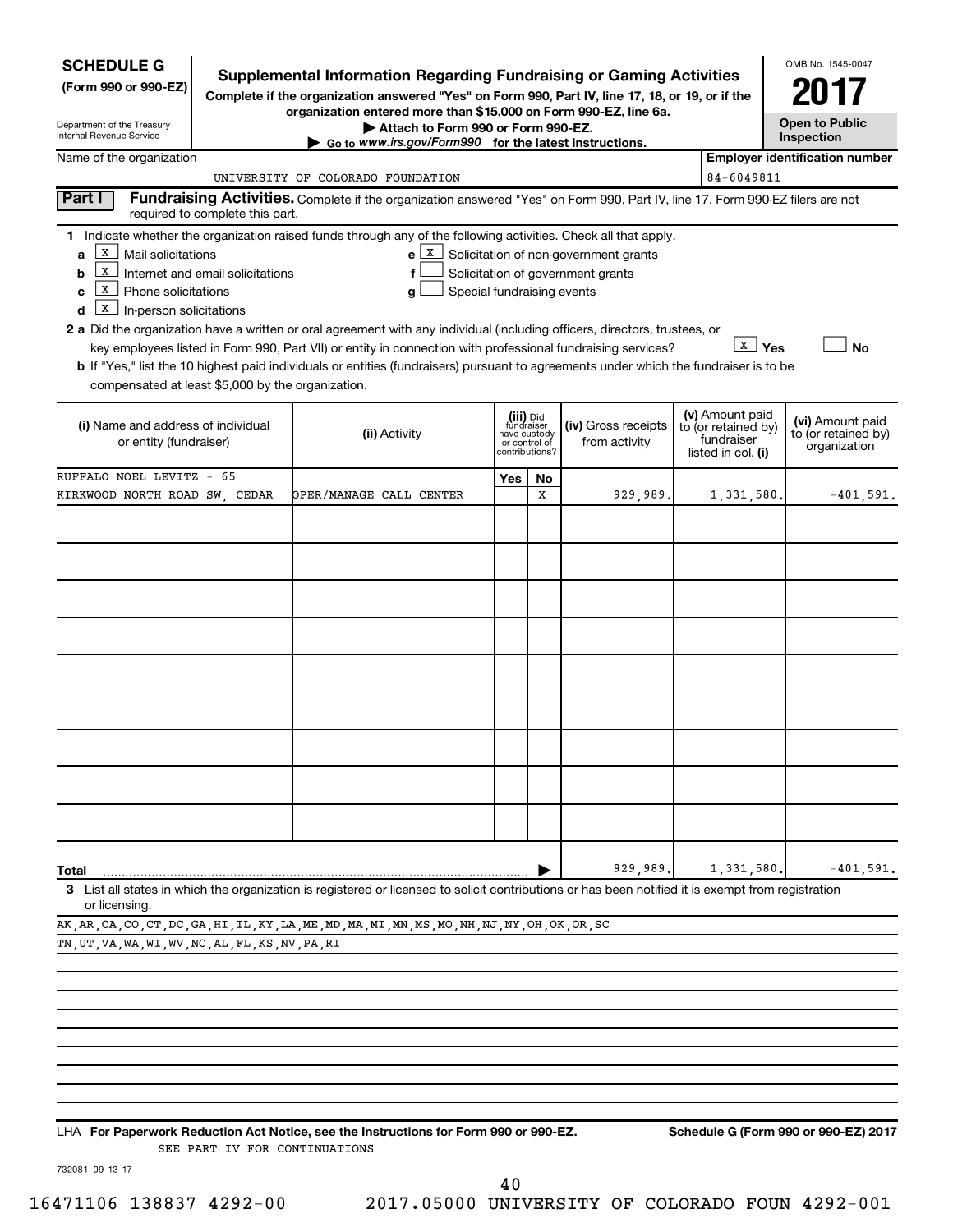| Schedule G (Form 990 or 990-EZ) 2017 UNIVERSITY OF COLORADO FOUNDATION |  |  |  | $-604981$<br>84. | Page |
|------------------------------------------------------------------------|--|--|--|------------------|------|
|------------------------------------------------------------------------|--|--|--|------------------|------|

|                 |                | Schedule G (Form 990 or 990-EZ) 2017 UNIVERSITY OF COLORADO FOUNDATION                                                                    |                                      |                       |                  | 84-6049811<br>Page 2       |
|-----------------|----------------|-------------------------------------------------------------------------------------------------------------------------------------------|--------------------------------------|-----------------------|------------------|----------------------------|
|                 | Part II        | Fundraising Events. Complete if the organization answered "Yes" on Form 990, Part IV, line 18, or reported more than \$15,000             |                                      |                       |                  |                            |
|                 |                | of fundraising event contributions and gross income on Form 990-EZ, lines 1 and 6b. List events with gross receipts greater than \$5,000. |                                      |                       |                  |                            |
|                 |                |                                                                                                                                           | (a) Event #1                         | (b) Event #2          | (c) Other events | (d) Total events           |
|                 |                |                                                                                                                                           |                                      |                       |                  | (add col. (a) through      |
|                 |                |                                                                                                                                           |                                      |                       |                  | col. (c)                   |
|                 |                |                                                                                                                                           | (event type)                         | (event type)          | (total number)   |                            |
| Revenue         |                |                                                                                                                                           |                                      |                       |                  |                            |
|                 | 1              |                                                                                                                                           |                                      |                       |                  |                            |
|                 |                |                                                                                                                                           |                                      |                       |                  |                            |
|                 | $\mathbf{2}$   |                                                                                                                                           |                                      |                       |                  |                            |
|                 | з              |                                                                                                                                           |                                      |                       |                  |                            |
|                 |                | Gross income (line 1 minus line 2)                                                                                                        |                                      |                       |                  |                            |
|                 |                |                                                                                                                                           |                                      |                       |                  |                            |
|                 |                |                                                                                                                                           |                                      |                       |                  |                            |
|                 | 5              |                                                                                                                                           |                                      |                       |                  |                            |
|                 |                |                                                                                                                                           |                                      |                       |                  |                            |
|                 | 6              |                                                                                                                                           |                                      |                       |                  |                            |
| Direct Expenses |                |                                                                                                                                           |                                      |                       |                  |                            |
|                 | 7              |                                                                                                                                           |                                      |                       |                  |                            |
|                 |                |                                                                                                                                           |                                      |                       |                  |                            |
|                 | 8              |                                                                                                                                           |                                      |                       |                  |                            |
|                 | 9              |                                                                                                                                           |                                      |                       |                  |                            |
|                 |                |                                                                                                                                           |                                      |                       | ▶                |                            |
|                 | 11<br>Part III |                                                                                                                                           |                                      |                       |                  |                            |
|                 |                | Gaming. Complete if the organization answered "Yes" on Form 990, Part IV, line 19, or reported more than                                  |                                      |                       |                  |                            |
|                 |                | \$15,000 on Form 990-EZ, line 6a.                                                                                                         |                                      | (b) Pull tabs/instant |                  | (d) Total gaming (add      |
| Revenue         |                |                                                                                                                                           | (a) Bingo<br>bingo/progressive bingo |                       | (c) Other gaming | col. (a) through col. (c)) |
|                 |                |                                                                                                                                           |                                      |                       |                  |                            |
|                 |                |                                                                                                                                           |                                      |                       |                  |                            |
|                 |                |                                                                                                                                           |                                      |                       |                  |                            |
|                 |                |                                                                                                                                           |                                      |                       |                  |                            |
| Expenses        |                |                                                                                                                                           |                                      |                       |                  |                            |
|                 | 3              |                                                                                                                                           |                                      |                       |                  |                            |
| <b>ti</b>       |                |                                                                                                                                           |                                      |                       |                  |                            |
| هٔ              |                |                                                                                                                                           |                                      |                       |                  |                            |
|                 |                |                                                                                                                                           |                                      |                       |                  |                            |
|                 | 5              |                                                                                                                                           |                                      |                       |                  |                            |
|                 |                |                                                                                                                                           | Yes<br>$\%$                          | Yes<br>%              | Yes<br>%         |                            |
|                 | 6              |                                                                                                                                           | No                                   | No                    | No               |                            |
|                 | 7              | Direct expense summary. Add lines 2 through 5 in column (d)                                                                               |                                      |                       |                  |                            |
|                 |                |                                                                                                                                           |                                      |                       |                  |                            |
|                 | 8              |                                                                                                                                           |                                      |                       |                  |                            |
|                 |                |                                                                                                                                           |                                      |                       |                  |                            |
| 9               |                | Enter the state(s) in which the organization conducts gaming activities:                                                                  |                                      |                       |                  |                            |
|                 |                |                                                                                                                                           |                                      |                       |                  | Yes<br><b>No</b>           |
|                 |                | <b>b</b> If "No," explain:<br><u> 1989 - Andrea Andrew Maria (h. 1989).</u>                                                               |                                      |                       |                  |                            |
|                 |                |                                                                                                                                           |                                      |                       |                  |                            |
|                 |                |                                                                                                                                           |                                      |                       |                  |                            |
|                 |                |                                                                                                                                           |                                      |                       |                  | Yes<br><b>No</b>           |
|                 |                | <b>b</b> If "Yes," explain:                                                                                                               |                                      |                       |                  |                            |

732082 09-13-17

**Schedule G (Form 990 or 990-EZ) 2017**

41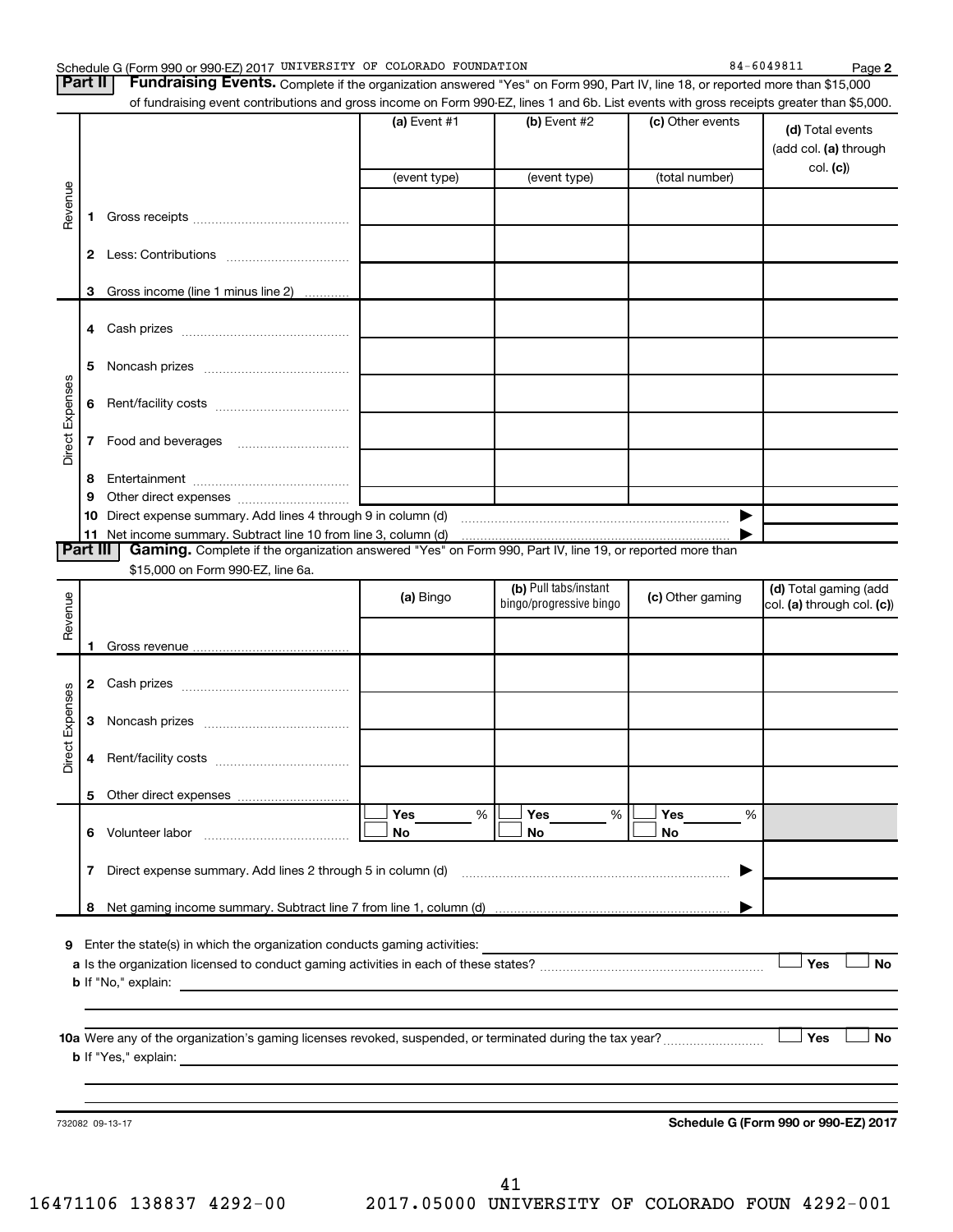|    | Schedule G (Form 990 or 990-EZ) 2017 UNIVERSITY OF COLORADO FOUNDATION                                                                                                                                                                                | 84-6049811      |     | Page 3    |
|----|-------------------------------------------------------------------------------------------------------------------------------------------------------------------------------------------------------------------------------------------------------|-----------------|-----|-----------|
|    |                                                                                                                                                                                                                                                       |                 | Yes | No        |
|    | 12 Is the organization a grantor, beneficiary or trustee of a trust, or a member of a partnership or other entity formed                                                                                                                              |                 | Yes | <b>No</b> |
|    | 13 Indicate the percentage of gaming activity conducted in:                                                                                                                                                                                           |                 |     |           |
|    |                                                                                                                                                                                                                                                       | 13a             |     | %         |
|    | <b>b</b> An outside facility <i>www.communicality www.communicality.communicality www.communicality www.communicality.communicality www.communicality.com</i>                                                                                         | 13 <sub>b</sub> |     | %         |
|    | 14 Enter the name and address of the person who prepares the organization's gaming/special events books and records:                                                                                                                                  |                 |     |           |
|    |                                                                                                                                                                                                                                                       |                 |     |           |
|    |                                                                                                                                                                                                                                                       |                 |     |           |
|    | 15a Does the organization have a contract with a third party from whom the organization receives gaming revenue?                                                                                                                                      |                 | Yes | <b>No</b> |
|    |                                                                                                                                                                                                                                                       |                 |     |           |
|    | of gaming revenue retained by the third party $\triangleright$ \$                                                                                                                                                                                     |                 |     |           |
|    | c If "Yes," enter name and address of the third party:                                                                                                                                                                                                |                 |     |           |
|    |                                                                                                                                                                                                                                                       |                 |     |           |
|    |                                                                                                                                                                                                                                                       |                 |     |           |
| 16 | Gaming manager information:                                                                                                                                                                                                                           |                 |     |           |
|    |                                                                                                                                                                                                                                                       |                 |     |           |
|    | Name $\sum$                                                                                                                                                                                                                                           |                 |     |           |
|    | Gaming manager compensation > \$                                                                                                                                                                                                                      |                 |     |           |
|    |                                                                                                                                                                                                                                                       |                 |     |           |
|    |                                                                                                                                                                                                                                                       |                 |     |           |
|    |                                                                                                                                                                                                                                                       |                 |     |           |
|    | Director/officer<br>Employee<br>∫ Independent contractor                                                                                                                                                                                              |                 |     |           |
|    | <b>17</b> Mandatory distributions:                                                                                                                                                                                                                    |                 |     |           |
|    | a Is the organization required under state law to make charitable distributions from the gaming proceeds to                                                                                                                                           |                 |     |           |
|    | retain the state gaming license? $\Box$ No                                                                                                                                                                                                            |                 |     |           |
|    | <b>b</b> Enter the amount of distributions required under state law to be distributed to other exempt organizations or spent in the                                                                                                                   |                 |     |           |
|    | organization's own exempt activities during the tax year $\triangleright$ \$                                                                                                                                                                          |                 |     |           |
|    | Part IV<br>Supplemental Information. Provide the explanations required by Part I, line 2b, columns (iii) and (v); and Part III, lines 9, 9b, 10b, 15b,<br>15c, 16, and 17b, as applicable. Also provide any additional information. See instructions. |                 |     |           |
|    | SCHEDULE G, PART I, LINE 2B, LIST OF TEN HIGHEST PAID FUNDRAISERS:                                                                                                                                                                                    |                 |     |           |
|    |                                                                                                                                                                                                                                                       |                 |     |           |
|    | (I) NAME OF FUNDRAISER: RUFFALO NOEL LEVITZ                                                                                                                                                                                                           |                 |     |           |
|    |                                                                                                                                                                                                                                                       |                 |     |           |
|    | (I) ADDRESS OF FUNDRAISER:                                                                                                                                                                                                                            |                 |     |           |
|    | 65 KIRKWOOD NORTH ROAD SW, CEDAR RAPIDS, IA 52404                                                                                                                                                                                                     |                 |     |           |
|    |                                                                                                                                                                                                                                                       |                 |     |           |
|    | SCHEDULE G, PART I, LINE 2B                                                                                                                                                                                                                           |                 |     |           |
|    | 100% OF GROSS RECEIPTS FROM ACTIVITY, OR COLUMN IV, ARE TRANSFERRED TO                                                                                                                                                                                |                 |     |           |
|    | THE UNIVERSITY AS PHILANTHROPIC SUPPORT. THE AMOUNT PAID TO RUFFALO                                                                                                                                                                                   |                 |     |           |
|    | Schedule G (Form 990 or 990-EZ) 2017<br>732083 09-13-17<br>42                                                                                                                                                                                         |                 |     |           |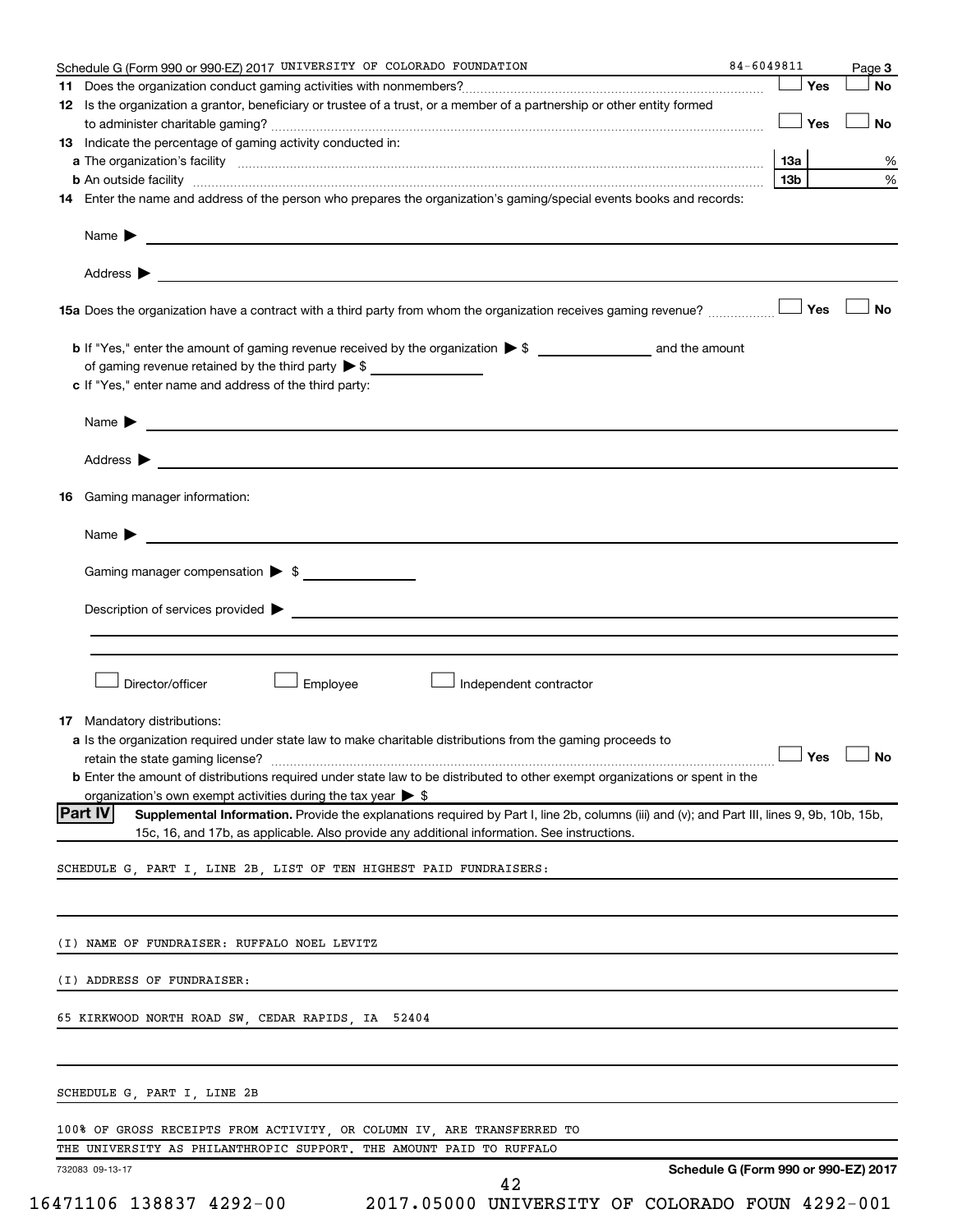**4**

NOEL LEVITZ IN COLUMN V IS AN EXPENSE PAID TO HELP GROW THE NUMBER OF

DONORS TO THE UNIVERSITY.

**Schedule G (Form 990 or 990-EZ)**

732084 04-01-17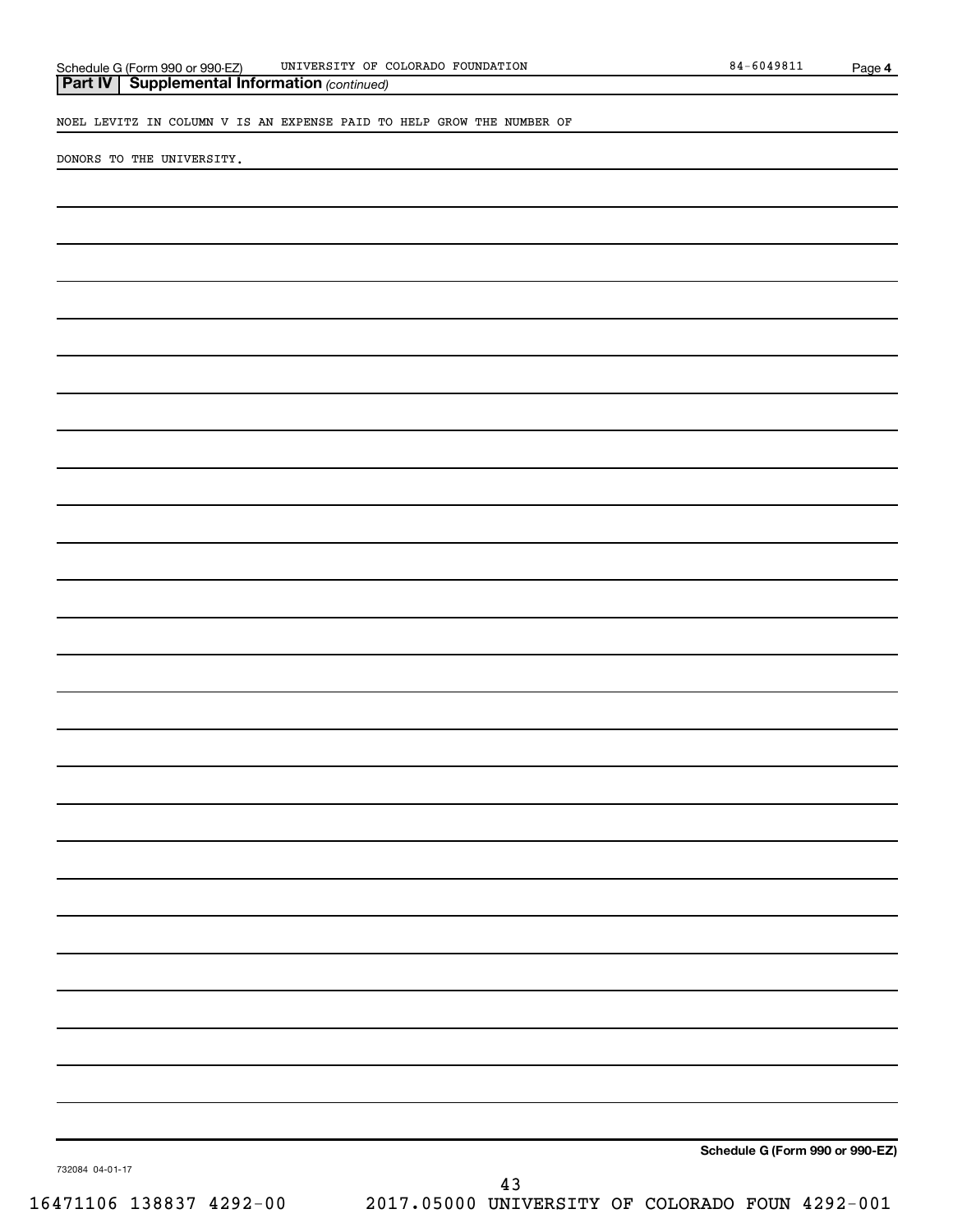| <b>SCHEDULE I</b><br>(Form 990)                                                                                                                                               |  |                | <b>Grants and Other Assistance to Organizations,</b><br>Governments, and Individuals in the United States                                                          |                                                       |                                         |                                                                |                                          | OMB No. 1545-0047                     |  |
|-------------------------------------------------------------------------------------------------------------------------------------------------------------------------------|--|----------------|--------------------------------------------------------------------------------------------------------------------------------------------------------------------|-------------------------------------------------------|-----------------------------------------|----------------------------------------------------------------|------------------------------------------|---------------------------------------|--|
|                                                                                                                                                                               |  |                | Complete if the organization answered "Yes" on Form 990, Part IV, line 21 or 22.                                                                                   |                                                       |                                         |                                                                |                                          |                                       |  |
| Department of the Treasury                                                                                                                                                    |  |                |                                                                                                                                                                    | Attach to Form 990.                                   |                                         |                                                                |                                          | <b>Open to Public</b>                 |  |
| Internal Revenue Service                                                                                                                                                      |  |                |                                                                                                                                                                    | Go to www.irs.gov/Form990 for the latest information. |                                         |                                                                |                                          | Inspection                            |  |
| <b>Employer identification number</b><br>Name of the organization<br>84-6049811<br>UNIVERSITY OF COLORADO FOUNDATION                                                          |  |                |                                                                                                                                                                    |                                                       |                                         |                                                                |                                          |                                       |  |
| Part I<br><b>General Information on Grants and Assistance</b>                                                                                                                 |  |                |                                                                                                                                                                    |                                                       |                                         |                                                                |                                          |                                       |  |
| Does the organization maintain records to substantiate the amount of the grants or assistance, the grantees' eligibility for the grants or assistance, and the selection<br>1 |  |                |                                                                                                                                                                    |                                                       |                                         |                                                                |                                          |                                       |  |
|                                                                                                                                                                               |  |                |                                                                                                                                                                    |                                                       |                                         |                                                                |                                          | ∣ <sup>x</sup> ∣ Yes<br>l No          |  |
| Describe in Part IV the organization's procedures for monitoring the use of grant funds in the United States.<br>$\mathbf{2}$                                                 |  |                |                                                                                                                                                                    |                                                       |                                         |                                                                |                                          |                                       |  |
| Part II                                                                                                                                                                       |  |                | Grants and Other Assistance to Domestic Organizations and Domestic Governments. Complete if the organization answered "Yes" on Form 990, Part IV, line 21, for any |                                                       |                                         |                                                                |                                          |                                       |  |
|                                                                                                                                                                               |  |                | recipient that received more than \$5,000. Part II can be duplicated if additional space is needed.                                                                |                                                       |                                         |                                                                |                                          |                                       |  |
| 1 (a) Name and address of organization<br>or government                                                                                                                       |  | (b) EIN        | (c) IRC section<br>(if applicable)                                                                                                                                 | (d) Amount of<br>cash grant                           | (e) Amount of<br>non-cash<br>assistance | (f) Method of<br>valuation (book,<br>FMV, appraisal,<br>other) | (g) Description of<br>noncash assistance | (h) Purpose of grant<br>or assistance |  |
| UNIVERSITY OF COLORADO<br>1800 GRANT ST., SUITE 800                                                                                                                           |  |                |                                                                                                                                                                    |                                                       |                                         |                                                                |                                          |                                       |  |
| DENVER, CO 80203                                                                                                                                                              |  | 84-6000555     | 501(C)(3)                                                                                                                                                          | 166, 147, 453.                                        |                                         | $0.$ BOOK                                                      |                                          | SEE PART IV                           |  |
| PIKES PEAK COMMUNITY COLLEGE                                                                                                                                                  |  |                |                                                                                                                                                                    |                                                       |                                         |                                                                |                                          |                                       |  |
| FOUNDATION - 5675 S. ACADEMY                                                                                                                                                  |  |                |                                                                                                                                                                    |                                                       |                                         |                                                                |                                          |                                       |  |
| BLVD., C11 - COLORADO SPRINGS, CO                                                                                                                                             |  |                |                                                                                                                                                                    |                                                       |                                         |                                                                |                                          |                                       |  |
| 80906                                                                                                                                                                         |  | 74-2182257     | 501(C)(3)                                                                                                                                                          | 259,159,                                              |                                         | $0.$ BOOK                                                      |                                          | SCHOLARSHIPS                          |  |
| UNIVERSITY OF COLORADO HOSPITAL<br>FOUNDATION - 2400 S. PEORIA ST.<br>STE 100 - AURORA, CO 80014                                                                              |  | $20 - 8575263$ | 501(C)(3)                                                                                                                                                          | 327, 348.                                             |                                         | $0.$ BOOK                                                      |                                          | PUBLIC SERVICE & MEDICAL<br>OUTREACH  |  |
|                                                                                                                                                                               |  |                |                                                                                                                                                                    |                                                       |                                         |                                                                |                                          |                                       |  |
|                                                                                                                                                                               |  |                |                                                                                                                                                                    |                                                       |                                         |                                                                |                                          |                                       |  |
|                                                                                                                                                                               |  |                |                                                                                                                                                                    |                                                       |                                         |                                                                |                                          |                                       |  |
|                                                                                                                                                                               |  |                |                                                                                                                                                                    |                                                       |                                         |                                                                |                                          | 3.                                    |  |
| 3                                                                                                                                                                             |  |                |                                                                                                                                                                    |                                                       |                                         |                                                                |                                          |                                       |  |

**For Paperwork Reduction Act Notice, see the Instructions for Form 990. Schedule I (Form 990) (2017)** LHA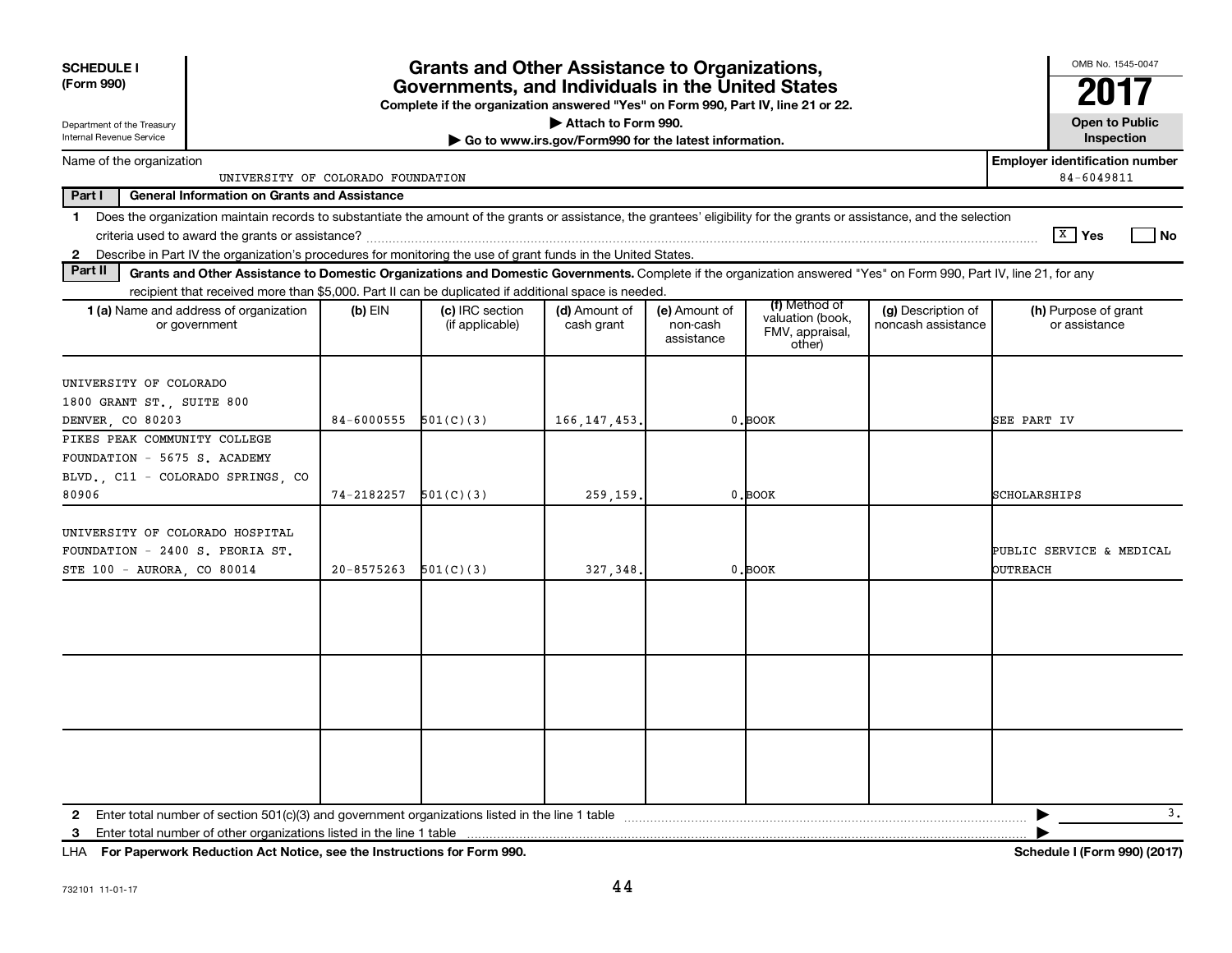Schedule I (Form 990) (2017) UNIVERSITY OF COLORADO FOUNDATION **Page 1966** 1976 1988 1989 1989 1989 1989 1989 198

**2**

Part III | Grants and Other Assistance to Domestic Individuals. Complete if the organization answered "Yes" on Form 990, Part IV, line 22. Part III can be duplicated if additional space is needed.

| (a) Type of grant or assistance | (b) Number of<br>recipients | (c) Amount of<br>cash grant | (d) Amount of non-<br>cash assistance | (e) Method of valuation<br>(book, FMV, appraisal, other) | (f) Description of noncash assistance |
|---------------------------------|-----------------------------|-----------------------------|---------------------------------------|----------------------------------------------------------|---------------------------------------|
|                                 |                             |                             |                                       |                                                          |                                       |
|                                 |                             |                             |                                       |                                                          |                                       |
|                                 |                             |                             |                                       |                                                          |                                       |
|                                 |                             |                             |                                       |                                                          |                                       |
|                                 |                             |                             |                                       |                                                          |                                       |
|                                 |                             |                             |                                       |                                                          |                                       |
|                                 |                             |                             |                                       |                                                          |                                       |
|                                 |                             |                             |                                       |                                                          |                                       |
|                                 |                             |                             |                                       |                                                          |                                       |
|                                 |                             |                             |                                       |                                                          |                                       |

Part IV | Supplemental Information. Provide the information required in Part I, line 2; Part III, column (b); and any other additional information.

PART I, LINE 2:

THE USE OF GRANTS MADE BY THE UNIVERSITY OF COLORADO FOUNDATION ARE

MONITORED BY THE UNIVERSITY OF COLORADO.

PART II, LINE 1: UNIVERSITY OF COLORADO - GRANTS PAID

GIFTS AND INCOME DISTRIBUTED TO THE UNIVERSITY OF COLORADO WERE APPLIED

AS FOLLOWS:

ACADEMICS - \$57,168,095

ATHLETICS - \$5,444,776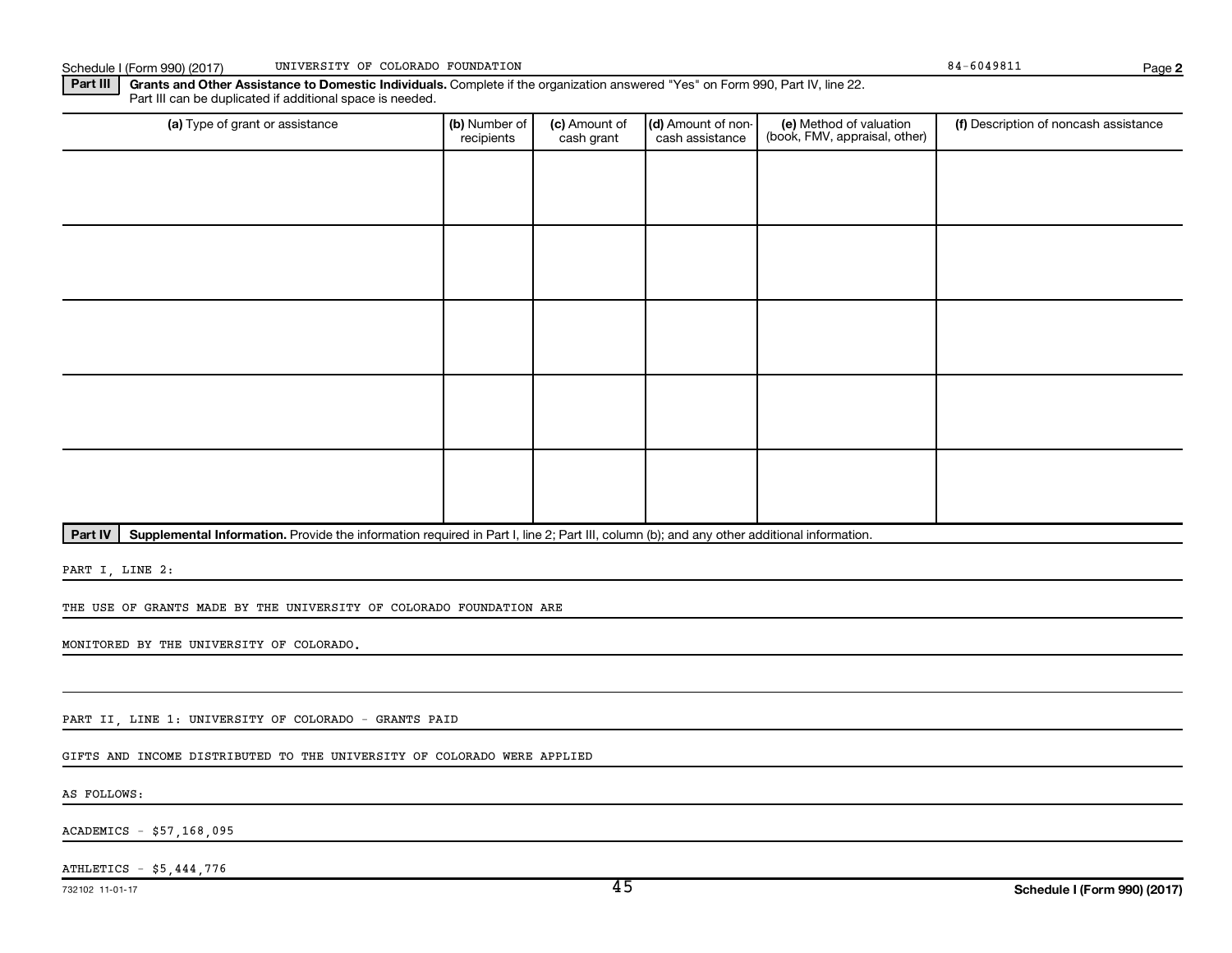| UNIVERSITY OF COLORADO FOUNDATION                                | $84 - 6049811$        | Page 2 |
|------------------------------------------------------------------|-----------------------|--------|
| Schedule I (Form 990)<br><b>Part IV</b> Supplemental Information |                       |        |
| CAPITAL PROJECTS - \$25,262,161                                  |                       |        |
|                                                                  |                       |        |
| PROFESSORSHIP CHAIRS - \$18,490,293                              |                       |        |
| PUBLIC SERVICE, ADMINISTRATION, LIBRARY - \$14,708,162           |                       |        |
| RESEARCH - \$21,548,771                                          |                       |        |
|                                                                  |                       |        |
| SCHOLARSHIPS & FINANCIAL AID - \$23,525,196                      |                       |        |
|                                                                  |                       |        |
|                                                                  |                       |        |
|                                                                  |                       |        |
|                                                                  |                       |        |
|                                                                  |                       |        |
|                                                                  |                       |        |
|                                                                  |                       |        |
|                                                                  |                       |        |
|                                                                  |                       |        |
|                                                                  |                       |        |
|                                                                  |                       |        |
|                                                                  |                       |        |
|                                                                  |                       |        |
|                                                                  |                       |        |
|                                                                  |                       |        |
|                                                                  |                       |        |
|                                                                  |                       |        |
|                                                                  |                       |        |
|                                                                  |                       |        |
|                                                                  |                       |        |
|                                                                  |                       |        |
|                                                                  |                       |        |
|                                                                  |                       |        |
|                                                                  |                       |        |
|                                                                  |                       |        |
|                                                                  |                       |        |
|                                                                  |                       |        |
|                                                                  |                       |        |
|                                                                  |                       |        |
|                                                                  |                       |        |
| 732291<br>04-01-17                                               | Schedule I (Form 990) |        |
| 46                                                               |                       |        |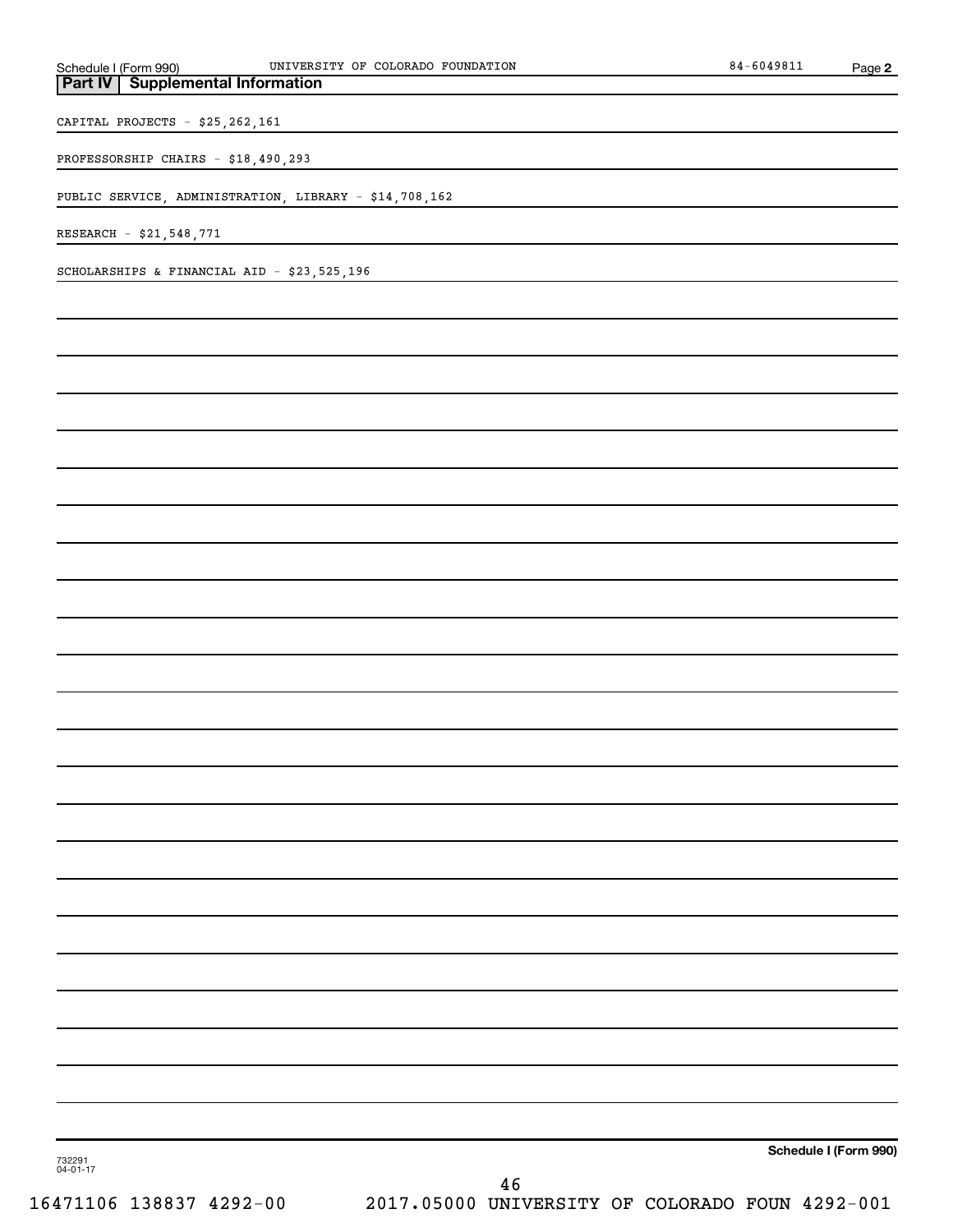|        | <b>SCHEDULE J</b>                                             |                                                                                                                                                         | OMB No. 1545-0047                     |                            |     |    |  |  |
|--------|---------------------------------------------------------------|---------------------------------------------------------------------------------------------------------------------------------------------------------|---------------------------------------|----------------------------|-----|----|--|--|
|        | (Form 990)                                                    | <b>Compensation Information</b><br>For certain Officers, Directors, Trustees, Key Employees, and Highest                                                |                                       |                            |     |    |  |  |
|        |                                                               | <b>Compensated Employees</b>                                                                                                                            |                                       | 2017                       |     |    |  |  |
|        |                                                               | Complete if the organization answered "Yes" on Form 990, Part IV, line 23.<br>Attach to Form 990.                                                       |                                       | <b>Open to Public</b>      |     |    |  |  |
|        | Department of the Treasury<br><b>Internal Revenue Service</b> | Go to www.irs.gov/Form990 for instructions and the latest information.                                                                                  |                                       | Inspection                 |     |    |  |  |
|        | Name of the organization                                      |                                                                                                                                                         | <b>Employer identification number</b> |                            |     |    |  |  |
|        |                                                               | UNIVERSITY OF COLORADO FOUNDATION                                                                                                                       | 84-6049811                            |                            |     |    |  |  |
|        | Part I                                                        | <b>Questions Regarding Compensation</b>                                                                                                                 |                                       |                            |     |    |  |  |
|        |                                                               |                                                                                                                                                         |                                       |                            | Yes | No |  |  |
|        |                                                               | 1a Check the appropriate box(es) if the organization provided any of the following to or for a person listed on Form 990,                               |                                       |                            |     |    |  |  |
|        |                                                               | Part VII, Section A, line 1a. Complete Part III to provide any relevant information regarding these items.                                              |                                       |                            |     |    |  |  |
|        | First-class or charter travel                                 | Housing allowance or residence for personal use                                                                                                         |                                       |                            |     |    |  |  |
|        | Travel for companions                                         | Payments for business use of personal residence                                                                                                         |                                       |                            |     |    |  |  |
|        |                                                               | Health or social club dues or initiation fees<br>Tax indemnification and gross-up payments                                                              |                                       |                            |     |    |  |  |
|        |                                                               | Discretionary spending account<br>Personal services (such as, maid, chauffeur, chef)                                                                    |                                       |                            |     |    |  |  |
|        |                                                               |                                                                                                                                                         |                                       |                            |     |    |  |  |
|        |                                                               | <b>b</b> If any of the boxes on line 1a are checked, did the organization follow a written policy regarding payment or                                  |                                       |                            |     |    |  |  |
|        |                                                               |                                                                                                                                                         |                                       | 1b                         |     |    |  |  |
| 2      |                                                               | Did the organization require substantiation prior to reimbursing or allowing expenses incurred by all directors,                                        |                                       |                            |     |    |  |  |
|        |                                                               |                                                                                                                                                         |                                       | $\mathbf{2}$               | х   |    |  |  |
|        |                                                               |                                                                                                                                                         |                                       |                            |     |    |  |  |
| з      |                                                               | Indicate which, if any, of the following the filing organization used to establish the compensation of the organization's                               |                                       |                            |     |    |  |  |
|        |                                                               | CEO/Executive Director. Check all that apply. Do not check any boxes for methods used by a related organization to                                      |                                       |                            |     |    |  |  |
|        |                                                               | establish compensation of the CEO/Executive Director, but explain in Part III.                                                                          |                                       |                            |     |    |  |  |
|        | X  <br>Compensation committee                                 | Written employment contract                                                                                                                             |                                       |                            |     |    |  |  |
|        |                                                               | X<br>Compensation survey or study<br>Independent compensation consultant                                                                                |                                       |                            |     |    |  |  |
|        |                                                               | X  <br>Approval by the board or compensation committee<br>Form 990 of other organizations                                                               |                                       |                            |     |    |  |  |
|        |                                                               |                                                                                                                                                         |                                       |                            |     |    |  |  |
| 4      |                                                               | During the year, did any person listed on Form 990, Part VII, Section A, line 1a, with respect to the filing<br>organization or a related organization: |                                       |                            |     |    |  |  |
|        |                                                               | Receive a severance payment or change-of-control payment?                                                                                               |                                       | 4a                         |     | Х  |  |  |
| а<br>b |                                                               |                                                                                                                                                         |                                       | 4b                         |     | x  |  |  |
| c      |                                                               |                                                                                                                                                         |                                       | 4c                         |     | x  |  |  |
|        |                                                               | If "Yes" to any of lines 4a-c, list the persons and provide the applicable amounts for each item in Part III.                                           |                                       |                            |     |    |  |  |
|        |                                                               |                                                                                                                                                         |                                       |                            |     |    |  |  |
|        |                                                               | Only section 501(c)(3), 501(c)(4), and 501(c)(29) organizations must complete lines 5-9.                                                                |                                       |                            |     |    |  |  |
|        |                                                               | For persons listed on Form 990, Part VII, Section A, line 1a, did the organization pay or accrue any compensation                                       |                                       |                            |     |    |  |  |
|        | contingent on the revenues of:                                |                                                                                                                                                         |                                       |                            |     |    |  |  |
|        |                                                               |                                                                                                                                                         |                                       | 5a                         |     | х  |  |  |
|        |                                                               |                                                                                                                                                         |                                       | 5b                         |     | x  |  |  |
|        |                                                               | If "Yes" on line 5a or 5b, describe in Part III.                                                                                                        |                                       |                            |     |    |  |  |
| 6.     |                                                               | For persons listed on Form 990, Part VII, Section A, line 1a, did the organization pay or accrue any compensation                                       |                                       |                            |     |    |  |  |
|        | contingent on the net earnings of:                            |                                                                                                                                                         |                                       |                            |     |    |  |  |
|        |                                                               |                                                                                                                                                         |                                       | 6a                         |     | х  |  |  |
|        |                                                               |                                                                                                                                                         |                                       | 6b                         |     | x  |  |  |
|        |                                                               | If "Yes" on line 6a or 6b, describe in Part III.                                                                                                        |                                       |                            |     |    |  |  |
|        |                                                               | 7 For persons listed on Form 990, Part VII, Section A, line 1a, did the organization provide any nonfixed payments                                      |                                       |                            |     |    |  |  |
|        |                                                               |                                                                                                                                                         |                                       | 7                          |     | х  |  |  |
| 8      |                                                               | Were any amounts reported on Form 990, Part VII, paid or accrued pursuant to a contract that was subject to the                                         |                                       |                            |     |    |  |  |
|        |                                                               |                                                                                                                                                         |                                       | 8                          |     | х  |  |  |
| 9      |                                                               | If "Yes" on line 8, did the organization also follow the rebuttable presumption procedure described in                                                  |                                       |                            |     |    |  |  |
|        |                                                               |                                                                                                                                                         |                                       | 9                          |     |    |  |  |
|        |                                                               | LHA For Paperwork Reduction Act Notice, see the Instructions for Form 990.                                                                              |                                       | Schedule J (Form 990) 2017 |     |    |  |  |

732111 10-17-17

16471106 138837 4292-00 2017.05000 UNIVERSITY OF COLORADO FOUN 4292-001 47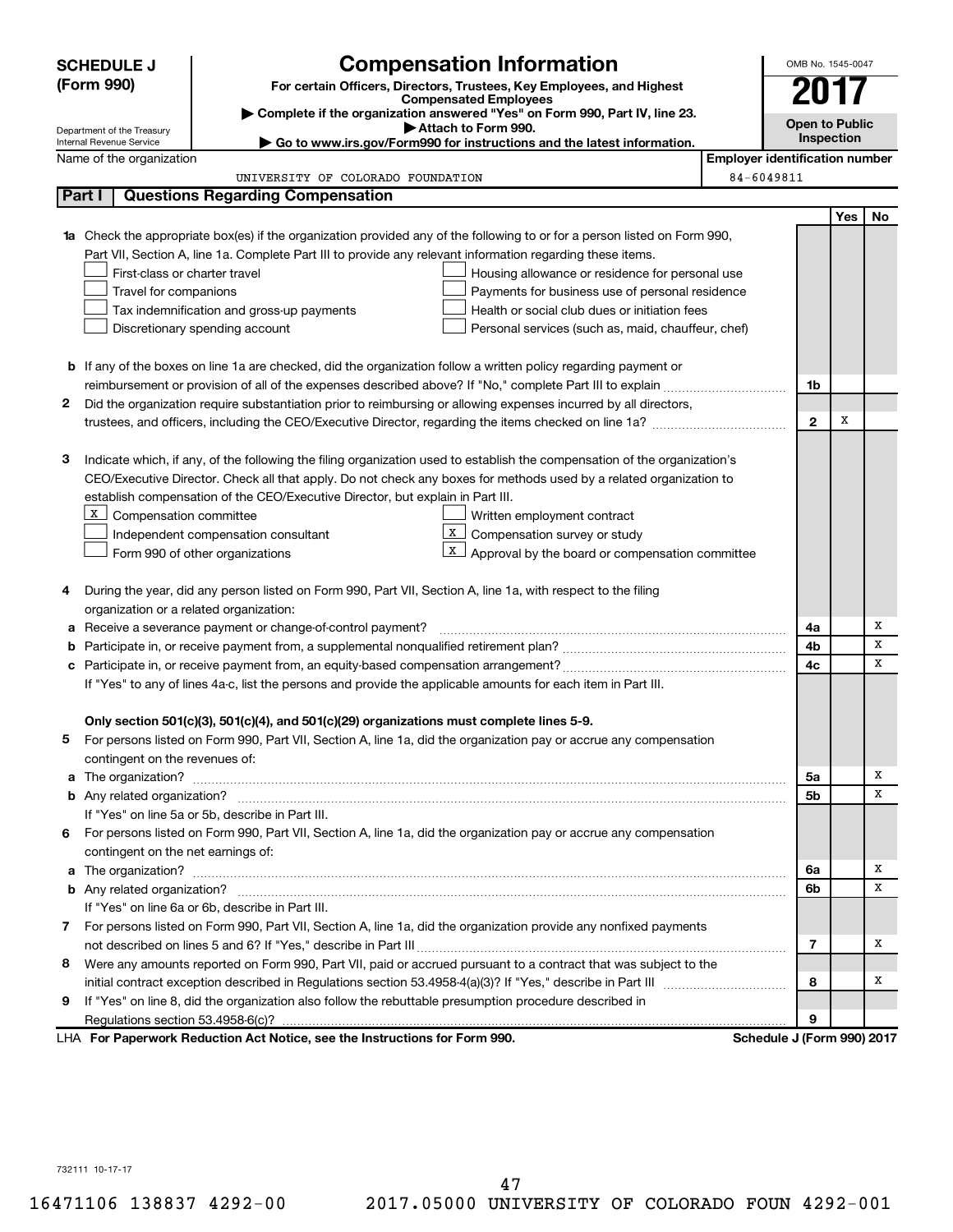#### Part II | Officers, Directors, Trustees, Key Employees, and Highest Compensated Employees. Use duplicate copies if additional space is needed.

For each individual whose compensation must be reported on Schedule J, report compensation from the organization on row (i) and from related organizations, described in the instructions, on row (ii). Do not list any individuals that aren't listed on Form 990, Part VII.

Note: The sum of columns (B)(i)-(iii) for each listed individual must equal the total amount of Form 990, Part VII, Section A, line 1a, applicable column (D) and (E) amounts for that individual.

| (A) Name and Title          |      |                          | (B) Breakdown of W-2 and/or 1099-MISC compensation |                                           | (C) Retirement and             | (D) Nontaxable | (E) Total of columns | (F) Compensation                                           |  |
|-----------------------------|------|--------------------------|----------------------------------------------------|-------------------------------------------|--------------------------------|----------------|----------------------|------------------------------------------------------------|--|
|                             |      | (i) Base<br>compensation | (ii) Bonus &<br>incentive<br>compensation          | (iii) Other<br>reportable<br>compensation | other deferred<br>compensation | benefits       | $(B)(i)-(D)$         | in column (B)<br>reported as deferred<br>on prior Form 990 |  |
| <b>JACK FINLAW</b><br>(1)   | (i)  | 308,896.                 | 25,000                                             | 4,814.                                    | 12,283                         | 17,815.        | 368,808              | $\mathfrak o$ .                                            |  |
| PRESIDENT & CEO             | (ii) | $\mathbf{0}$ .           | $\mathbf{0}$ .                                     | $\mathbf{0}$ .                            | $\mathbf{0}$                   | $\mathbf 0$ .  | $\mathbf{0}$ .       | $\mathfrak o$ .                                            |  |
| MIKE PRITCHARD<br>(2)       | (i)  | 200,986.                 | $\mathbf{0}$ .                                     | 2,060                                     | 12,396                         | 24,512.        | 239,954              | $\mathfrak o$ .                                            |  |
| VP & CFO                    | (ii) | $\mathbf{0}$ .           | $\mathbf{0}$ .                                     | $\mathbf{0}$ .                            | $\mathbf{0}$                   | $\mathbf{0}$   | $\mathbf{0}$         | $\mathfrak o$ .                                            |  |
| $(3)$ A. KELLER YOUNG, ESQ. | (i)  | 216,742.                 | $\mathbf{0}$ .                                     | 2,492.                                    | 13,593                         | 24,210         | 257,037              | $\overline{\mathbf{0}}$ .                                  |  |
| VP & GENERAL COUNSEL        | (ii) | $\mathsf{0}$ .           | $\mathbf{0}$ .                                     | $\mathbf{0}$ .                            | $\mathbf{0}$                   | $\mathbf 0$ .  | $\mathbf{0}$ .       | $\overline{\mathbf{0}}$ .                                  |  |
|                             | (i)  |                          |                                                    |                                           |                                |                |                      |                                                            |  |
|                             | (ii) |                          |                                                    |                                           |                                |                |                      |                                                            |  |
|                             | (i)  |                          |                                                    |                                           |                                |                |                      |                                                            |  |
|                             | (ii) |                          |                                                    |                                           |                                |                |                      |                                                            |  |
|                             | (i)  |                          |                                                    |                                           |                                |                |                      |                                                            |  |
|                             | (ii) |                          |                                                    |                                           |                                |                |                      |                                                            |  |
|                             | (i)  |                          |                                                    |                                           |                                |                |                      |                                                            |  |
|                             | (ii) |                          |                                                    |                                           |                                |                |                      |                                                            |  |
|                             | (i)  |                          |                                                    |                                           |                                |                |                      |                                                            |  |
|                             | (ii) |                          |                                                    |                                           |                                |                |                      |                                                            |  |
|                             | (i)  |                          |                                                    |                                           |                                |                |                      |                                                            |  |
|                             | (ii) |                          |                                                    |                                           |                                |                |                      |                                                            |  |
|                             | (i)  |                          |                                                    |                                           |                                |                |                      |                                                            |  |
|                             | (ii) |                          |                                                    |                                           |                                |                |                      |                                                            |  |
|                             | (i)  |                          |                                                    |                                           |                                |                |                      |                                                            |  |
|                             | (ii) |                          |                                                    |                                           |                                |                |                      |                                                            |  |
|                             | (i)  |                          |                                                    |                                           |                                |                |                      |                                                            |  |
|                             | (ii) |                          |                                                    |                                           |                                |                |                      |                                                            |  |
|                             | (i)  |                          |                                                    |                                           |                                |                |                      |                                                            |  |
|                             | (ii) |                          |                                                    |                                           |                                |                |                      |                                                            |  |
|                             | (i)  |                          |                                                    |                                           |                                |                |                      |                                                            |  |
|                             | (ii) |                          |                                                    |                                           |                                |                |                      |                                                            |  |
|                             | (i)  |                          |                                                    |                                           |                                |                |                      |                                                            |  |
|                             | (ii) |                          |                                                    |                                           |                                |                |                      |                                                            |  |
|                             | (i)  |                          |                                                    |                                           |                                |                |                      |                                                            |  |
|                             | (ii) |                          |                                                    |                                           |                                |                |                      |                                                            |  |

**Schedule J (Form 990) 2017**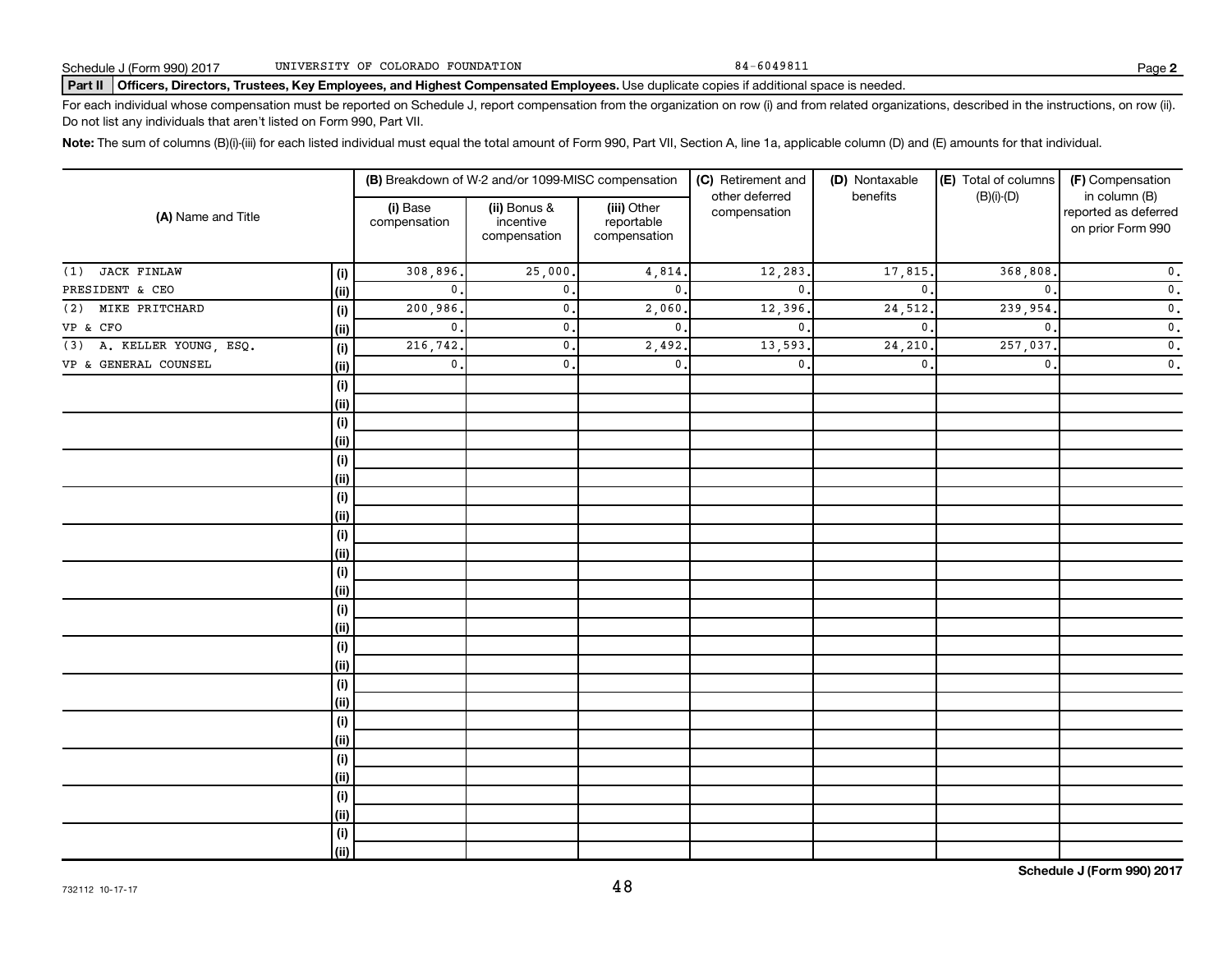#### **Part III Supplemental Information**

Provide the information, explanation, or descriptions required for Part I, lines 1a, 1b, 3, 4a, 4b, 4c, 5a, 5b, 6a, 6b, 7, and 8, and for Part II. Also complete this part for any additional information.

732113 10-17-17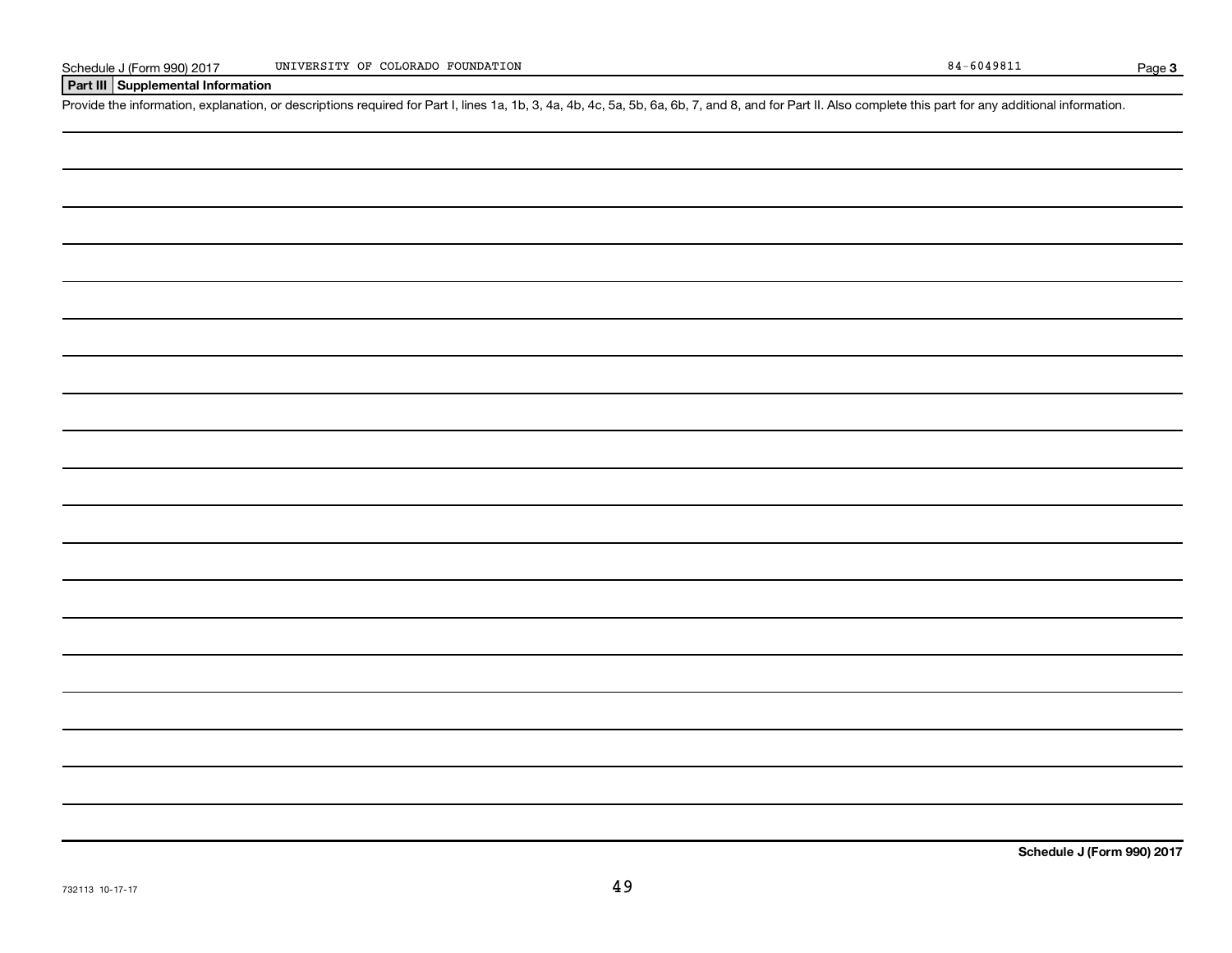#### **SCHEDULE M (Form 990)**

## ◆ Complete if the organizations answered "Yes" on Form 990, Part IV, lines 29 or 30.<br>▶ Complete if the organizations answered "Yes" on Form 990, Part IV, lines 29 or 30. **Noncash Contributions**

OMB No. 1545-0047

**Employer identification number**

Department of the Treasury Internal Revenue Service

**Attach to Form 990.** J  **Go to www.irs.gov/Form990 for the latest information.** J **Open To Public Inspection**

Name of the organization

UNIVERSITY OF COLORADO FOUNDATION 84-6049811

| Part I | <b>Types of Property</b>                                                                                                       |                               |                                      |                                                                                                      |                                                              |            |            |    |
|--------|--------------------------------------------------------------------------------------------------------------------------------|-------------------------------|--------------------------------------|------------------------------------------------------------------------------------------------------|--------------------------------------------------------------|------------|------------|----|
|        |                                                                                                                                | (a)<br>Check if<br>applicable | (b)<br>Number of<br>contributions or | (c)<br>Noncash contribution<br>amounts reported on<br>items contributed Form 990, Part VIII, line 1g | (d)<br>Method of determining<br>noncash contribution amounts |            |            |    |
| 1      |                                                                                                                                |                               |                                      |                                                                                                      |                                                              |            |            |    |
| 2      |                                                                                                                                |                               |                                      |                                                                                                      |                                                              |            |            |    |
| З      | Art - Fractional interests                                                                                                     |                               |                                      |                                                                                                      |                                                              |            |            |    |
| 4      | Books and publications                                                                                                         |                               |                                      |                                                                                                      |                                                              |            |            |    |
| 5      | Clothing and household goods                                                                                                   |                               |                                      |                                                                                                      |                                                              |            |            |    |
| 6      |                                                                                                                                |                               |                                      |                                                                                                      |                                                              |            |            |    |
| 7      |                                                                                                                                |                               |                                      |                                                                                                      |                                                              |            |            |    |
| 8      |                                                                                                                                |                               |                                      |                                                                                                      |                                                              |            |            |    |
| 9      | Securities - Publicly traded                                                                                                   | $\mathbf{x}$                  | 488                                  |                                                                                                      | 20, 105, 337. AVG HIGH/LOW PRICE                             |            |            |    |
| 10     | Securities - Closely held stock                                                                                                |                               |                                      |                                                                                                      |                                                              |            |            |    |
| 11     | Securities - Partnership, LLC, or<br>trust interests                                                                           |                               |                                      |                                                                                                      |                                                              |            |            |    |
| 12     |                                                                                                                                |                               |                                      |                                                                                                      |                                                              |            |            |    |
| 13     | Qualified conservation contribution -                                                                                          |                               |                                      |                                                                                                      |                                                              |            |            |    |
| 14     | Qualified conservation contribution - Other                                                                                    |                               |                                      |                                                                                                      |                                                              |            |            |    |
| 15     |                                                                                                                                | X                             | $\overline{\mathbf{3}}$              |                                                                                                      | 1, 239, 512. APPRAISALS                                      |            |            |    |
| 16     | Real estate - Commercial                                                                                                       |                               |                                      |                                                                                                      |                                                              |            |            |    |
| 17     |                                                                                                                                |                               |                                      |                                                                                                      |                                                              |            |            |    |
| 18     |                                                                                                                                |                               |                                      |                                                                                                      |                                                              |            |            |    |
| 19     |                                                                                                                                |                               |                                      |                                                                                                      |                                                              |            |            |    |
| 20     | Drugs and medical supplies                                                                                                     |                               |                                      |                                                                                                      |                                                              |            |            |    |
| 21     |                                                                                                                                |                               |                                      |                                                                                                      |                                                              |            |            |    |
| 22     |                                                                                                                                |                               |                                      |                                                                                                      |                                                              |            |            |    |
| 23     |                                                                                                                                |                               |                                      |                                                                                                      |                                                              |            |            |    |
| 24     |                                                                                                                                |                               |                                      |                                                                                                      |                                                              |            |            |    |
| 25     | Other $\blacktriangleright$                                                                                                    |                               |                                      |                                                                                                      |                                                              |            |            |    |
| 26     | Other $\blacktriangleright$                                                                                                    |                               |                                      |                                                                                                      |                                                              |            |            |    |
| 27     | Other $\blacktriangleright$                                                                                                    |                               |                                      |                                                                                                      |                                                              |            |            |    |
| 28     | Other $\blacktriangleright$                                                                                                    |                               |                                      |                                                                                                      |                                                              |            |            |    |
| 29     | Number of Forms 8283 received by the organization during the tax year for contributions                                        |                               |                                      |                                                                                                      |                                                              |            |            |    |
|        | for which the organization completed Form 8283, Part IV, Donee Acknowledgement                                                 |                               |                                      | 29                                                                                                   |                                                              |            |            |    |
|        |                                                                                                                                |                               |                                      |                                                                                                      |                                                              |            | <b>Yes</b> | No |
|        | 30a During the year, did the organization receive by contribution any property reported in Part I, lines 1 through 28, that it |                               |                                      |                                                                                                      |                                                              |            |            |    |
|        | must hold for at least three years from the date of the initial contribution, and which isn't required to be used for          |                               |                                      |                                                                                                      |                                                              |            |            |    |
|        |                                                                                                                                |                               |                                      |                                                                                                      |                                                              | 30a        |            | х  |
|        | <b>b</b> If "Yes," describe the arrangement in Part II.                                                                        |                               |                                      |                                                                                                      |                                                              |            |            |    |
| 31     | Does the organization have a gift acceptance policy that requires the review of any nonstandard contributions?                 |                               |                                      |                                                                                                      |                                                              |            |            |    |
|        | 32a Does the organization hire or use third parties or related organizations to solicit, process, or sell noncash              |                               |                                      |                                                                                                      |                                                              |            |            |    |
|        | contributions?                                                                                                                 |                               |                                      |                                                                                                      |                                                              | <b>32a</b> | х          |    |
|        | <b>b</b> If "Yes," describe in Part II.                                                                                        |                               |                                      |                                                                                                      |                                                              |            |            |    |
| 33     | If the organization didn't report an amount in column (c) for a type of property for which column (a) is checked,              |                               |                                      |                                                                                                      |                                                              |            |            |    |
|        | describe in Part II.                                                                                                           |                               |                                      |                                                                                                      |                                                              |            |            |    |
| 1 LJ A | For Paperwork Poduction Act Notice, see the Instructions for Form 000                                                          |                               |                                      |                                                                                                      | Schodule M (Form 000) 2017                                   |            |            |    |

**For Paperwork Reduction Act Notice, see the Instructions for Form 990. Schedule M (Form 990) 2017** LHA

732141 09-07-17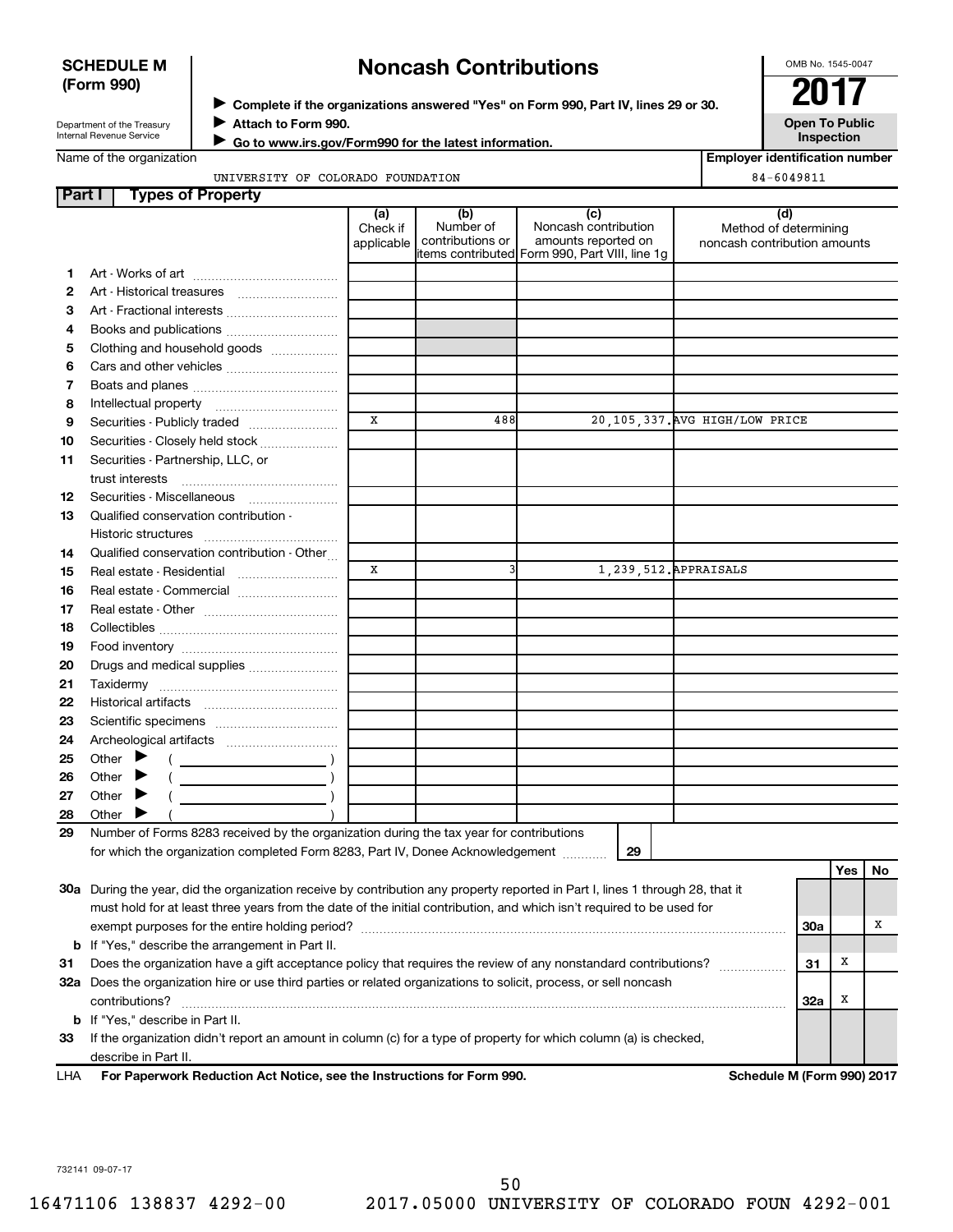Part II | Supplemental Information. Provide the information required by Part I, lines 30b, 32b, and 33, and whether the organization is reporting in Part I, column (b), the number of contributions, the number of items received, or a combination of both. Also complete this part for any additional information.

SCHEDULE M, LINE 32B:

THE FOUNDATION MAINTAINS ACCOUNTS AT UBS, KASPICK, CHARLES SCHWAB

WELLS FARGO, AND BANK OF NEW YORK MELLON FROM WHICH SECURITIES ARE

RECEIVED AND SOLD.

NON-CASH CONTRIBUTIONS:

UNIVERSITY OF COLORADO REAL ESTATE SERVICES PERSONNEL ASSIST WITH REAL

ESTATE CONTRIBUTIONS.

**Schedule M (Form 990) 2017**

732142 09-07-17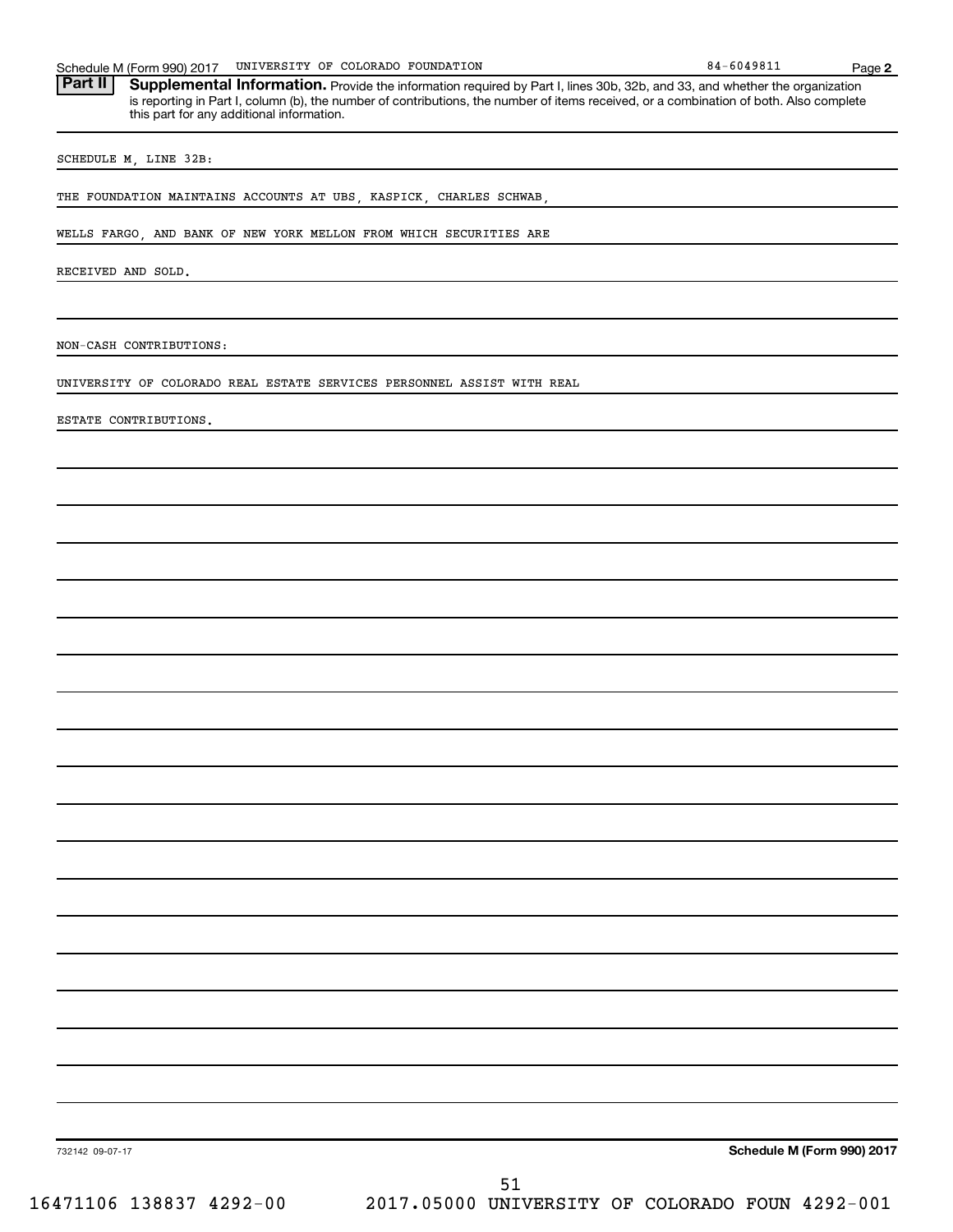**(Form 990 or 990-EZ)**

Department of the Treasury Internal Revenue Service Name of the organization

## **SCHEDULE O Supplemental Information to Form 990 or 990-EZ 2017**

**Complete to provide information for responses to specific questions on Form 990 or 990-EZ or to provide any additional information. | Attach to Form 990 or 990-EZ. | Go to www.irs.gov/Form990 for the latest information.**



**Employer identification number** UNIVERSITY OF COLORADO FOUNDATION 84-6049811

FORM 990, PART III, LINE 4A, PROGRAM SERVICE ACCOMPLISHMENTS:

UNIVERSITY OF COLORADO FOUNDATION'S CHARITABLE MISSION IS TO RECEIVE

AND MANAGE PRIVATE GIFTS FOR THE BENEFIT OF THE UNIVERSITY OF COLORADO.

IN ACCORDANCE WITH THIS MISSION, THE FOUNDATION RECEIPTED \$233,157,708

IN DIRECT PUBLIC SUPPORT OF THE UNIVERSITY FOR THE FISCAL YEAR ENDED

JUNE 30, 2018. IN ADDITION, AS OF JUNE 30, 2018, THE FOUNDATION

INVESTED, ACCOUNTED FOR, AND MANAGED \$1,645,076,972 IN NET ASSETS FOR

THE BENEFIT OF THE UNIVERSITY. THE FOUNDATION DIRECTLY APPLIED AND

DISTRIBUTED MONIES TO THE UNIVERSITY OF COLORADO IN THE AMOUNT OF

\$166,738,960. THESE APPLIED AND DISTRIBUTED MONIES WERE USED BY THE

UNIVERSITY TO PROVIDE SCHOLARSHIPS, FELLOWSHIPS, FUND LECTURESHIPS AND

PROFESSORSHIPS, CONSTRUCT FACILITIES, PURCHASE EQUIPMENT, PROVIDE

LOANS, PURCHASE EDUCATIONAL AND RESEARCH MATERIALS AND TO FUND A MYRIAD

OF OTHER PROJECTS AND ITEMS TO HELP THE UNIVERSITY PROVIDE EDUCATION TO

THE GENERAL PUBLIC.

FORM 990, PART VI, SECTION B, LINE 11B:

THE FOUNDATION'S INDEPENDENT ACCOUNTING FIRM WILL REVIEW THE 990 WITH THE

AUDIT COMMITTEE. THE AUDIT COMMITTEE CHAIR WILL PROVIDE A SUMMARY OF THIS

REVIEW TO THE FULL BOARD ALONG WITH A COPY OF THE FORM 990.

FORM 990, PART VI, SECTION B, LINE 12C:

THE CONFLICT OF INTEREST POLICY IS PROVIDED TO OFFICERS, DIRECTORS AND

COMMITTEE MEMBERS. EACH RECIPIENT IS ASKED TO COMPLETE A DISCLOSURE

DOCUMENT. THESE DOCUMENTS ARE COLLECTED AND THE INFORMATION COMPILED IN THE

FOUNDATION'S LEGAL DEPARTMENT. WHEN THE FOUNDATION IS CONSIDERING ENTERING

732211 09-07-17 LHA For Paperwork Reduction Act Notice, see the Instructions for Form 990 or 990-EZ. Schedule O (Form 990 or 990-EZ) (2017)

52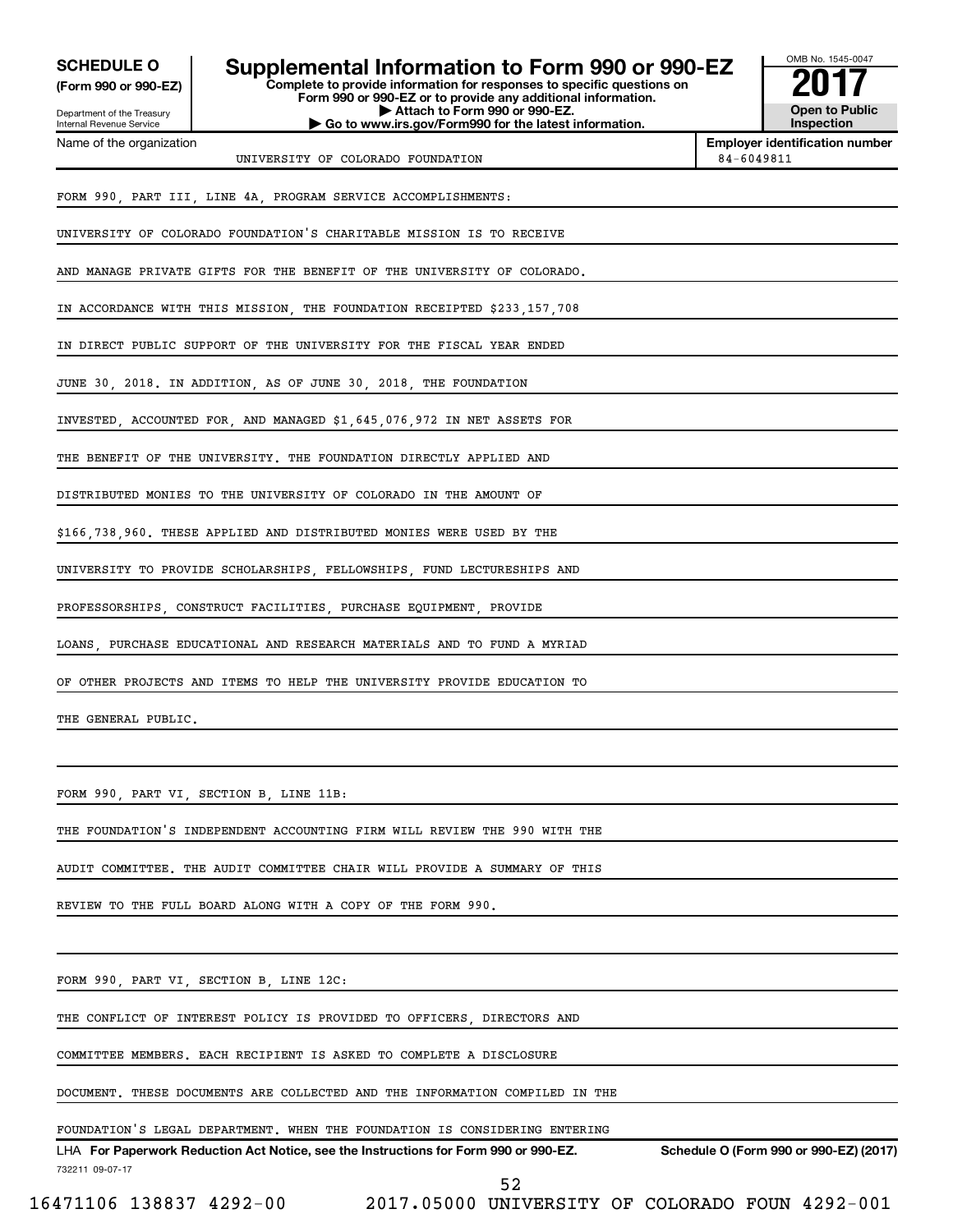| THE FOUNDATION DOCUMENTS SUCH AND RESOLVES THE ISSUE BASED ON THE POLICY                           |                                                                         |
|----------------------------------------------------------------------------------------------------|-------------------------------------------------------------------------|
| REQUIREMENTS.                                                                                      |                                                                         |
|                                                                                                    |                                                                         |
| FORM 990, PART VI, SECTION B, LINE 15:                                                             |                                                                         |
| THE UNIVERSITY OF COLORADO FOUNDATION HAS A COMPENSATION COMMITTEE OF FOUR                         |                                                                         |
| DIRECTORS. THE COMMITTEE'S ROLE IS TO ANNUALLY OBTAIN COMPARATIVE MARKET                           |                                                                         |
| SALARY SURVEY INFORMATION. BASED ON THIS MARKET DATA AND PERFORMANCE,                              |                                                                         |
| RECOMMENDATIONS FOR SALARY ADJUSTMENTS ARE REVIEWED. THIS COMMITTEE                                |                                                                         |
| SPECIFICALLY REVIEWS AND APPROVES SALARY ADJUSTMENTS AND ANY ADDITIONAL                            |                                                                         |
| COMPENSATION FOR THE CEO AND VP'S. SALARY RANGE REVIEW AND RECOMMENDATIONS                         |                                                                         |
| ARE MADE TO THIS COMMITTEE ON AN ANNUAL BASIS. DELIBERATION AND CONCLUSION                         |                                                                         |
| OF THE COMPENSATION DISCUSSION IS DOCUMENTED IN THE MINUTES MAINTAINED BY                          |                                                                         |
| THE COMPENSATION COMMITTEE.                                                                        |                                                                         |
|                                                                                                    |                                                                         |
| FORM 990, PART VI, LINE 17, LIST OF STATES RECEIVING COPY OF FORM 990:                             |                                                                         |
| AK, AR, CA, CO, CT, DC, GA, KY, LA, ME, MD, MA, MI, MN, MS, MO, NH, NJ, NY, OH, OK, OR, SC, TN, UT |                                                                         |
| VA, WA, WV, WI, KS, NV, PA, RI                                                                     |                                                                         |
|                                                                                                    |                                                                         |
| FORM 990, PART VI, SECTION C, LINE 19:                                                             |                                                                         |
| GOVERNING DOCUMENTS, CONFLICT OF INTEREST POLICY AND AUDITED FINANCIAL                             |                                                                         |
| STATEMENTS ARE MADE AVAILABLE UPON REQUEST. AUDITED FINANCIALS ARE ALSO                            |                                                                         |
| AVAILABLE ON THE CUF WEBSITE WWW.CUFUND.ORG.                                                       |                                                                         |
|                                                                                                    |                                                                         |
| FORM 990, PART XI, LINE 9, CHANGES IN NET ASSETS:                                                  |                                                                         |
| CHANGE IN VALUE OF SPLIT INTEREST AGREEMENTS                                                       | 1,090,757.                                                              |
| UNRELATED BUSINESS (INCOME)/LOSS                                                                   | 122,064.                                                                |
| 732212 09-07-17                                                                                    | Schedule O (Form 990 or 990-EZ) (2017)<br>53                            |
|                                                                                                    | 16471106 138837 4292-00 2017.05000 UNIVERSITY OF COLORADO FOUN 4292-001 |
|                                                                                                    |                                                                         |

Schedule O (Form 990 or 990-EZ) (2017)

Name of the organization

UNIVERSITY OF COLORADO FOUNDATION

INTO MAJOR TRANSACTIONS AND/OR CONTRACTS WITH OUTSIDE PARTIES, POTENTIAL

CONFLICTS OF INTEREST ARE RESEARCHED. IF THERE IS AN IDENTIFIED CONFLICT,

**2 Employer identification number**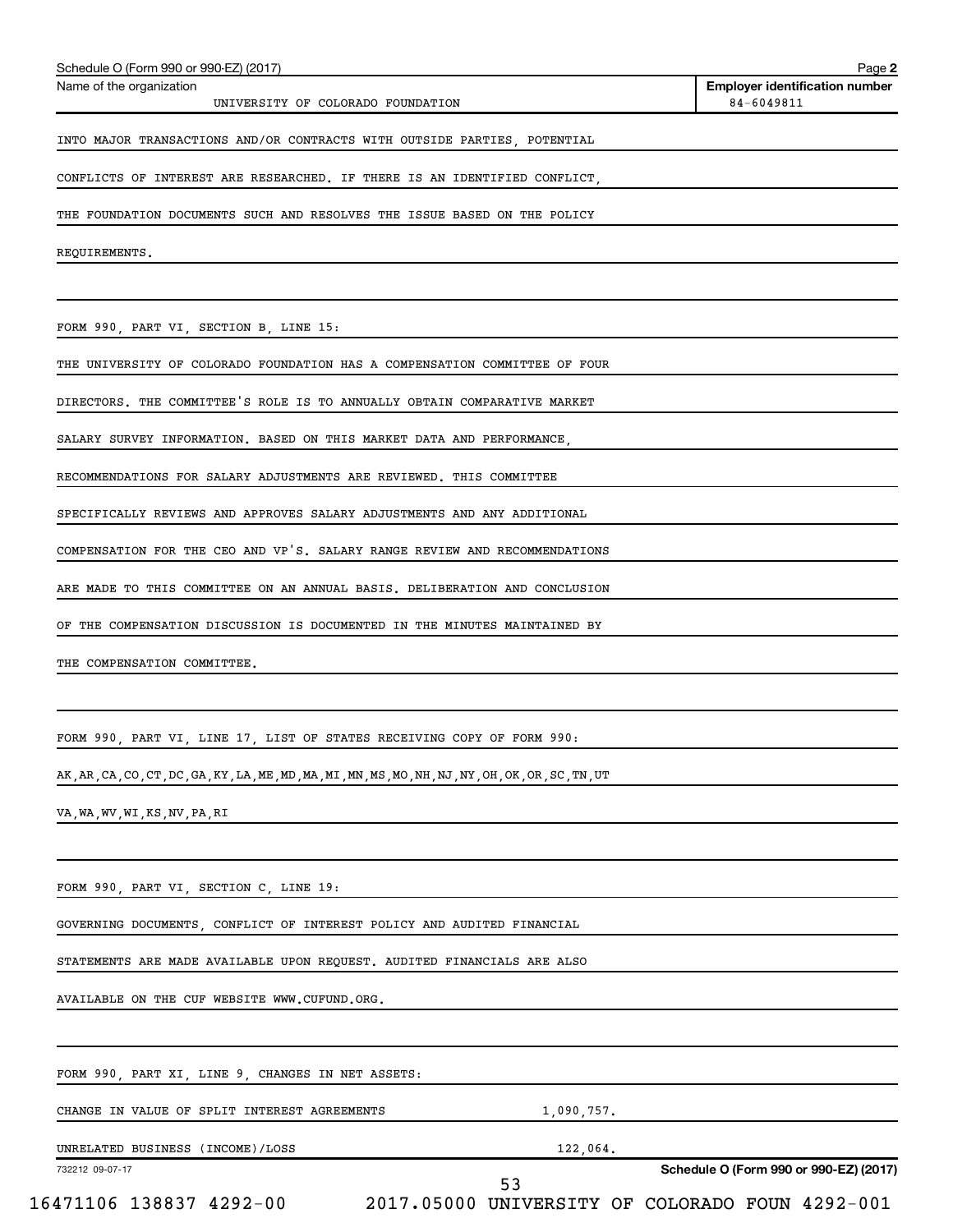| Name of the organization           | UNIVERSITY OF COLORADO FOUNDATION |            | <b>Employer identification number</b><br>$84 - 6049811$ |
|------------------------------------|-----------------------------------|------------|---------------------------------------------------------|
| TOTAL TO FORM 990, PART XI, LINE 9 |                                   | 1,212,821. |                                                         |
|                                    |                                   |            |                                                         |
|                                    |                                   |            |                                                         |
|                                    |                                   |            |                                                         |
|                                    |                                   |            |                                                         |
|                                    |                                   |            |                                                         |
|                                    |                                   |            |                                                         |
|                                    |                                   |            |                                                         |
|                                    |                                   |            |                                                         |
|                                    |                                   |            |                                                         |
|                                    |                                   |            |                                                         |
|                                    |                                   |            |                                                         |
|                                    |                                   |            |                                                         |
|                                    |                                   |            |                                                         |
|                                    |                                   |            |                                                         |
|                                    |                                   |            |                                                         |
|                                    |                                   |            |                                                         |
|                                    |                                   |            |                                                         |
|                                    |                                   |            |                                                         |
|                                    |                                   |            |                                                         |
|                                    |                                   |            |                                                         |
|                                    |                                   |            |                                                         |
|                                    |                                   |            |                                                         |
|                                    |                                   |            |                                                         |
|                                    |                                   |            |                                                         |
|                                    |                                   |            |                                                         |
|                                    |                                   |            |                                                         |
|                                    |                                   |            |                                                         |
|                                    |                                   |            |                                                         |
|                                    |                                   |            |                                                         |
|                                    |                                   |            |                                                         |
|                                    |                                   |            |                                                         |
|                                    |                                   |            |                                                         |
| 732212 09-07-17                    |                                   |            | Schedule O (Form 990 or 990-EZ) (2017)                  |
| 16471106 138837 4292-00            |                                   | 54         | 2017.05000 UNIVERSITY OF COLORADO FOUN 4292-001         |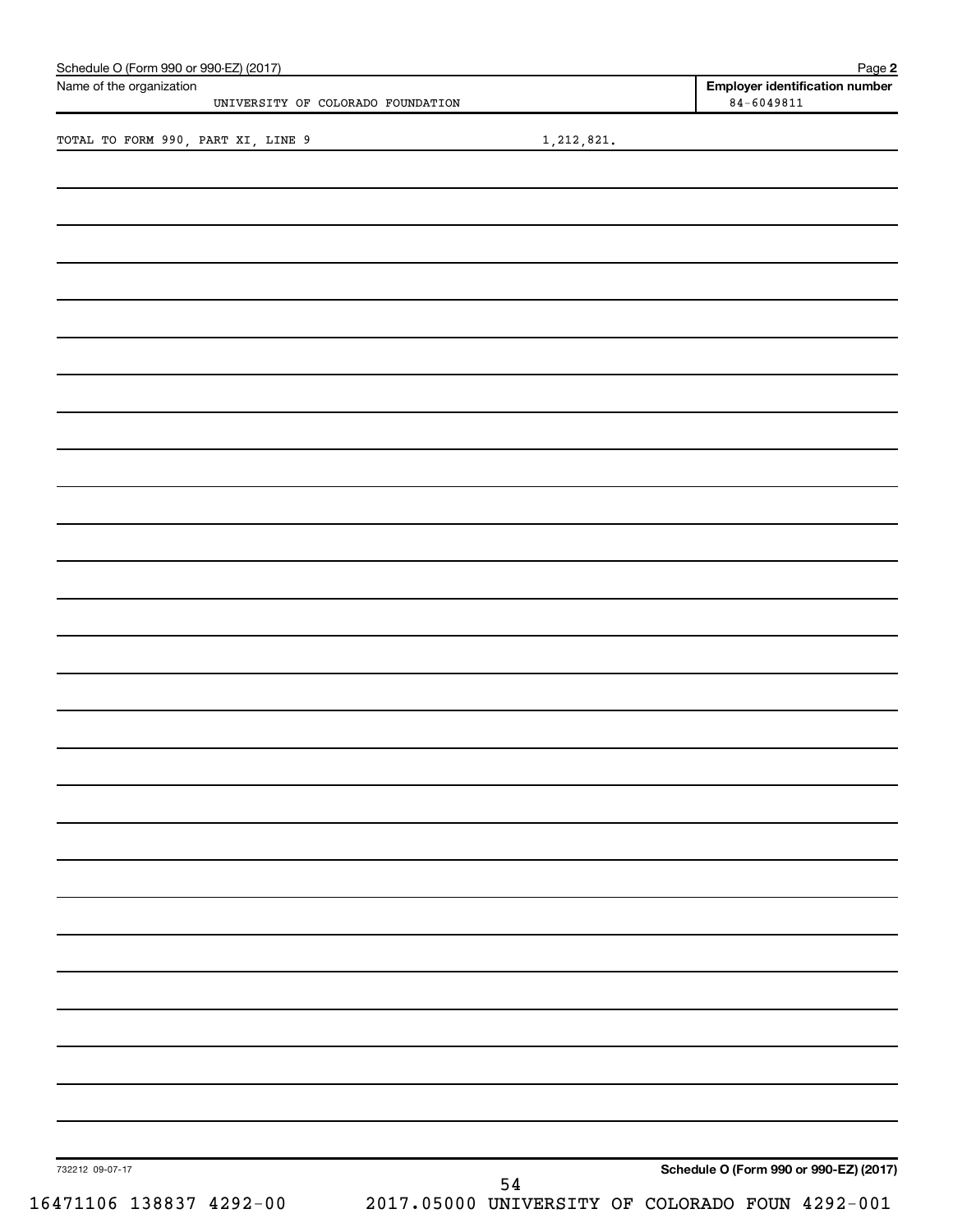| <b>SCHEDULE R</b> |  |  |
|-------------------|--|--|
|                   |  |  |

**Related Organizations and Unrelated Partnerships**

**(Form 990) Complete if the organization answered "Yes" on Form 990, Part IV, line 33, 34, 35b, 36, or 37.** |

▶ Attach to Form 990. **Open to Public** 

**| Go to www.irs.gov/Form990 for instructions and the latest information. Inspection**

OMB No. 1545-0047

**2017**<br>Open to Public

**Employer identification number**

Department of the Treasury Internal Revenue Service Name of the organization

UNIVERSITY OF COLORADO FOUNDATION 84-6049811

Part I ldentification of Disregarded Entities. Complete if the organization answered "Yes" on Form 990, Part IV, line 33.

| (a)<br>Name, address, and EIN (if applicable)<br>of disregarded entity | (b)<br>Primary activity | (c)<br>Legal domicile (state or<br>foreign country) | (d)<br>Total income | (e)<br>End-of-year assets | (f)<br>Direct controlling<br>entity |
|------------------------------------------------------------------------|-------------------------|-----------------------------------------------------|---------------------|---------------------------|-------------------------------------|
|                                                                        |                         |                                                     |                     |                           |                                     |
|                                                                        |                         |                                                     |                     |                           |                                     |
|                                                                        |                         |                                                     |                     |                           |                                     |
|                                                                        |                         |                                                     |                     |                           |                                     |

**Part II** Identification of Related Tax-Exempt Organizations. Complete if the organization answered "Yes" on Form 990, Part IV, line 34, because it had one or more related tax-exempt<br>Part II acconizations during the tax ye organizations during the tax year.

| (a)<br>Name, address, and EIN<br>of related organization | (b)<br>Primary activity | (c)<br>Legal domicile (state or<br>foreign country) | (d)<br>Exempt Code<br>section | (e)<br>Public charity<br>status (if section | (f)<br>Direct controlling<br>entity |     | $(g)$<br>Section 512(b)(13)<br>controlled<br>entity? |
|----------------------------------------------------------|-------------------------|-----------------------------------------------------|-------------------------------|---------------------------------------------|-------------------------------------|-----|------------------------------------------------------|
|                                                          |                         |                                                     |                               | 501(c)(3))                                  |                                     | Yes | No                                                   |
| CU FOUNDATION HOLDINGS, INC. - 31-1608076                |                         |                                                     |                               |                                             |                                     |     |                                                      |
| 1800 GRANT STREET, SUITE 725                             |                         |                                                     |                               |                                             |                                     |     |                                                      |
| DENVER, CO 80203                                         | REAL ESTATE             | COLORADO                                            | 501(C)(3)                     | 509(A)(3)                                   | CU FOUNDATION                       | x   |                                                      |
| THE UNIVERSITY OF COLORADO UK FOUNDATION                 |                         |                                                     |                               |                                             |                                     |     |                                                      |
| LIMITED, 1800 GRANT STREET, SUITE 725,                   |                         |                                                     |                               |                                             |                                     |     |                                                      |
| DENVER, CO 80203                                         | REAL ESTATE             | COLORADO                                            | 501(C)(3)                     | 509(A)(3)                                   | CU FOUNDATION                       | X   |                                                      |
|                                                          |                         |                                                     |                               |                                             |                                     |     |                                                      |
|                                                          |                         |                                                     |                               |                                             |                                     |     |                                                      |
|                                                          |                         |                                                     |                               |                                             |                                     |     |                                                      |
|                                                          |                         |                                                     |                               |                                             |                                     |     |                                                      |

**For Paperwork Reduction Act Notice, see the Instructions for Form 990. Schedule R (Form 990) 2017**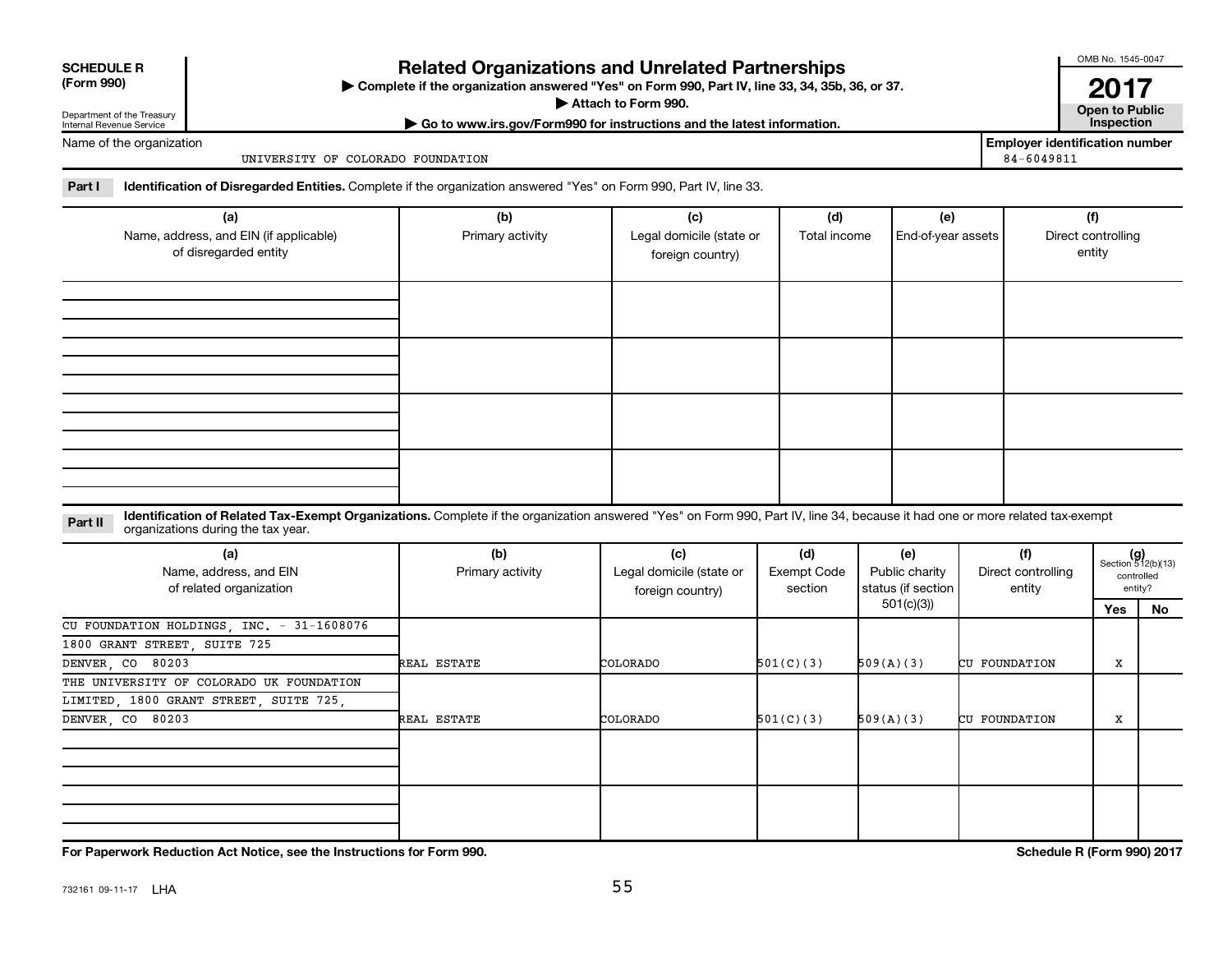Part III Identification of Related Organizations Taxable as a Partnership. Complete if the organization answered "Yes" on Form 990, Part IV, line 34, because it had one or more related<br>Part III International tracted as a p organizations treated as a partnership during the tax year.

| (a)                                                                                                                                                                                                                                                                         | (b)              | (c)                                       | (d)                          | (e)                                                                   | (f)                      | (g)                               | (h)              |              | (i)                                           | (i)          | (k)                                         |
|-----------------------------------------------------------------------------------------------------------------------------------------------------------------------------------------------------------------------------------------------------------------------------|------------------|-------------------------------------------|------------------------------|-----------------------------------------------------------------------|--------------------------|-----------------------------------|------------------|--------------|-----------------------------------------------|--------------|---------------------------------------------|
| Name, address, and EIN<br>of related organization                                                                                                                                                                                                                           | Primary activity | Legal<br>domicile<br>(state or<br>foreign | Direct controlling<br>entity | Predominant income<br>(related, unrelated,<br>excluded from tax under | Share of total<br>income | Share of<br>end-of-year<br>assets | Disproportionate | allocations? | Code V-UBI<br>amount in box<br>20 of Schedule |              | General or Percentage<br>managing ownership |
|                                                                                                                                                                                                                                                                             |                  | country)                                  |                              | sections 512-514)                                                     |                          |                                   | Yes              | <b>No</b>    | K-1 (Form 1065)                               | Yes No       |                                             |
|                                                                                                                                                                                                                                                                             |                  |                                           |                              |                                                                       |                          |                                   |                  |              |                                               |              |                                             |
|                                                                                                                                                                                                                                                                             |                  |                                           |                              |                                                                       |                          |                                   |                  |              |                                               |              |                                             |
|                                                                                                                                                                                                                                                                             |                  |                                           |                              |                                                                       |                          |                                   |                  |              |                                               |              |                                             |
|                                                                                                                                                                                                                                                                             |                  |                                           |                              |                                                                       |                          |                                   |                  |              |                                               |              |                                             |
|                                                                                                                                                                                                                                                                             |                  |                                           |                              |                                                                       |                          |                                   |                  |              |                                               |              |                                             |
|                                                                                                                                                                                                                                                                             |                  |                                           |                              |                                                                       |                          |                                   |                  |              |                                               |              |                                             |
|                                                                                                                                                                                                                                                                             |                  |                                           |                              |                                                                       |                          |                                   |                  |              |                                               |              |                                             |
|                                                                                                                                                                                                                                                                             |                  |                                           |                              |                                                                       |                          |                                   |                  |              |                                               |              |                                             |
|                                                                                                                                                                                                                                                                             |                  |                                           |                              |                                                                       |                          |                                   |                  |              |                                               |              |                                             |
|                                                                                                                                                                                                                                                                             |                  |                                           |                              |                                                                       |                          |                                   |                  |              |                                               |              |                                             |
|                                                                                                                                                                                                                                                                             |                  |                                           |                              |                                                                       |                          |                                   |                  |              |                                               |              |                                             |
|                                                                                                                                                                                                                                                                             |                  |                                           |                              |                                                                       |                          |                                   |                  |              |                                               |              |                                             |
|                                                                                                                                                                                                                                                                             |                  |                                           |                              |                                                                       |                          |                                   |                  |              |                                               |              |                                             |
|                                                                                                                                                                                                                                                                             |                  |                                           |                              |                                                                       |                          |                                   |                  |              |                                               |              |                                             |
|                                                                                                                                                                                                                                                                             |                  |                                           |                              |                                                                       |                          |                                   |                  |              |                                               |              |                                             |
|                                                                                                                                                                                                                                                                             |                  |                                           |                              |                                                                       |                          |                                   |                  |              |                                               |              |                                             |
| Identification of Related Organizations Taxable as a Corporation or Trust. Complete if the organization answered "Yes" on Form 990, Part IV, line 34, because it had one or more related<br>Part IV<br>organizations treated as a corporation or trust during the tax year. |                  |                                           |                              |                                                                       |                          |                                   |                  |              |                                               |              |                                             |
| $\sim$                                                                                                                                                                                                                                                                      |                  |                                           | $\mathbf{L}$                 | $\mathbf{L}$<br>$\mathbf{L}$                                          | $\mathbf{L}$             | $\mathbf{f}$                      |                  |              | $\mathbf{L}$                                  | $\mathbf{L}$ | $\mathbf{f}$                                |

| (a)<br>Name, address, and EIN<br>of related organization | (b)<br>Primary activity | (c)<br>Legal domicile<br>(state or<br>foreign | (d)<br>Direct controlling<br>entity | (e)<br>Type of entity<br>(C corp, S corp,<br>or trust) | (f)<br>Share of total<br>income | (g)<br>Share of<br>end-of-year<br>assets | (h)<br>Percentage<br>ownership |          | $\begin{array}{c} \textbf{(i)}\\ \text{Section}\\ 512 \text{(b)} \text{(13)}\\ \text{controlled} \\ \text{entity?} \end{array}$ |
|----------------------------------------------------------|-------------------------|-----------------------------------------------|-------------------------------------|--------------------------------------------------------|---------------------------------|------------------------------------------|--------------------------------|----------|---------------------------------------------------------------------------------------------------------------------------------|
|                                                          |                         | country)                                      |                                     |                                                        |                                 |                                          |                                | Yes   No |                                                                                                                                 |
| CHARITABLE REMAINDER TRUSTS (81)                         | CRAT/CRUT               | CO                                            | CU FOUNDATION                       | TRUST                                                  |                                 |                                          |                                |          | x                                                                                                                               |
|                                                          |                         |                                               |                                     |                                                        |                                 |                                          |                                |          |                                                                                                                                 |
|                                                          |                         |                                               |                                     |                                                        |                                 |                                          |                                |          |                                                                                                                                 |
|                                                          |                         |                                               |                                     |                                                        |                                 |                                          |                                |          |                                                                                                                                 |
|                                                          |                         |                                               |                                     |                                                        |                                 |                                          |                                |          |                                                                                                                                 |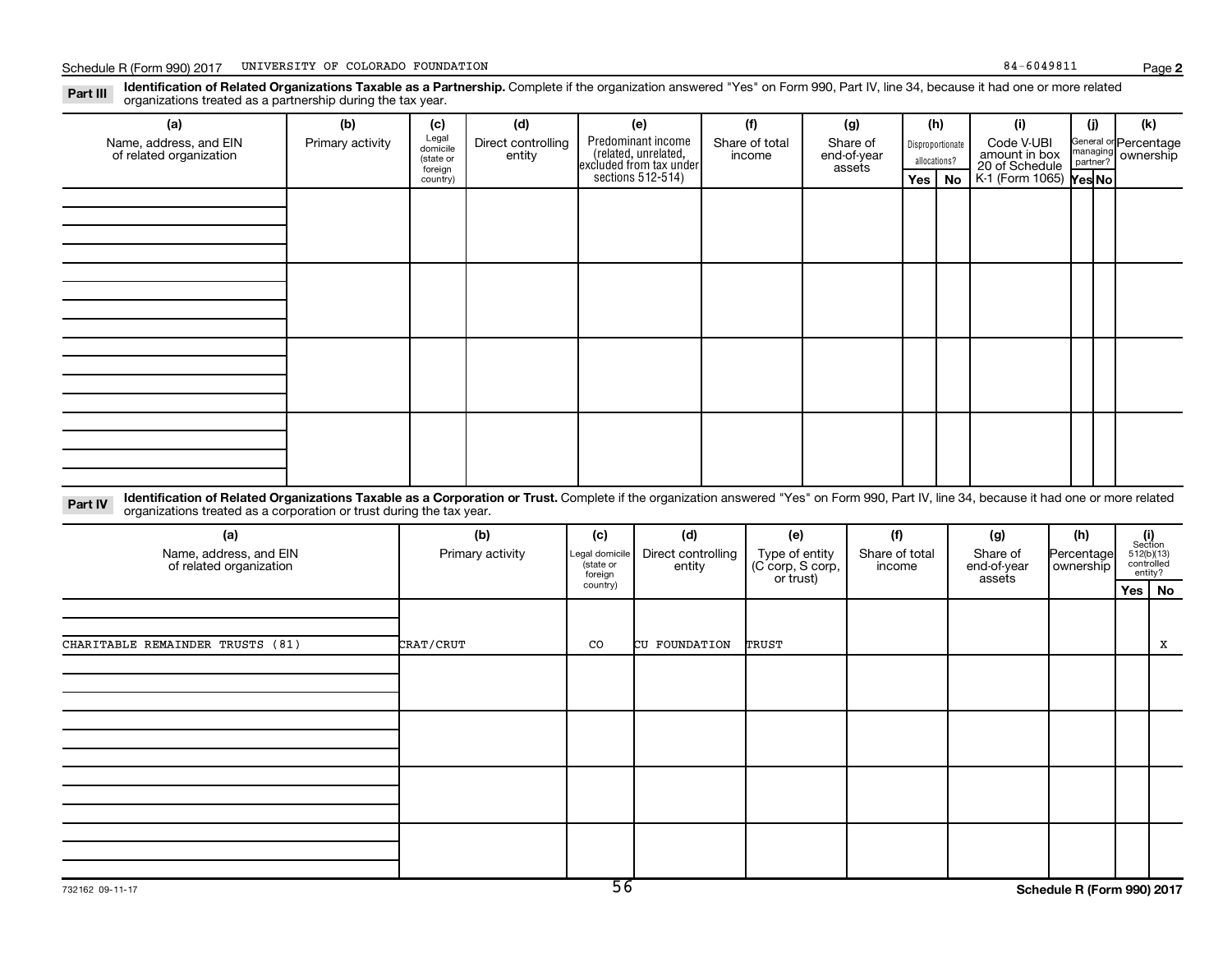Part V Transactions With Related Organizations. Complete if the organization answered "Yes" on Form 990, Part IV, line 34, 35b, or 36.

| Note: Complete line 1 if any entity is listed in Parts II, III, or IV of this schedule.                                                                                                                                                                                                                                                                                   |                                                                                                                                                                                                                                |  |  |  |                 |   |              |  |
|---------------------------------------------------------------------------------------------------------------------------------------------------------------------------------------------------------------------------------------------------------------------------------------------------------------------------------------------------------------------------|--------------------------------------------------------------------------------------------------------------------------------------------------------------------------------------------------------------------------------|--|--|--|-----------------|---|--------------|--|
|                                                                                                                                                                                                                                                                                                                                                                           | During the tax year, did the organization engage in any of the following transactions with one or more related organizations listed in Parts II-IV?                                                                            |  |  |  |                 |   |              |  |
|                                                                                                                                                                                                                                                                                                                                                                           |                                                                                                                                                                                                                                |  |  |  | 1a              |   | $\mathbf{x}$ |  |
|                                                                                                                                                                                                                                                                                                                                                                           | b Gift, grant, or capital contribution to related organization(s) manufaction contribution to related organization(s)                                                                                                          |  |  |  | 1b              |   | X            |  |
|                                                                                                                                                                                                                                                                                                                                                                           |                                                                                                                                                                                                                                |  |  |  | 1c              |   | X            |  |
|                                                                                                                                                                                                                                                                                                                                                                           | d Loans or loan guarantees to or for related organization(s) www.communically.com/www.communically.com/www.communically.com/www.communically.com/www.communically.com/www.communically.com/www.communically.com/www.communical |  |  |  | 1 <sub>d</sub>  |   | X            |  |
|                                                                                                                                                                                                                                                                                                                                                                           |                                                                                                                                                                                                                                |  |  |  |                 |   |              |  |
|                                                                                                                                                                                                                                                                                                                                                                           |                                                                                                                                                                                                                                |  |  |  |                 |   |              |  |
|                                                                                                                                                                                                                                                                                                                                                                           |                                                                                                                                                                                                                                |  |  |  | 1f              |   | x            |  |
| Dividends from related organization(s) CONSECTED AND RESEARCH CONSERVERSION CONTROL CONTROL CONTROL CONTROL CONTROL CONTROL CONTROL CONTROL CONTROL CONTROL CONTROL CONTROL CONTROL CONTROL CONTROL CONTROL CONTROL CONTROL CO                                                                                                                                            |                                                                                                                                                                                                                                |  |  |  |                 |   | X            |  |
|                                                                                                                                                                                                                                                                                                                                                                           |                                                                                                                                                                                                                                |  |  |  | 1 <sub>h</sub>  |   | $\mathbf{x}$ |  |
| h Purchase of assets from related organization(s) manufactured content to content the content of an analyzing content of a state or content of a state or content of a state or content of a state or content of a state or co<br>Exchange of assets with related organization(s) manufactured and content and content and content of assets with related organization(s) |                                                                                                                                                                                                                                |  |  |  |                 |   | X            |  |
| 1j                                                                                                                                                                                                                                                                                                                                                                        |                                                                                                                                                                                                                                |  |  |  |                 |   | $\mathbf{x}$ |  |
|                                                                                                                                                                                                                                                                                                                                                                           |                                                                                                                                                                                                                                |  |  |  |                 |   |              |  |
|                                                                                                                                                                                                                                                                                                                                                                           |                                                                                                                                                                                                                                |  |  |  |                 |   |              |  |
|                                                                                                                                                                                                                                                                                                                                                                           |                                                                                                                                                                                                                                |  |  |  | 11              |   | $\, {\bf X}$ |  |
|                                                                                                                                                                                                                                                                                                                                                                           |                                                                                                                                                                                                                                |  |  |  | 1 <sub>m</sub>  |   | $\mathbf{x}$ |  |
|                                                                                                                                                                                                                                                                                                                                                                           |                                                                                                                                                                                                                                |  |  |  | 1n              |   | $\mathbf x$  |  |
|                                                                                                                                                                                                                                                                                                                                                                           | o Sharing of paid employees with related organization(s) material contents and content to the star of paid employees with related organization(s) material contents and the star of the star of the star of the star of the st |  |  |  | 10 <sub>o</sub> | x |              |  |
|                                                                                                                                                                                                                                                                                                                                                                           |                                                                                                                                                                                                                                |  |  |  |                 |   |              |  |
|                                                                                                                                                                                                                                                                                                                                                                           |                                                                                                                                                                                                                                |  |  |  | 1p              |   | x            |  |
|                                                                                                                                                                                                                                                                                                                                                                           |                                                                                                                                                                                                                                |  |  |  | 1q              |   | X            |  |
|                                                                                                                                                                                                                                                                                                                                                                           |                                                                                                                                                                                                                                |  |  |  |                 |   |              |  |
|                                                                                                                                                                                                                                                                                                                                                                           | r Other transfer of cash or property to related organization(s) manufaction contains and contains and contains and contains and contains and contains and contains and contains and contains and contains and contains and con |  |  |  | 1r              |   | x            |  |
|                                                                                                                                                                                                                                                                                                                                                                           |                                                                                                                                                                                                                                |  |  |  | 1s              |   | $\mathbf{x}$ |  |
| 2 If the answer to any of the above is "Yes," see the instructions for information on who must complete this line, including covered relationships and transaction thresholds.                                                                                                                                                                                            |                                                                                                                                                                                                                                |  |  |  |                 |   |              |  |
|                                                                                                                                                                                                                                                                                                                                                                           | (b)<br>(c)<br>(d)<br>(a)<br>Name of related organization<br>Transaction<br>Amount involved<br>Method of determining amount involved<br>type (a-s)                                                                              |  |  |  |                 |   |              |  |

| (1) |  |  |
|-----|--|--|
| (2) |  |  |
| (3) |  |  |
| (4) |  |  |
| (5) |  |  |
| (6) |  |  |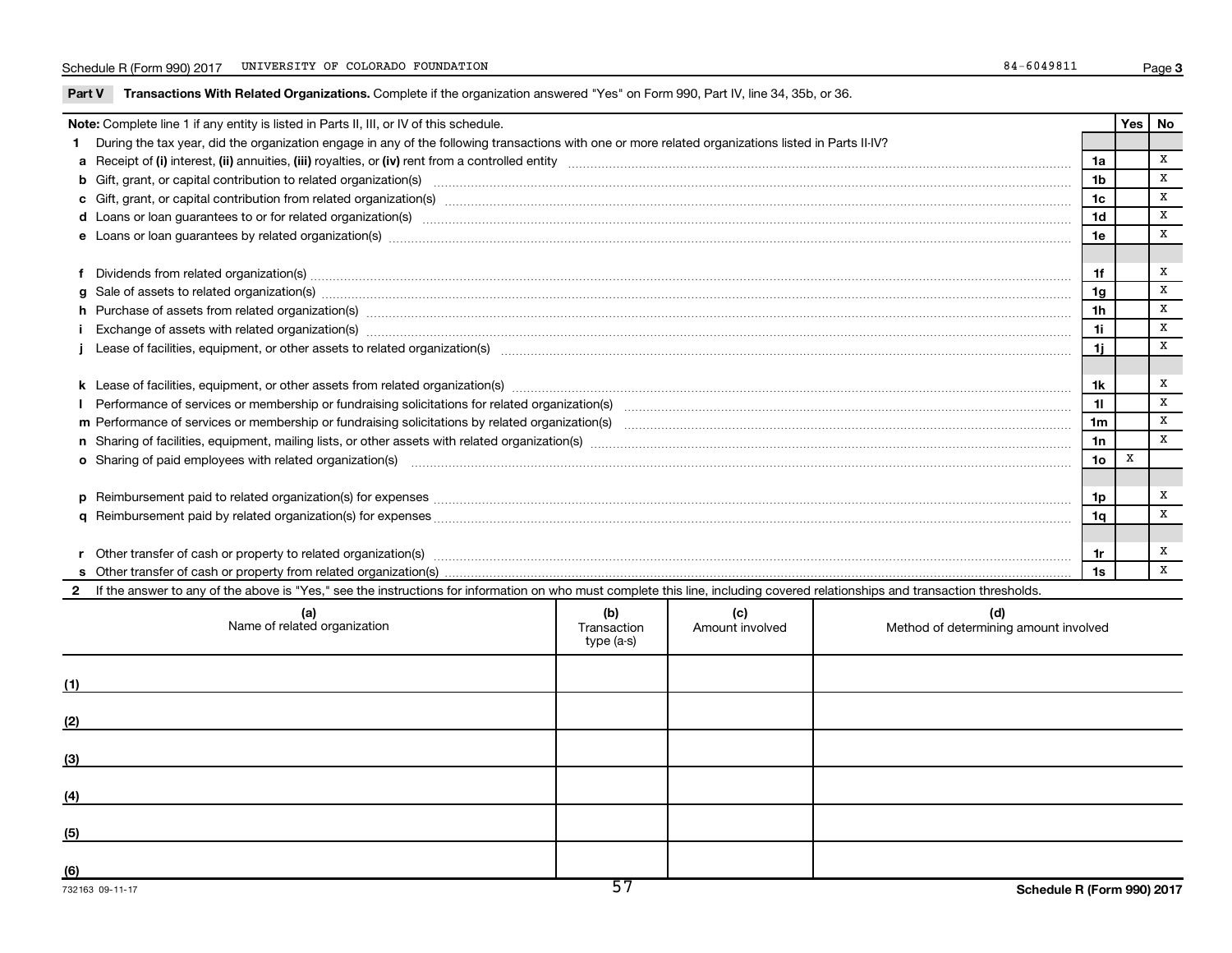#### Schedule R (Form 990) 2017 UNIVERSITY OF COLORADO FOUNDATION **Page 1966** 1976 1986 1987 1988 1988 1989 1989 1989 1

**4**

Part VI Unrelated Organizations Taxable as a Partnership. Complete if the organization answered "Yes" on Form 990, Part IV, line 37.

Provide the following information for each entity taxed as a partnership through which the organization conducted more than five percent of its activities (measured by total assets or gross revenue) that was not a related organization. See instructions regarding exclusion for certain investment partnerships.

| hat neo hot a rolatod organization. Ooo motraotiono rogaranty oxolaolon for oortam invootmont partnolompo.<br>(a) | (b)              | (c)                                             | (d)                                                                                        |                                                                    | (f)                         | (g)                               |  | (h)    | (i)                                                                                                                                             | (i)    | (k) |
|-------------------------------------------------------------------------------------------------------------------|------------------|-------------------------------------------------|--------------------------------------------------------------------------------------------|--------------------------------------------------------------------|-----------------------------|-----------------------------------|--|--------|-------------------------------------------------------------------------------------------------------------------------------------------------|--------|-----|
| Name, address, and EIN<br>of entity                                                                               | Primary activity | Legal domicile<br>(state or foreign<br>country) | Predominant income<br>(related, unrelated,<br>excluded from tax under<br>sections 512-514) | (e)<br>Are all<br>partners sec.<br>$501(c)(3)$<br>orgs.?<br>Yes No | Share of<br>total<br>income | Share of<br>end-of-year<br>assets |  | Yes No | Dispropor-<br>Code V-UBI<br>allocations? annount in box 20 managing<br>allocations? of Schedule K-1<br>Yes No<br>Tes No<br>Corm 1065)<br>Tes No | Yes NO |     |
|                                                                                                                   |                  |                                                 |                                                                                            |                                                                    |                             |                                   |  |        |                                                                                                                                                 |        |     |
|                                                                                                                   |                  |                                                 |                                                                                            |                                                                    |                             |                                   |  |        |                                                                                                                                                 |        |     |
|                                                                                                                   |                  |                                                 |                                                                                            |                                                                    |                             |                                   |  |        |                                                                                                                                                 |        |     |
|                                                                                                                   |                  |                                                 |                                                                                            |                                                                    |                             |                                   |  |        |                                                                                                                                                 |        |     |
|                                                                                                                   |                  |                                                 |                                                                                            |                                                                    |                             |                                   |  |        |                                                                                                                                                 |        |     |
|                                                                                                                   |                  |                                                 |                                                                                            |                                                                    |                             |                                   |  |        |                                                                                                                                                 |        |     |
|                                                                                                                   |                  |                                                 |                                                                                            |                                                                    |                             |                                   |  |        |                                                                                                                                                 |        |     |
|                                                                                                                   |                  |                                                 |                                                                                            |                                                                    |                             |                                   |  |        |                                                                                                                                                 |        |     |
|                                                                                                                   |                  |                                                 |                                                                                            |                                                                    |                             |                                   |  |        |                                                                                                                                                 |        |     |
|                                                                                                                   |                  |                                                 |                                                                                            |                                                                    |                             |                                   |  |        |                                                                                                                                                 |        |     |
|                                                                                                                   |                  |                                                 |                                                                                            |                                                                    |                             |                                   |  |        |                                                                                                                                                 |        |     |
|                                                                                                                   |                  |                                                 |                                                                                            |                                                                    |                             |                                   |  |        |                                                                                                                                                 |        |     |
|                                                                                                                   |                  |                                                 |                                                                                            |                                                                    |                             |                                   |  |        |                                                                                                                                                 |        |     |
|                                                                                                                   |                  |                                                 |                                                                                            |                                                                    |                             |                                   |  |        |                                                                                                                                                 |        |     |
|                                                                                                                   |                  |                                                 |                                                                                            |                                                                    |                             |                                   |  |        |                                                                                                                                                 |        |     |
|                                                                                                                   |                  |                                                 |                                                                                            |                                                                    |                             |                                   |  |        |                                                                                                                                                 |        |     |
|                                                                                                                   |                  |                                                 |                                                                                            |                                                                    |                             |                                   |  |        |                                                                                                                                                 |        |     |
|                                                                                                                   |                  |                                                 |                                                                                            |                                                                    |                             |                                   |  |        |                                                                                                                                                 |        |     |
|                                                                                                                   |                  |                                                 |                                                                                            |                                                                    |                             |                                   |  |        |                                                                                                                                                 |        |     |
|                                                                                                                   |                  |                                                 |                                                                                            |                                                                    |                             |                                   |  |        |                                                                                                                                                 |        |     |
|                                                                                                                   |                  |                                                 |                                                                                            |                                                                    |                             |                                   |  |        |                                                                                                                                                 |        |     |
|                                                                                                                   |                  |                                                 |                                                                                            |                                                                    |                             |                                   |  |        |                                                                                                                                                 |        |     |
|                                                                                                                   |                  |                                                 |                                                                                            |                                                                    |                             |                                   |  |        |                                                                                                                                                 |        |     |
|                                                                                                                   |                  |                                                 |                                                                                            |                                                                    |                             |                                   |  |        |                                                                                                                                                 |        |     |
|                                                                                                                   |                  |                                                 |                                                                                            |                                                                    |                             |                                   |  |        |                                                                                                                                                 |        |     |
|                                                                                                                   |                  |                                                 |                                                                                            |                                                                    |                             |                                   |  |        |                                                                                                                                                 |        |     |
|                                                                                                                   |                  |                                                 |                                                                                            |                                                                    |                             |                                   |  |        |                                                                                                                                                 |        |     |
|                                                                                                                   |                  |                                                 |                                                                                            |                                                                    |                             |                                   |  |        |                                                                                                                                                 |        |     |
|                                                                                                                   |                  |                                                 |                                                                                            |                                                                    |                             |                                   |  |        |                                                                                                                                                 |        |     |

**Schedule R (Form 990) 2017**